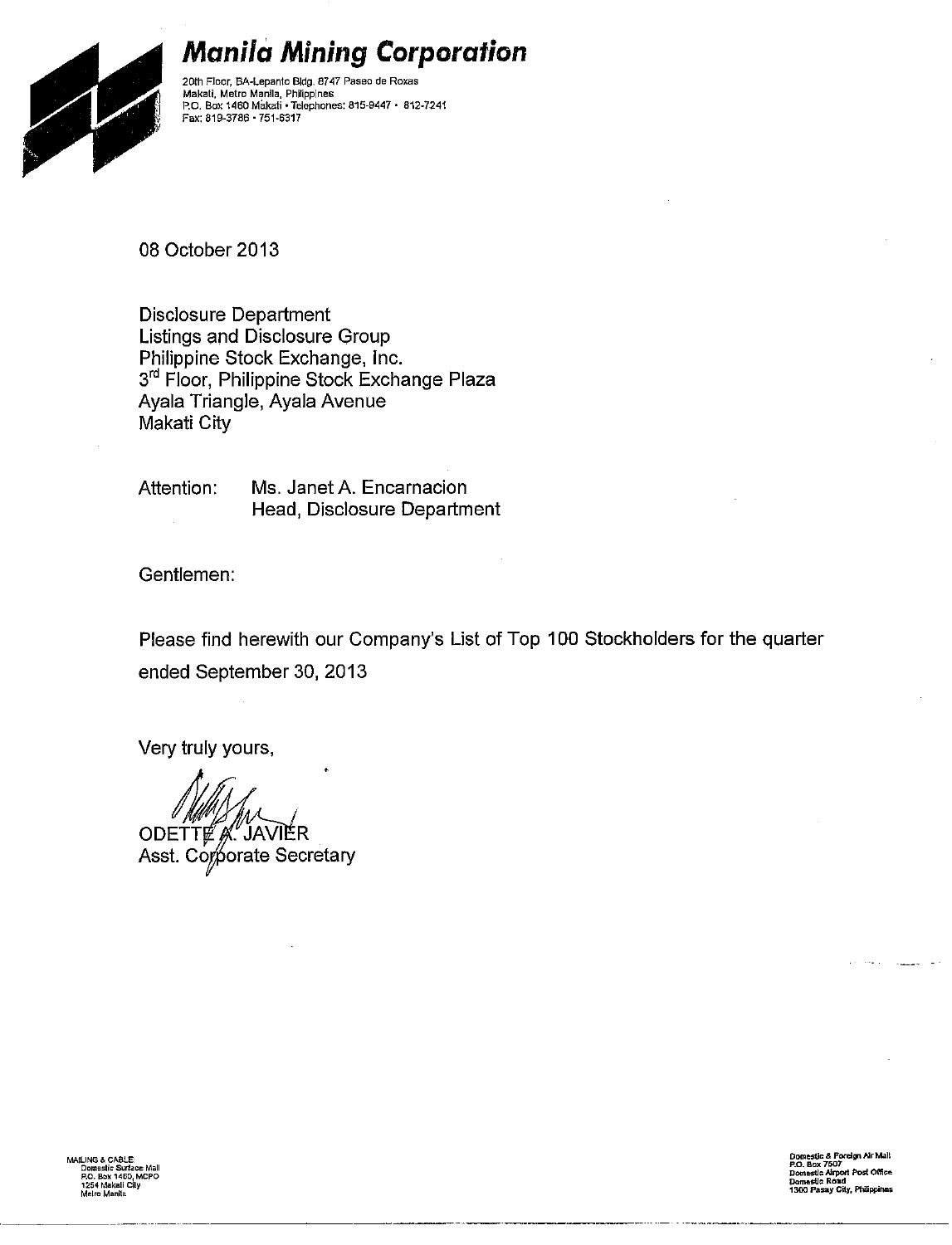## **BPI STOCK TRANSFER OFFICE MANILA MINING CORP. TOP 100 STOCKHOLDERS AS OF SEPTEMBER 30, 2013**

| <b>RANK</b>    | <b>STOCKHOLDER</b><br><b>NUMBER</b> | <b>STOCKHOLDER NAME</b>                | <b>NATIONALITY</b> | <b>CLASS</b> | <b>CERTIFICATE OUTSTANDING SHARES</b> | <b>PERCENTAGE</b> | <b>TOTAL</b>   |
|----------------|-------------------------------------|----------------------------------------|--------------------|--------------|---------------------------------------|-------------------|----------------|
| 1              | 16016658                            | PCD NOMINEE CORPORATION (FILIPINO)     | FIL.               | Α<br>B       | 58,463,464,784<br>23,382,094,160      | 40.5013%          | 81,845,558,944 |
| $\overline{2}$ | 12000359                            | LEPANTO CONSOLIDATED MINING COMPANY    | FIL                | Α<br>B       | 20,479,027,104<br>12,045,531,915      | 16.0948%          | 32,524,559,019 |
| 3              | 0600000003                          | F. YAP SECURITIES, INC.                | <b>FIL</b>         | A<br>B       | 13,526,686,096<br>13,237,921,842      | 13.2444%          | 26,764,607,938 |
| 4              | 06000111                            | F. YAP SECURITIES, INC.                | FIL                | Α<br>B       | 3,505,548,391<br>9,645,835,411        | 6.5079%           | 13,151,383,802 |
| 5              | 12000360                            | LEPANTO INVESTMENT & DEV. CORPORATION  | FIL                | А<br>B       | 1,390,313,541<br>5,037,619,533        | 3.1808%           | 6,427,933,074  |
| 6              | 16011312                            | PCD NOMINEE CORPORATION (NON-FILIPINO) | <b>NOF</b>         | $\sf B$      | 3,471,596,977                         | 1.7179%           | 3,471,596,977  |
| $\overline{7}$ | 25005497                            | BRYAN YAP                              | FIL                | Α<br>B       | 1,945,977,139<br>1,124,317,007        | 1.5193%           | 3,070,294,146  |
| 8              | 25005499                            | CHRISTINE YAP                          | FIL                | A<br>B       | 1,861,557,111<br>461,919,918          | 1.1497%           | 2,323,477,029  |
| 9              | 25005502                            | PAULINO YAP                            | FIL                | Α<br>B       | 1,064,905,731<br>1,019,720,824        | 1.0315%           | 2,084,626,555  |
| $10\,$         | 03026095                            | CORONET PROPERTY HOLDINGS CORP         | FIL                | А<br>B       | 833,093,546<br>851,662,573            | 0.8337%           | 1,684,756,119  |
| $11\,$         | 25005518                            | PAULINO YAP                            | FIL                | А<br>B       | 890,763,764<br>787,396,304            | 0.8304%           | 1,678,160,068  |
| $12\,$         | 06017929                            | F. YAP SECURITIES INC.                 | <b>NOF</b>         | $\sf B$      | 1,665,206,615                         | 0.8240%           | 1,665,206,615  |
| 13             | 25005498                            | CHRISTINE KAREN YAP                    | FIL                | A<br>B       | 886,334,939<br>492,917,544            | 0.6825%           | 1,379,252,483  |
| $14\,$         | 25005505                            | EMMA YAP                               | FIL                | Α<br>B       | 799,516,109<br>529,116,591            | 0.6574%           | 1,328,632,700  |
| 15             | 16017012                            | PATRICK RESOURCES CORPORATION          | FIL                | А            | 1,301,152,163                         | 0.6438%           | 1,301,152,163  |
| 16             | 25005500                            | PACITA YAP                             | FIL.               | A<br>B       | 351,786,420<br>824,539,227            | 0.5821%           |                |
| 17             | 25005516                            | EMMA YAP                               | FIL                | Α            | 678,551,292                           |                   | 1,176,325,647  |
| $18\,$         | 25005511                            | CRESENCIO YAP                          | FIL                | B<br>А       | 433,448,272<br>107,242,261            | 0.5502%           | 1,111,999,564  |
| 19             | 04000158                            | DAVID GO SECURITIES CORP.              | FIL                | B<br>Α       | 950,612,016<br>438,090,034            | 0.5234%           | 1,057,854,277  |
|                |                                     |                                        |                    | B            | 590,574,844                           | 0.5090%           | 1,028,664,878  |
| 20             | 25005501                            | PAUL YAP JR.                           | FIL                | А<br>B       | 580,769,812<br>226,723,229            | 0.3995%           | 807,493,041    |
| $_{\rm 21}$    | 06000747                            | A/C -CKY FYSI                          | FIL                | А<br>B       | 754,994,507<br>18,454,855             | 0.3827%           | 773,449,362    |
| 22             | 25005515                            | PAUL YAP JR.                           | FL                 | A<br>B       | 532,907,891<br>208,038,698            | 0.3666%           | 740,946,589    |
| 23             | 22005891                            | VENTURA RESOURCES CORPORATION          | FL                 | A            | 718,565,954                           | 0.3555%           | 718,565,954    |
| 24             | 26000925                            | ZAMCORE RESOURCES CORPORATION          | FIL                | А            | 707,395,421                           | 0.3500%           | 707,395,421    |
| 25             | 12016061                            | LINDSAY RESOURCES CORPORATION          | FIL.               | A            | 651, 542, 763                         | 0.3224%           | 651, 542, 763  |
| 26             | 19000695                            | SHIPSIDE, INC.                         | FIL                | А<br>B       | 360,082,672<br>232,893,997            | 0.2934%           | 592,976,669    |
| 27             | 25005522                            | CRESENCIO YAP                          | FIL                | А<br>B       | 45,574,972<br>504,155,049             | 0.2720%           | 549,730,021    |
| 28             | 25005496                            | ARLENE K. YAP                          | FIL                | A<br>B       | 457,065,671<br>90,152,434             | 0.2707%           | 547,218,105    |
| 29             | 01030049                            | FLORENTINO ALMACEN JR.                 | FIL                | А<br>B       | 369,000,000<br>160,500,000            | 0.2620%           | 529,500,000    |
| 30             | 06000749                            | A/C B.Y. FYSI                          | FIL.               | А<br>B       | 524,193,274<br>295,321                | 0.2595%           | 524,488,595    |
| 31             | 1600000001                          | MARTESIO C. PEREZ                      | FIL.               | Α<br>B       | 281,181,934<br>134,099,084            | 0.2055%           | 415,281,018    |
| 32             | 06017901                            | F. YAP SECURITIES, INC. (PCD)          | FIL.               | A            | 337,240,974                           | 0.1668%           | 337,240,974    |
| 33             | 25005508                            | ANNABELLE K. YAP                       | ${\sf FIL}$        | А            | 330,939,900                           | 0.1637%           | 330,939,900    |
| 34             | 16000522                            | MARTESIO PEREZ                         | FIL.               | A<br>B       | 9,069,370<br>309,854,155              | 0.1578%           | 318,923,525    |
| 35             | 16030009                            | FAUSTO R. PREYSLER JR.                 | ${\sf FIL}$        | А<br>B       | 270,000,000<br>45,000,000             | 0.1558%           | 315,000,000    |
| 36             | 2500000001                          | LUCIO W. YAN AND/OR CLARA YAN          | ${\sf FIL}$        | А<br>B       | 302,100,000<br>500,000                | 0.1497%           | 302,600,000    |
| 37             | 16000515                            | JESSAMYN DESIREE B. PEREZ              | ${\sf FIL}$        | Α<br>B       | 45,585,000<br>191,561,253             | 0.1173%           | 237, 146, 253  |
| 38             | 16017010                            | PL LIM INVESTMENTS, INC.               | ${\sf FIL}$        | А<br>B       | 180,000,000<br>57,000,000             | 0.1172%           | 237,000,000    |
| 39             | 12016259                            | LEONARD RESOURCES CORP.                | FIL                | A            | 236,299,716                           | 0.1169%           | 236,299,716    |
| 40             | 08000780                            | WILLIAM HOW AND/OR BENITO HOW          | FIL                | А            | 220,500,000                           | 0.1091%           | 220,500,000    |
| 41             | 08000497                            | HIGHLAND SECURITIES, INC.              | FIL.               | A<br>B       | 210,023,669<br>10,269,663             | 0.1090%           | 220,293,332    |
| 42             | 06000109                            | F Y S I ACCOUNT NO. CKY                | FIL                | A            | 196,918,381                           | 0.0974%           | 196,918,381    |
| 43             | 18000748                            | HORACIO RODRIGUEZ                      | FIL                | А<br>B       | 113,664,029<br>70,455,575             | 0.0911%           | 184,119,604    |
| 44             | 16000517                            | KATERINA TANYA B. PEREZ                | ${\sf FIL}$        | А<br>B       | 63,459,000<br>113,111,253             | 0.0873%           | 176,570,253    |
| 45             | 16000511                            | CHARLENE DENISE B. PEREZ               | FIL                | А<br>В       | 62,051,175<br>112,269,072             | 0.0862%           | 174,320,247    |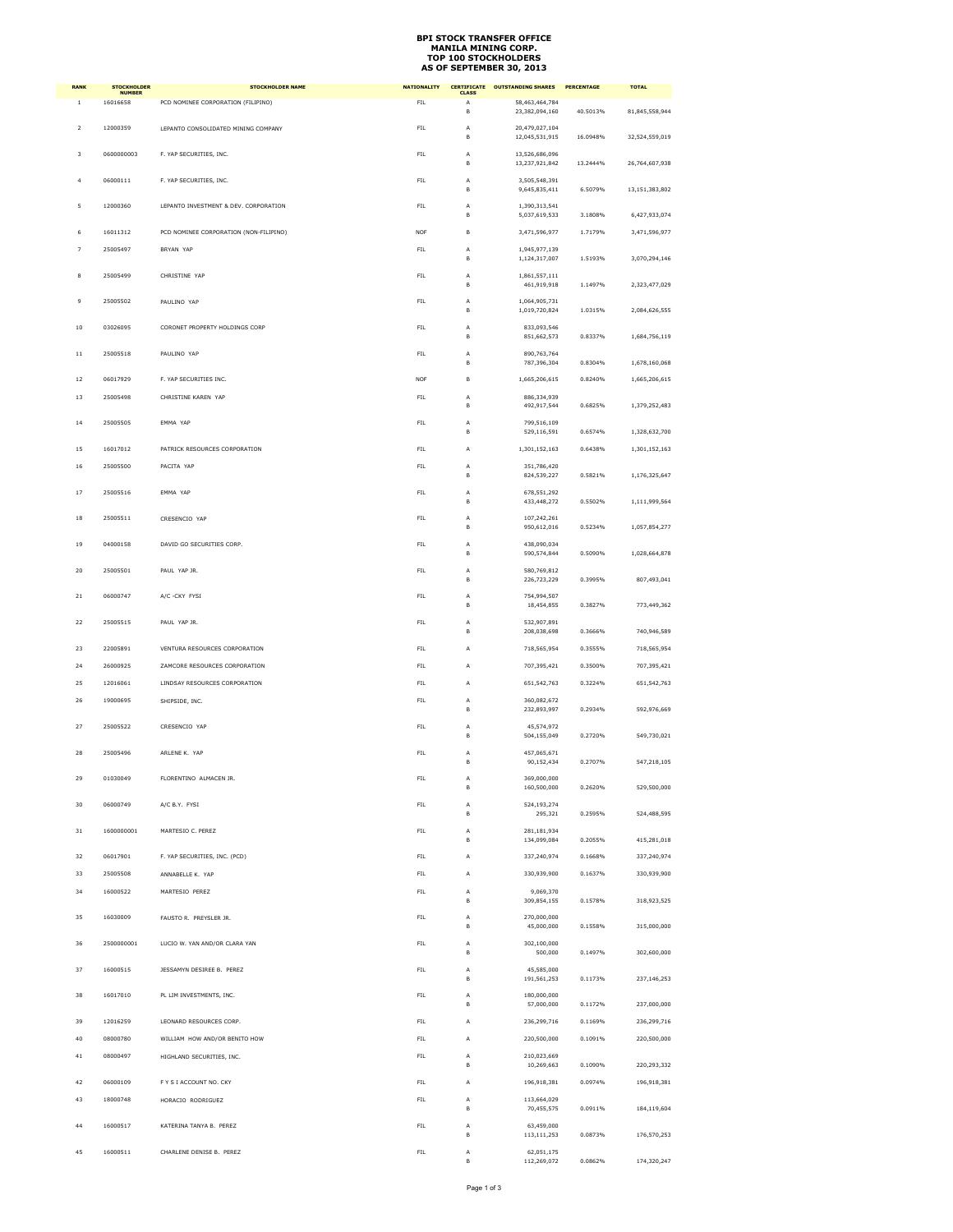## **BPI STOCK TRANSFER OFFICE MANILA MINING CORP. TOP 100 STOCKHOLDERS AS OF SEPTEMBER 30, 2013**

| <b>RANK</b> | <b>STOCKHOLDER</b><br><b>NUMBER</b> | <b>STOCKHOLDER NAME</b>                                                 | <b>NATIONALITY</b> | <b>CERTIFICATE</b><br><b>CLASS</b> | <b>OUTSTANDING SHARES</b> | <b>PERCENTAGE</b>  | <b>TOTAL</b>             |
|-------------|-------------------------------------|-------------------------------------------------------------------------|--------------------|------------------------------------|---------------------------|--------------------|--------------------------|
| 46          | 16000521                            | MA. CYMBELINE B. PEREZ                                                  | FIL                | А<br>В                             | 60,768,000<br>113,111,253 | 0.0860%            | 173,879,253              |
| 47          | 01029313                            | ABIGAIL RESOURCES CORP.                                                 | FIL                | А                                  | 154,729,479               | 0.0765%            | 154,729,479              |
| 48          | 0100000010                          | FLORENTINO DESQUITADO ALMACEN JR.                                       | FIL                | Α                                  | 150,000,000               | 0.0742%            | 150,000,000              |
| 48          | 20004709                            | THE FIRST RESOURCES MANAGEMENT & SECURITIES CORPORATION                 | FIL                | B                                  | 150,000,000               | 0.0742%            | 150,000,000              |
| 49          | 13000542                            | MERCANTILE INSURANCE CO., INC.                                          | FIL                | Α<br>В                             | 96,294,800<br>28,910,000  | 0.0619%            | 125,204,800              |
| 50          | 25005517                            | FELIPE YAP                                                              | FIL.               | A<br>В                             | 62,989,187<br>56,706,107  | 0.0592%            | 119,695,294              |
| 51          | 06014171                            | F. YAP SECURITIES, INC. A/C 4035                                        | FIL.               | A                                  | 112,568,859               | 0.0557%            | 112,568,859              |
| 51          | 06014173                            | F. YAP SECURITIES, INC. A/C 3305                                        | FIL                | Α                                  | 112,568,859               | 0.0557%            | 112,568,859              |
| 52          | 03001065                            | MARIANO CHUA                                                            | <b>FIL</b>         | A                                  | 61,312,921                |                    |                          |
| 53          | 25000278                            | FELIPE YAP                                                              | FIL                | B<br>А                             | 44,344,840<br>77,010,503  | 0.0522%            | 105,657,761              |
|             |                                     |                                                                         |                    | B                                  | 18,927,503                | 0.0474%            | 95,938,006               |
| 54          | 12014597                            | LEPANTO INVESTMENT & DEV. CORPORATION                                   | FIL                | А                                  | 91,661,649                | 0.0453%            | 91,661,649               |
| 55          | 18000792                            | PAUL ROSENBERG                                                          | AMN                | В                                  | 85,494,935                | 0.0423%            | 85,494,935               |
| 56          | 02000475                            | BRAIN FOUNDATION OF THE PHILS.                                          | FIL                | А                                  | 77,286,489                | 0.0382%            | 77,286,489               |
| 57          | 16000512                            | DENIS PEREZ                                                             | FIL                | Α                                  | 66,678,540                | 0.0329%            | 66,678,540               |
| 58          | 13000323                            | ARACELI A. MACARAIG<br>ALBERTO MENDOZA AND/OR JEANIE C. MENDOZA         | FIL                | А                                  | 63,560,000                | 0.0314%            | 63,560,000               |
| 59          | 13000520                            |                                                                         | FIL                | Α<br>В                             | 46,844,045<br>16,494,382  | 0.0313%            | 63,338,427               |
| 60          | 23000056                            | WHITE ELEPHANTS, INC.                                                   | FIL.               | A<br>В                             | 52,500,000<br>10,500,000  | 0.0311%            | 63,000,000               |
| 61          | 19001343                            | JANICE C. SY                                                            | FIL.               | A                                  | 54,382,022                | 0.0269%            | 54,382,022               |
| 62          | 25005514                            | FELIPE YAP                                                              | FIL                | В                                  | 49,401,596                | 0.0244%            | 49,401,596               |
| 63          | 02000370                            | BLUE RIDGE MINERAL CORP.                                                | <b>FIL</b>         | A                                  | 38,400,000                |                    |                          |
|             |                                     |                                                                         |                    | B                                  | 9,600,000                 | 0.0237%            | 48,000,000               |
| 64          | 1600000005                          | MA. CYMBELINE PEREZ                                                     | FIL                | А<br>B                             | 40,564,704<br>5,111,336   | 0.0226%            | 45,676,040               |
| 65          | 1600000003                          | CHARLENE DENISE PEREZ                                                   | FIL                | А<br>в                             | 40,113,364<br>5,111,336   | 0.0223%            | 45,224,700               |
| 66          | 14003635                            | FLORA NG SIU KHENG                                                      | FIL                | А<br>B                             | 20,000,000<br>25,000,000  | 0.0222%            | 45,000,000               |
| 67          | 1600000004                          | KATERINE TANYA PEREZ                                                    | FIL                | А                                  | 39,174,817                |                    |                          |
| 68          | 19001401                            | NECISTO SYTENGCO                                                        | FIL                | В<br>Α                             | 5,111,336<br>44,280,000   | 0.0219%<br>0.0219% | 44,286,153<br>44,280,000 |
| 69          | 0300000019                          | <b>BERCK Y. CHENG</b>                                                   | FIL                | А                                  |                           | 0.0207%            | 42,000,000               |
| 70          | 02000209                            | FLORENTINA BANEZ                                                        | FIL                | Α                                  | 42,000,000<br>34,209,289  |                    |                          |
|             |                                     |                                                                         |                    | В                                  | 7,075,571                 | 0.0204%            | 41,284,860               |
| $71\,$      | 01000959                            | ANSALDO, GODINEZ & CO., INC.                                            | FIL                | Α<br>В                             | 40,014,544<br>295,500     | 0.0199%            | 40,310,044               |
| 72          | 16000387                            | PCCI SECURITIES BROKERS CORP.                                           | FIL.               | A<br>В                             | 34,129,852<br>5,625,000   | 0.0196%            | 39,754,852               |
| 73          | 05000054                            | E. N. MADRAZO CORP.                                                     | FIL.               | A<br>B                             | 11,490,000<br>22,710,000  | 0.0169%            | 34,200,000               |
| 74          | 02000211                            | EDUARDO BANGAYAN                                                        | <b>FIL</b>         | А<br>B                             | 5,907,551<br>27,669,589   | 0.0166%            | 33,577,140               |
| 75          | 01000671                            | BENJAMIN ADAPON                                                         | FIL                | Α<br>B                             | 31,752,000<br>1,764,000   | 0.0165%            | 33,516,000               |
| 76          | 03000702                            | CATHAY SECURITIES CO., INC. A/C NO. 1358                                | FIL                | А                                  | 31,531,760                | 0.0156%            | 31,531,760               |
| 77          | 04011829                            | HECTOR Y. DIMACALI                                                      | <b>FIL</b>         | B                                  | 31,200,000                | 0.0154%            | 31,200,000               |
| 78          | 02000290                            | DANILO G. BAUTISTA                                                      | FIL                | Α<br>в                             | 12,502,755<br>16,287,467  | 0.0142%            | 28,790,222               |
| 79          | 17002719                            | QUALITY INVESTMENTS & SECS. CORP. A/C #017003                           | FIL                | Α<br>В                             | 16,880,000<br>11,680,000  | 0.0141%            | 28,560,000               |
| 80          | 04000244                            | ARTEMIO F. DISINI                                                       | FIL                | Α<br>В                             | 16,680,000<br>11,800,000  | 0.0140%            | 28,480,000               |
| $^{\rm 81}$ | 20000198                            | JOAQUIN MA. TAMANO                                                      | FIL                | Α<br>В                             | 26,460,000<br>1,215,052   | 0.0136%            | 27,675,052               |
| 82          | 04011832                            | JULIA K. MARIA ALESANDRA K. DE LA CRUZ DE LA CRUZ OR OR MA.ANDREA K. DE | FIL.               | B                                  | 27,329,421                | 0.0135%            | 27,329,421               |
| 83          | 16000638                            | PLLIM MANAGEMENT & INVESTMENT INC.                                      | FIL                | Α<br>в                             | 11,235,955                | 0.0132%            |                          |
| 84          | 12000543                            | GENARA LIMSON                                                           | FIL                | Α                                  | 15,486,891<br>4,200,000   |                    | 26,722,846               |
|             |                                     |                                                                         |                    | В                                  | 22,050,000                | 0.0129%            | 26,250,000               |
| 85          | 20014739                            | TERESO C. TAN                                                           | FIL                | Α                                  | 25,000,000                | 0.0123%            | 25,000,000               |
| 86          | 18000400                            | EDGAR A. RAGASA AND/OR DORIS R. VILLARUZ AND/OR TEODORA A. RAGASA       | FIL                | А<br>B                             | 20,872,552<br>3,719,816   | 0.0121%            | 24,592,368               |
| 87          | 03001093                            | ROGELIO CHUA                                                            | FIL                | А                                  | 24, 246, 741              | 0.0119%            | 24,246,741               |
| 88          | 06014141                            | BERNARDO A. FRIANEZA                                                    | <b>FIL</b>         | A                                  | 24,067,802                | 0.0119%            | 24,067,802               |
| 89          | 11000398                            | KEYSER MERCANTILE CO., INC.                                             | FIL                | А                                  | 23,814,000                | 0.0117%            | 23,814,000               |
| 90          | 08000469                            | HERITAGE PROPERTIES, INC.                                               | FIL                | Α<br>В                             | 18,425,880<br>5,032,554   | 0.0116%            | 23,458,434               |
| 91          | 15000177                            | FRANCISCO ONG                                                           | FIL.               | A<br>В                             | 14,700,000<br>7,644,000   | 0.0110%            | 22,344,000               |
|             |                                     |                                                                         |                    |                                    |                           |                    |                          |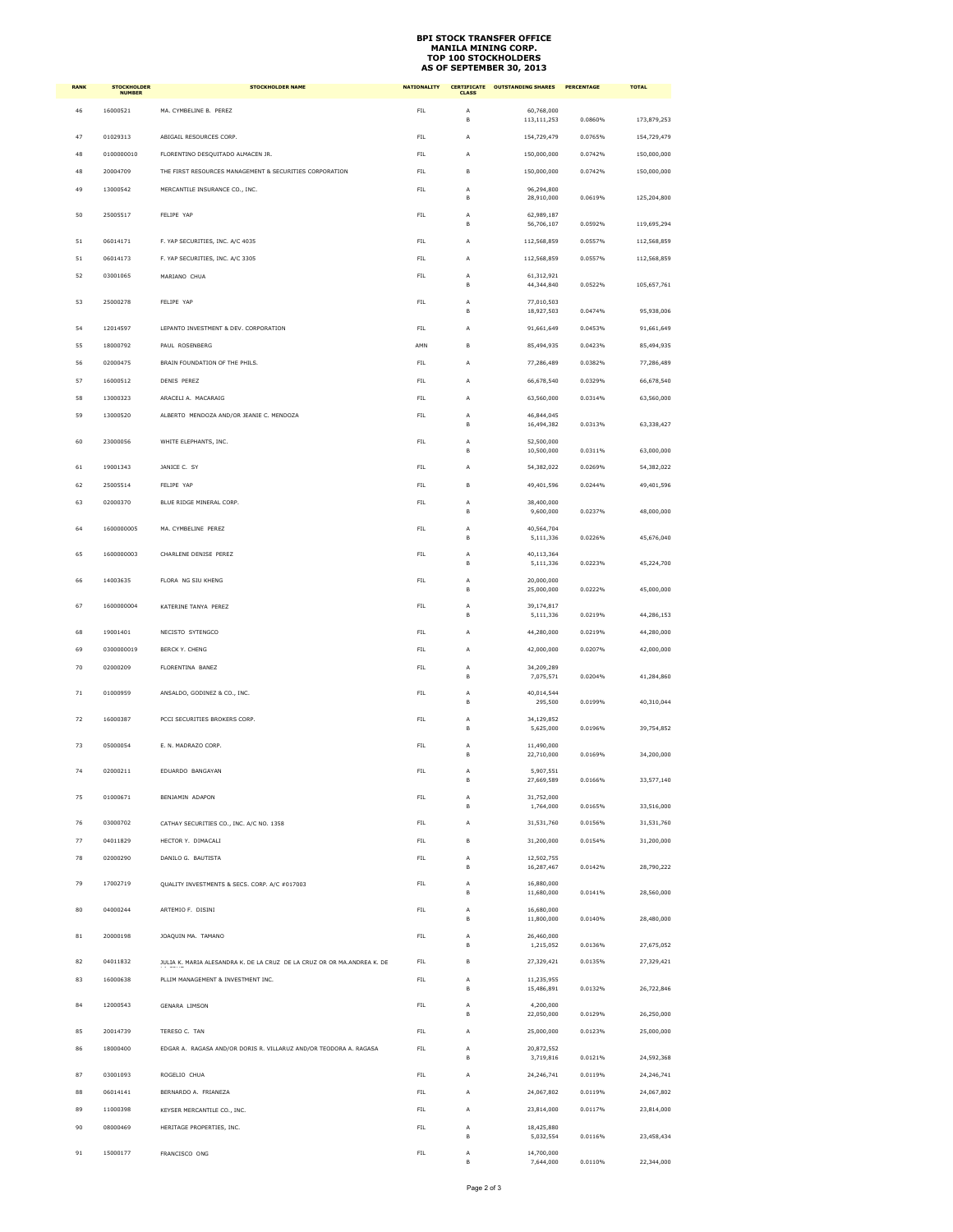# **BPI STOCK TRANSFER OFFICE MANILA MINING CORP. TOP 100 STOCKHOLDERS AS OF SEPTEMBER 30, 2013**

| <b>RANK</b>        | <b>STOCKHOLDER</b><br><b>NUMBER</b> | <b>STOCKHOLDER NAME</b>                  | <b>NATIONALITY</b> | <b>CERTIFICATE</b><br><b>CLASS</b> | <b>OUTSTANDING SHARES</b> | <b>PERCENTAGE</b> | <b>TOTAL</b>    |
|--------------------|-------------------------------------|------------------------------------------|--------------------|------------------------------------|---------------------------|-------------------|-----------------|
| 92                 | 08000463                            | SUNDER HEMANDAS                          | FIL.               | А                                  | 6,300,000                 |                   |                 |
|                    |                                     |                                          |                    | B                                  | 15,876,000                | 0.0109%           | 22,176,000      |
| 93                 | 03000959                            | CATHERINE CHOA                           | FIL                | A                                  | 13,933,773                |                   |                 |
|                    |                                     |                                          |                    | B                                  | 7,600,000                 | 0.0106%           | 21,533,773      |
| 94                 | 13000331                            | PEDRO WONG MADARANG                      | FIL                | A                                  | 10,000,000                |                   |                 |
|                    |                                     |                                          |                    | B                                  | 11,000,000                | 0.0103%           | 21,000,000      |
| 94                 | 19023130                            | SMS DEVELOPMENT CORP.                    | FIL                | B                                  | 21,000,000                | 0.0103%           | 21,000,000      |
| 95                 | 21000228                            | OF SANTO TOMAS UNIVERSITY                | FIL                | А                                  | 20,580,000                | 0.0101%           | 20,580,000      |
| 95                 | 03000757                            | CATHAY SECURITIES CO., INC. A/C NO. 1868 | FIL                | А                                  | 20,580,000                | 0.0101%           | 20,580,000      |
| 96                 | 01030103                            | ROGER C. ANG                             | FIL                | A                                  | 10,000,000                |                   |                 |
|                    |                                     |                                          |                    | B                                  | 10,000,000                | 0.0098%           | 20,000,000      |
| 96                 | 0300000015                          | KAYKEE LIM CHEE                          | CHN                | B                                  | 20,000,000                | 0.0098%           | 20,000,000      |
| 97                 | 06000117                            | F. YAP SECURITIES, INC. ACCOUNT NO. BY   | FIL                | B                                  | 19,434,384                | 0.0096%           | 19,434,384      |
| 98                 | 1500000001                          | ERLINDA M. OLEDAN                        | FIL                | А                                  | 15,123,214                |                   |                 |
|                    |                                     |                                          |                    | B                                  | 3,800,281                 | 0.0093%           | 18,923,495      |
| 99                 | 18012338                            | MANUEL J. RAMOS                          | FIL                | A                                  | 18,726,592                | 0.0092%           | 18,726,592      |
| 100                | 03001309                            | LUISA CO                                 | FIL                | B                                  | 18,167,337                | 0.0089%           | 18,167,337      |
| <b>GRAND TOTAL</b> |                                     |                                          |                    |                                    |                           |                   | 199,240,841,706 |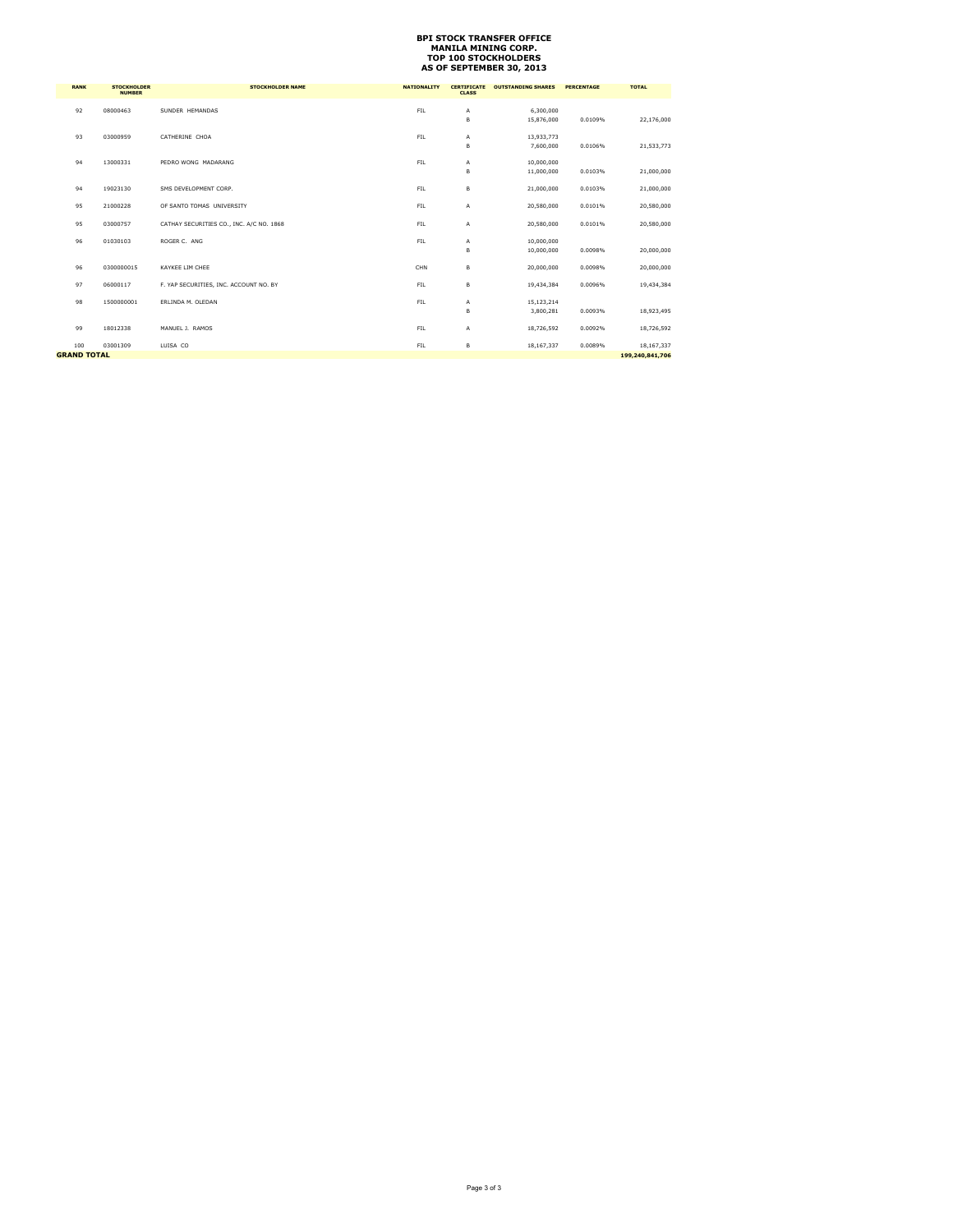**RBKPS006** 

**PCDUSER1** 

## Philippine Depository & Trust Corp.

Philippine Depository & Trust Corp.

**F** PDTC

#### **OUTSTANDING BALANCES FOR A SPECIFIC COMPANY**

Company Code - MA0000000000 & Company Name - MANILA MINING A

**Business Date**  $09/30/2013$ 

| <b>BP ID</b><br><b>ACCOUNT NO. ADDRESS</b> | <b>BP NAME</b>                                                                                                                                          | <b>ACCOUNT TYPE</b><br><b>TELEPHONE NUMBER</b> | <b>ID TYPE</b><br><b>ID NUMBER</b>         | <b>INVESTOR TYPE</b><br><b>COUNTRY</b> | <b>HOLDINGS</b><br><b>TAXCODE</b> |
|--------------------------------------------|---------------------------------------------------------------------------------------------------------------------------------------------------------|------------------------------------------------|--------------------------------------------|----------------------------------------|-----------------------------------|
| 10000000000<br>5                           | UPCC SECURITIES CORP.<br>UNIT 1202 TOWER ONE AND EXCHANGE PLAZ 8921174<br>AYALA AVENUE, MAKATI CITY<br>Metropolitan Manila<br>$\Omega$                  | <b>Omnibus Without Client</b>                  | Tax Identification Number                  | Domestic<br><b>PHILIPPINES</b>         | 46,450,000.00<br><b>PH10</b>      |
| 10100000000<br>5                           | A & A SECURITIES, INC.<br>Rm. 1906 Ayala Ave. Condominium 6776 Ayala Ave. 810-54-01<br>Makati City<br>Metropolitan Manila<br>1200                       | <b>Omnibus Without Client</b>                  | Tax Identification Number<br>2             | Domestic<br><b>PHILIPPINES</b>         | 268,004,172.00<br><b>PH10</b>     |
| 10200000000<br>5                           | ABACUS SECURITIES CORPORATION<br>Unit 2904-A East Tower, PSE Centre Exchange Road. 634-2105<br>Ortigas Center Pasig City<br>Metropolitan Manila<br>1600 | <b>Omnibus Without Client</b>                  | Tax Identification Number<br>$\mathcal{E}$ | Domestic<br><b>PHILIPPINES</b>         | 1,948,105,057.00<br><b>PH10</b>   |
| 10200000000                                | ABACUS SECURITIES CORPORATION<br>Unit 2904-A East Tower, PSE Centre Exchange Road 634-2105<br>Ortigas Center Pasig City<br>Metropolitan Manila<br>1600  | Own                                            | Tax Identification Number                  | Domestic<br><b>PHILIPPINES</b>         | 56, 552, 755.00<br><b>NWT</b>     |
| 10300000000<br>5                           | ACCORD CAPITAL EQUITIES CORPORATION<br>Unit 1101 Orient Square Building Emerald Avenue<br>Ortigas Center, Pasig City<br>Metropolitan Manila<br>1600     | Omnibus Without Client<br>687-5071 to 74       | Tax Identification Number<br>4             | Domestic<br><b>PHILIPPINES</b>         | 806,090,859.00<br><b>PH10</b>     |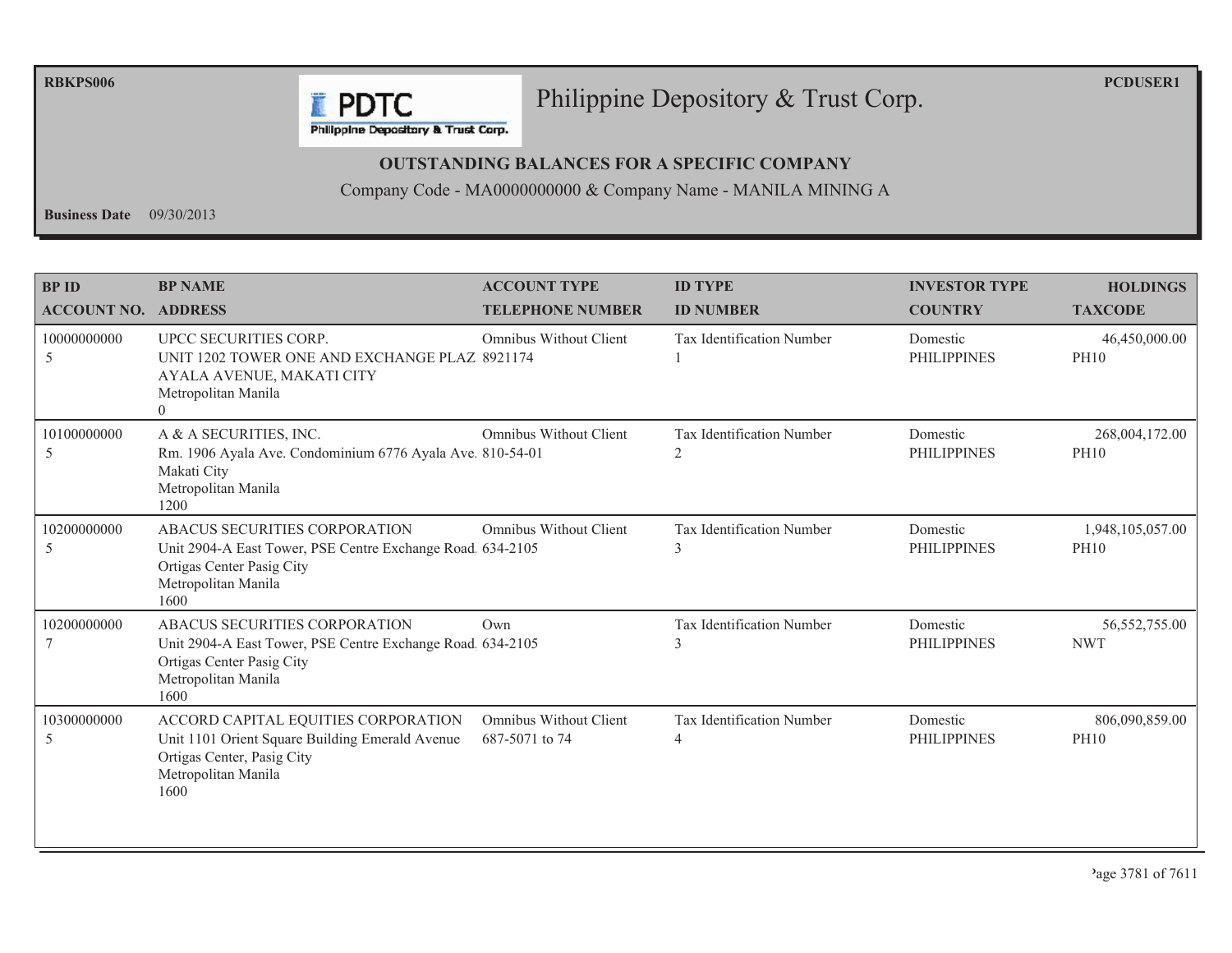| <b>BP ID</b>               | <b>BP NAME</b>                                                                                                                                                                      | <b>ACCOUNT TYPE</b>               | <b>ID TYPE</b>                      | <b>INVESTOR TYPE</b>           | <b>HOLDINGS</b>              |
|----------------------------|-------------------------------------------------------------------------------------------------------------------------------------------------------------------------------------|-----------------------------------|-------------------------------------|--------------------------------|------------------------------|
| <b>ACCOUNT NO. ADDRESS</b> |                                                                                                                                                                                     | <b>TELEPHONE NUMBER</b>           | <b>ID NUMBER</b>                    | <b>COUNTRY</b>                 | <b>TAXCODE</b>               |
| 10300000000<br>6           | ACCORD CAPITAL EQUITIES CORPORATION<br>Unit 1101 Orient Square Building Emerald Avenue<br>Ortigas Center, Pasig City<br>Metropolitan Manila<br>1600                                 | Settlement<br>687-5071 to 74      | Tax Identification Number<br>4      | Domestic<br><b>PHILIPPINES</b> | 796,583.00<br><b>NWT</b>     |
| 10400000000<br>5           | A. T. DE CASTRO SECURITIES CORP.<br>Suite 701, 7/F Ayala Tower I, Exchange Plaza, Ayala 848-7160 to 65<br>Triangle, Ayala Ave., Makati City<br>Metropolitan Manila<br>1226          | Omnibus Without Client            | Tax Identification Number<br>5      | Domestic<br><b>PHILIPPINES</b> | 51,668,974.00<br><b>PH10</b> |
| 10400000000<br>6           | A. T. DE CASTRO SECURITIES CORP.<br>Suite 701, 7/F Ayala Tower I, Exchange Plaza, Ayala 848-7160 to 65<br>Triangle, Ayala Ave., Makati City<br>Metropolitan Manila<br>1226          | Settlement                        | Tax Identification Number<br>5      | Domestic<br><b>PHILIPPINES</b> | 1,000,000.00<br><b>NWT</b>   |
| 10600000000<br>5           | ALPHA SECURITIES CORP.<br>UNIT 3003, ONE CORPORATE CENTRE, 30TH<br>FLOOR, JULIA VARGAS STREET, COR MERALC<br>AVENUE STREET, ORTIGAS CENTER, PASIG CI<br>Metropolitan Manila<br>1200 | Omnibus Without Client<br>6546806 | Tax Identification Number<br>$\tau$ | Domestic<br><b>PHILIPPINES</b> | 8,475,450.00<br><b>PH10</b>  |
| 10900000000<br>5           | <b>BA SECURITIES, INC.</b><br>Rm 401-403 CLMC Bldg, 256-259 EDSA Greenhills 727-5374<br>Mandaluyong City<br>Metropolitan Manila<br>1550                                             | Omnibus Without Client            | Tax Identification Number<br>10     | Domestic<br><b>PHILIPPINES</b> | 1,375,000.00<br><b>PH10</b>  |
| 10900000000<br>6           | BA SECURITIES, INC.<br>Rm 401-403 CLMC Bldg, 256-259 EDSA Greenhills 727-5374<br>Mandaluyong City<br>Metropolitan Manila<br>1550                                                    | Settlement                        | Tax Identification Number<br>10     | Domestic<br><b>PHILIPPINES</b> | 72,780,057.00<br><b>NWT</b>  |
| 10900000000<br>14          | <b>BA SECURITIES, INC.</b><br>Rm 401-403 CLMC Bldg, 256-259 EDSA Greenhills 727-5374<br>Mandaluyong City<br>Metropolitan Manila<br>1550                                             | Settlement                        | Tax Identification Number<br>10     | Domestic<br><b>PHILIPPINES</b> | 3,374,934.00<br><b>PH10</b>  |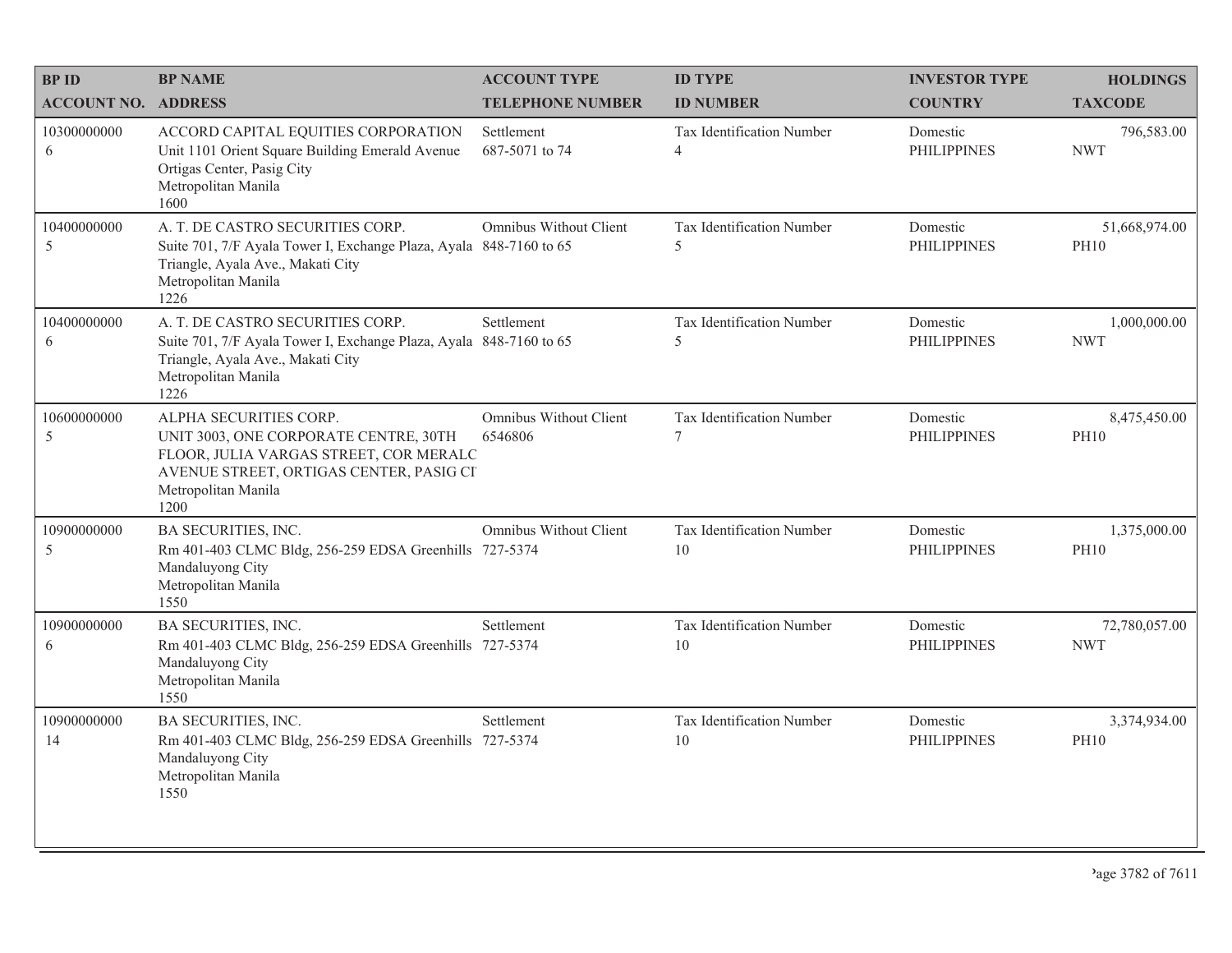| <b>BP NAME</b>                                                                                                                                      | <b>ACCOUNT TYPE</b>                       | <b>ID TYPE</b>                  | <b>INVESTOR TYPE</b>           | <b>HOLDINGS</b>                 |
|-----------------------------------------------------------------------------------------------------------------------------------------------------|-------------------------------------------|---------------------------------|--------------------------------|---------------------------------|
|                                                                                                                                                     | <b>TELEPHONE NUMBER</b>                   | <b>ID NUMBER</b>                | <b>COUNTRY</b>                 | <b>TAXCODE</b>                  |
| ANGPING & ASSOCIATES SECURITIES, INC.<br>Suites 2002/2004, The Peak, 107 Alfaro St., Salcedo<br>Village, Makati City<br>Metropolitan Manila<br>1227 | Omnibus Without Client<br>8482915         | Tax Identification Number<br>11 | Domestic<br><b>PHILIPPINES</b> | 2,515,703,608.00<br><b>PH10</b> |
| ANGPING & ASSOCIATES SECURITIES, INC.<br>Suites 2002/2004, The Peak, 107 Alfaro St., Salcedo<br>Village, Makati City<br>Metropolitan Manila<br>1227 | Settlement<br>8482915                     | Tax Identification Number<br>11 | Domestic<br><b>PHILIPPINES</b> | 9,640,000.00<br><b>NWT</b>      |
| ANSALDO, GODINEZ & CO., INC.<br>340 Nueva St., Binondo Manila<br>Metropolitan Manila<br>1006                                                        | <b>Omnibus Without Client</b><br>242-5127 | Tax Identification Number<br>12 | Domestic<br><b>PHILIPPINES</b> | 253,299,812.00<br><b>PH10</b>   |
| AB CAPITAL SECURITIES, INC.<br>8/F Phinma Plaza 39 Plaza Drive, Rockwell Center<br>Makati City<br>Metropolitan Manila<br>1200                       | Omnibus Without Client<br>814-5601        | Tax Identification Number<br>13 | Domestic<br><b>PHILIPPINES</b> | 1,022,103,520.00<br><b>PH10</b> |
| AB CAPITAL SECURITIES, INC.<br>8/F Phinma Plaza 39 Plaza Drive, Rockwell Center<br>Makati City<br>Metropolitan Manila<br>1200                       | Settlement<br>814-5601                    | Tax Identification Number<br>13 | Domestic<br><b>PHILIPPINES</b> | 57,739,506.00<br><b>NWT</b>     |
| AB CAPITAL SECURITIES, INC.<br>8/F Phinma Plaza 39 Plaza Drive, Rockwell Center<br>Makati City<br>Metropolitan Manila<br>1200                       | Settlement<br>814-5601                    | Tax Identification Number<br>13 | Domestic<br><b>PHILIPPINES</b> | 17,531,222.00<br><b>PH10</b>    |
| SB EQUITIES, INC.<br>18/F, Security Bank Centre 6776 Ayala Avenue,<br>Makati City<br>Metropolitan Manila<br>1226                                    | Omnibus Without Client<br>8911037         | Tax Identification Number<br>15 | Foreign<br><b>PHILIPPINES</b>  | 10,168,669.00<br>FMX1           |
|                                                                                                                                                     | <b>ACCOUNT NO. ADDRESS</b>                |                                 |                                |                                 |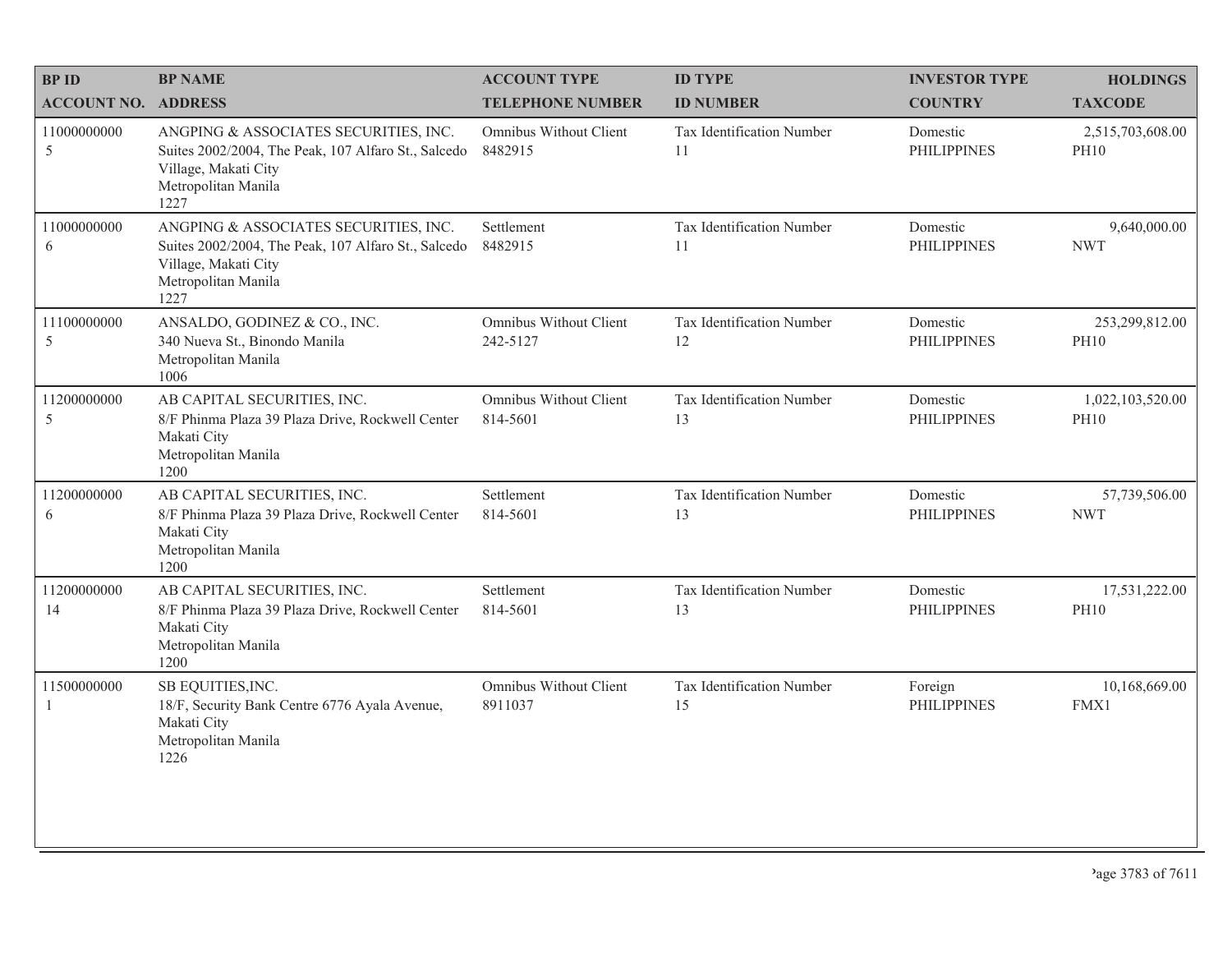| <b>BPID</b>                | <b>BP NAME</b>                                                                                                                                     | <b>ACCOUNT TYPE</b>                   | <b>ID TYPE</b>                  | <b>INVESTOR TYPE</b>           | <b>HOLDINGS</b>                 |
|----------------------------|----------------------------------------------------------------------------------------------------------------------------------------------------|---------------------------------------|---------------------------------|--------------------------------|---------------------------------|
| <b>ACCOUNT NO. ADDRESS</b> |                                                                                                                                                    | <b>TELEPHONE NUMBER</b>               | <b>ID NUMBER</b>                | <b>COUNTRY</b>                 | <b>TAXCODE</b>                  |
| 11500000000<br>5           | SB EQUITIES, INC.<br>18/F, Security Bank Centre 6776 Ayala Avenue,<br>Makati City<br>Metropolitan Manila<br>1226                                   | Omnibus Without Client<br>8911037     | Tax Identification Number<br>15 | Domestic<br><b>PHILIPPINES</b> | 601,130,184.00<br><b>PH10</b>   |
| 11500000000<br>$\tau$      | SB EQUITIES, INC.<br>18/F, Security Bank Centre 6776 Ayala Avenue,<br>Makati City<br>Metropolitan Manila<br>1226                                   | Own<br>8911037                        | Tax Identification Number<br>15 | Domestic<br><b>PHILIPPINES</b> | 1,325.00<br><b>NWT</b>          |
| 11600000000                | ASIA PACIFIC CAPITAL EQUITIES & SECURITII Omnibus Without Client<br>CORP.                                                                          |                                       | Tax Identification Number       | Domestic                       | 18,773,374.00                   |
| $\sqrt{5}$                 | 24/F Galleria Corporate Center EDSA corner Ortigas 6345621 to 26<br>Avenue, Pasig City<br>Metropolitan Manila<br>1605                              |                                       | 16                              | <b>PHILIPPINES</b>             | <b>PH10</b>                     |
| 11800000000<br>5           | ASIASEC EQUITIES, INC.<br>8/F Chatham House<br>116 Valero cor. V.A. Rufino Sts<br>Salcedo Village, Makati City 1227<br>Metropolitan Manila<br>1227 | Omnibus Without Client<br>8937981     | Tax Identification Number<br>18 | Domestic<br><b>PHILIPPINES</b> | 4,811,745,746.00<br><b>PH10</b> |
| 11900000000<br>$\sqrt{5}$  | ASTRA SECURITIES CORPORATION<br>Units 1204-1205 Ayala Tower One Ayala Ave. cor.<br>Paseo de Roxas Makati City<br>Metropolitan Manila<br>1200       | Omnibus Without Client<br>848-6421/27 | Tax Identification Number<br>19 | Domestic<br><b>PHILIPPINES</b> | 130,622,400.00<br><b>PH10</b>   |
| 12000000000<br>5           | ATC SECURITIES, INC.<br>Unit 6f, 6th Floor 8101 Pearl Plaza, Pearl Drive Ortiga 687-1768<br>Center, Pasig City<br>Metropolitan Manila<br>12        | Omnibus Without Client                | Tax Identification Number<br>20 | Domestic<br><b>PHILIPPINES</b> | 650,700.00<br><b>PH10</b>       |
| 12200000000<br>5           | BELSON SECURITIES, INC.<br>4th Floor Belson House 271 Edsa, Mandaluyong City 724-7586loc21<br>Metropolitan Manila<br>1554                          | Omnibus Without Client                | Tax Identification Number<br>22 | Domestic<br><b>PHILIPPINES</b> | 217,190,185.00<br><b>PH10</b>   |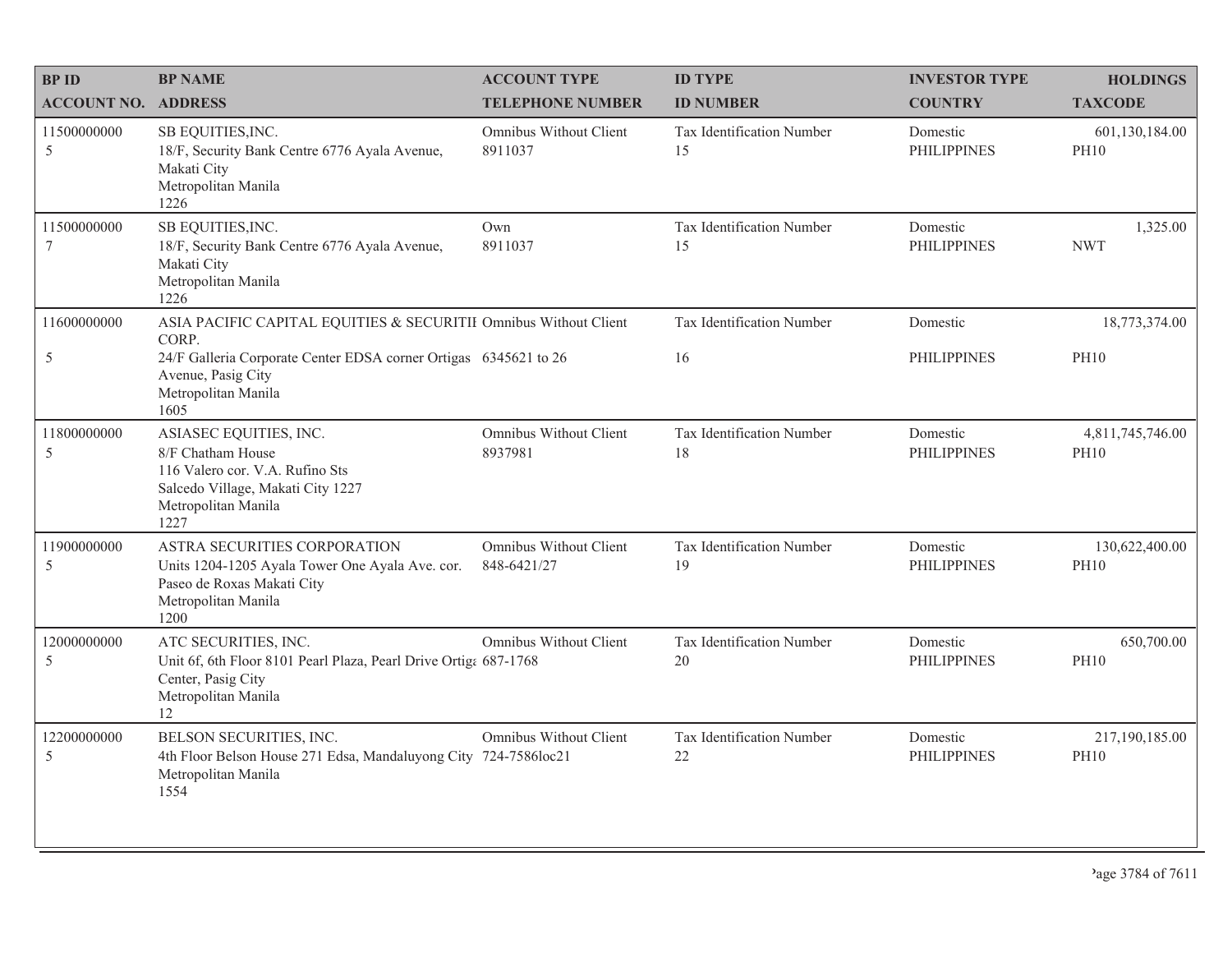| <b>BPID</b>                | <b>BP NAME</b>                                                                                                                                 | <b>ACCOUNT TYPE</b>                      | <b>ID TYPE</b>                      | <b>INVESTOR TYPE</b>           | <b>HOLDINGS</b>                 |
|----------------------------|------------------------------------------------------------------------------------------------------------------------------------------------|------------------------------------------|-------------------------------------|--------------------------------|---------------------------------|
| <b>ACCOUNT NO. ADDRESS</b> |                                                                                                                                                | <b>TELEPHONE NUMBER</b>                  | <b>ID NUMBER</b>                    | <b>COUNTRY</b>                 | <b>TAXCODE</b>                  |
| 12200000000<br>7           | BELSON SECURITIES, INC.<br>4th Floor Belson House 271 Edsa, Mandaluyong City 724-7586loc21<br>Metropolitan Manila<br>1554                      | Own                                      | Tax Identification Number<br>$22\,$ | Domestic<br><b>PHILIPPINES</b> | 315,691.00<br><b>NWT</b>        |
| 12300000000<br>5           | BENJAMIN CO CA & CO., INC.<br>Rm. 301 Downtown Ctr Bldg., 516 Quintin Paredes St 6345186<br>Binondo, Manila<br>Metropolitan Manila<br>1006     | Omnibus Without Client                   | Tax Identification Number<br>23     | Domestic<br><b>PHILIPPINES</b> | 8,527,300.00<br><b>PH10</b>     |
| 12300000000<br>7           | BENJAMIN CO CA & CO., INC.<br>Rm. 301 Downtown Ctr Bldg., 516 Quintin Paredes St 6345186<br>Binondo, Manila<br>Metropolitan Manila<br>1006     | Own                                      | Tax Identification Number<br>23     | Domestic<br><b>PHILIPPINES</b> | 488,901.00<br><b>NWT</b>        |
| 12400000000<br>5           | B. H. CHUA SECURITIES CORPORATION<br>872 G. Araneta Avenue, Quezon City<br>Metropolitan Manila<br>1135                                         | Omnibus Without Client<br>412-3444       | Tax Identification Number<br>24     | Domestic<br><b>PHILIPPINES</b> | 349,880,975.00<br><b>PH10</b>   |
| 12500000000<br>5           | <b>JAKA SECURITIES CORP.</b><br>Unit 814, Ayala Tower I Ayala Ave., Makati City<br>Metropolitan Manila<br>1226                                 | <b>Omnibus Without Client</b><br>8487123 | Tax Identification Number<br>25     | Domestic<br><b>PHILIPPINES</b> | 9,680,250.00<br><b>PH10</b>     |
| 12500000000<br>6           | <b>JAKA SECURITIES CORP.</b><br>Unit 814, Ayala Tower I Ayala Ave., Makati City<br>Metropolitan Manila<br>1226                                 | Settlement<br>8487123                    | Tax Identification Number<br>25     | Domestic<br><b>PHILIPPINES</b> | 300,000.00<br><b>NWT</b>        |
| 12600000000<br>1           | BPI SECURITIES CORPORATION<br>8/F BPI Head Office Bldg., Ayala Ave., cor. Paseo de<br>Roxas Makati City<br>Metropolitan Manila<br>1226         | Omnibus Without Client<br>8196535        | Tax Identification Number<br>26     | Foreign<br><b>PHILIPPINES</b>  | 600,000.00<br>FMX1              |
| 12600000000<br>5           | BPI SECURITIES CORPORATION<br>8/F BPI Head Office Bldg., Ayala Ave., cor. Paseo de 8196535<br>Roxas Makati City<br>Metropolitan Manila<br>1226 | Omnibus Without Client                   | Tax Identification Number<br>26     | Domestic<br><b>PHILIPPINES</b> | 4,644,159,330.00<br><b>PH10</b> |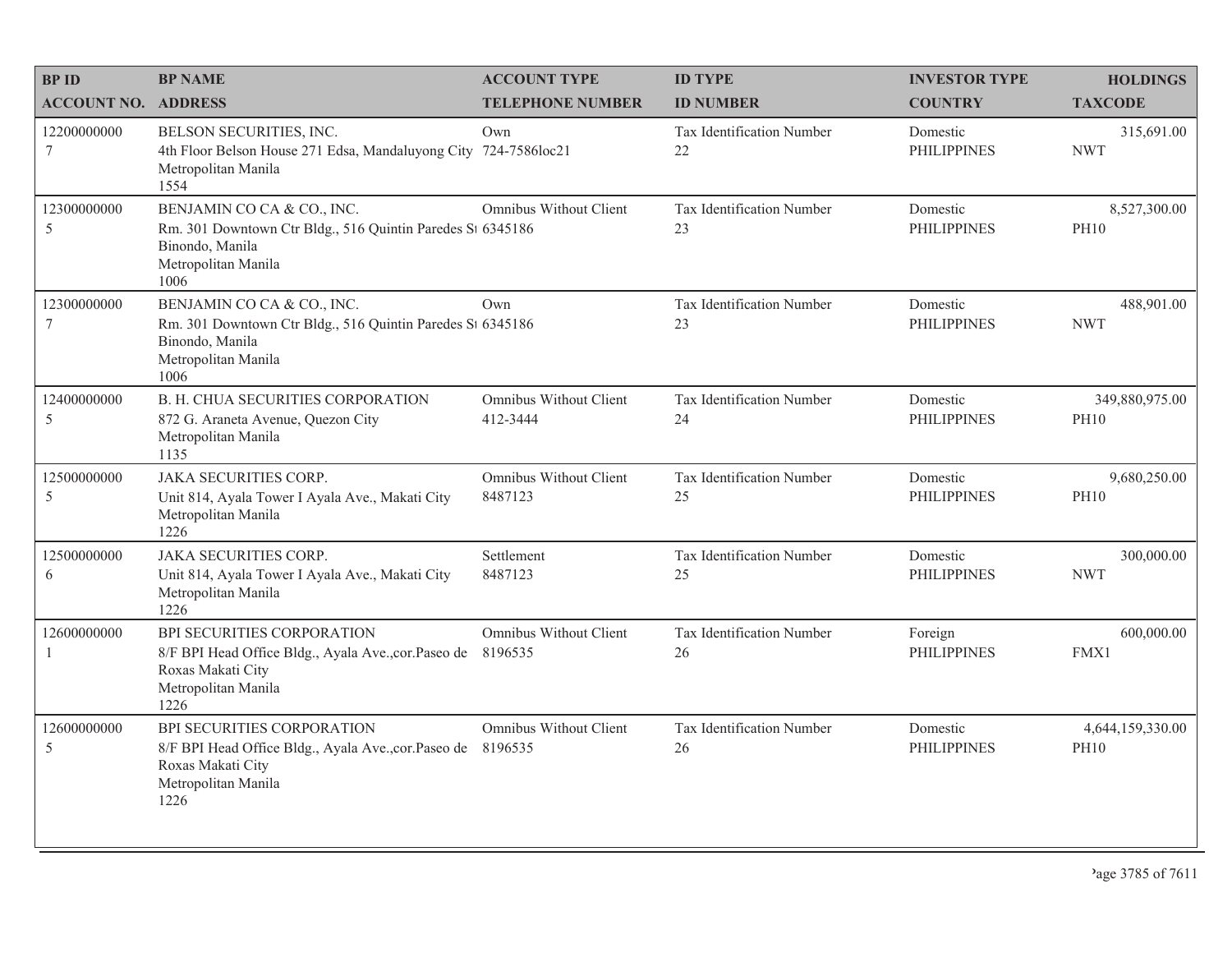| <b>BPID</b>                | <b>BP NAME</b>                                                                                                                                             | <b>ACCOUNT TYPE</b>                | <b>ID TYPE</b>                  | <b>INVESTOR TYPE</b>           | <b>HOLDINGS</b>               |
|----------------------------|------------------------------------------------------------------------------------------------------------------------------------------------------------|------------------------------------|---------------------------------|--------------------------------|-------------------------------|
| <b>ACCOUNT NO. ADDRESS</b> |                                                                                                                                                            | <b>TELEPHONE NUMBER</b>            | <b>ID NUMBER</b>                | <b>COUNTRY</b>                 | <b>TAXCODE</b>                |
| 12800000000<br>5           | CAMPOS, LANUZA & COMPANY, INC.<br>Unit 2003B East Tower, PSE Center Exchange Road, 634-6881/87<br>Ortigas Center Pasig City<br>Metropolitan Manila<br>1605 | Omnibus Without Client             | Tax Identification Number<br>27 | Domestic<br><b>PHILIPPINES</b> | 74,772,653.00<br><b>PH10</b>  |
| 12800000000<br>7           | CAMPOS, LANUZA & COMPANY, INC.<br>Unit 2003B East Tower, PSE Center Exchange Road, 634-6881/87<br>Ortigas Center Pasig City<br>Metropolitan Manila<br>1605 | Own                                | Tax Identification Number<br>27 | Domestic<br><b>PHILIPPINES</b> | 6,110,000.00<br><b>NWT</b>    |
| 12900000000<br>5           | SINCERE SECURITIES CORPORATION<br>1203-A East Tower, PSE Centre, Exchange Road,<br>Ortigas Center, Pasig City<br>Metropolitan Manila<br>$\Omega$           | Omnibus Without Client<br>638-3549 | Tax Identification Number<br>28 | Domestic<br><b>PHILIPPINES</b> | 80,060,000.00<br><b>PH10</b>  |
| 13000000000<br>5           | CENTURY SECURITIES CORPORATION<br>1105 Galleria Corporate Center Ortigas Ave., Quezon 633-7044/47<br>City<br>Metropolitan Manila<br>1600                   | <b>Omnibus Without Client</b>      | Tax Identification Number<br>29 | Domestic<br><b>PHILIPPINES</b> | 2,364,000.00<br><b>PH10</b>   |
| 13100000000<br>5           | PCIB SECURITIES, INC.<br>8/F PCIB Tower 2, Dela Costa St., Makati City<br>Metropolitan Manila<br>1002                                                      | Omnibus Without Client<br>8912028  | Tax Identification Number<br>30 | Domestic<br><b>PHILIPPINES</b> | 92,681,689.00<br><b>PH10</b>  |
| 13100000000<br>6           | PCIB SECURITIES, INC.<br>8/F PCIB Tower 2, Dela Costa St., Makati City<br>Metropolitan Manila<br>1002                                                      | Settlement<br>8912028              | Tax Identification Number<br>30 | Domestic<br><b>PHILIPPINES</b> | 500,000.00<br><b>NWT</b>      |
| 13100000000<br>18          | PCIB SECURITIES, INC.<br>8/F PCIB Tower 2, Dela Costa St., Makati City<br>Metropolitan Manila<br>1002                                                      | Settlement<br>8912028              | Tax Identification Number<br>30 | Foreign<br><b>PHILIPPINES</b>  | 500,000.00<br><b>RA10</b>     |
| 13300000000<br>5           | CITISECURITIES, INC.<br>Rm. 2701-B Tektite Tower Center Exchange Rd, Pasi; 635-5735<br>City<br>Metropolitan Manila<br>1600                                 | Omnibus Without Client             | Tax Identification Number<br>31 | Domestic<br><b>PHILIPPINES</b> | 378,633,630.00<br><b>PH10</b> |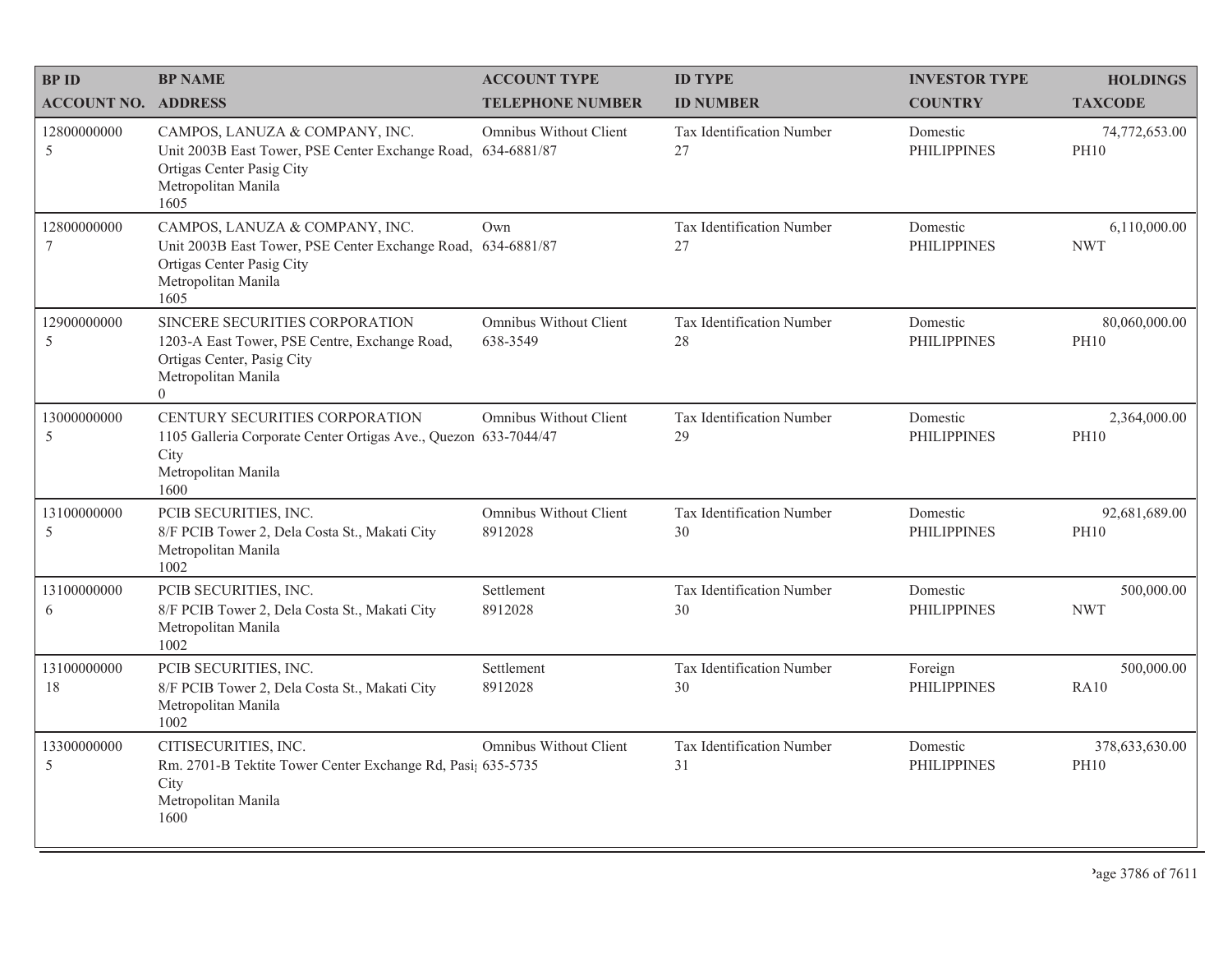| <b>BPID</b>                | <b>BP NAME</b>                                                                                                                                                | <b>ACCOUNT TYPE</b>                | <b>ID TYPE</b>                         | <b>INVESTOR TYPE</b>           | <b>HOLDINGS</b>               |
|----------------------------|---------------------------------------------------------------------------------------------------------------------------------------------------------------|------------------------------------|----------------------------------------|--------------------------------|-------------------------------|
| <b>ACCOUNT NO. ADDRESS</b> |                                                                                                                                                               | <b>TELEPHONE NUMBER</b>            | <b>ID NUMBER</b>                       | <b>COUNTRY</b>                 | <b>TAXCODE</b>                |
| 13300000000<br>$\tau$      | CITISECURITIES, INC.<br>Rm. 2701-B Tektite Tower Center Exchange Rd, Pasi; 635-5735<br>City<br>Metropolitan Manila<br>1600                                    | Own                                | <b>Tax Identification Number</b><br>31 | Domestic<br><b>PHILIPPINES</b> | 14,705,540.00<br><b>NWT</b>   |
| 13500000000<br>5           | VSEC.COM, INC.<br>UNITS 1009-1011 TOWER ONE & EXCHANGE<br>PLAZA, AYALA TRIANGLE, AYALA AVE.,<br><b>MAKATI CITY</b><br>Metropolitan Manila<br>1200             | Omnibus Without Client<br>856-5801 | Tax Identification Number<br>33        | Domestic<br><b>PHILIPPINES</b> | 10,000,000.00<br><b>PH10</b>  |
| 13600000000<br>5           | TRITON SECURITIES CORP.<br>26/F LKG Tower, 6801 Ayala Avenue Makati City<br>Metropolitan Manila<br>$\overline{0}$                                             | Omnibus Without Client<br>5238311  | Tax Identification Number<br>34        | Domestic<br><b>PHILIPPINES</b> | 809,511,013.00<br><b>PH10</b> |
| 14000000000<br>5           | IGC SECURITIES INC.<br>Suite 1006, Tower I & Exchange Plaza Ayala Triangle 816-39-86<br>Ayala Avenue Makati City<br>Metropolitan Manila<br>1200               | Omnibus Without Client             | Tax Identification Number<br>38        | Domestic<br><b>PHILIPPINES</b> | 258,268,969.00<br><b>PH10</b> |
| 14000000000<br>7           | IGC SECURITIES INC.<br>Suite 1006, Tower I & Exchange Plaza Ayala Triangle 816-39-86<br>Ayala Avenue Makati City<br>Metropolitan Manila<br>1200               | Own                                | Tax Identification Number<br>38        | Domestic<br><b>PHILIPPINES</b> | 8,535,395.00<br><b>NWT</b>    |
| 14100000000<br>5           | <b>CUALOPING SECURITIES CORPORATION</b><br>Suite 1801 Tytana Centre Condominium Plaza Lorenz 241-0262<br>Ruiz, Binondo, Manila<br>Metropolitan Manila<br>1006 | Omnibus Without Client             | Tax Identification Number<br>39        | Domestic<br><b>PHILIPPINES</b> | 151,803.00<br><b>PH10</b>     |
| 14200000000                | DBP-DAIWA CAPITAL MARKETS PHILPPINES, Settlement<br>INC.                                                                                                      |                                    | Tax Identification Number              | Domestic                       | 7,310,765.00                  |
| 14                         | 18/F Citibank Tower 8741 Paseo de Roxas Makati Cit 813-73-44<br>Metropolitan Manila<br>1200                                                                   |                                    | 40                                     | <b>PHILIPPINES</b>             | <b>PH10</b>                   |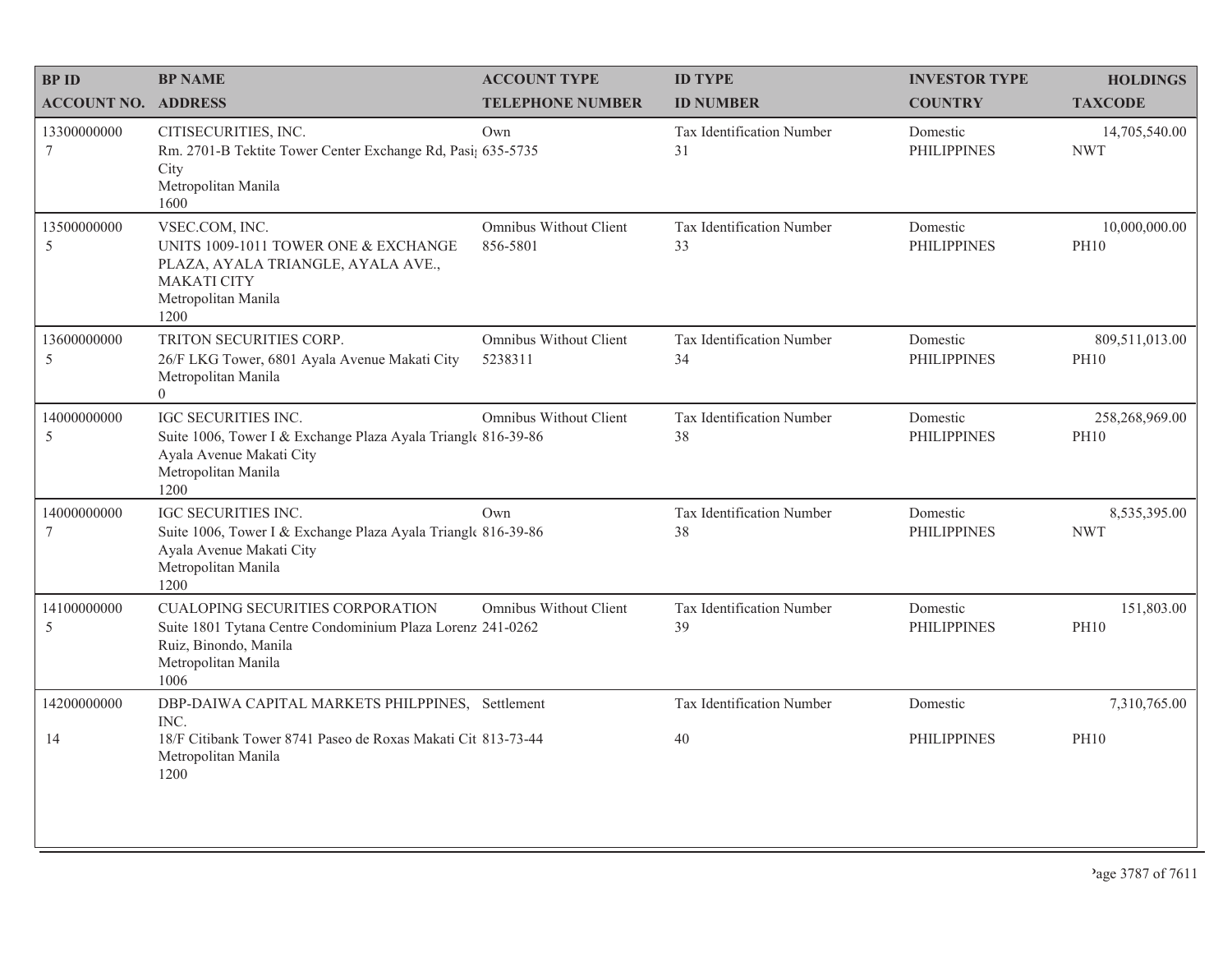| <b>BPID</b>                | <b>BP NAME</b>                                                                                                                                          | <b>ACCOUNT TYPE</b>                          | <b>ID TYPE</b>                                        | <b>INVESTOR TYPE</b>           | <b>HOLDINGS</b>               |
|----------------------------|---------------------------------------------------------------------------------------------------------------------------------------------------------|----------------------------------------------|-------------------------------------------------------|--------------------------------|-------------------------------|
| <b>ACCOUNT NO. ADDRESS</b> |                                                                                                                                                         | <b>TELEPHONE NUMBER</b>                      | <b>ID NUMBER</b>                                      | <b>COUNTRY</b>                 | <b>TAXCODE</b>                |
| 14300000000<br>5           | DAVID GO SECURITIES CORP.<br>Rm. 309 Federation Center Bldg. Muelle de Binondo, 242-2379<br>Binondo, Manila<br>Metropolitan Manila<br>1006              | Omnibus Without Client                       | Tax Identification Number<br>41                       | Domestic<br><b>PHILIPPINES</b> | 352,598,161.00<br><b>PH10</b> |
| 14300000002<br>-1          | FLT PRIME INSURANCE CORPORATION<br>RM. 309 FEDERATION CTR. BLDG., MUELLE DE 242-2379<br>BINONDO, BINONDO, MANILA<br>Metropolitan Manila<br>1006         | Client                                       | <b>Tax Identification Number</b><br>000-320-855-000xc | Domestic<br><b>PHILIPPINES</b> | 24,000,000.00<br><b>NWT</b>   |
| 14500000000<br>5           | DIVERSIFIED SECURITIES, INC.<br>5/F PDCP Bank Centre, Herrera cor. Alfaro Sts.,<br>Salcedo Village, Makati City<br>Metropolitan Manila<br>1600          | <b>Omnibus Without Client</b><br>634-6630/31 | Tax Identification Number<br>43                       | Domestic<br><b>PHILIPPINES</b> | 141,376,500.00<br><b>PH10</b> |
| 14500000000<br>6           | DIVERSIFIED SECURITIES, INC.<br>5/F PDCP Bank Centre, Herrera cor. Alfaro Sts.,<br>Salcedo Village, Makati City<br>Metropolitan Manila<br>1600          | Settlement<br>634-6630/31                    | Tax Identification Number<br>43                       | Domestic<br><b>PHILIPPINES</b> | 38,661,235.00<br><b>NWT</b>   |
| 14500000000<br>8           | DIVERSIFIED SECURITIES, INC.<br>5/F PDCP Bank Centre, Herrera cor. Alfaro Sts.,<br>Salcedo Village, Makati City<br>Metropolitan Manila<br>1600          | Settlement<br>634-6630/31                    | Tax Identification Number<br>43                       | Domestic<br><b>PHILIPPINES</b> | 653.00<br><b>NWT</b>          |
| 14700000000<br>5           | E. CHUA CHIACO SECURITIES, INC.<br>113 Renta St., Binondo, Manila<br>Metropolitan Manila<br>1006                                                        | <b>Omnibus Without Client</b><br>242-5145    | Tax Identification Number<br>45                       | Domestic<br><b>PHILIPPINES</b> | 386,522,023.00<br><b>PH10</b> |
| 14700000000<br>7           | E. CHUA CHIACO SECURITIES, INC.<br>113 Renta St., Binondo, Manila<br>Metropolitan Manila<br>1006                                                        | Own<br>242-5145                              | Tax Identification Number<br>45                       | Domestic<br><b>PHILIPPINES</b> | 93,407.00<br><b>NWT</b>       |
| 14800000000<br>5           | EQUITABLE SECURIITES (PHILS.) INC.<br>3/F Cacho-Gonzalez Bldg, Aguirre cor. Trasierra St,<br>Legaspi Village Makati City<br>Metropolitan Manila<br>1229 | Omnibus Without Client<br>810-4801/04        | Tax Identification Number<br>46                       | Domestic<br><b>PHILIPPINES</b> | 1,605,375.00<br><b>PH10</b>   |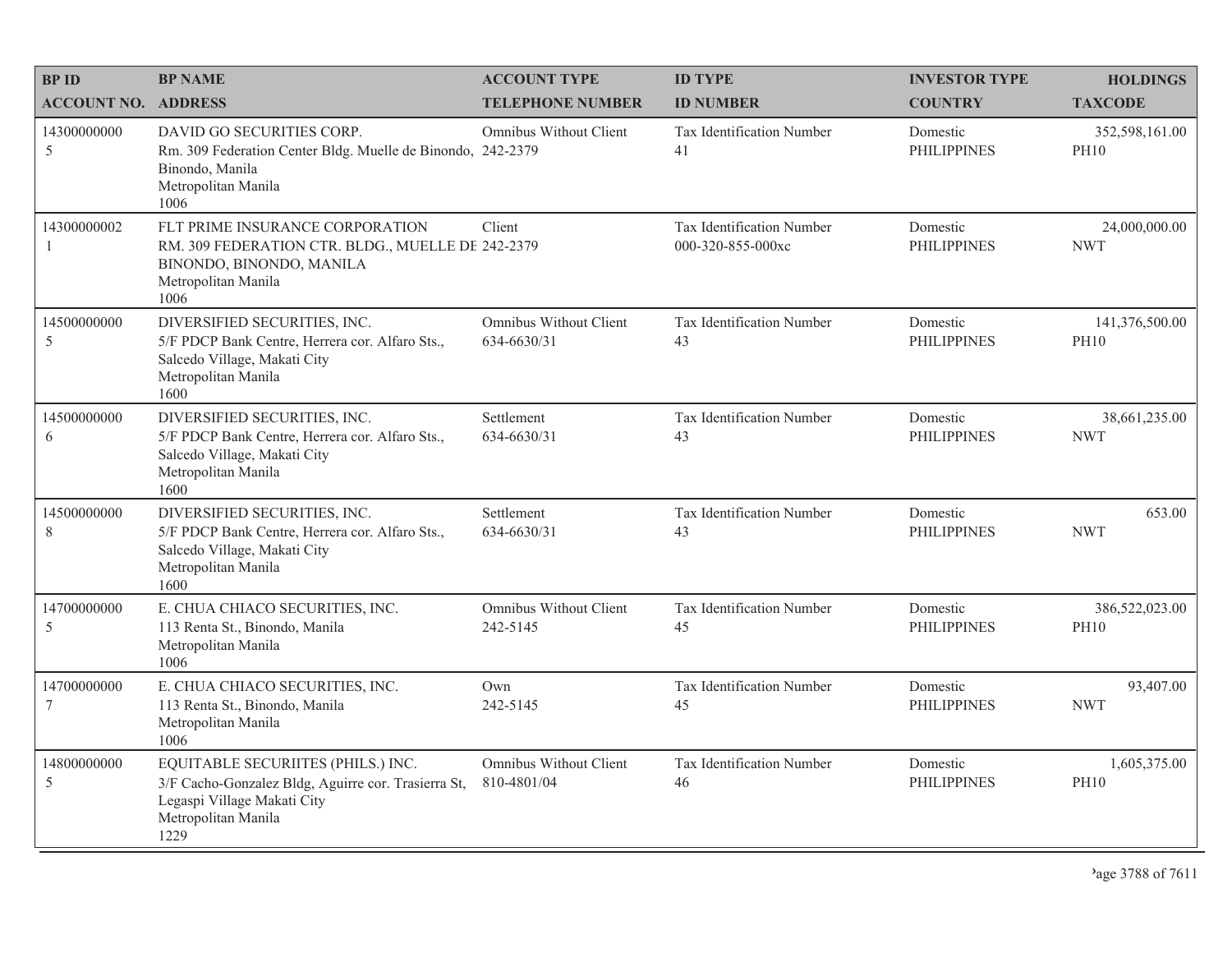| <b>BPID</b>                | <b>BP NAME</b>                                                                                                                                                                                                 | <b>ACCOUNT TYPE</b>                   | <b>ID TYPE</b>                   | <b>INVESTOR TYPE</b>           | <b>HOLDINGS</b>                 |
|----------------------------|----------------------------------------------------------------------------------------------------------------------------------------------------------------------------------------------------------------|---------------------------------------|----------------------------------|--------------------------------|---------------------------------|
| <b>ACCOUNT NO. ADDRESS</b> |                                                                                                                                                                                                                | <b>TELEPHONE NUMBER</b>               | <b>ID NUMBER</b>                 | <b>COUNTRY</b>                 | <b>TAXCODE</b>                  |
| 15000000000                | EASTERN SECURITIES DEVELOPMENT<br><b>CORPORATION</b>                                                                                                                                                           | <b>Omnibus Without Client</b>         | <b>Tax Identification Number</b> | Domestic                       | 611,944,598.00                  |
| 5                          | 1701 Tytana Ctr. Bldg, Binondo, Manila<br>Metropolitan Manila<br>1006                                                                                                                                          | 242-4006/11                           | 48                               | PHILIPPINES                    | <b>PH10</b>                     |
| 15300000000<br>5           | EQUITIWORLD SECURITIES, INC.<br>807-809 Philippine Stock Exchange Ayala Tower 1,<br>Ayala Avenue Makati City<br>Metropolitan Manila<br>1226                                                                    | Omnibus Without Client<br>848-5401/09 | Tax Identification Number<br>51  | Domestic<br><b>PHILIPPINES</b> | 168,591,700.00<br><b>PH10</b>   |
| 15300000000<br>7           | EQUITIWORLD SECURITIES, INC.<br>807-809 Philippine Stock Exchange Ayala Tower 1,<br>Ayala Avenue Makati City<br>Metropolitan Manila<br>1226                                                                    | Own<br>848-5401/09                    | Tax Identification Number<br>51  | Domestic<br><b>PHILIPPINES</b> | 10,000.00<br><b>NWT</b>         |
| 15400000000<br>5           | EVERGREEN STOCK BROKERAGE & SEC., INC. Omnibus Without Client<br>Suite 606 - 607, 6th Floor, Tower One Phil. Stock<br>Exchange Plaza, Ayala Triangle, Ayala Ave. Makati<br>City<br>Metropolitan Manila<br>1200 | 891-9451                              | Tax Identification Number<br>52  | Domestic<br><b>PHILIPPINES</b> | 323, 121, 442.00<br><b>PH10</b> |
| 15400000000<br>6           | EVERGREEN STOCK BROKERAGE & SEC., INC. Settlement<br>Suite 606 - 607, 6th Floor, Tower One Phil. Stock<br>Exchange Plaza, Ayala Triangle, Ayala Ave. Makati<br>City<br>Metropolitan Manila<br>1200             | 891-9451                              | Tax Identification Number<br>52  | Domestic<br><b>PHILIPPINES</b> | 29,400.00<br><b>NWT</b>         |
| 15400000000<br>7           | EVERGREEN STOCK BROKERAGE & SEC., INC. Own<br>Suite 606 - 607, 6th Floor, Tower One Phil. Stock<br>Exchange Plaza, Ayala Triangle, Ayala Ave. Makati<br>City<br>Metropolitan Manila<br>1200                    | 891-9451                              | Tax Identification Number<br>52  | Domestic<br><b>PHILIPPINES</b> | 4,296.00<br><b>NWT</b>          |
| 15700000000<br>5           | FIRST ORIENT SECURITIES, INC.<br>Unit 1201 Ayala Triangle Tower One Ayala Avenue, 891-9240/45<br>Makati City<br>Metropolitan Manila<br>1226                                                                    | Omnibus Without Client                | Tax Identification Number<br>55  | Domestic<br><b>PHILIPPINES</b> | 21,117,558.00<br><b>PH10</b>    |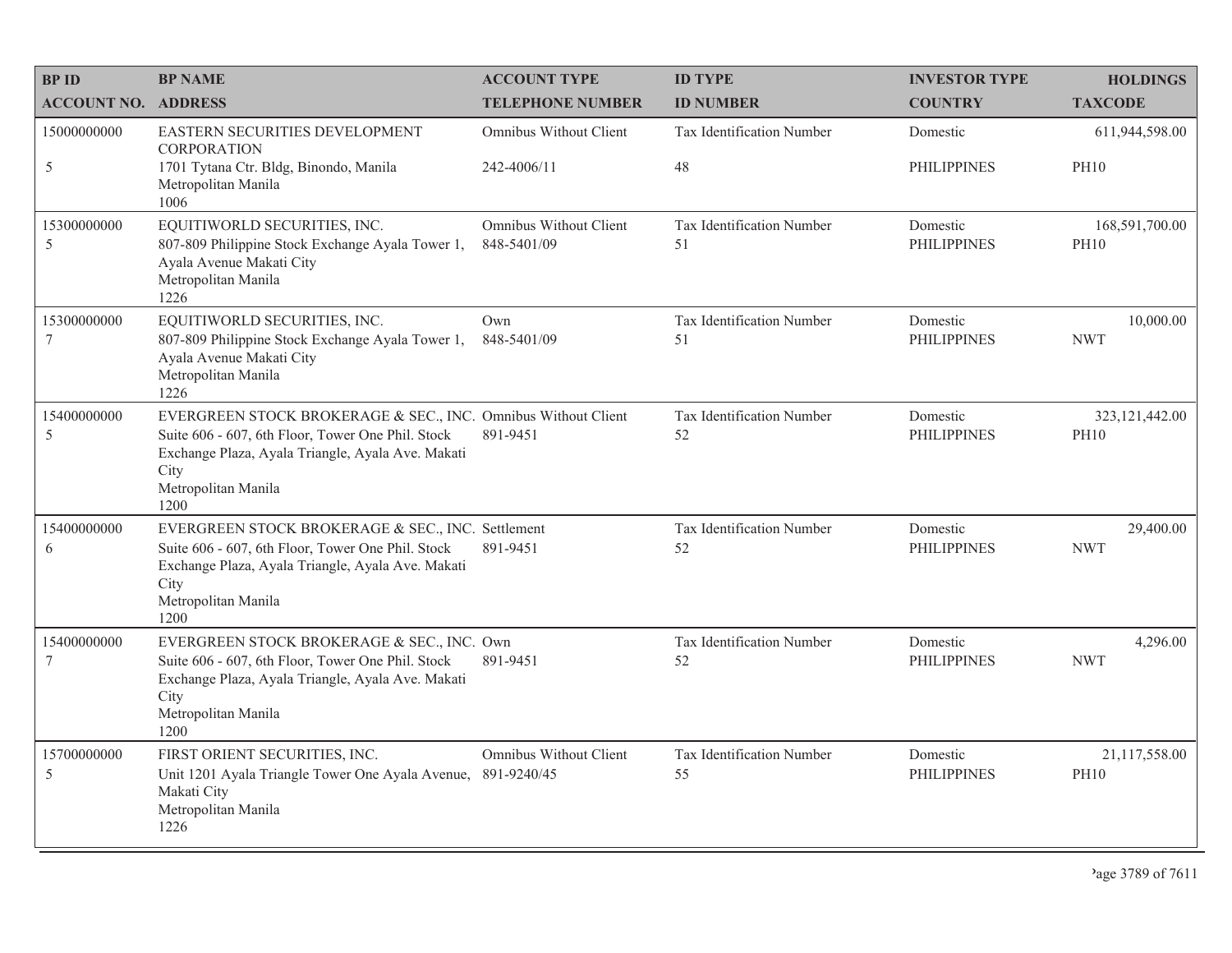| <b>BPID</b>                   | <b>BP NAME</b>                                                                                                                                                                             | <b>ACCOUNT TYPE</b>                       | <b>ID TYPE</b>                  | <b>INVESTOR TYPE</b>           | <b>HOLDINGS</b>               |
|-------------------------------|--------------------------------------------------------------------------------------------------------------------------------------------------------------------------------------------|-------------------------------------------|---------------------------------|--------------------------------|-------------------------------|
| <b>ACCOUNT NO. ADDRESS</b>    |                                                                                                                                                                                            | <b>TELEPHONE NUMBER</b>                   | <b>ID NUMBER</b>                | <b>COUNTRY</b>                 | <b>TAXCODE</b>                |
| 15900000000<br>5              | FIRST INTEGRATED CAPITAL SECURITIES, INC Omnibus Without Client<br>Units 1211-1212 Tower I & Exchange Plaza, Ayala<br>Ave. Cor. Paseo de Roxas, Makati City<br>Metropolitan Manila<br>1200 | 759-4320 to 23                            | Tax Identification Number<br>57 | Domestic<br><b>PHILIPPINES</b> | 92,250.00<br><b>PH10</b>      |
| 16100000000<br>5              | FRANCISCO ORTIGAS SECURITIES, INC.<br>10/F Ortigas Bldg. Ortigas Ave, Pasig City<br>Metropolitan Manila<br>1600                                                                            | Omnibus Without Client<br>631-26-74       | Tax Identification Number<br>59 | Domestic<br><b>PHILIPPINES</b> | 48,606,432.00<br><b>PH10</b>  |
| 16200000000<br>5              | F. YAP SECURITIES, INC.<br>Unit 2301 PSE Center (East Tower) Exchange Rd.,<br>Ortigas Center Pasig City<br>Metropolitan Manila<br>1603                                                     | <b>Omnibus Without Client</b><br>635-4126 | Tax Identification Number<br>60 | Domestic<br><b>PHILIPPINES</b> | 681,507,940.00<br><b>PH10</b> |
| 16700000000<br>-1             | AURORA SECURITIES, INC.<br>UNIT 2405A WEST TOWER PHILIPPINE STOCK 633-5892<br>EXCHANGE CENTRE ORTIGAS, PASIG CITY<br>Metropolitan Manila<br>1605                                           | Omnibus Without Client                    | Tax Identification Number<br>64 | Foreign<br><b>PHILIPPINES</b>  | 36,329.00<br>FMX1             |
| 16700000000<br>5              | AURORA SECURITIES, INC.<br>UNIT 2405A WEST TOWER PHILIPPINE STOCK 633-5892<br>EXCHANGE CENTRE ORTIGAS, PASIG CITY<br>Metropolitan Manila<br>1605                                           | Omnibus Without Client                    | Tax Identification Number<br>64 | Domestic<br><b>PHILIPPINES</b> | 12,090,100.00<br><b>PH10</b>  |
| 16800000000<br>$\overline{5}$ | GLOBALINKS SECURITIES & STOCKS, INC.<br>#706 Ayala Tower One Ayala Avenue Cor. Paseo de 759-4136<br>Roxas St. Makati City<br>Metropolitan Manila<br>1226                                   | Omnibus Without Client                    | Tax Identification Number<br>65 | Domestic<br><b>PHILIPPINES</b> | 249,400,309.00<br><b>PH10</b> |
| 16800000000<br>6              | GLOBALINKS SECURITIES & STOCKS, INC.<br>#706 Ayala Tower One Ayala Avenue Cor. Paseo de 759-4136<br>Roxas St. Makati City<br>Metropolitan Manila<br>1226                                   | Settlement                                | Tax Identification Number<br>65 | Domestic<br><b>PHILIPPINES</b> | 300,000.00<br><b>NWT</b>      |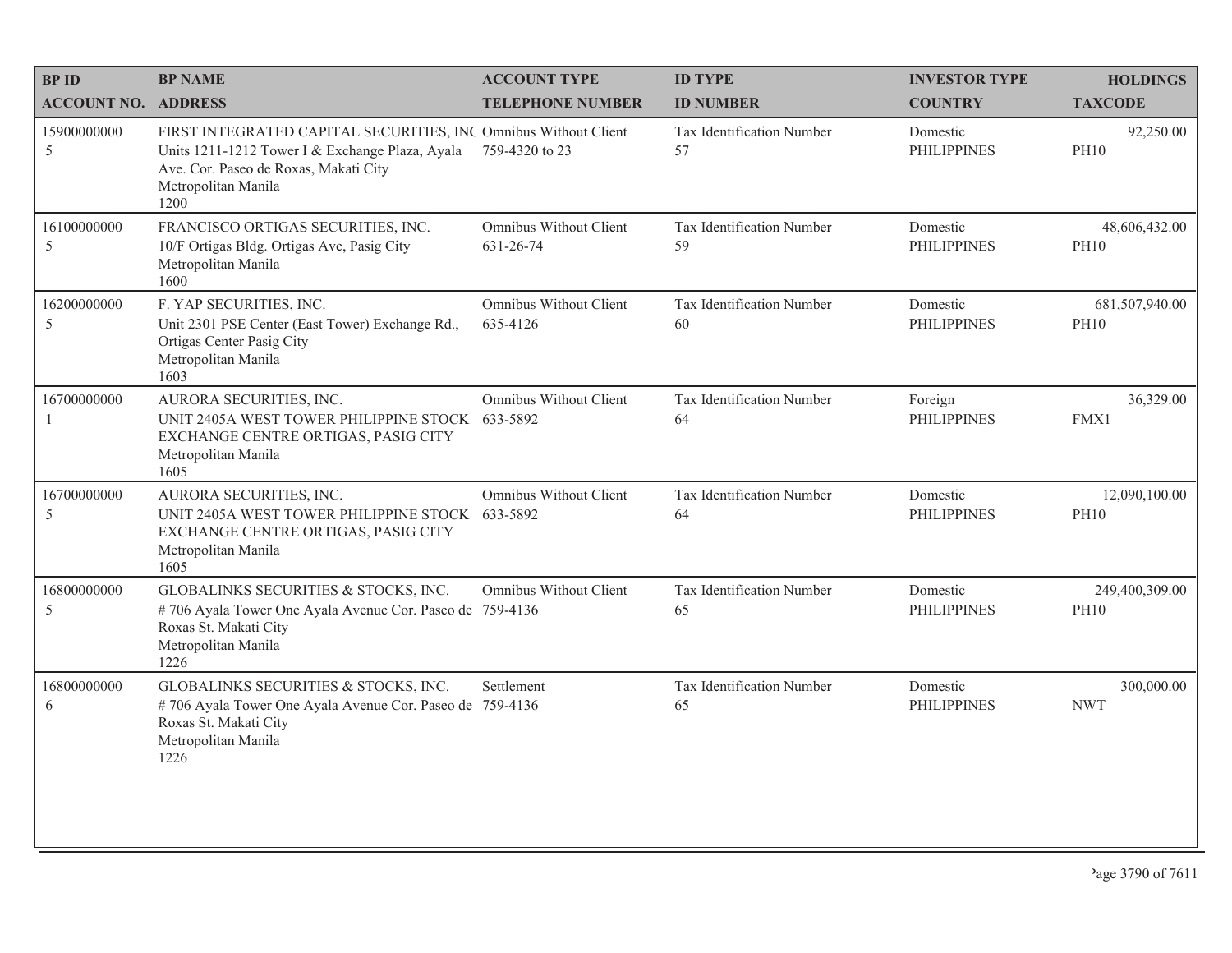| <b>BPID</b>                | <b>BP NAME</b>                                                                                                                                            | <b>ACCOUNT TYPE</b>                | <b>ID TYPE</b>                   | <b>INVESTOR TYPE</b>           | <b>HOLDINGS</b>               |
|----------------------------|-----------------------------------------------------------------------------------------------------------------------------------------------------------|------------------------------------|----------------------------------|--------------------------------|-------------------------------|
| <b>ACCOUNT NO. ADDRESS</b> |                                                                                                                                                           | <b>TELEPHONE NUMBER</b>            | <b>ID NUMBER</b>                 | <b>COUNTRY</b>                 | <b>TAXCODE</b>                |
| 16800000000<br>$\tau$      | GLOBALINKS SECURITIES & STOCKS, INC.<br>#706 Ayala Tower One Ayala Avenue Cor. Paseo de 759-4136<br>Roxas St. Makati City<br>Metropolitan Manila<br>1226  | Own                                | Tax Identification Number<br>65  | Domestic<br><b>PHILIPPINES</b> | 1,005,434.00<br><b>NWT</b>    |
| 16900000000<br>5           | JSG SECURITIES, INC.<br>4th Floor, A&T Building, 244 Escolta Street, Binondo 2429414<br>Manila<br>Metropolitan Manila<br>1006                             | Omnibus Without Client             | Tax Identification Number<br>66  | Domestic<br><b>PHILIPPINES</b> | 260,957,988.00<br><b>PH10</b> |
| 16900000004                | PIONEER INSURANCE & SURETY CORP.<br>4th Floor, A&T Building, 244 Escolta Street, Binondo 817-1461<br>Manila<br>Metropolitan Manila<br>1006                | Client                             | Tax Identification Number<br>332 | Domestic<br><b>PHILIPPINES</b> | 10,000,000.00<br><b>NWT</b>   |
| 17000000000<br>5           | GOLDSTAR SECURITIES, INC.<br>2201-B East Tower, PSE Centre Exchange Rd, Ortiga 633-7485/86<br>Center Pasig City<br>Metropolitan Manila<br>1600            | Omnibus Without Client             | Tax Identification Number<br>67  | Domestic<br><b>PHILIPPINES</b> | 183,273,377.00<br><b>PH10</b> |
| 17000000000<br>14          | GOLDSTAR SECURITIES, INC.<br>2201-B East Tower, PSE Centre Exchange Rd, Ortiga 633-7485/86<br>Center Pasig City<br>Metropolitan Manila<br>1600            | Settlement                         | Tax Identification Number<br>67  | Domestic<br><b>PHILIPPINES</b> | 10,620,000.00<br><b>PH10</b>  |
| 17200000000<br>5           | GUILD SECURITIES, INC.<br>Unit 1215 Tower One & Exchange Plaza Ayala Ave., 8919232<br>Makati City<br>Metropolitan Manila<br>1226                          | Omnibus Without Client             | Tax Identification Number<br>69  | Domestic<br><b>PHILIPPINES</b> | 95,462,689.00<br><b>PH10</b>  |
| 17400000000<br>5           | HDI SECURITIES, INC.<br>UNIT 2305-B 23/F ORIENT SQUARE BLDG., F.<br>ORTIGAS, JR. ROAD, ORTIGAS CENTRE, PASIG<br>CITY, 1605<br>Metropolitan Manila<br>1605 | Omnibus Without Client<br>891-9598 | Tax Identification Number<br>71  | Domestic<br><b>PHILIPPINES</b> | 283,109,447.00<br><b>PH10</b> |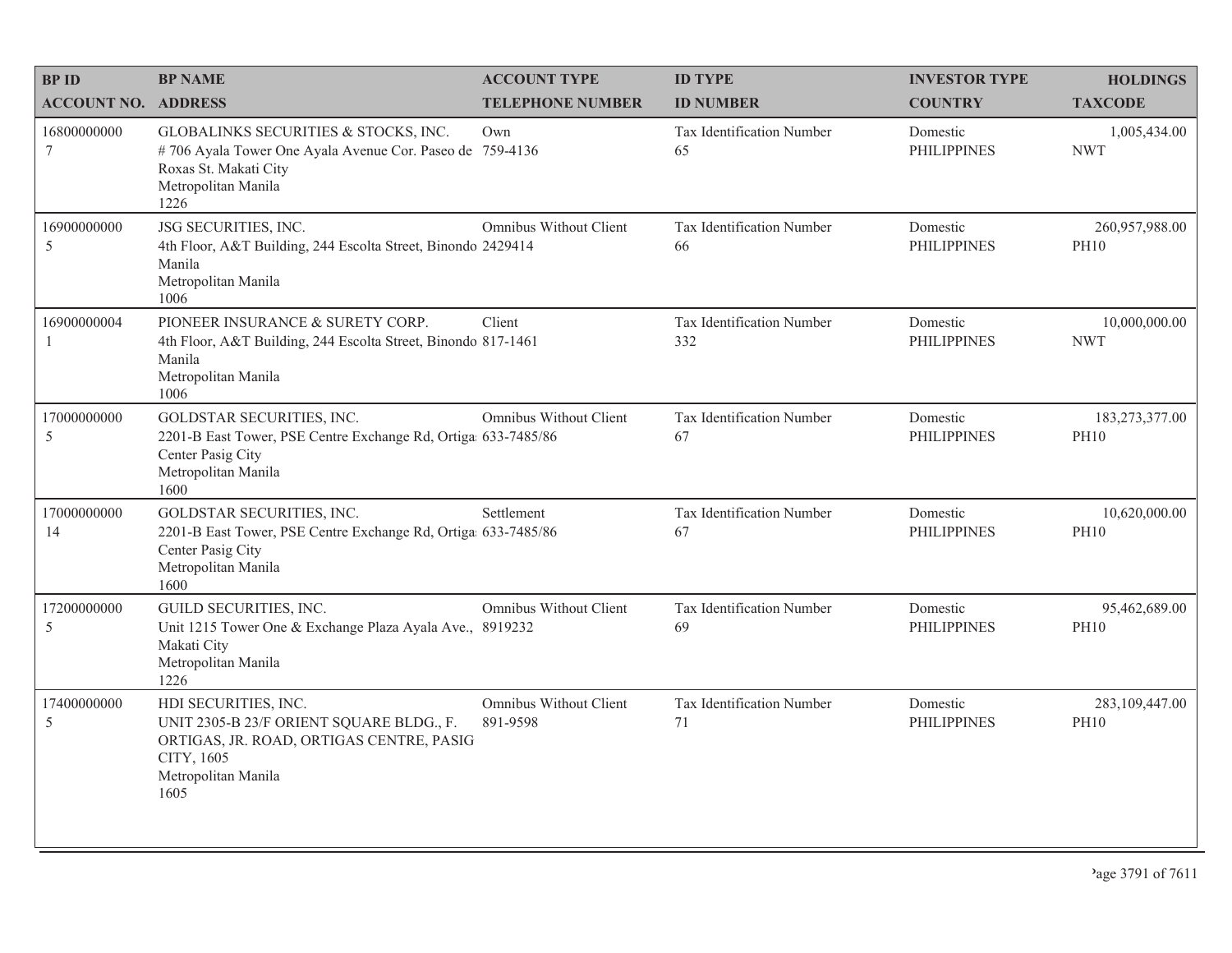| <b>BPID</b>                | <b>BP NAME</b>                                                                                                                                                    | <b>ACCOUNT TYPE</b>                     | <b>ID TYPE</b>                  | <b>INVESTOR TYPE</b>           | <b>HOLDINGS</b>               |
|----------------------------|-------------------------------------------------------------------------------------------------------------------------------------------------------------------|-----------------------------------------|---------------------------------|--------------------------------|-------------------------------|
| <b>ACCOUNT NO. ADDRESS</b> |                                                                                                                                                                   | <b>TELEPHONE NUMBER</b>                 | <b>ID NUMBER</b>                | <b>COUNTRY</b>                 | <b>TAXCODE</b>                |
| 17500000000<br>5           | H. E. BENNETT SECURITIES, INC.<br>Rm. 1704 World Trade Exchange Bldg., 215 Juan Lur 242-5733<br>St., Binondo, Manila<br>Metropolitan Manila<br>1006               | Omnibus Without Client                  | Tax Identification Number<br>72 | Domestic<br><b>PHILIPPINES</b> | 32,570,766.00<br><b>PH10</b>  |
| 17500000000<br>$\tau$      | H. E. BENNETT SECURITIES, INC.<br>Rm. 1704 World Trade Exchange Bldg., 215 Juan Lur 242-5733<br>St., Binondo, Manila<br>Metropolitan Manila<br>1006               | Own                                     | Tax Identification Number<br>72 | Domestic<br><b>PHILIPPINES</b> | 32,522.00<br><b>NWT</b>       |
| 17800000000<br>5           | HK SECURITIES, INC.<br>Suite 102 Columbia Tower, Ortigas Ave.,<br>Mandaluyong City<br>Metropolitan Manila<br>1600                                                 | Omnibus Without Client<br>6336991 to 96 | Tax Identification Number<br>75 | Domestic<br><b>PHILIPPINES</b> | 11,268.00<br><b>PH10</b>      |
| 17800000000<br>$\tau$      | HK SECURITIES, INC.<br>Suite 102 Columbia Tower, Ortigas Ave.,<br>Mandaluyong City<br>Metropolitan Manila<br>1600                                                 | Own<br>6336991 to 96                    | Tax Identification Number<br>75 | Domestic<br><b>PHILIPPINES</b> | 19,119.00<br><b>NWT</b>       |
| 17900000000<br>5           | I. ACKERMAN & CO., INC.<br>Suite 705, Tower I Bldg. PSE Plaza, Ayala Triangle<br>Ayala Ave., Makati City<br>Metropolitan Manila<br>1226                           | Omnibus Without Client<br>891-9071      | Tax Identification Number<br>76 | Domestic<br><b>PHILIPPINES</b> | 76,599,609.00<br><b>PH10</b>  |
| 18000000000<br>5           | I. B. GIMENEZ SECURITIES, INC.<br>NO. 42 3/F NEW ROSARIO ORTIGAS ARCADE,<br>ROSARIO ORTIGAS EXTENSION, PASIG CITY<br>Metropolitan Manila<br>1600                  | Omnibus Without Client<br>634-2344/48   | Tax Identification Number<br>77 | Domestic<br><b>PHILIPPINES</b> | 145,993,267.00<br><b>PH10</b> |
| 18100000000<br>5           | INVESTORS SECURITIES, INC,<br>Unit 604-605 Tower One & Exchange Plaza Ayala<br>Triangle, Ayala Ave. cor Paseo de Roxas Makati City<br>Metropolitan Manila<br>1200 | Omnibus Without Client<br>8431210       | Tax Identification Number<br>78 | Domestic<br><b>PHILIPPINES</b> | 214,259,213.00<br><b>PH10</b> |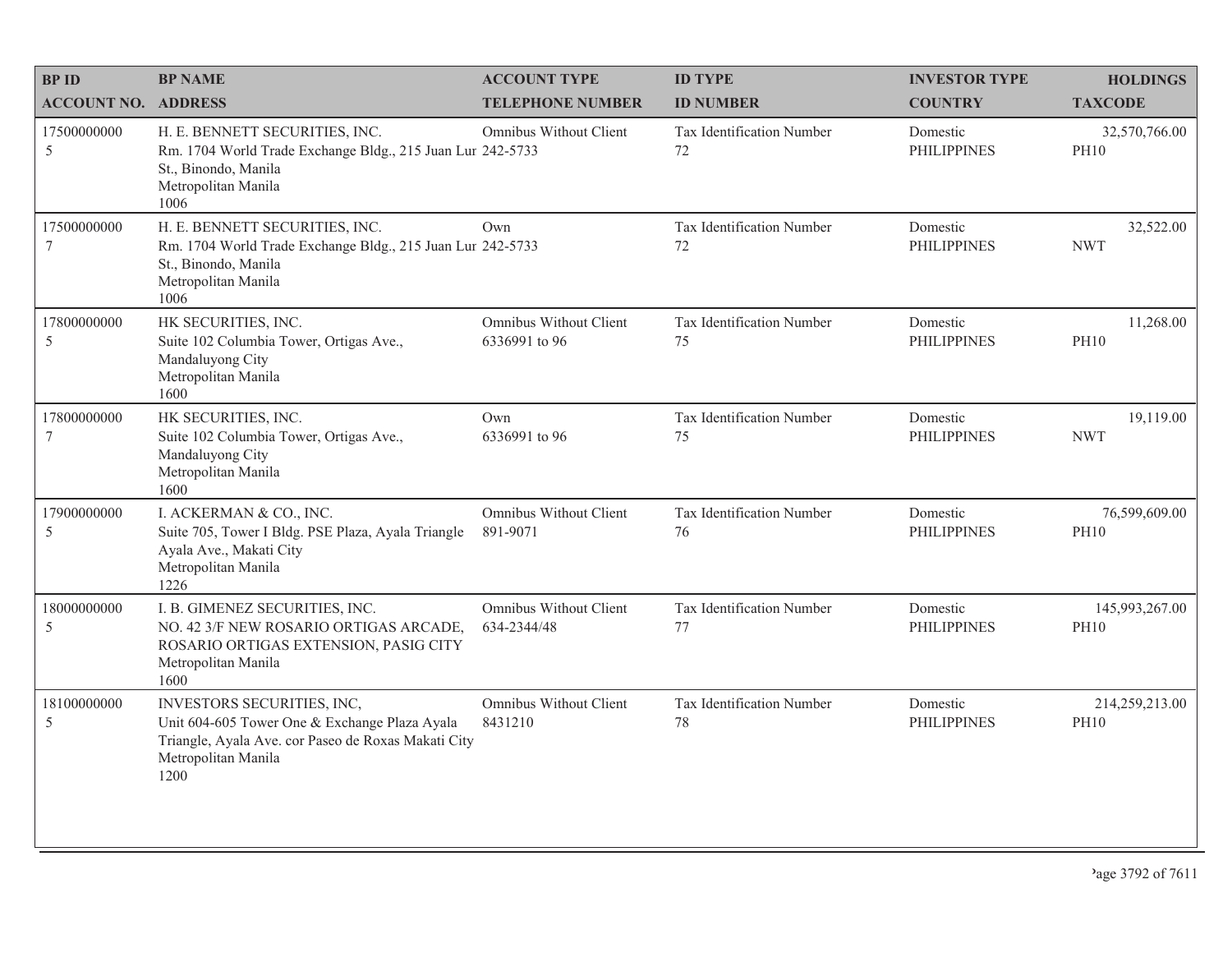| <b>BPID</b>                    | <b>BP NAME</b>                                                                                                                                                    | <b>ACCOUNT TYPE</b>                      | <b>ID TYPE</b>                         | <b>INVESTOR TYPE</b>           | <b>HOLDINGS</b>               |
|--------------------------------|-------------------------------------------------------------------------------------------------------------------------------------------------------------------|------------------------------------------|----------------------------------------|--------------------------------|-------------------------------|
| <b>ACCOUNT NO. ADDRESS</b>     |                                                                                                                                                                   | <b>TELEPHONE NUMBER</b>                  | <b>ID NUMBER</b>                       | <b>COUNTRY</b>                 | <b>TAXCODE</b>                |
| 18100000000<br>$7\phantom{.0}$ | INVESTORS SECURITIES, INC,<br>Unit 604-605 Tower One & Exchange Plaza Ayala<br>Triangle, Ayala Ave. cor Paseo de Roxas Makati City<br>Metropolitan Manila<br>1200 | Own<br>8431210                           | <b>Tax Identification Number</b><br>78 | Domestic<br><b>PHILIPPINES</b> | 24,400.00<br><b>NWT</b>       |
| 18200000000<br>5               | IMPERIAL, DE GUZMAN, ABALOS & CO., INC.<br>Ground Floor, EDSA Central Square Shaw Boulevard 6332686<br>Mandaluyong City<br>Metropolitan Manila<br>1552            | Omnibus Without Client                   | Tax Identification Number<br>79        | Domestic<br><b>PHILIPPINES</b> | 61,714,497.00<br><b>PH10</b>  |
| 18300000000<br>5               | INTRA-INVEST SECURITIES, INC.<br>11/F ACT Tower, 135 Sen. Gil Puyat Ave., Salcedo<br>Vill., Makati City<br>Metropolitan Manila<br>1200                            | <b>Omnibus Without Client</b><br>8106934 | Tax Identification Number<br>80        | Domestic<br><b>PHILIPPINES</b> | 141,115,200.00<br><b>PH10</b> |
| 18700000000<br>5               | ASIAN CAPITAL EQUITIES, INC.<br>6/F Tower 1 & Exchange Plaza Ayala Ave., cor Paseo 8485126<br>de Roxas, Makati City<br>Metropolitan Manila<br>1226                | Omnibus Without Client                   | Tax Identification Number<br>84        | Domestic<br><b>PHILIPPINES</b> | 3,966,400.00<br><b>PH10</b>   |
| 18800000000<br>5               | J.M. BARCELON & CO., INC.<br>#5 PENNSYLVANNIA STREET, BRGY. MARIAN/ 661-8396<br>NEW MANILA, QUEZON CITY<br>Metropolitan Manila<br>1100                            | Omnibus Without Client                   | Tax Identification Number<br>85        | Domestic<br><b>PHILIPPINES</b> | 1,900,000.00<br><b>PH10</b>   |
| 18800000000<br>6               | J.M. BARCELON & CO., INC.<br>#5 PENNSYLVANNIA STREET, BRGY. MARIAN/ 661-8396<br>NEW MANILA, QUEZON CITY<br>Metropolitan Manila<br>1100                            | Settlement                               | Tax Identification Number<br>85        | Domestic<br><b>PHILIPPINES</b> | 1,177,360.00<br><b>NWT</b>    |
| 19200000000<br>6               | STRATEGIC EQUITIES CORP.<br>Unit 610-611 PSE Plaza, Tower I, Ayala Triangle,<br>Ayala Ave., Makati City<br>Metropolitan Manila<br>1226                            | Settlement<br>759-4055                   | Tax Identification Number<br>89        | Domestic<br><b>PHILIPPINES</b> | 21,443,500.00<br><b>NWT</b>   |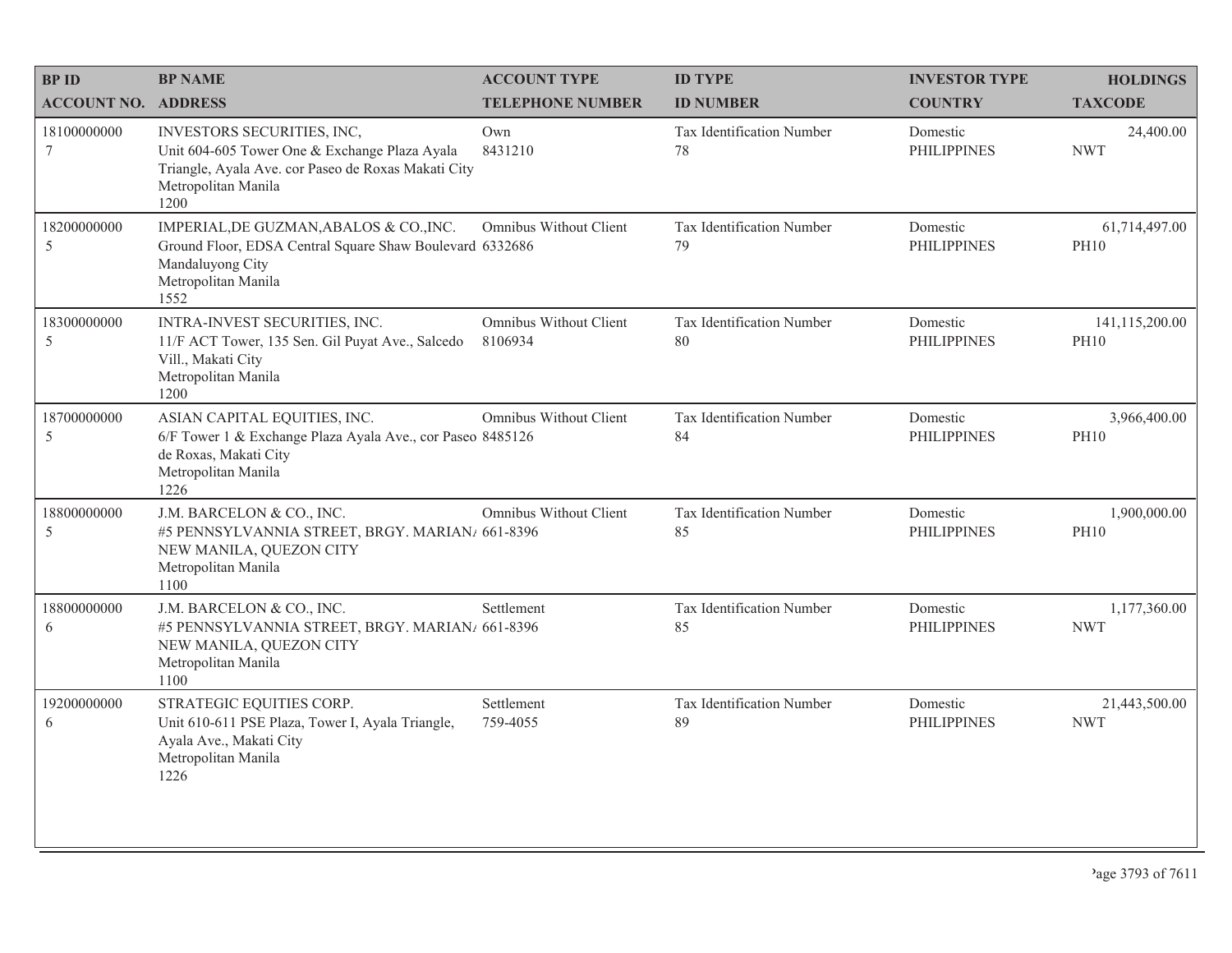| <b>BPID</b>                    | <b>BP NAME</b>                                                                                                                              | <b>ACCOUNT TYPE</b>                      | <b>ID TYPE</b>                  | <b>INVESTOR TYPE</b>           | <b>HOLDINGS</b>               |
|--------------------------------|---------------------------------------------------------------------------------------------------------------------------------------------|------------------------------------------|---------------------------------|--------------------------------|-------------------------------|
| <b>ACCOUNT NO. ADDRESS</b>     |                                                                                                                                             | <b>TELEPHONE NUMBER</b>                  | <b>ID NUMBER</b>                | <b>COUNTRY</b>                 | <b>TAXCODE</b>                |
| 19200000000<br>14              | STRATEGIC EQUITIES CORP.<br>Unit 610-611 PSE Plaza, Tower I, Ayala Triangle,<br>Ayala Ave., Makati City<br>Metropolitan Manila<br>1226      | Settlement<br>759-4055                   | Tax Identification Number<br>89 | Domestic<br><b>PHILIPPINES</b> | 5,368,642.00<br><b>PH10</b>   |
| 19300000000<br>5               | LARRGO SECURITIES CO., INC.<br>Rm. 202 2/F Rufino Building, Ayala Avenue, Makati 8101353<br>City<br>Metropolitan Manila<br>1226             | Omnibus Without Client                   | Tax Identification Number<br>90 | Domestic<br><b>PHILIPPINES</b> | 156,034,791.00<br><b>PH10</b> |
| 19300000000<br>6               | LARRGO SECURITIES CO., INC.<br>Rm. 202 2/F Rufino Building, Ayala Avenue, Makati 8101353<br>City<br>Metropolitan Manila<br>1226             | Settlement                               | Tax Identification Number<br>90 | Domestic<br><b>PHILIPPINES</b> | 1,196,997.00<br><b>NWT</b>    |
| 19700000000<br>5               | LOPEZ, LOCSIN, LEDESMA & CO., INC.<br>405 URBAN BUILDING, SEN. GIL. PUYAT AVEN 8127482<br><b>MAKATI CITY</b><br>Metropolitan Manila<br>1226 | Omnibus Without Client                   | Tax Identification Number<br>94 | Domestic<br><b>PHILIPPINES</b> | 7,628,800.00<br><b>PH10</b>   |
| 19800000000<br>5               | LUCKY SECURITIES, INC.<br>Unit 1402-B PSE Center Exchange Road, Ortigas<br>Center Pasig City<br>Metropolitan Manila<br>1600                 | Omnibus Without Client<br>6346747/60     | Tax Identification Number<br>95 | Domestic<br><b>PHILIPPINES</b> | 313,662,039.00<br><b>NWT</b>  |
| 19900000000<br>5               | LUYS SECURITIES COMPANY, INC.<br>28/F LKG Tower 6801 Ayala Ave. Makati City<br>Metropolitan Manila<br>1200                                  | <b>Omnibus Without Client</b><br>5231040 | Tax Identification Number<br>96 | Domestic<br><b>PHILIPPINES</b> | 200,166,315.00<br><b>PH10</b> |
| 19900000000<br>$7\phantom{.0}$ | LUYS SECURITIES COMPANY, INC.<br>28/F LKG Tower 6801 Ayala Ave. Makati City<br>Metropolitan Manila<br>1200                                  | Own<br>5231040                           | Tax Identification Number<br>96 | Domestic<br><b>PHILIPPINES</b> | 40,000,000.00<br><b>NWT</b>   |
| 20000000000<br>5               | MANDARIN SECURITIES CORPORATION<br>28/F LKG Tower 6801 Ayala Ave. Makati City<br>Metropolitan Manila<br>1200                                | Omnibus Without Client<br>523-8311/16    | Tax Identification Number<br>97 | Domestic<br><b>PHILIPPINES</b> | 119,385,633.00<br><b>PH10</b> |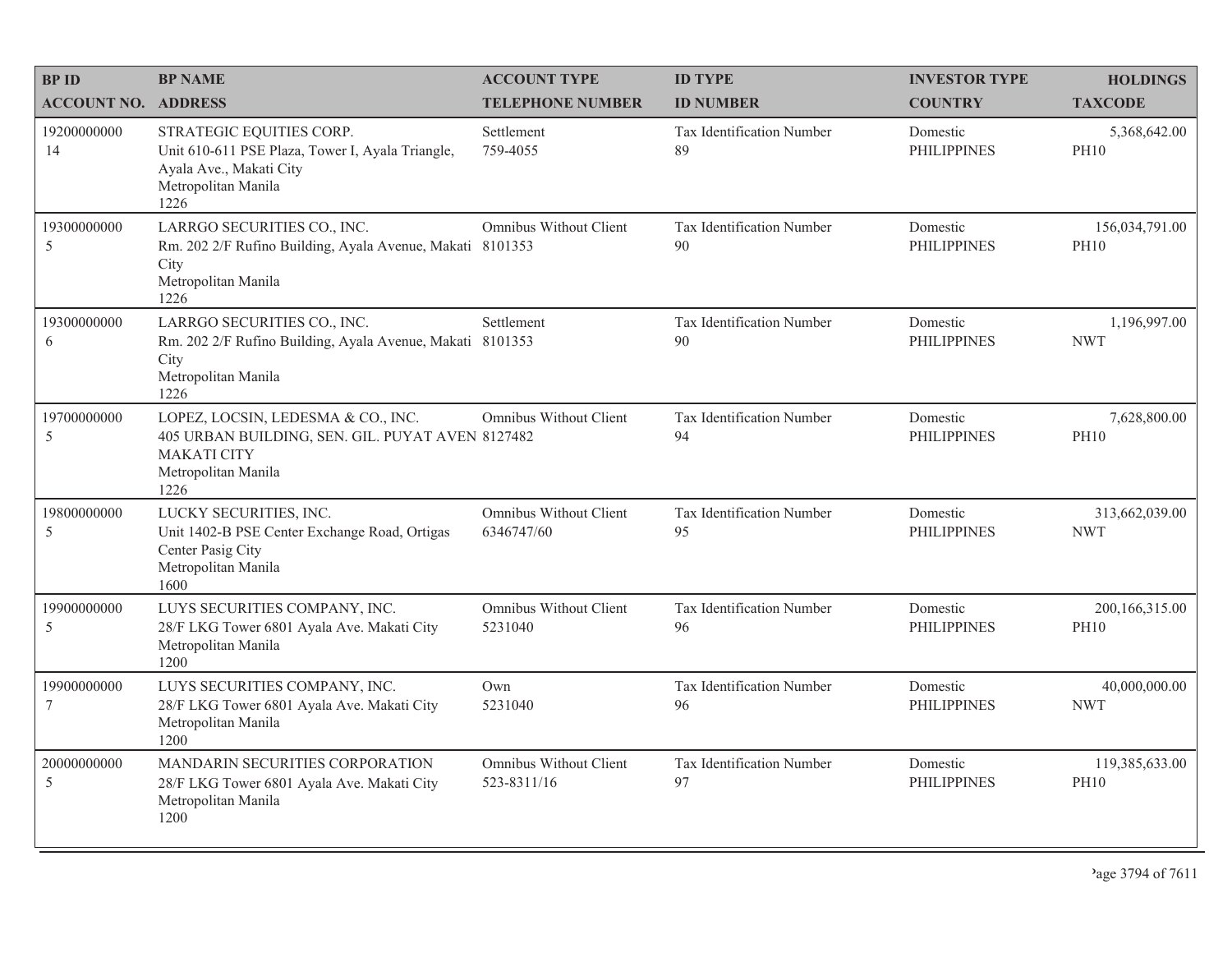| <b>BPID</b><br><b>ACCOUNT NO. ADDRESS</b> | <b>BP NAME</b>                                                                                                                                       | <b>ACCOUNT TYPE</b><br><b>TELEPHONE NUMBER</b> | <b>ID TYPE</b><br><b>ID NUMBER</b>             | <b>INVESTOR TYPE</b><br><b>COUNTRY</b> | <b>HOLDINGS</b><br><b>TAXCODE</b> |
|-------------------------------------------|------------------------------------------------------------------------------------------------------------------------------------------------------|------------------------------------------------|------------------------------------------------|----------------------------------------|-----------------------------------|
| 20000000002<br>1                          | <b>R&amp;B INSURANCE CORPORATION</b><br>28F LKG TOWER, AYALA AVENUE, MAKATI CI 8841155<br>Metropolitan Manila                                        | Client                                         | <b>Commercial Registration Number</b><br>15346 | Domestic<br><b>PHILIPPINES</b>         | 500,000.00<br><b>NWT</b>          |
| 20200000000<br>$\sqrt{5}$                 | MARINO OLONDRIZ Y CIA<br>#20 Arguilla St. San Lorenzo Village, Makati City<br>Metropolitan Manila<br>$\overline{0}$                                  | Omnibus Without Client<br>2415280              | Tax Identification Number<br>99                | Domestic<br><b>PHILIPPINES</b>         | 1.00<br><b>PH10</b>               |
| 20300000000<br>-1                         | COL Financial Group, Inc.<br>2401-B EAST TOWER, PSE CENTRE EXCHANGE 635-5735<br>ROAD, ORTIGAS CENTER PASIG CITY<br>Metropolitan Manila<br>1605       | Omnibus Without Client                         | Tax Identification Number<br>100               | Foreign<br><b>PHILIPPINES</b>          | 30,000.00<br>FMX1                 |
| 20300000000<br>5                          | COL Financial Group, Inc.<br>2401-B EAST TOWER, PSE CENTRE EXCHANGE 635-5735<br>ROAD, ORTIGAS CENTER PASIG CITY<br>Metropolitan Manila<br>1605       | Omnibus Without Client                         | Tax Identification Number<br>100               | Domestic<br><b>PHILIPPINES</b>         | 1,453,121,943.00<br><b>PH10</b>   |
| 20400000000<br>$\overline{2}$             | DA MARKET SECURITIES, INC.<br>Unit 2402-B West Tower, PSE Center Exchange Roac 637-42-42<br>Ortigas Center Pasig City<br>Metropolitan Manila<br>1600 | Settlement                                     | Tax Identification Number<br>101               | Foreign<br><b>PHILIPPINES</b>          | 12,000.00<br>FMX1                 |
| 20400000000<br>6                          | DA MARKET SECURITIES, INC.<br>Unit 2402-B West Tower, PSE Center Exchange Roac 637-42-42<br>Ortigas Center Pasig City<br>Metropolitan Manila<br>1600 | Settlement                                     | Tax Identification Number<br>101               | Domestic<br><b>PHILIPPINES</b>         | 70,000.00<br><b>NWT</b>           |
| 20400000000<br>14                         | DA MARKET SECURITIES, INC.<br>Unit 2402-B West Tower, PSE Center Exchange Roac 637-42-42<br>Ortigas Center Pasig City<br>Metropolitan Manila<br>1600 | Settlement                                     | Tax Identification Number<br>101               | Domestic<br><b>PHILIPPINES</b>         | 26,053,367.00<br><b>PH10</b>      |
| 20500000000<br>5                          | MERCANTILE SECURITIES CORP.<br>3RD FLOOR GOODWILL BUILDING<br>393 SE. GIL PUYAT AVENUE<br><b>MAKATI CITY</b><br>Metropolitan Manila<br>1226          | Omnibus Without Client<br>898-2984             | Tax Identification Number<br>102               | Domestic<br><b>PHILIPPINES</b>         | 18,031,108.00<br><b>PH10</b>      |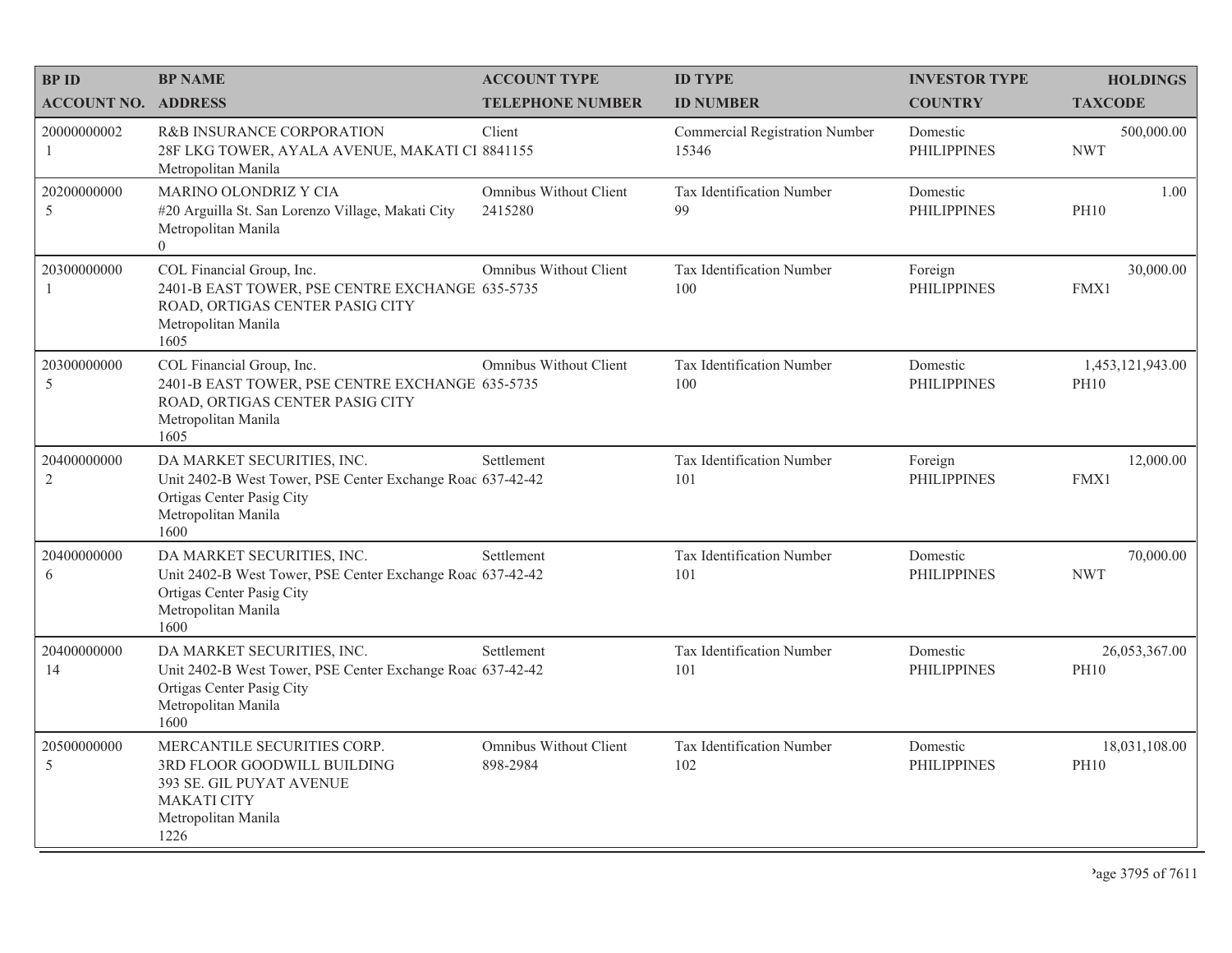| <b>BPID</b>                     | <b>BP NAME</b>                                                                                                                                                              | <b>ACCOUNT TYPE</b>                      | <b>ID TYPE</b>                   | <b>INVESTOR TYPE</b>           | <b>HOLDINGS</b>               |
|---------------------------------|-----------------------------------------------------------------------------------------------------------------------------------------------------------------------------|------------------------------------------|----------------------------------|--------------------------------|-------------------------------|
| <b>ACCOUNT NO. ADDRESS</b>      |                                                                                                                                                                             | <b>TELEPHONE NUMBER</b>                  | <b>ID NUMBER</b>                 | <b>COUNTRY</b>                 | <b>TAXCODE</b>                |
| 20600000000<br>5                | MERIDIAN SECURITIES, INC.<br>Suite 2702B&C Tektite Tower I Ortigas Centre, Pasig 634-6931/36<br>City<br>Metropolitan Manila<br>1600                                         | Omnibus Without Client                   | Tax Identification Number<br>103 | Domestic<br><b>PHILIPPINES</b> | 271,084,867.00<br><b>PH10</b> |
| 20800000000<br>5                | MDR SECURITIES, INC.<br>Unit 1806, 8/F Medical Plaza Ortigas Bldg., Pasig Cit 891-9225<br>Metropolitan Manila<br>1226                                                       | Omnibus Without Client                   | Tax Identification Number<br>105 | Domestic<br><b>PHILIPPINES</b> | 142,649,562.00<br><b>PH10</b> |
| 20800000000<br>$\boldsymbol{7}$ | MDR SECURITIES, INC.<br>Unit 1806, 8/F Medical Plaza Ortigas Bldg., Pasig Cit 891-9225<br>Metropolitan Manila<br>1226                                                       | Own                                      | Tax Identification Number<br>105 | Domestic<br><b>PHILIPPINES</b> | 10,000,000.00<br><b>NWT</b>   |
| 20900000000<br>14               | DEUTSCHE REGIS PARTNERS, INC.<br>23/F Tower I, Ayala Triangle, Makati City<br>Metropolitan Manila<br>1226                                                                   | Settlement<br>894-6620                   | Tax Identification Number<br>106 | Domestic<br><b>PHILIPPINES</b> | 5,814,018.00<br><b>PH10</b>   |
| 20900000001<br>$\mathbf{1}$     | DEUTSCHE REGIS PARTNERS, INC.<br>23/F Tower I, Ayala Triangle, Makati City<br>Metropolitan Manila<br>1226                                                                   | Client<br>894-6620                       | Tax Identification Number<br>381 | Domestic<br><b>PHILIPPINES</b> | 681,719.00<br><b>NWT</b>      |
| 21000000000<br>5                | MOUNT PEAK SECURITIES, INC.<br>#748 C.K. Bldg., Juan Luna St., Binondo, Manila<br>Metropolitan Manila<br>1006                                                               | Omnibus Without Client<br>241-8043       | Tax Identification Number<br>107 | Domestic<br><b>PHILIPPINES</b> | 14,530,105.00<br><b>PH10</b>  |
| 21100000000<br>5                | NEW WORLD SECURITIES CO., INC.<br>Rm. 202 Fil-Am Resources Bldg. 231 Juan Luna St.<br>Binondo, Manila<br>Metropolitan Manila<br>1006                                        | <b>Omnibus Without Client</b><br>2421767 | Tax Identification Number<br>108 | Domestic<br><b>PHILIPPINES</b> | 198,249,500.00<br><b>PH10</b> |
| 21300000000<br>$\sqrt{5}$       | NIEVES SECURITIES, INC.<br>UNIT 106, G/F TYTANA PLAZA V. TYTANA COR 4777888<br>INSULAR STS. PLAZA LORENZO RUIZ, BINONE<br><b>MANILA CITY</b><br>Metropolitan Manila<br>1006 | Omnibus Without Client                   | Tax Identification Number<br>110 | Domestic<br><b>PHILIPPINES</b> | 64,770,523.00<br><b>PH10</b>  |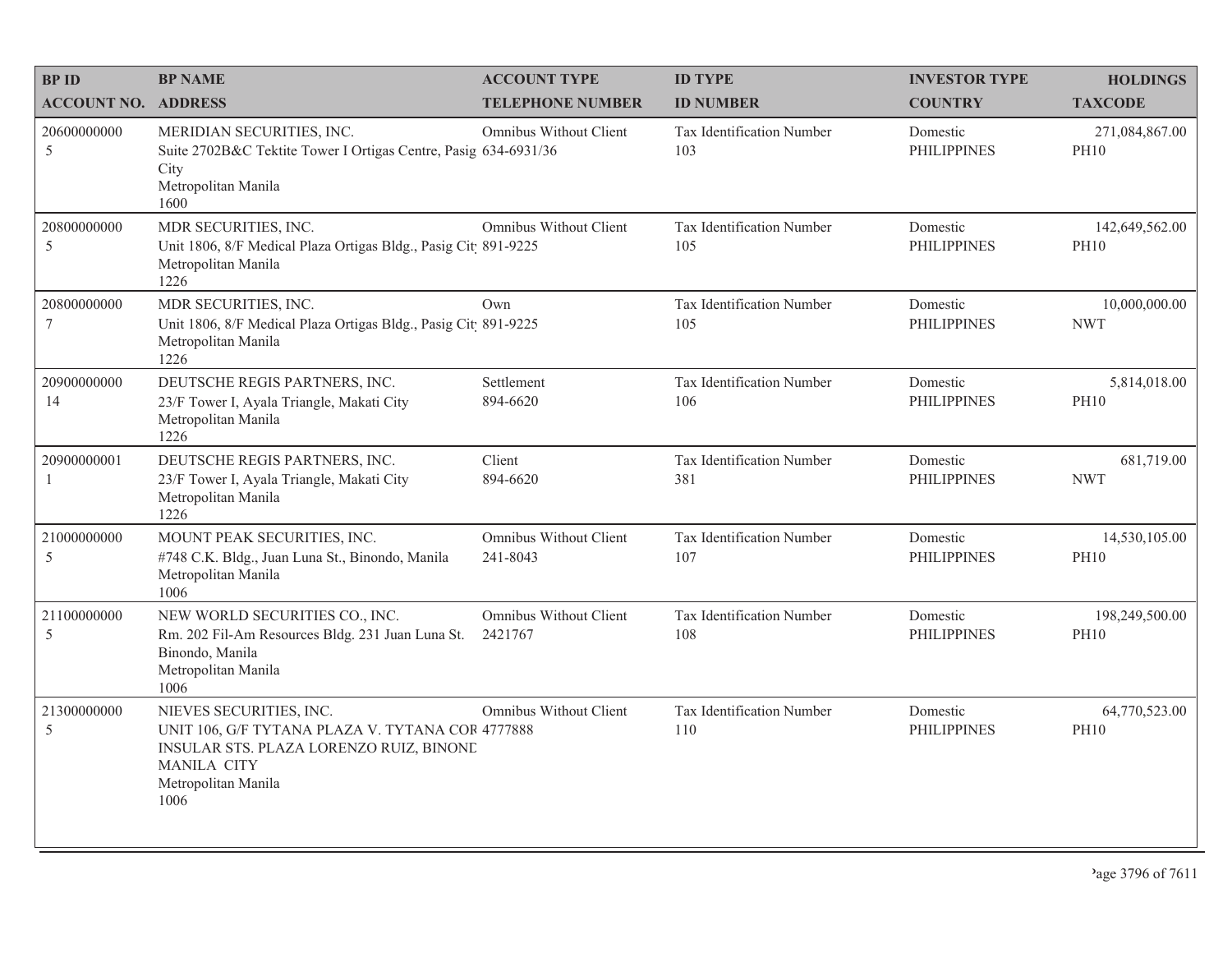| <b>BPID</b>                | <b>BP NAME</b>                                                                                                                                | <b>ACCOUNT TYPE</b>                   | <b>ID TYPE</b>                   | <b>INVESTOR TYPE</b>           | <b>HOLDINGS</b>               |
|----------------------------|-----------------------------------------------------------------------------------------------------------------------------------------------|---------------------------------------|----------------------------------|--------------------------------|-------------------------------|
| <b>ACCOUNT NO. ADDRESS</b> |                                                                                                                                               | <b>TELEPHONE NUMBER</b>               | <b>ID NUMBER</b>                 | <b>COUNTRY</b>                 | <b>TAXCODE</b>                |
| 21500000000<br>5           | OPTIMUM SECURITIES CORPORATION<br>No. 11 E. O. Bldg., United St. cor. 2nd St. Bo.<br>Kapitolyo, Pasig City<br>Metropolitan Manila<br>1650     | Omnibus Without Client<br>631-7831/36 | Tax Identification Number<br>112 | Domestic<br><b>PHILIPPINES</b> | 70,746,419.00<br><b>PH10</b>  |
| 21500000000<br>6           | OPTIMUM SECURITIES CORPORATION<br>No. 11 E.O. Bldg., United St. cor. 2nd St. Bo.<br>Kapitolyo, Pasig City<br>Metropolitan Manila<br>1650      | Settlement<br>631-7831/36             | Tax Identification Number<br>112 | Domestic<br><b>PHILIPPINES</b> | 86,039.00<br><b>NWT</b>       |
| 21700000000<br>5           | RCBC SECURITIES, INC.<br>Unit 1008 Tower I & Exchange Plaza Ayala Avenue,<br>Makati City<br>Metropolitan Manila<br>1200                       | Omnibus Without Client<br>8485183     | Tax Identification Number<br>113 | Domestic<br><b>PHILIPPINES</b> | 129,990,638.00<br><b>PH10</b> |
| 21700000000<br>6           | RCBC SECURITIES, INC.<br>Unit 1008 Tower I & Exchange Plaza Ayala Avenue,<br>Makati City<br>Metropolitan Manila<br>1200                       | Settlement<br>8485183                 | Tax Identification Number<br>113 | Domestic<br><b>PHILIPPINES</b> | 298,804.00<br><b>NWT</b>      |
| 21800000000<br>5           | PAN ASIA SECURITIES CORP.<br>910 Tower One & Exchange Plaza Ayala Avenue,<br>Makati City<br>Metropolitan Manila<br>1200                       | Omnibus Without Client<br>8919173     | Tax Identification Number<br>114 | Domestic<br><b>PHILIPPINES</b> | 41,079,862.00<br><b>PH10</b>  |
| 21900000000<br>5           | PAPA SECURITIES CORPORATION<br>6/F, S & L Building Dela Rosa cor. Esteban Sts.<br>Legaspi Village, Makati City<br>Metropolitan Manila<br>1200 | Omnibus Without Client<br>817-8433    | Tax Identification Number<br>115 | Domestic<br><b>PHILIPPINES</b> | 537,925,940.00<br><b>PH10</b> |
| 21900000000<br>6           | PAPA SECURITIES CORPORATION<br>6/F, S & L Building Dela Rosa cor. Esteban Sts.<br>Legaspi Village, Makati City<br>Metropolitan Manila<br>1200 | Settlement<br>817-8433                | Tax Identification Number<br>115 | Domestic<br><b>PHILIPPINES</b> | 5,710,169.00<br><b>NWT</b>    |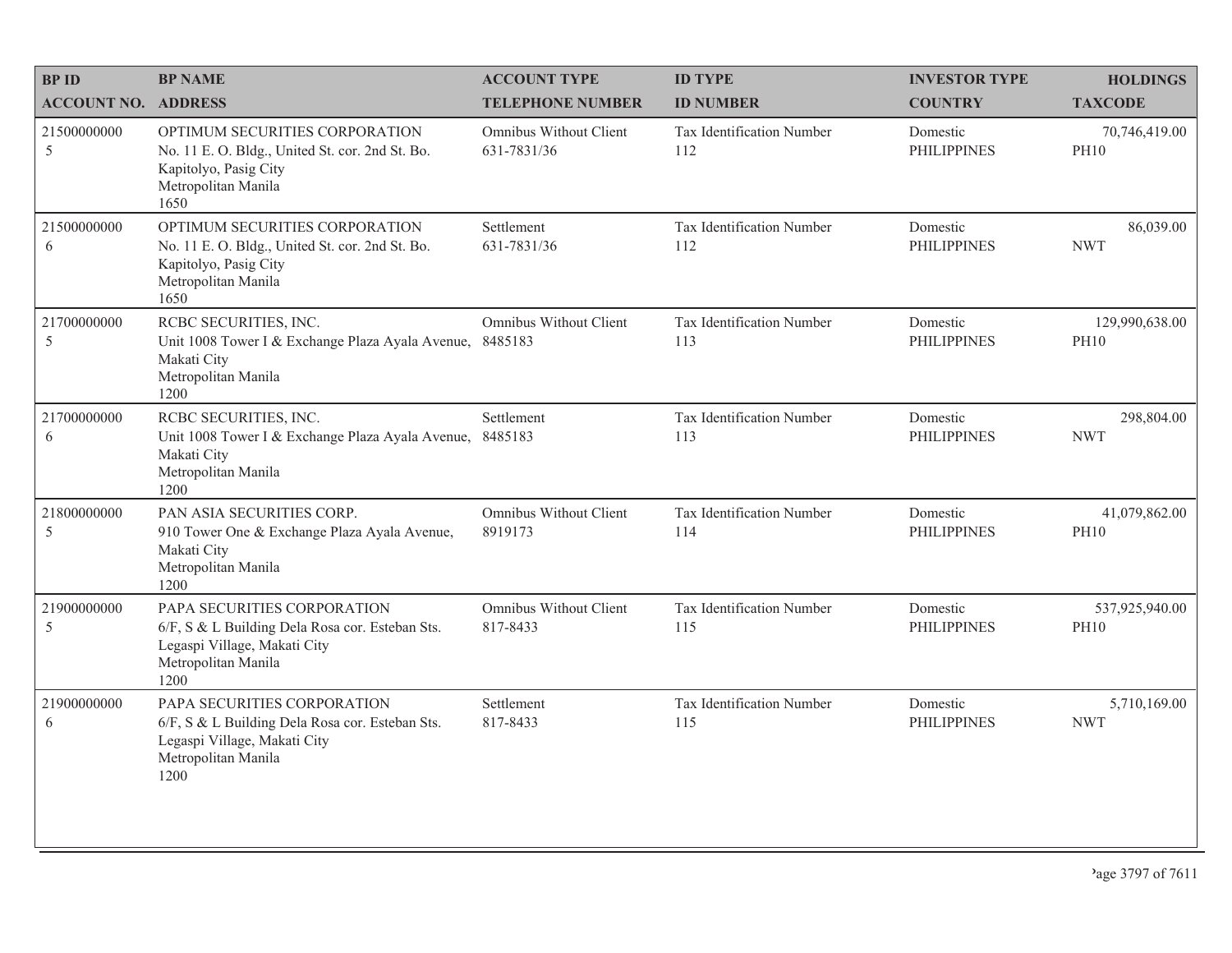| <b>BP ID</b>                  | <b>BP NAME</b>                                                                                                                                                             | <b>ACCOUNT TYPE</b>                        | <b>ID TYPE</b>                   | <b>INVESTOR TYPE</b>           | <b>HOLDINGS</b>               |
|-------------------------------|----------------------------------------------------------------------------------------------------------------------------------------------------------------------------|--------------------------------------------|----------------------------------|--------------------------------|-------------------------------|
| <b>ACCOUNT NO. ADDRESS</b>    |                                                                                                                                                                            | <b>TELEPHONE NUMBER</b>                    | <b>ID NUMBER</b>                 | <b>COUNTRY</b>                 | <b>TAXCODE</b>                |
| 22000000000<br>6              | MAYBANK ATR KIM ENG SECURITIES, INC.<br>17/F Tower One & Exchange Plaza, Ayala Triangle,<br>Ayala Avenue Makati City<br>Metropolitan Manila<br>1226                        | Settlement<br>849-8855                     | Tax Identification Number<br>116 | Domestic<br><b>PHILIPPINES</b> | 418,256,077.00<br><b>NWT</b>  |
| 22000000000<br>14             | MAYBANK ATR KIM ENG SECURITIES, INC.<br>17/F Tower One & Exchange Plaza, Ayala Triangle,<br>Ayala Avenue Makati City<br>Metropolitan Manila<br>1226                        | Settlement<br>849-8855                     | Tax Identification Number<br>116 | Domestic<br><b>PHILIPPINES</b> | 61,137,104.00<br><b>PH10</b>  |
| 22300000000<br>5              | PLATINUM SECURITIES, INC.<br>Unit 801, Antel Corporate Ctr., 121 Valero St., Salced 887-11-78<br>Village Makati City<br>Metropolitan Manila<br>1200                        | <b>Omnibus Without Client</b>              | Tax Identification Number<br>119 | Domestic<br><b>PHILIPPINES</b> | 21,396,015.00<br><b>PH10</b>  |
| 22400000000<br>$\overline{5}$ | PNB SECURITIES, INC.<br>3/F PNB Financial Center Roxas Blvd., Pasay City<br>Metropolitan Manila<br>1300                                                                    | <b>Omnibus Without Client</b><br>526-3466  | Tax Identification Number<br>120 | Domestic<br><b>PHILIPPINES</b> | 255,852,216.00<br><b>PH10</b> |
| 22500000000<br>5              | PREMIUM SECURITIES, INC.<br>Unit 1415, Tower 1 & Exchange Plaza Ayala Avenue 848-5915/17<br>cor. Paseo de Roxas Makati City<br>Metropolitan Manila<br>1259                 | Omnibus Without Client                     | Tax Identification Number<br>121 | Domestic<br><b>PHILIPPINES</b> | 126,670,350.00<br><b>PH10</b> |
| 22800000000<br>5              | PRYCE SECURITIES, INC.<br>15/F PRYCE CENTER BUILDING, 1179 CHINO R( 816-2426/27<br><b>AVENUE</b><br>BAGTIKAN, MAKATI CITY<br>Metropolitan Manila<br>1226                   | Omnibus Without Client                     | Tax Identification Number<br>124 | Domestic<br><b>PHILIPPINES</b> | 310,863.00<br><b>PH10</b>     |
| 22900000000<br>$\overline{5}$ | SALISBURY BKT SECURITIES CORPORATION<br>Unit 207 Cityland Condominium 10 - Tower 2 6817<br>H.V. De La Costa St. cor. Ayala Ave. Makati City<br>Metropolitan Manila<br>1200 | <b>Omnibus Without Client</b><br>892-88-34 | Tax Identification Number<br>125 | Domestic<br><b>PHILIPPINES</b> | 152,028,000.00<br><b>PH10</b> |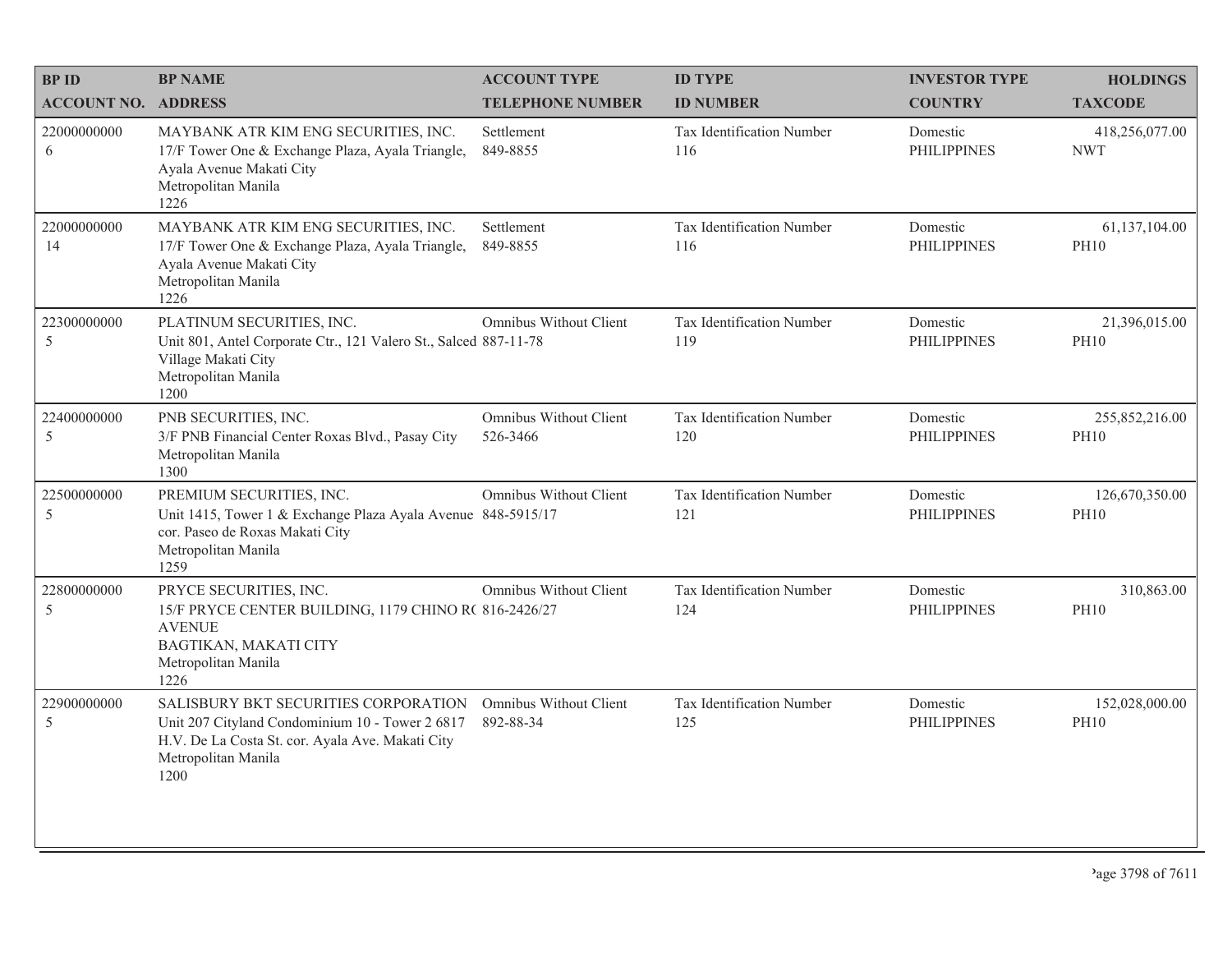| <b>BP ID</b>               | <b>BP NAME</b>                                                                                                                                      | <b>ACCOUNT TYPE</b>                             | <b>ID TYPE</b>                   | <b>INVESTOR TYPE</b>           | <b>HOLDINGS</b>               |
|----------------------------|-----------------------------------------------------------------------------------------------------------------------------------------------------|-------------------------------------------------|----------------------------------|--------------------------------|-------------------------------|
| <b>ACCOUNT NO. ADDRESS</b> |                                                                                                                                                     | <b>TELEPHONE NUMBER</b>                         | <b>ID NUMBER</b>                 | <b>COUNTRY</b>                 | <b>TAXCODE</b>                |
| 23000000000                | <b>QUALITY INVESTMENTS &amp; SECURITIES</b><br><b>CORPORATION</b>                                                                                   | Omnibus Without Client                          | Tax Identification Number        | Domestic                       | 1,449,976,327.00              |
| 5                          | Suite 1602 Tytana Plaza Oriente St, Binondo Manila 241-0547<br>Metropolitan Manila<br>1006                                                          |                                                 | 126                              | <b>PHILIPPINES</b>             | <b>PH10</b>                   |
| 23000000000                | <b>QUALITY INVESTMENTS &amp; SECURITIES</b><br><b>CORPORATION</b>                                                                                   | Settlement                                      | Tax Identification Number        | Domestic                       | 62,200,000.00                 |
| 6                          | Suite 1602 Tytana Plaza Oriente St, Binondo Manila<br>Metropolitan Manila<br>1006                                                                   | 241-0547                                        | 126                              | <b>PHILIPPINES</b>             | <b>NWT</b>                    |
| 23100000000<br>5           | R & L INVESTMENTS, INC.<br>675 Lee St., Mandaluyong City<br>Metropolitan Manila<br>1501                                                             | <b>Omnibus Without Client</b><br>7247210/705207 | Tax Identification Number<br>127 | Domestic<br><b>PHILIPPINES</b> | 93,077,574.00<br><b>PH10</b>  |
| 23200000000<br>5           | ALAKOR SECURITIES CORPORATION<br>9/F Quad Alpha Centrum, 125 Pioneer St.<br>Mandaluyong City<br>Metropolitan Manila<br>1550                         | Omnibus Without Client<br>631-8041/42           | Tax Identification Number<br>128 | Domestic<br><b>PHILIPPINES</b> | 8,598,416.00<br><b>PH10</b>   |
| 23200000000<br>6           | ALAKOR SECURITIES CORPORATION<br>9/F Quad Alpha Centrum, 125 Pioneer St.<br>Mandaluyong City<br>Metropolitan Manila<br>1550                         | Settlement<br>631-8041/42                       | Tax Identification Number<br>128 | Domestic<br><b>PHILIPPINES</b> | 5,551,048.00<br><b>NWT</b>    |
| 23300000000<br>$\sqrt{5}$  | R. COYIUTO SECURITIES, INC.<br>5/F Corinthian Plaza, Paseo de Roxas, Legaspi Village 811-3064<br>Makati City<br>Metropolitan Manila<br>$\Omega$     | Omnibus Without Client                          | Tax Identification Number<br>129 | Domestic<br><b>PHILIPPINES</b> | 321,752,547.00<br><b>PH10</b> |
| 23300000000<br>6           | R. COYIUTO SECURITIES, INC.<br>5/F Corinthian Plaza, Paseo de Roxas, Legaspi Village 811-3064<br>Makati City<br>Metropolitan Manila<br>$\mathbf{0}$ | Settlement                                      | Tax Identification Number<br>129 | Domestic<br><b>PHILIPPINES</b> | 120,162,080.00<br><b>NWT</b>  |
|                            |                                                                                                                                                     |                                                 |                                  |                                |                               |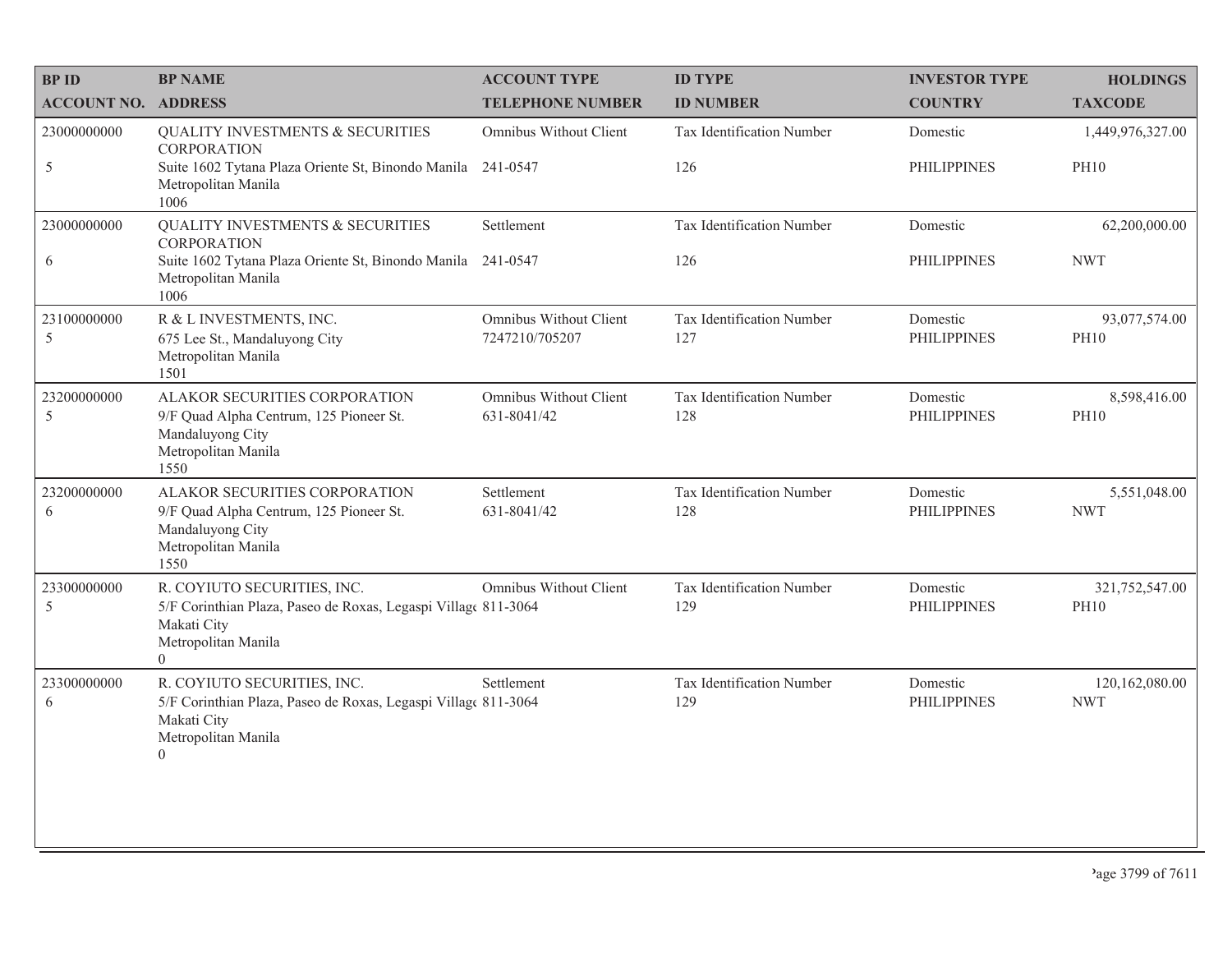| <b>BP ID</b>               | <b>BP NAME</b>                                                                                                                                                                             | <b>ACCOUNT TYPE</b>               | <b>ID TYPE</b>                    | <b>INVESTOR TYPE</b>           | <b>HOLDINGS</b>               |
|----------------------------|--------------------------------------------------------------------------------------------------------------------------------------------------------------------------------------------|-----------------------------------|-----------------------------------|--------------------------------|-------------------------------|
| <b>ACCOUNT NO. ADDRESS</b> |                                                                                                                                                                                            | <b>TELEPHONE NUMBER</b>           | <b>ID NUMBER</b>                  | <b>COUNTRY</b>                 | <b>TAXCODE</b>                |
| 23500000000<br>5           | REGINA CAPITAL DEVELOPMENT CORPORATI Omnibus Without Client<br>Unit 806 Tower 1 & Exchange Plaza Ayala Triangle, 848-5482/84<br>Ayala Avenue Makati City<br>Metropolitan Manila<br>1226    |                                   | Tax Identification Number<br>131  | Domestic<br><b>PHILIPPINES</b> | 399,780,509.00<br><b>PH10</b> |
| 23500000000<br>6           | REGINA CAPITAL DEVELOPMENT CORPORATI Settlement<br>Unit 806 Tower 1 & Exchange Plaza Ayala Triangle, 848-5482/84<br>Ayala Avenue Makati City<br>Metropolitan Manila<br>1226                |                                   | Tax Identification Number<br>131  | Domestic<br><b>PHILIPPINES</b> | 26,700,000.00<br><b>NWT</b>   |
| 23600000000<br>5           | R. NUBLA SECURITIES, INC.<br>Room 604, Fil-Am Resources Bldg., 231 Juan Luna S 242-1596<br>Binondo, Manila<br>Metropolitan Manila<br>1006                                                  | Omnibus Without Client            | Tax Identification Number<br>132  | Domestic<br><b>PHILIPPINES</b> | 76,160,408.00<br><b>PH10</b>  |
| 23700000000<br>5           | AAA SOUTHEAST EQUITIES, INCORPORATED Omnibus Without Client<br>Ground Floor, Fortune Life Building #162 Legaspi St. 816-2918<br>Legaspi Village Makati City<br>Metropolitan Manila<br>1229 |                                   | Tax Identification Number<br>133  | Domestic<br><b>PHILIPPINES</b> | 100,204,563.00<br><b>PH10</b> |
| 23700000002<br>-1          | FORTUNE GENERAL INSURANCE CORPORATIC Client<br>4TH/F CITYSTATE CENTRE, 709 SHAW<br><b>BOULEVARD, PASIG CITY</b><br>Metropolitan Manila<br>1600                                             | 706-3959                          | Tax Identification Number<br>220. | Domestic<br><b>PHILIPPINES</b> | 2,528,000.00<br><b>NWT</b>    |
| 23700000003<br>-1          | FORTUNE LIFE INSURANCE CO., INC.<br>162 LEGAZPI ST., LEGAZPI VILLAGE MAKATI<br><b>CITY</b><br>Metropolitan Manila<br>1229                                                                  | Client<br>812-2702                | Tax Identification Number<br>220^ | Domestic<br><b>PHILIPPINES</b> | 1,984,500.00<br><b>NWT</b>    |
| 23800000000<br>5           | R. S. LIM & CO., INC.<br>1509 Galvani Street San Isidro, Makati City<br>Metropolitan Manila<br>1234                                                                                        | Omnibus Without Client<br>8919670 | Tax Identification Number<br>134  | Domestic<br><b>PHILIPPINES</b> | 59,703,010.00<br><b>PH10</b>  |
|                            |                                                                                                                                                                                            |                                   |                                   |                                |                               |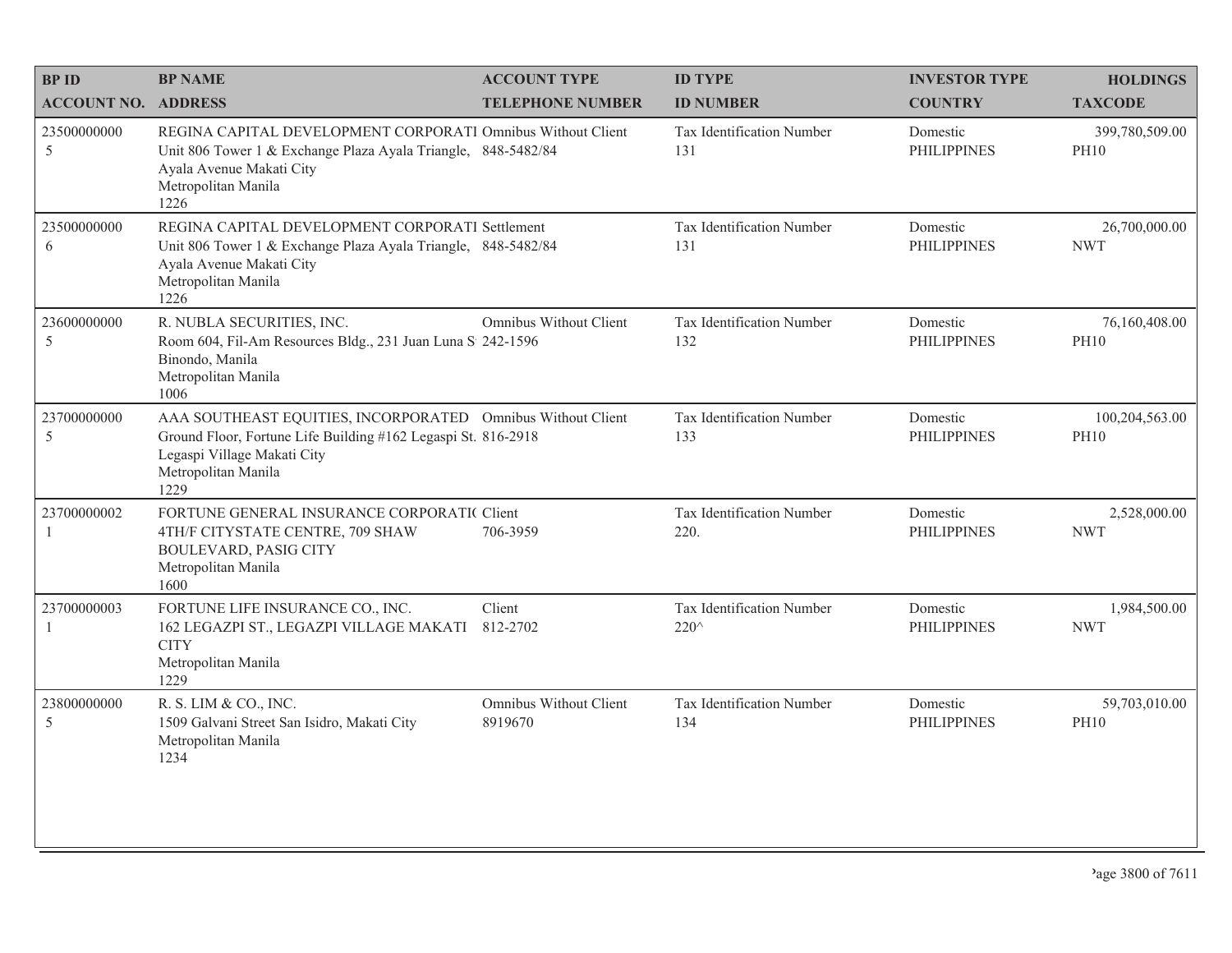| <b>BPID</b>                  | <b>BP NAME</b>                                                                                                                                        | <b>ACCOUNT TYPE</b>                | <b>ID TYPE</b>                          | <b>INVESTOR TYPE</b>           | <b>HOLDINGS</b>               |
|------------------------------|-------------------------------------------------------------------------------------------------------------------------------------------------------|------------------------------------|-----------------------------------------|--------------------------------|-------------------------------|
| <b>ACCOUNT NO. ADDRESS</b>   |                                                                                                                                                       | <b>TELEPHONE NUMBER</b>            | <b>ID NUMBER</b>                        | <b>COUNTRY</b>                 | <b>TAXCODE</b>                |
| 23900000000<br>5             | RTG & COMPANY, INC.<br>Unit 602 Tower 1 & Exchange Plaza Ayala Triangle,<br>Makati City<br>Metropolitan Manila<br>1200                                | Omnibus Without Client<br>8919482  | <b>Tax Identification Number</b><br>135 | Domestic<br><b>PHILIPPINES</b> | 140,166,339.00<br><b>PH10</b> |
| 23900000000<br>6             | RTG & COMPANY, INC.<br>Unit 602 Tower 1 & Exchange Plaza Ayala Triangle,<br>Makati City<br>Metropolitan Manila<br>1200                                | Settlement<br>8919482              | Tax Identification Number<br>135        | Domestic<br><b>PHILIPPINES</b> | 1,125,000.00<br><b>NWT</b>    |
| 24000000000<br>5             | S.J. ROXAS & CO., INC.<br>Unit 612 Tower One, & Exchange Plaza, Ayala<br>Triangle, Ayala Avenue, Makati City<br>Metropolitan Manila<br>$\overline{0}$ | Omnibus Without Client<br>848-5065 | Tax Identification Number<br>136        | Domestic<br><b>PHILIPPINES</b> | 12,233,895.00<br><b>PH10</b>  |
| 24000000000<br>6             | S.J. ROXAS & CO., INC.<br>Unit 612 Tower One, & Exchange Plaza, Ayala<br>Triangle, Ayala Avenue, Makati City<br>Metropolitan Manila<br>$\Omega$       | Settlement<br>848-5065             | Tax Identification Number<br>136        | Domestic<br><b>PHILIPPINES</b> | 1,292.00<br><b>NWT</b>        |
| 24000000002<br>$\mathbf{1}$  | S.J. ROXAS & CO., INC.<br>Unit 612 Tower One, Ayala Triangle, Ayala Avenue,<br>Makati City<br>Metropolitan Manila<br>$\Omega$                         | Client<br>8485065 TO 69            | Tax Identification Number<br>546        | Domestic<br><b>PHILIPPINES</b> | 157,250.00<br><b>NWT</b>      |
| 24200000000<br>$\mathfrak s$ | SECURITIES SPECIALISTS, INC.<br>Unit 903 National Life Insurance Building,<br>6762 Ayala Avenue, Makati City<br>Metropolitan Manila<br>1000           | Omnibus Without Client<br>523-5595 | Tax Identification Number<br>138        | Domestic<br><b>PHILIPPINES</b> | 4,866,429.00<br><b>PH10</b>   |
| 24300000000<br>5             | FIDELITY SECURITIES, INC.<br>2103-B PSE Centre, Exchange Road, Ortigas, Pasig<br>City<br>Metropolitan Manila<br>1600                                  | Omnibus Without Client<br>6345038  | Tax Identification Number<br>139        | Domestic<br><b>PHILIPPINES</b> | 47,383,650.00<br><b>PH10</b>  |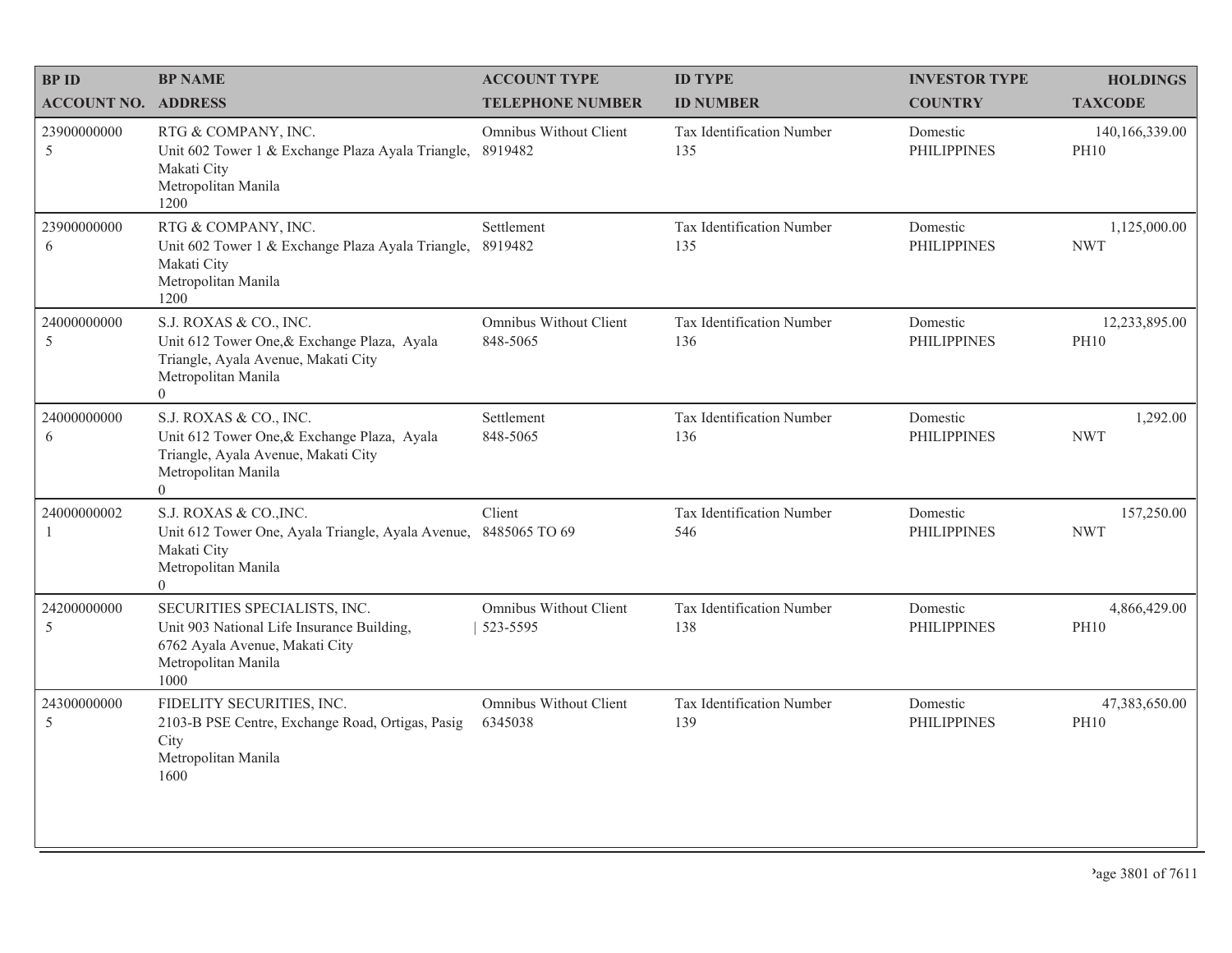| <b>BPID</b>                | <b>BP NAME</b>                                                                                                                                    | <b>ACCOUNT TYPE</b>                      | <b>ID TYPE</b>                   | <b>INVESTOR TYPE</b>           | <b>HOLDINGS</b>               |
|----------------------------|---------------------------------------------------------------------------------------------------------------------------------------------------|------------------------------------------|----------------------------------|--------------------------------|-------------------------------|
| <b>ACCOUNT NO. ADDRESS</b> |                                                                                                                                                   | <b>TELEPHONE NUMBER</b>                  | <b>ID NUMBER</b>                 | <b>COUNTRY</b>                 | <b>TAXCODE</b>                |
| 24600000000<br>5           | SUMMIT SECURITIES, INC.<br>Unit 2102 B/C PSE Center Tektite Tower East<br>Exchange Road, Ortigas Center Pasig City<br>Metropolitan Manila<br>1600 | Omnibus Without Client<br>6311032 to 37  | Tax Identification Number<br>141 | Domestic<br><b>PHILIPPINES</b> | 171,081,425.00<br><b>PH10</b> |
| 24600000000<br>6           | SUMMIT SECURITIES, INC.<br>Unit 2102 B/C PSE Center Tektite Tower East<br>Exchange Road, Ortigas Center Pasig City<br>Metropolitan Manila<br>1600 | Settlement<br>6311032 to 37              | Tax Identification Number<br>141 | Domestic<br><b>PHILIPPINES</b> | 4,040,000.00<br><b>NWT</b>    |
| 24700000000<br>5           | STANDARD SECURITIES CORPORATION<br>#34 Jefferson St., GHW, San Juan Metro Manila<br>Metropolitan Manila<br>00 <sup>°</sup>                        | <b>Omnibus Without Client</b><br>8486149 | Tax Identification Number<br>142 | Domestic<br><b>PHILIPPINES</b> | 154,357,699.00<br><b>PH10</b> |
| 25100000000<br>5           | TANSENGCO & CO., INC.<br>U-2308 World Trade Exchange Condominium 215 Jul 241-7155<br>Luna St., Binondo, Manila<br>Metropolitan Manila<br>1006     | <b>Omnibus Without Client</b>            | Tax Identification Number<br>146 | Domestic<br><b>PHILIPPINES</b> | 138,821,447.00<br><b>PH10</b> |
| 25200000000                | THE FIRST RESOURCES MANAGEMENT &<br><b>SECURITIES CORP.</b>                                                                                       | Omnibus Without Client                   | Tax Identification Number        | Domestic                       | 186, 671, 775.00              |
| 5                          | Rms. 801-802, PSE Tower 1 Ayala Ave., cor. Paseo d 8486311 to 18<br>Roxas, Ayala Triangle, Makati City<br>Metropolitan Manila<br>1200             |                                          | 147                              | <b>PHILIPPINES</b>             | <b>PH10</b>                   |
| 25200000000                | THE FIRST RESOURCES MANAGEMENT &<br><b>SECURITIES CORP.</b>                                                                                       | Settlement                               | Tax Identification Number        | Domestic                       | 71,937,500.00                 |
| 6                          | Rms. 801-802, PSE Tower 1 Ayala Ave., cor. Paseo d 8486311 to 18<br>Roxas, Ayala Triangle, Makati City<br>Metropolitan Manila<br>1200             |                                          | 147                              | <b>PHILIPPINES</b>             | <b>NWT</b>                    |
| 25300000000<br>5           | TOWER SECURITIES, INC.<br>1802-C Tektite Tower I Exchange Road, Ortigas Cent 6354448<br>Pasig City<br>Metropolitan Manila<br>1600                 | Omnibus Without Client                   | Tax Identification Number<br>148 | Domestic<br><b>PHILIPPINES</b> | 378,153,870.00<br><b>PH10</b> |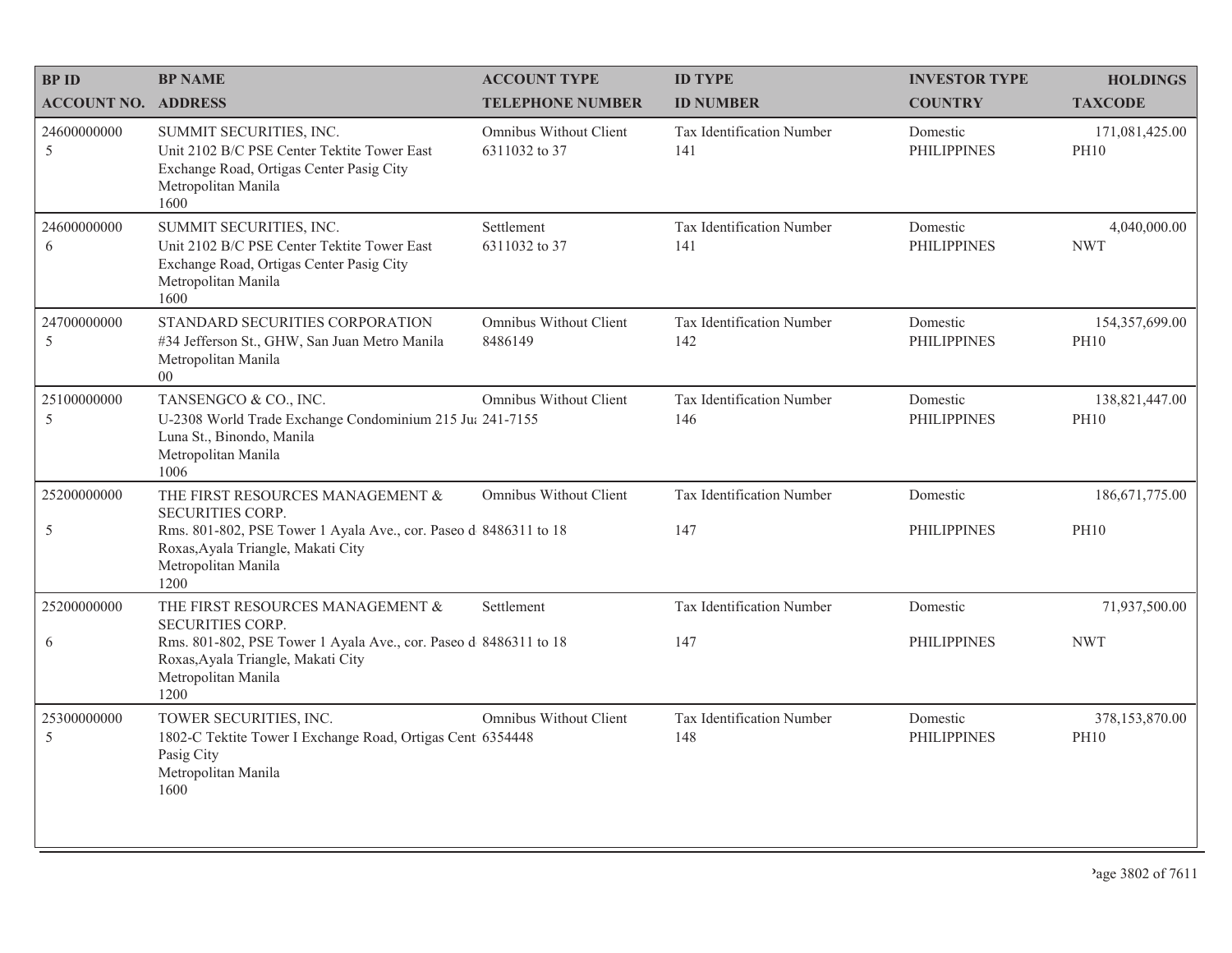| <b>BPID</b>                    | <b>BP NAME</b>                                                                                                                                                       | <b>ACCOUNT TYPE</b>                | <b>ID TYPE</b>                   | <b>INVESTOR TYPE</b>           | <b>HOLDINGS</b>                 |
|--------------------------------|----------------------------------------------------------------------------------------------------------------------------------------------------------------------|------------------------------------|----------------------------------|--------------------------------|---------------------------------|
| <b>ACCOUNT NO. ADDRESS</b>     |                                                                                                                                                                      | <b>TELEPHONE NUMBER</b>            | <b>ID NUMBER</b>                 | <b>COUNTRY</b>                 | <b>TAXCODE</b>                  |
| 25300000000<br>$7\phantom{.0}$ | TOWER SECURITIES, INC.<br>1802-C Tektite Tower I Exchange Road, Ortigas Cent 6354448<br>Pasig City<br>Metropolitan Manila<br>1600                                    | Own                                | Tax Identification Number<br>148 | Domestic<br><b>PHILIPPINES</b> | 163,013.00<br><b>NWT</b>        |
| 25400000000<br>5               | TRANS-ASIA SECURITIES, INC.<br>Rm. 601-S, State Centre 333 Juan Luna St., Binondo, 242-28-23<br>Manila<br>Metropolitan Manila<br>1006                                | Omnibus Without Client             | Tax Identification Number<br>149 | Domestic<br><b>PHILIPPINES</b> | 94,000.00<br><b>PH10</b>        |
| 25500000000<br>5               | APEX PHILIPPINES EQUITIES CORPORATION<br>Unit 902, Antel Corporate Center, No. 139 Valero St., 527-1555<br>Salcedo Vill., Makati City<br>Metropolitan Manila<br>1227 | Omnibus Without Client             | Tax Identification Number<br>150 | Domestic<br><b>PHILIPPINES</b> | 1,001,000.00<br><b>PH10</b>     |
| 25600000000<br>5               | TRENDLINE SECURITIES CORPORATION<br>Rm. 503 Tytana Plaza Lorenzo Ruiz St., Binondo,<br>Manila<br>Metropolitan Manila<br>1006                                         | Omnibus Without Client<br>241-0387 | Tax Identification Number<br>151 | Domestic<br><b>PHILIPPINES</b> | 2,580,563.00<br><b>PH10</b>     |
| 25700000000<br>5               | TRI-STATE SECURITIES, INC.<br>Unit 1007, 10/F Ayala Triangle Tower I, Ayala<br>Avenue, Makati City<br>Metropolitan Manila<br>1226                                    | Omnibus Without Client<br>8485042  | Tax Identification Number<br>152 | Domestic<br><b>PHILIPPINES</b> | 145,940,798.00<br><b>PH10</b>   |
| 25700000000<br>6               | TRI-STATE SECURITIES, INC.<br>Unit 1007, 10/F Ayala Triangle Tower I, Ayala<br>Avenue, Makati City<br>Metropolitan Manila<br>1226                                    | Settlement<br>8485042              | Tax Identification Number<br>152 | Domestic<br><b>PHILIPPINES</b> | 167,706,800.00<br><b>NWT</b>    |
| 25900000000<br>5               | UCPB SECURITIES, INC.<br>Suite 1612, 16/F Ayala Tower I Exchange Plaza, Ayal 8485678<br>Ave. cor. Paseo de Roxas Makati City<br>Metropolitan Manila<br>1226          | <b>Omnibus Without Client</b>      | Tax Identification Number<br>154 | Domestic<br><b>PHILIPPINES</b> | 1,108,219,354.00<br><b>PH10</b> |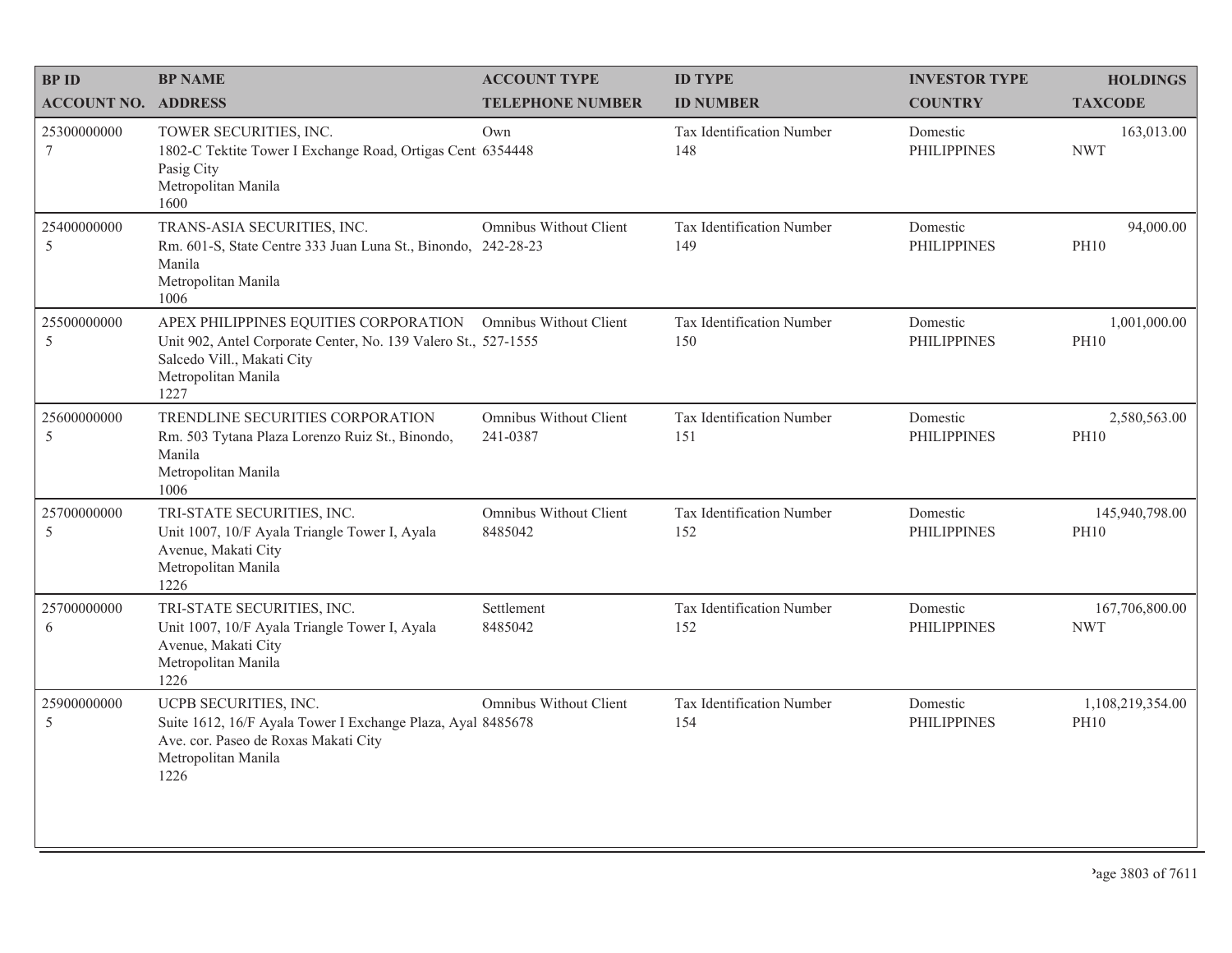| <b>BP ID</b>                  | <b>BP NAME</b>                                                                                                                                                     | <b>ACCOUNT TYPE</b>     | <b>ID TYPE</b>                                  | <b>INVESTOR TYPE</b>           | <b>HOLDINGS</b>                |
|-------------------------------|--------------------------------------------------------------------------------------------------------------------------------------------------------------------|-------------------------|-------------------------------------------------|--------------------------------|--------------------------------|
| <b>ACCOUNT NO. ADDRESS</b>    |                                                                                                                                                                    | <b>TELEPHONE NUMBER</b> | <b>ID NUMBER</b>                                | <b>COUNTRY</b>                 | <b>TAXCODE</b>                 |
| 25900000000<br>6              | UCPB SECURITIES, INC.<br>Suite 1612, 16/F Ayala Tower I Exchange Plaza, Ayal 8485678<br>Ave. cor. Paseo de Roxas Makati City<br>Metropolitan Manila<br>1226        | Settlement              | Tax Identification Number<br>154                | Domestic<br><b>PHILIPPINES</b> | 500,000.00<br><b>NWT</b>       |
| 25900000000<br>7              | UCPB SECURITIES, INC.<br>Suite 1612, 16/F Ayala Tower I Exchange Plaza, Ayal 8485678<br>Ave. cor. Paseo de Roxas Makati City<br>Metropolitan Manila<br>1226        | Own                     | Tax Identification Number<br>154                | Domestic<br><b>PHILIPPINES</b> | 20,000,000.00<br><b>NWT</b>    |
| 26100000004<br>-1             | E.SECURITIES, INC. ITF VARIOUS CLIENTS<br>11/F Exportbank Plaza Chino Roces cor Sen. Gil J.<br>Puyat Ave, Makati City<br>Metropolitan Manila<br>1251               | Client                  | Tax Identification Number<br>560                | Domestic<br><b>PHILIPPINES</b> | 3,199,200.00<br><b>PH10</b>    |
| 26300000000<br>6              | VENTURE SECURITIES, INC.<br>Unit 811 Tower One & Exchange Plaza Ayala Triangl 8486505<br>Ayala Ave. cor. Paseo de Roxas Makati City<br>Metropolitan Manila<br>1226 | Settlement              | Tax Identification Number<br>158                | Domestic<br><b>PHILIPPINES</b> | 562,184,488.00<br><b>NWT</b>   |
| 26300000005<br>$\overline{1}$ | VENTURE SECURITIES, INC.<br>7/F PHILS. FIRST BLDG., 6764 AYALA AVE.,<br><b>MAKATI CITY</b><br>Metropolitan Manila<br>STMT-D                                        | Client<br>864-0471      | Certificate Of Incorporation<br>000-810-760-000 | Domestic<br><b>PHILIPPINES</b> | 78,662,500.00<br><b>NWT</b>    |
| 26600000000<br>5              | VICSAL SECURITIES & STOCK BROKERAGE, IN Omnibus Without Client<br>658 C. Palanca St., Quiapo, Manila<br>Metropolitan Manila<br>1001                                | 7349771                 | Tax Identification Number<br>161                | Domestic<br><b>PHILIPPINES</b> | 643,052,407.00<br><b>PH10</b>  |
| 26600000000<br>6              | VICSAL SECURITIES & STOCK BROKERAGE, IN Settlement<br>658 C. Palanca St., Quiapo, Manila<br>Metropolitan Manila<br>1001                                            | 7349771                 | Tax Identification Number<br>161                | Domestic<br><b>PHILIPPINES</b> | 2,756,610,000.00<br><b>NWT</b> |
| 26600000000<br>$\tau$         | VICSAL SECURITIES & STOCK BROKERAGE, IN Own<br>658 C. Palanca St., Quiapo, Manila<br>Metropolitan Manila<br>1001                                                   | 7349771                 | Tax Identification Number<br>161                | Domestic<br><b>PHILIPPINES</b> | 43,000,000.00<br><b>NWT</b>    |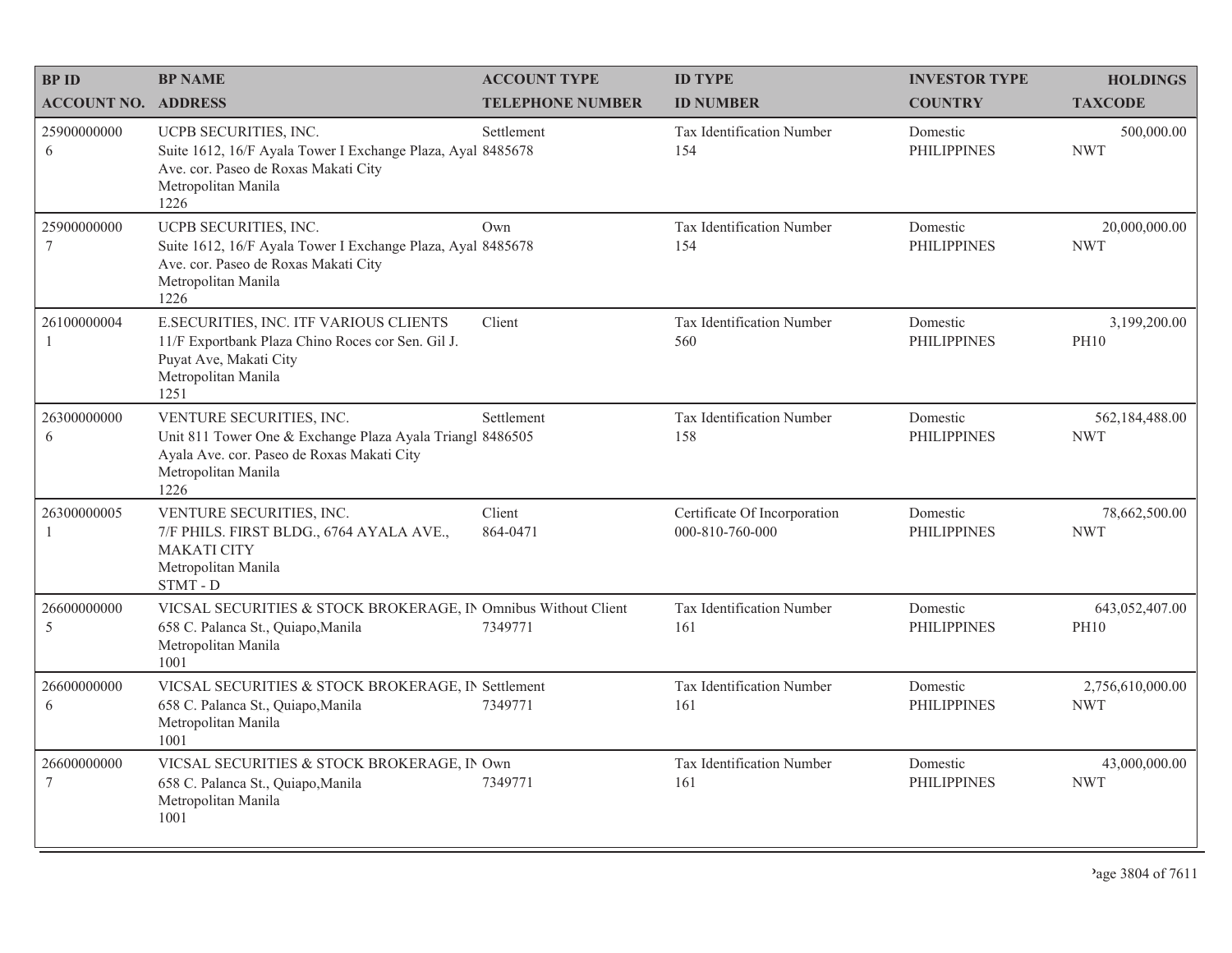| <b>BPID</b>                | <b>BP NAME</b>                                                                                                                                                                               | <b>ACCOUNT TYPE</b>                | <b>ID TYPE</b>                   | <b>INVESTOR TYPE</b>           | <b>HOLDINGS</b>                 |
|----------------------------|----------------------------------------------------------------------------------------------------------------------------------------------------------------------------------------------|------------------------------------|----------------------------------|--------------------------------|---------------------------------|
| <b>ACCOUNT NO. ADDRESS</b> |                                                                                                                                                                                              | <b>TELEPHONE NUMBER</b>            | <b>ID NUMBER</b>                 | <b>COUNTRY</b>                 | <b>TAXCODE</b>                  |
| 26700000000<br>5           | FIRST METRO SECURITIES BROKERAGE CORP. Omnibus Without Client<br>Unit 1515, 15/F Ayala Tower One Ayala Triangle,<br>Ayala Ave. cor Paseo de Roxas Makati City<br>Metropolitan Manila<br>1226 | 759-4133/34                        | Tax Identification Number<br>162 | Domestic<br><b>PHILIPPINES</b> | 236, 237, 165.00<br><b>PH10</b> |
| 26700000000<br>6           | FIRST METRO SECURITIES BROKERAGE CORP. Settlement<br>Unit 1515, 15/F Ayala Tower One Ayala Triangle,<br>Ayala Ave. cor Paseo de Roxas Makati City<br>Metropolitan Manila<br>1226             | 759-4133/34                        | Tax Identification Number<br>162 | Domestic<br><b>PHILIPPINES</b> | 971,221,867.00<br><b>NWT</b>    |
| 26900000000<br>5           | WEALTH SECURITIES, INC.<br>2103 PSE Centre, Exchange Road Ortigas Centre, Pas 634-5038<br>City<br>Metropolitan Manila<br>1600                                                                | Omnibus Without Client             | Tax Identification Number<br>164 | Domestic<br><b>PHILIPPINES</b> | 19,128,955.00<br><b>PH10</b>    |
| 26900000000<br>6           | WEALTH SECURITIES, INC.<br>2103 PSE Centre, Exchange Road Ortigas Centre, Pas 634-5038<br>City<br>Metropolitan Manila<br>1600                                                                | Settlement                         | Tax Identification Number<br>164 | Domestic<br><b>PHILIPPINES</b> | 150,000,000.00<br><b>NWT</b>    |
| 26900000000<br>7           | WEALTH SECURITIES, INC.<br>2103 PSE Centre, Exchange Road Ortigas Centre, Pas 634-5038<br>City<br>Metropolitan Manila<br>1600                                                                | Own                                | Tax Identification Number<br>164 | Domestic<br><b>PHILIPPINES</b> | 5,791,013.00<br><b>NWT</b>      |
| 27000000000<br>5           | WESTLINK GLOBAL EQUITIES, INC.<br>6/F Philippine Stock Exchange Plaza Ayala Avenue,<br>Makati City<br>Metropolitan Manila<br>1200                                                            | Omnibus Without Client<br>848-6231 | Tax Identification Number<br>165 | Domestic<br><b>PHILIPPINES</b> | 8,063,896.00<br><b>PH10</b>     |
| 27000000000<br>6           | WESTLINK GLOBAL EQUITIES, INC.<br>6/F Philippine Stock Exchange Plaza Ayala Avenue,<br>Makati City<br>Metropolitan Manila<br>1200                                                            | Settlement<br>848-6231             | Tax Identification Number<br>165 | Domestic<br><b>PHILIPPINES</b> | 2,925,000.00<br><b>NWT</b>      |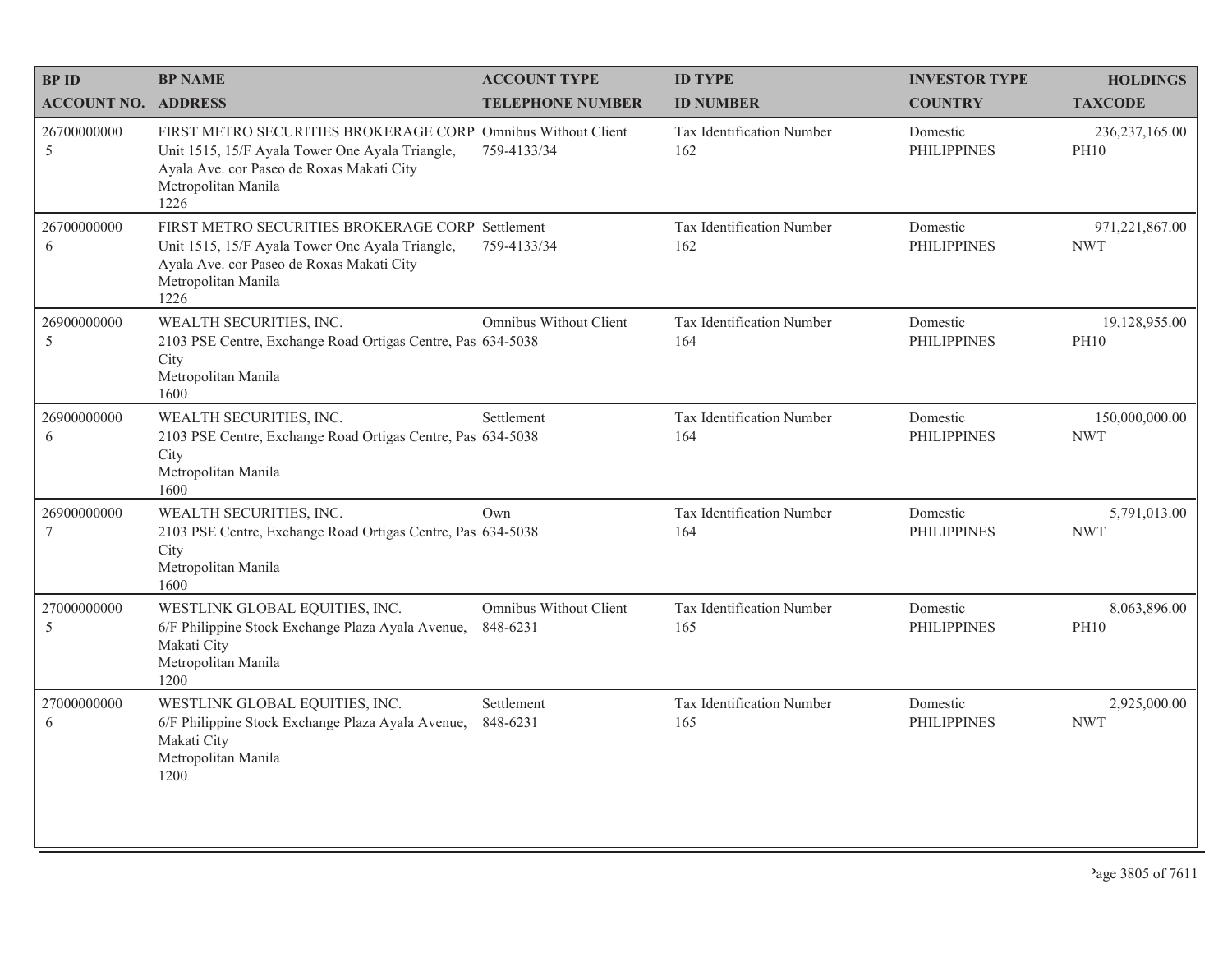| <b>BP ID</b>               | <b>BP NAME</b>                                                                                                                                                 | <b>ACCOUNT TYPE</b>                      | <b>ID TYPE</b>                   | <b>INVESTOR TYPE</b>           | <b>HOLDINGS</b>                 |
|----------------------------|----------------------------------------------------------------------------------------------------------------------------------------------------------------|------------------------------------------|----------------------------------|--------------------------------|---------------------------------|
| <b>ACCOUNT NO. ADDRESS</b> |                                                                                                                                                                | <b>TELEPHONE NUMBER</b>                  | <b>ID NUMBER</b>                 | <b>COUNTRY</b>                 | <b>TAXCODE</b>                  |
| 27200000000<br>5           | BERNAD SECURITIES, INC.<br>3/F 1033 M.H. del Pilar St. Ermita, Manila<br>Metropolitan Manila<br>1000                                                           | <b>Omnibus Without Client</b><br>5245186 | Tax Identification Number<br>167 | Domestic<br><b>PHILIPPINES</b> | 171,218,010.00<br><b>PH10</b>   |
| 27200000000<br>6           | BERNAD SECURITIES, INC.<br>3/F 1033 M.H. del Pilar St. Ermita, Manila<br>Metropolitan Manila<br>1000                                                           | Settlement<br>5245186                    | Tax Identification Number<br>167 | Domestic<br><b>PHILIPPINES</b> | 596,000,000.00<br><b>NWT</b>    |
| 27300000000<br>5           | WONG SECURITIES CORPORATION<br>1402-B A. Mabini St., cor. Sta. Monica St., Ermita,<br>Manila<br>Metropolitan Manila<br>1000                                    | Omnibus Without Client<br>5217794        | Tax Identification Number<br>168 | Domestic<br><b>PHILIPPINES</b> | 15,100,000.00<br><b>PH10</b>    |
| 27500000000<br>5           | YAO & ZIALCITA, INC.<br>Yao & Zialcita, Inc., 5G Vernida I Condominium, 120 5274019 to 21<br>Amorsolo St., Legaspi Village, Makati City<br>Metropolitan Manila | Omnibus Without Client                   | Tax Identification Number<br>170 | Domestic<br><b>PHILIPPINES</b> | 492,663,889.00<br><b>PH10</b>   |
| 27500000000<br>$\tau$      | YAO & ZIALCITA, INC.<br>Yao & Zialcita, Inc., 5G Vernida I Condominium, 120 5274019 to 21<br>Amorsolo St., Legaspi Village, Makati City<br>Metropolitan Manila | Own                                      | Tax Identification Number<br>170 | Domestic<br><b>PHILIPPINES</b> | 25,312,500.00<br><b>NWT</b>     |
| 27800000000<br>5           | YU & COMPANY, INC.<br>Unit E 1606-B Tektite Tower 1 Exhange Road, Ortiga 634-6248<br>Center Pasig City<br>Metropolitan Manila<br>1600                          | Omnibus Without Client                   | Tax Identification Number<br>173 | Domestic<br><b>PHILIPPINES</b> | 496,891,838.00<br><b>PH10</b>   |
| 27900000000<br>5           | <b>BDO SECURITIES CORPORATION</b><br>27/F Tower I & Exchange Plaza Ayala Ave., Makati<br>City<br>Metropolitan Manila<br>1226                                   | Omnibus Without Client<br>759-41-44      | Tax Identification Number<br>174 | Domestic<br><b>PHILIPPINES</b> | 1,213,704,684.00<br><b>PH10</b> |
| 28200000000<br>6           | PCCI SECURITIES BROKERS CORP.<br>3/F PCCI Corporate Centre 118 Alfaro St, Salcedo<br>Village Makati City<br>Metropolitan Manila<br>1227                        | Settlement<br>893-3920                   | Tax Identification Number<br>177 | Domestic<br><b>PHILIPPINES</b> | 293,999,604.00<br><b>NWT</b>    |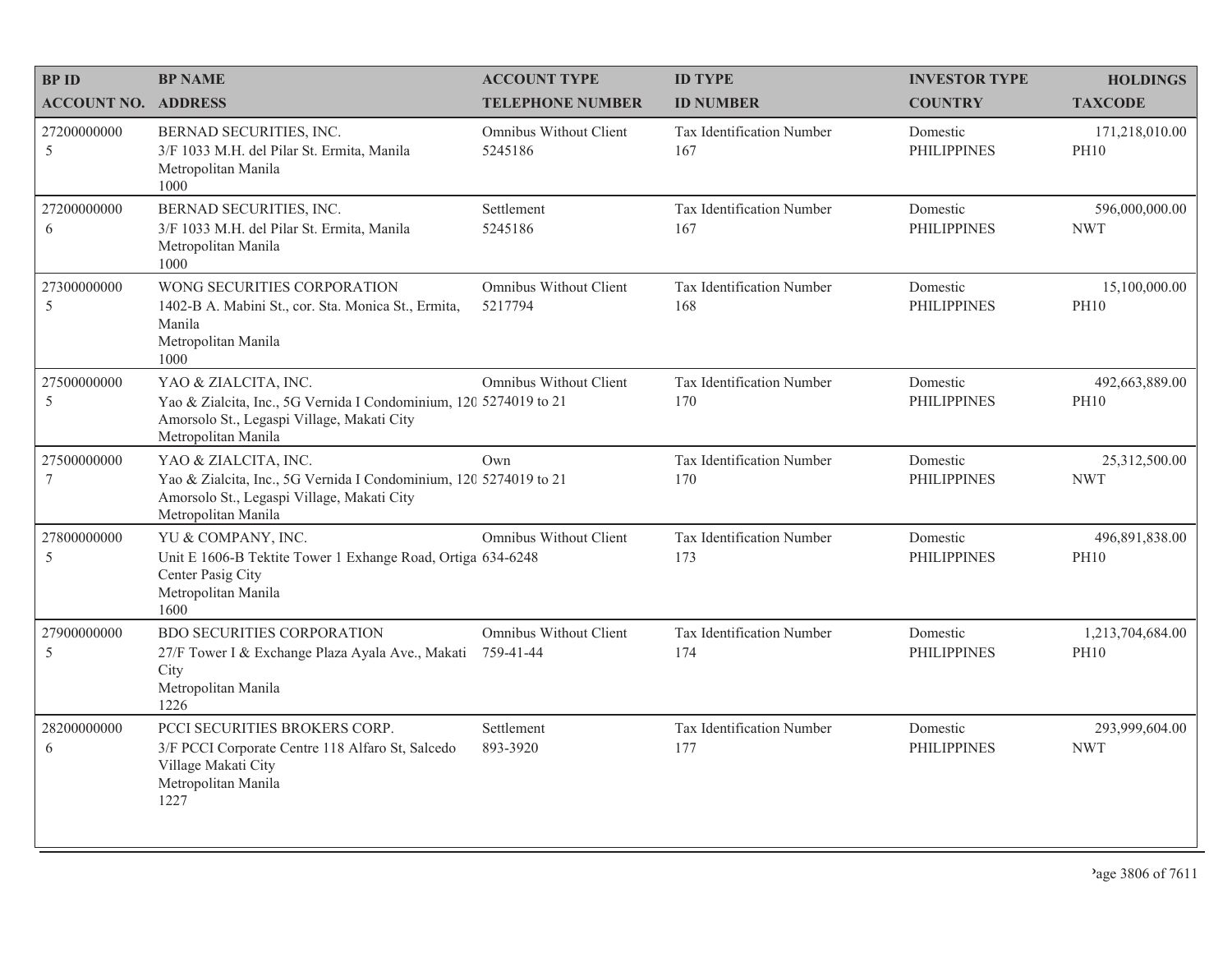| <b>BPID</b>                | <b>BP NAME</b>                                                                                                                                                               | <b>ACCOUNT TYPE</b>                      | <b>ID TYPE</b>                   | <b>INVESTOR TYPE</b>           | <b>HOLDINGS</b>               |
|----------------------------|------------------------------------------------------------------------------------------------------------------------------------------------------------------------------|------------------------------------------|----------------------------------|--------------------------------|-------------------------------|
| <b>ACCOUNT NO. ADDRESS</b> |                                                                                                                                                                              | <b>TELEPHONE NUMBER</b>                  | <b>ID NUMBER</b>                 | <b>COUNTRY</b>                 | <b>TAXCODE</b>                |
| 28300000000<br>5           | EAGLE EQUITIES, INC.<br>179 Kaimito St. Valle Verde II, Pasig City<br>Metropolitan Manila<br>1600                                                                            | Omnibus Without Client<br>6363637 to 39  | Tax Identification Number<br>178 | Domestic<br><b>PHILIPPINES</b> | 346,860,971.00<br><b>PH10</b> |
| 28500000000<br>5           | GOLDEN TOWER SECURITIES & HOLDINGS, IN Omnibus Without Client<br>4-B Vernida I Condominium, 120 Amorsolo St.,<br>Legaspi Village, Makati City<br>Metropolitan Manila<br>1229 | 8132839                                  | Tax Identification Number<br>179 | Domestic<br><b>PHILIPPINES</b> | 50,655,456.00<br><b>PH10</b>  |
| 28600000000<br>5           | SOLAR SECURITIES, INC.<br>Unit 3002-A East Tower, Phil. Stock Exchange Centr 6366301<br>Exchange Road, Ortigas Complex, Pasig City<br>Metropolitan Manila<br>1605            | Omnibus Without Client                   | Tax Identification Number<br>180 | Domestic<br><b>PHILIPPINES</b> | 757,126,272.00<br><b>PH10</b> |
| 28800000000<br>5           | G.D. TAN & COMPANY, INC.<br>Unit 2203-A East Tower, PSE Center Exchange Road, 6339989<br>Ortigas Center, Pasig City<br>Metropolitan Manila<br>1600                           | Omnibus Without Client                   | Tax Identification Number<br>181 | Domestic<br><b>PHILIPPINES</b> | 70,461,060.00<br><b>PH10</b>  |
| 28800000000<br>6           | G.D. TAN & COMPANY, INC.<br>Unit 2203-A East Tower, PSE Center Exchange Road. 6339989<br>Ortigas Center, Pasig City<br>Metropolitan Manila<br>1600                           | Settlement                               | Tax Identification Number<br>181 | Domestic<br><b>PHILIPPINES</b> | 8,936,952.00<br><b>NWT</b>    |
| 32800000000<br>5           | DW CAPITAL INC.<br>UNIT 1610-1611 TOWER ONE & EXCHANGE<br>PLAZA, AYALA TRIANGLE, AYALA AVENUE,<br><b>MAKATI CITY 1226</b><br>Metropolitan Manila<br>$\Omega$                 | <b>Omnibus Without Client</b><br>8369633 | Tax Identification Number<br>184 | Domestic<br><b>PHILIPPINES</b> | 718,257,500.00<br><b>PH10</b> |
| 33800000000<br>8           | PHILIPPINE EQUITY PARTNERS, INC.<br>Unit 19C Citibank Tower Citibank Plaza 8741 Paseo c 8145788<br>Roxas Makati City<br>Metropolitan Manila<br>1226                          | Settlement                               | Tax Identification Number<br>186 | Domestic<br><b>PHILIPPINES</b> | 9,760.00<br><b>NWT</b>        |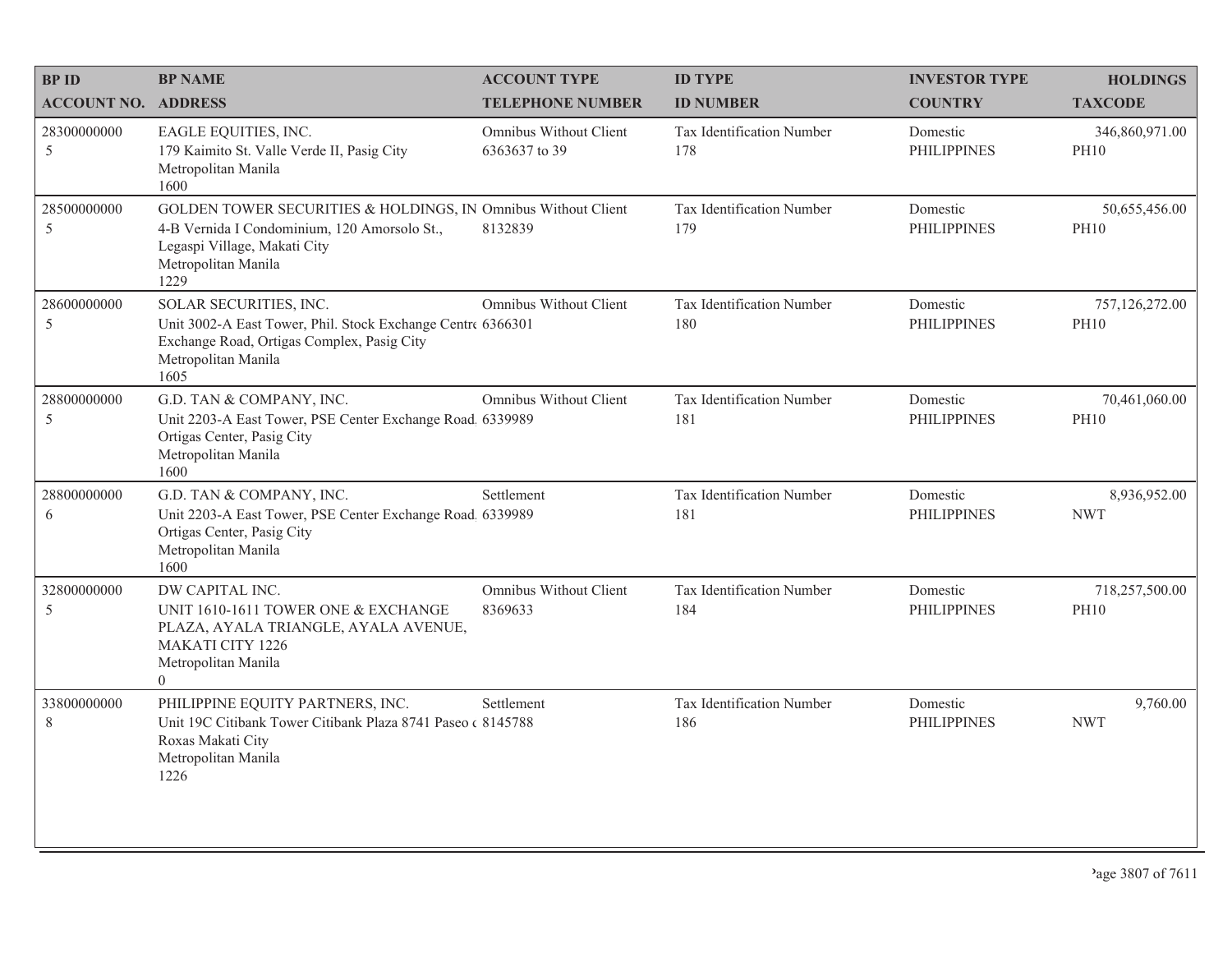| <b>BPID</b>                    | <b>BP NAME</b>                                                                                                                                                  | <b>ACCOUNT TYPE</b>           | <b>ID TYPE</b>                           | <b>INVESTOR TYPE</b>           | <b>HOLDINGS</b>               |
|--------------------------------|-----------------------------------------------------------------------------------------------------------------------------------------------------------------|-------------------------------|------------------------------------------|--------------------------------|-------------------------------|
| <b>ACCOUNT NO. ADDRESS</b>     |                                                                                                                                                                 | <b>TELEPHONE NUMBER</b>       | <b>ID NUMBER</b>                         | <b>COUNTRY</b>                 | <b>TAXCODE</b>                |
| 33800000002<br>$\mathbf{1}$    | PHILIPPINE EQUITY PARTNERS, INC.<br>Unit 19C Citibank Tower Citibank Plaza 8741 Paseo o<br>Roxas Makati City<br>Metropolitan Manila<br>1226                     | Client                        | Tax Identification Number<br>426         | Domestic<br><b>PHILIPPINES</b> | 3,375,000.00<br><b>PH10</b>   |
| 34500000000<br>5               | UNICAPITAL SECURITIES INC.<br>4F Majalco Bldg Benavidez cor Trasierra Sts Legaspi 750-2030<br>Vill., Makati City<br>Metropolitan Manila<br>1200                 | <b>Omnibus Without Client</b> | Tax Identification Number<br>187         | Domestic<br><b>PHILIPPINES</b> | 221,956,018.00<br><b>PH10</b> |
| 34500000000<br>6               | UNICAPITAL SECURITIES INC.<br>4F Majalco Bldg Benavidez cor Trasierra Sts Legaspi 750-2030<br>Vill., Makati City<br>Metropolitan Manila<br>1200                 | Settlement                    | Tax Identification Number<br>187         | Domestic<br><b>PHILIPPINES</b> | 5,000,000.00<br><b>NWT</b>    |
| 34500000000<br>$7\phantom{.0}$ | UNICAPITAL SECURITIES INC.<br>4F Majalco Bldg Benavidez cor Trasierra Sts Legaspi 750-2030<br>Vill., Makati City<br>Metropolitan Manila<br>1200                 | Own                           | Tax Identification Number<br>187         | Domestic<br><b>PHILIPPINES</b> | 16,000,000.00<br><b>NWT</b>   |
| 36800000000<br>5               | SunSecurities, Inc.<br>2703 27th Floor One Corporate Center, J. Vargas Cor. 477-6001<br>Meralco Ave., Ortigas Center, Pasig City<br>Metropolitan Manila<br>1605 | <b>Omnibus Without Client</b> | Tax Identification Number<br>007-258-688 | Domestic<br><b>PHILIPPINES</b> | 90,710,000.00<br><b>PH10</b>  |
| 36800000000<br>7               | SunSecurities, Inc.<br>2703 27th Floor One Corporate Center, J. Vargas Cor. 477-6001<br>Meralco Ave., Ortigas Center, Pasig City<br>Metropolitan Manila<br>1605 | Own                           | Tax Identification Number<br>007-258-688 | Domestic<br><b>PHILIPPINES</b> | 6,000,000.00<br><b>NWT</b>    |
| 38800000000<br>5               | ARMSTRONG SECURITIES, INC.<br>Unit 2205-A, 22/F PSE Centre Exchange Road, Ortiga 6346337 to 39<br>Centre, Pasig City<br>Metropolitan Manila<br>1600             | Omnibus Without Client        | Tax Identification Number<br>191         | Domestic<br><b>PHILIPPINES</b> | 4,115,162.00<br><b>PH10</b>   |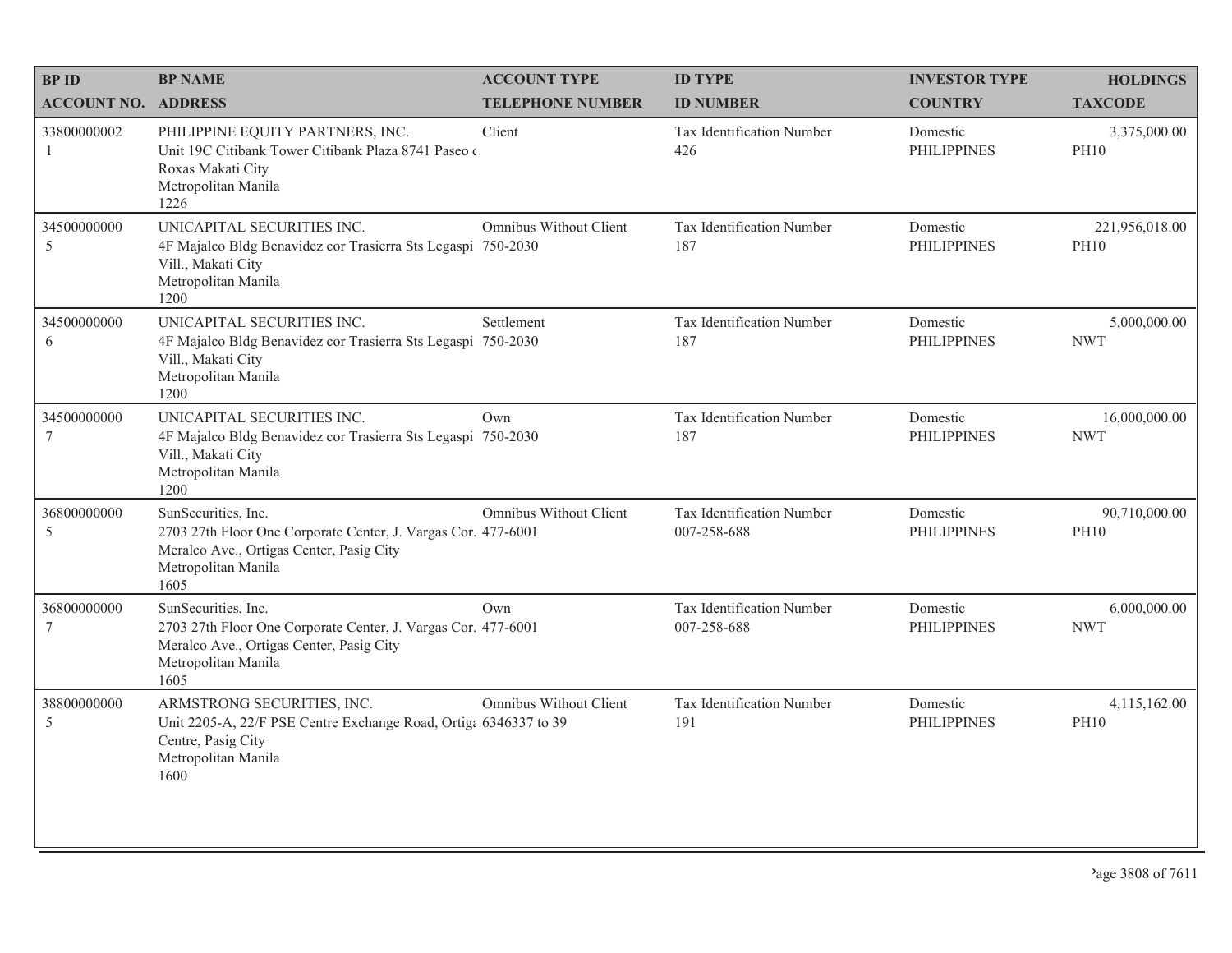| <b>BPID</b>                | <b>BP NAME</b>                                                                                                                                                        | <b>ACCOUNT TYPE</b>     | <b>ID TYPE</b>                    | <b>INVESTOR TYPE</b>           | <b>HOLDINGS</b>                 |
|----------------------------|-----------------------------------------------------------------------------------------------------------------------------------------------------------------------|-------------------------|-----------------------------------|--------------------------------|---------------------------------|
| <b>ACCOUNT NO. ADDRESS</b> |                                                                                                                                                                       | <b>TELEPHONE NUMBER</b> | <b>ID NUMBER</b>                  | <b>COUNTRY</b>                 | <b>TAXCODE</b>                  |
| 38900000000<br>5           | KING'S POWER SECURITIES, INC.<br>RM 1602 FEDERAL TOWER DASMARINAS ST.,<br><b>BINONDO, MANILA</b><br>Metropolitan Manila<br>$\overline{0}$                             | Omnibus Without Client  | Tax Identification Number<br>192  | Domestic<br><b>PHILIPPINES</b> | 1,538,850,000.00<br><b>PH10</b> |
| B1620002489                | PHILIPPINE FIRE & MARINE INSURANCE<br>CORPORATION, INC.                                                                                                               | Client                  | Tax Identification Number         | Domestic                       | 435, 363, 933.00                |
| -1                         | 5TH FLR. LEPANTO BLDG., 8747 PASEO DE<br>ROXAS, MAKATI CITY<br>Metropolitan Manila<br>1226                                                                            | 892-2981                | 565***                            | <b>PHILIPPINES</b>             | <b>PH10</b>                     |
| CITI1000010                | CITIBANK N.A.                                                                                                                                                         | Client                  | Tax Identification Number         | Domestic                       | 92,250,000.00                   |
| -1                         | 11/F Citibank Tower Villar corner Valero Sts. Makati 8947841<br>City, MM<br>Metropolitan Manila<br>1200                                                               |                         | 1100                              | <b>PHILIPPINES</b>             | <b>NWT</b>                      |
| CITI1000015                | CITIBANK FAO PHILIPPINE AXA CHINESE<br><b>TYCOON</b>                                                                                                                  | Client                  | Certificate Of Incorporation      | Domestic                       | 6,000,000.00                    |
| 1                          | 2ND FLOOR CITIBANK TOWER SECURITIES AN 894-7200<br>FUNDS SERVICES MAKATI CITY<br>Metropolitan Manila<br>1226                                                          |                         | ID2                               | <b>PHILIPPINES</b>             | <b>NWT</b>                      |
| DEUB2000005<br>-1          | DEUTSCHE BANK MANILA-CLIENTS A/C<br>26/F ayala Tower One, Ayala Triangle, Makati City<br>Metropolitan Manila<br>1226                                                  | Client<br>894-6970      | Tax Identification Number<br>1087 | Domestic<br><b>PHILIPPINES</b> | 34,037,500.00<br><b>NWT</b>     |
| DEUB2000007                | DEUTSCHE BANK AG MANILA BRANCH A/C<br><b>CLIENTS DEUB20</b>                                                                                                           | Client                  | Certificate Of Incorporation      | Domestic                       | 107,400,000.00                  |
| $\mathbf{1}$               | 23F AYALA TOWER ONE AYALA AVE. MAKAT. 8946989<br><b>CITY</b><br>Metropolitan Manila                                                                                   |                         | 000-449-586-000                   | <b>PHILIPPINES</b>             | <b>PH10</b>                     |
| HSBC2000000                | THE HONGKONG AND SHANGHAI BANKING<br>CORP. LTD. - CLIENTS' ACCT.                                                                                                      | Own                     | Tax Identification Number         | Domestic                       | 10,173,347,045.00               |
| 1                          | HSBC Securities Services 12th Floor, The Enterprise 814-5200<br>Center, Tower I 6766 Ayala Avenue corner Paseo de<br>Roxas Makati City<br>Metropolitan Manila<br>1200 |                         | 952                               | <b>PHILIPPINES</b>             | <b>NWT</b>                      |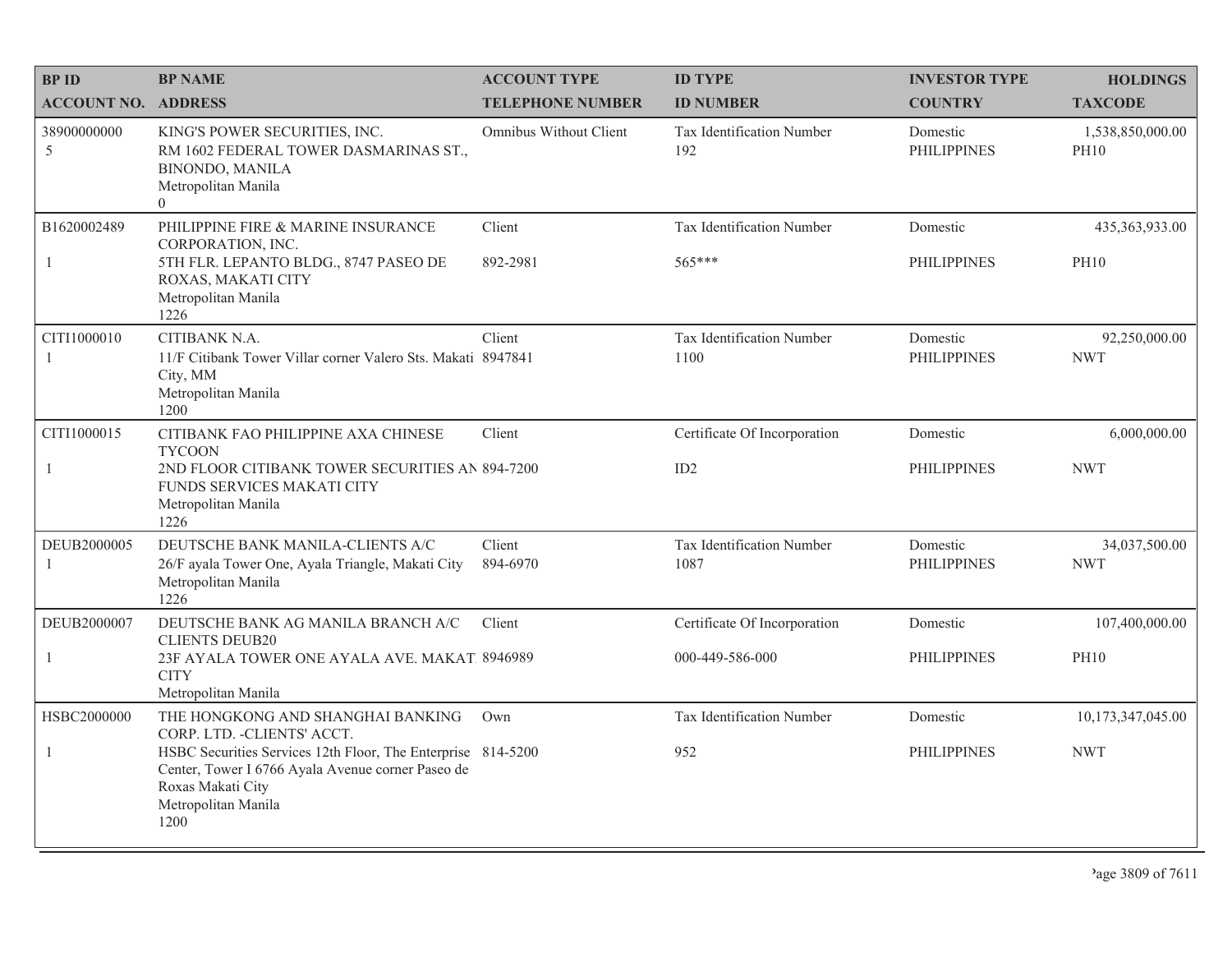| <b>BPID</b><br><b>ACCOUNT NO.</b> | <b>BP NAME</b><br><b>ADDRESS</b>                                                                                                                     | <b>ACCOUNT TYPE</b><br><b>TELEPHONE NUMBER</b> | <b>ID TYPE</b><br><b>ID NUMBER</b> | <b>INVESTOR TYPE</b><br><b>COUNTRY</b> | <b>HOLDINGS</b><br><b>TAXCODE</b> |
|-----------------------------------|------------------------------------------------------------------------------------------------------------------------------------------------------|------------------------------------------------|------------------------------------|----------------------------------------|-----------------------------------|
| PABC1000000                       | AB CAPITAL & INVESTMENT CORP. - TRUST & Own<br><b>INVESTMENT DIV.</b>                                                                                |                                                | <b>Tax Identification Number</b>   | Domestic                               | 19,764,872.00                     |
|                                   | G/F, Asianbank Centre Bldg., Sen. Gil Puyat Extensio 8930373<br>cor. Tordesillas St., Salcedo Village Makati City<br>Metropolitan Manila<br>$\theta$ |                                                | 899                                | <b>PHILIPPINES</b>                     | <b>NWT</b>                        |
| PCPL1000000                       | UNITED COCONUT PLANTERS LIFE ASSURAN(Own<br><b>CORPORATION</b>                                                                                       |                                                | Tax Identification Number          | Domestic                               | 149,000,000.00                    |
|                                   | 6774 Cocolife Building, Ayala Avenue, Makati City<br>Metropolitan Manila<br>1200                                                                     | 812-9070                                       | 903                                | <b>PHILIPPINES</b>                     | <b>NWT</b>                        |
| PSMC2000000                       | SAN MIGUEL CORPORATION RETIREMENT<br>PLAN-STP                                                                                                        | Own                                            | Tax Identification Number          | Domestic                               | 169,910,000.00                    |
|                                   | San Miguel Corporation Retirement Plan 40 San<br>Miguel Avenue, Ortigas Center Mandaluyong City<br>Metropolitan Manila<br>1550                       | 632-3000                                       | 929                                | <b>PHILIPPINES</b>                     | <b>NWT</b>                        |
| RCBC3000000                       | RCBC TRUST & INVESTMENT DIVISION -<br><b>VARIOUS TAXABLE ACCTS</b>                                                                                   | Own                                            | Tax Identification Number          | Domestic                               | 1,000,000.00                      |
|                                   | 333 SEN. GIL J. PUYAT AVE., MAKATI CITY<br>Metropolitan Manila                                                                                       | 8783326                                        | 987.                               | <b>PHILIPPINES</b>                     | <b>PH10</b>                       |
|                                   |                                                                                                                                                      |                                                | <b>Total Holdings</b>              |                                        | 58,463,464,784.00                 |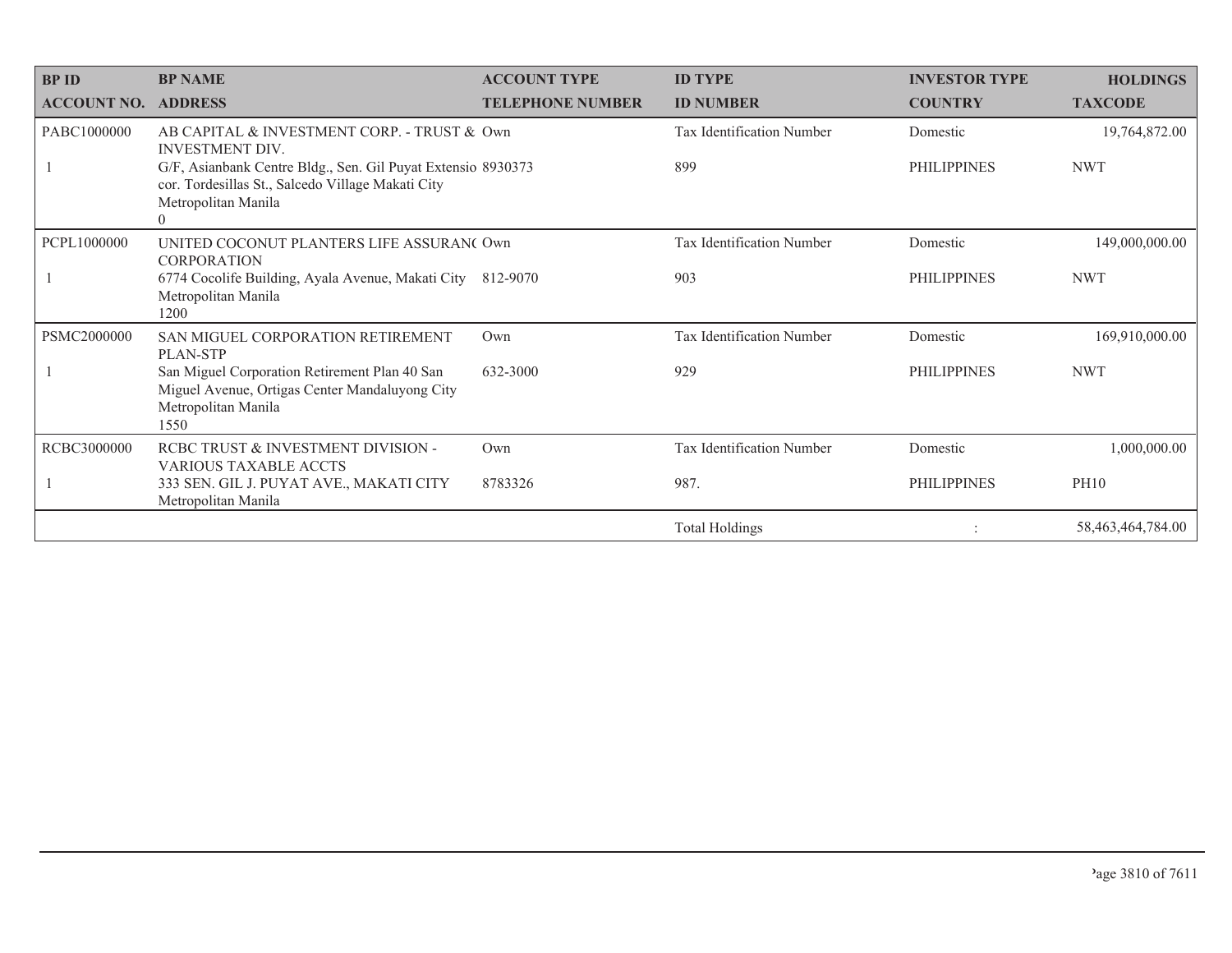**RBKPS006** 

**PCDUSER1** 

## Philippine Depository & Trust Corp.

Philippine Depository & Trust Corp.

**F** PDTC

#### **OUTSTANDING BALANCES FOR A SPECIFIC COMPANY**

Company Code - MAB000000000 & Company Name - MANILA MINING B

**Business Date**  $09/30/2013$ 

| <b>BP ID</b><br><b>ACCOUNT NO. ADDRESS</b> | <b>BP NAME</b>                                                                                                                                         | <b>ACCOUNT TYPE</b><br><b>TELEPHONE NUMBER</b> | <b>ID TYPE</b><br><b>ID NUMBER</b>          | <b>INVESTOR TYPE</b><br><b>COUNTRY</b> | <b>HOLDINGS</b><br><b>TAXCODE</b> |
|--------------------------------------------|--------------------------------------------------------------------------------------------------------------------------------------------------------|------------------------------------------------|---------------------------------------------|----------------------------------------|-----------------------------------|
| 10000000000<br>5                           | UPCC SECURITIES CORP.<br>UNIT 1202 TOWER ONE AND EXCHANGE PLAZ 8921174<br>AYALA AVENUE, MAKATI CITY<br>Metropolitan Manila<br>$\Omega$                 | <b>Omnibus Without Client</b>                  | <b>Tax Identification Number</b>            | Domestic<br><b>PHILIPPINES</b>         | 9,800,000.00<br><b>PH10</b>       |
| 10100000000                                | A & A SECURITIES, INC.<br>Rm. 1906 Ayala Ave. Condominium 6776 Ayala Ave. 810-54-01<br>Makati City<br>Metropolitan Manila<br>1200                      | <b>Omnibus Without Client</b>                  | Tax Identification Number<br>2              | Foreign<br><b>PHILIPPINES</b>          | 650,000.00<br>FMX1                |
| 10100000000<br>5                           | A & A SECURITIES, INC.<br>Rm. 1906 Ayala Ave. Condominium 6776 Ayala Ave. 810-54-01<br>Makati City<br>Metropolitan Manila<br>1200                      | Omnibus Without Client                         | Tax Identification Number<br>$\overline{2}$ | Domestic<br><b>PHILIPPINES</b>         | 127,324,550.00<br><b>PH10</b>     |
| 10200000000<br>5                           | ABACUS SECURITIES CORPORATION<br>Unit 2904-A East Tower, PSE Centre Exchange Road 634-2105<br>Ortigas Center Pasig City<br>Metropolitan Manila<br>1600 | <b>Omnibus Without Client</b>                  | Tax Identification Number<br>3              | Domestic<br><b>PHILIPPINES</b>         | 1,039,684,616.00<br><b>PH10</b>   |
| 10200000000                                | ABACUS SECURITIES CORPORATION<br>Unit 2904-A East Tower, PSE Centre Exchange Road 634-2105<br>Ortigas Center Pasig City<br>Metropolitan Manila<br>1600 | Own                                            | Tax Identification Number<br>3              | Domestic<br><b>PHILIPPINES</b>         | 48,280,313.00<br><b>NWT</b>       |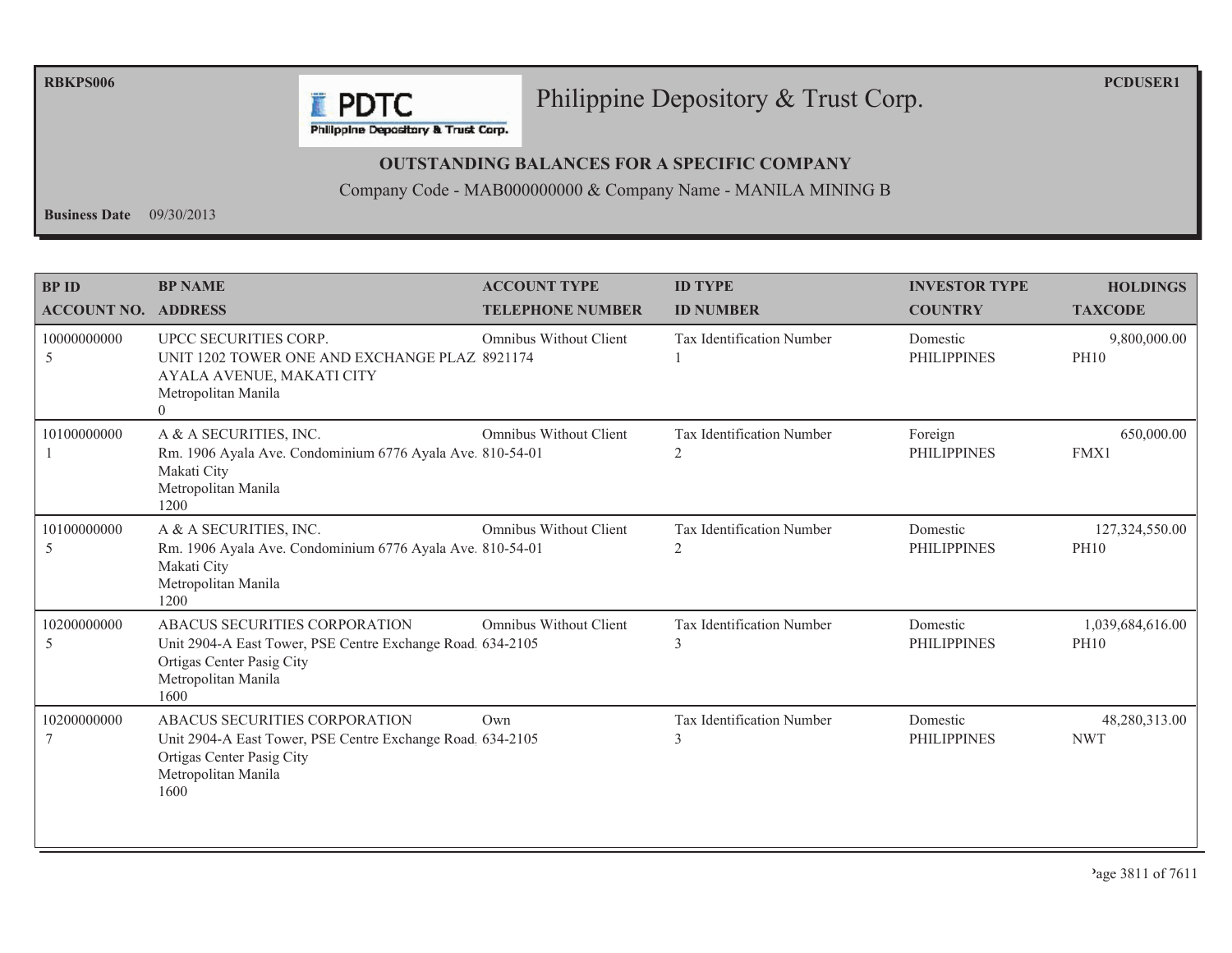| <b>BPID</b>                | <b>BP NAME</b>                                                                                                                                                                      | <b>ACCOUNT TYPE</b>                             | <b>ID TYPE</b>                              | <b>INVESTOR TYPE</b>           | <b>HOLDINGS</b>               |
|----------------------------|-------------------------------------------------------------------------------------------------------------------------------------------------------------------------------------|-------------------------------------------------|---------------------------------------------|--------------------------------|-------------------------------|
| <b>ACCOUNT NO. ADDRESS</b> |                                                                                                                                                                                     | <b>TELEPHONE NUMBER</b>                         | <b>ID NUMBER</b>                            | <b>COUNTRY</b>                 | <b>TAXCODE</b>                |
| 10300000000<br>-1          | ACCORD CAPITAL EQUITIES CORPORATION<br>Unit 1101 Orient Square Building Emerald Avenue<br>Ortigas Center, Pasig City<br>Metropolitan Manila<br>1600                                 | Omnibus Without Client<br>687-5071 to 74        | Tax Identification Number<br>$\overline{4}$ | Foreign<br><b>PHILIPPINES</b>  | 101,000,000.00<br>FMX1        |
| 10300000000<br>5           | ACCORD CAPITAL EQUITIES CORPORATION<br>Unit 1101 Orient Square Building Emerald Avenue<br>Ortigas Center, Pasig City<br>Metropolitan Manila<br>1600                                 | <b>Omnibus Without Client</b><br>687-5071 to 74 | Tax Identification Number<br>$\overline{4}$ | Domestic<br><b>PHILIPPINES</b> | 257,048,673.00<br><b>PH10</b> |
| 10400000000<br>5           | A. T. DE CASTRO SECURITIES CORP.<br>Suite 701, 7/F Ayala Tower I, Exchange Plaza, Ayala 848-7160 to 65<br>Triangle, Ayala Ave., Makati City<br>Metropolitan Manila<br>1226          | Omnibus Without Client                          | Tax Identification Number<br>5              | Domestic<br><b>PHILIPPINES</b> | 36,212,694.00<br><b>PH10</b>  |
| 10500000000<br>5           | ALL ASIA SECURITIES MANAGEMENT CORP. Omnibus Without Client<br>All Asia Capital Center 105 Paseo de Roxas St. Makat 818-3211<br>City<br>Metropolitan Manila<br>1200                 |                                                 | Tax Identification Number<br>6              | Domestic<br><b>PHILIPPINES</b> | 856,000.00<br><b>PH10</b>     |
| 10600000000<br>5           | ALPHA SECURITIES CORP.<br>UNIT 3003, ONE CORPORATE CENTRE, 30TH<br>FLOOR, JULIA VARGAS STREET, COR MERALC<br>AVENUE STREET, ORTIGAS CENTER, PASIG CI<br>Metropolitan Manila<br>1200 | Omnibus Without Client<br>6546806               | Tax Identification Number<br>$\tau$         | Domestic<br><b>PHILIPPINES</b> | 10,042,809.00<br><b>PH10</b>  |
| 10600000000<br>18          | ALPHA SECURITIES CORP.<br>UNIT 3003, ONE CORPORATE CENTRE, 30TH<br>FLOOR, JULIA VARGAS STREET, COR MERALC<br>AVENUE STREET, ORTIGAS CENTER, PASIG CI<br>Metropolitan Manila<br>1200 | Settlement<br>6546806                           | Tax Identification Number<br>7              | Foreign<br><b>PHILIPPINES</b>  | 3,000,000.00<br><b>RA10</b>   |
| 10900000000<br>5           | BA SECURITIES, INC.<br>Rm 401-403 CLMC Bldg, 256-259 EDSA Greenhills 727-5374<br>Mandaluyong City<br>Metropolitan Manila<br>1550                                                    | Omnibus Without Client                          | Tax Identification Number<br>10             | Domestic<br><b>PHILIPPINES</b> | 1,094,214.00<br><b>PH10</b>   |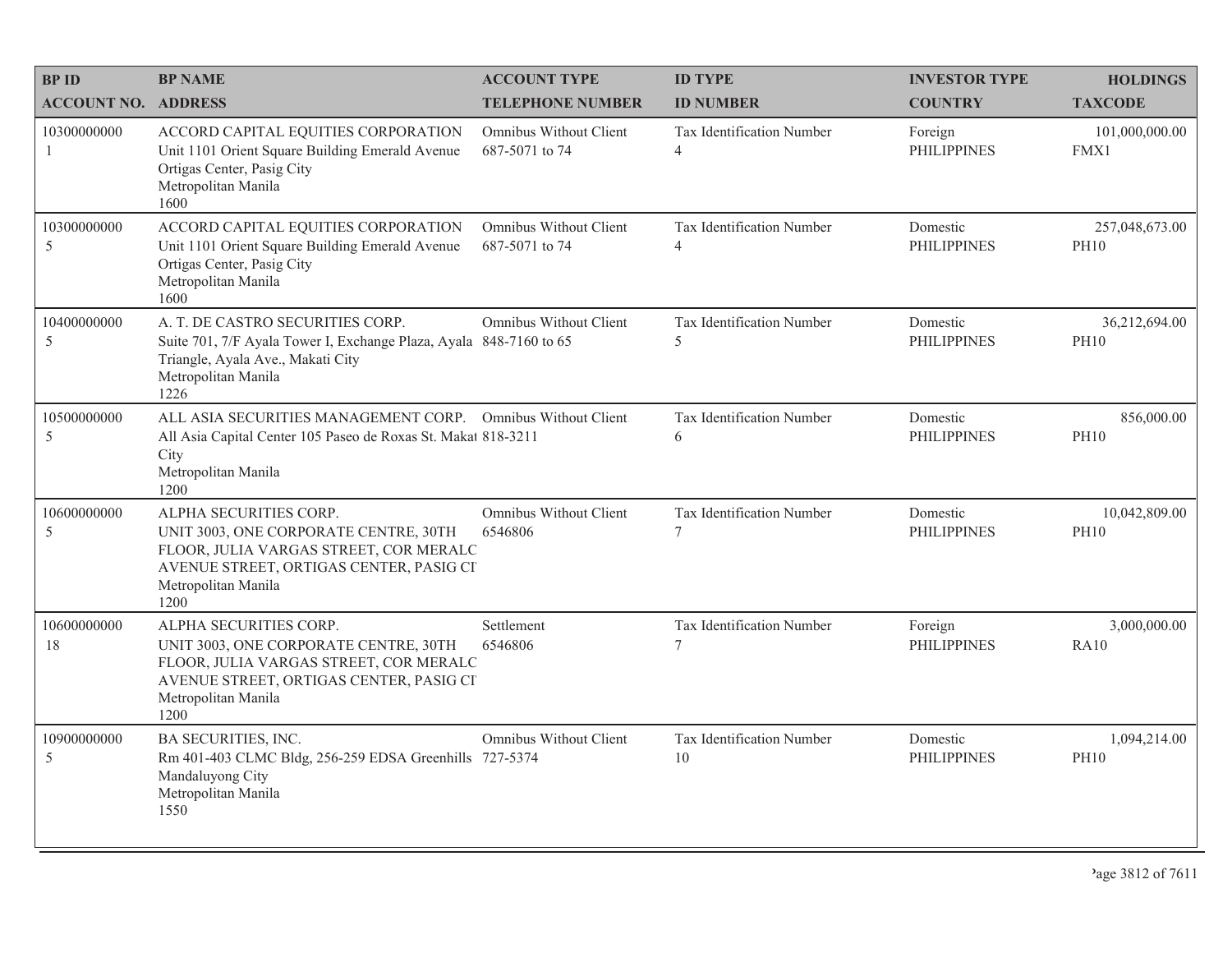| <b>BPID</b>                | <b>BP NAME</b>                                                                                                                                      | <b>ACCOUNT TYPE</b>                | <b>ID TYPE</b>                  | <b>INVESTOR TYPE</b>           | <b>HOLDINGS</b>               |
|----------------------------|-----------------------------------------------------------------------------------------------------------------------------------------------------|------------------------------------|---------------------------------|--------------------------------|-------------------------------|
| <b>ACCOUNT NO. ADDRESS</b> |                                                                                                                                                     | <b>TELEPHONE NUMBER</b>            | <b>ID NUMBER</b>                | <b>COUNTRY</b>                 | <b>TAXCODE</b>                |
| 10900000000<br>6           | BA SECURITIES, INC.<br>Rm 401-403 CLMC Bldg, 256-259 EDSA Greenhills 727-5374<br>Mandaluyong City<br>Metropolitan Manila<br>1550                    | Settlement                         | Tax Identification Number<br>10 | Domestic<br><b>PHILIPPINES</b> | 1,136,992.00<br><b>NWT</b>    |
| 10900000000<br>14          | <b>BA SECURITIES, INC.</b><br>Rm 401-403 CLMC Bldg, 256-259 EDSA Greenhills 727-5374<br>Mandaluyong City<br>Metropolitan Manila<br>1550             | Settlement                         | Tax Identification Number<br>10 | Domestic<br><b>PHILIPPINES</b> | 29,476,690.00<br><b>PH10</b>  |
| 10900000000<br>18          | BA SECURITIES, INC.<br>Rm 401-403 CLMC Bldg, 256-259 EDSA Greenhills 727-5374<br>Mandaluyong City<br>Metropolitan Manila<br>1550                    | Settlement                         | Tax Identification Number<br>10 | Foreign<br><b>PHILIPPINES</b>  | 2,045,818.00<br><b>RA10</b>   |
| 11000000000<br>1           | ANGPING & ASSOCIATES SECURITIES, INC.<br>Suites 2002/2004, The Peak, 107 Alfaro St., Salcedo<br>Village, Makati City<br>Metropolitan Manila<br>1227 | Omnibus Without Client<br>8482915  | Tax Identification Number<br>11 | Foreign<br><b>PHILIPPINES</b>  | 1,000,000.00<br>FMX1          |
| 11000000000<br>5           | ANGPING & ASSOCIATES SECURITIES, INC.<br>Suites 2002/2004, The Peak, 107 Alfaro St., Salcedo<br>Village, Makati City<br>Metropolitan Manila<br>1227 | Omnibus Without Client<br>8482915  | Tax Identification Number<br>11 | Domestic<br><b>PHILIPPINES</b> | 136,845,530.00<br><b>PH10</b> |
| 11100000000<br>5           | ANSALDO, GODINEZ & CO., INC.<br>340 Nueva St., Binondo Manila<br>Metropolitan Manila<br>1006                                                        | Omnibus Without Client<br>242-5127 | Tax Identification Number<br>12 | Domestic<br><b>PHILIPPINES</b> | 110,192,662.00<br><b>PH10</b> |
| 11200000000<br>1           | AB CAPITAL SECURITIES, INC.<br>8/F Phinma Plaza 39 Plaza Drive, Rockwell Center<br>Makati City<br>Metropolitan Manila<br>1200                       | Omnibus Without Client<br>814-5601 | Tax Identification Number<br>13 | Foreign<br><b>PHILIPPINES</b>  | 1,000,000.00<br>FMX1          |
|                            |                                                                                                                                                     |                                    |                                 |                                |                               |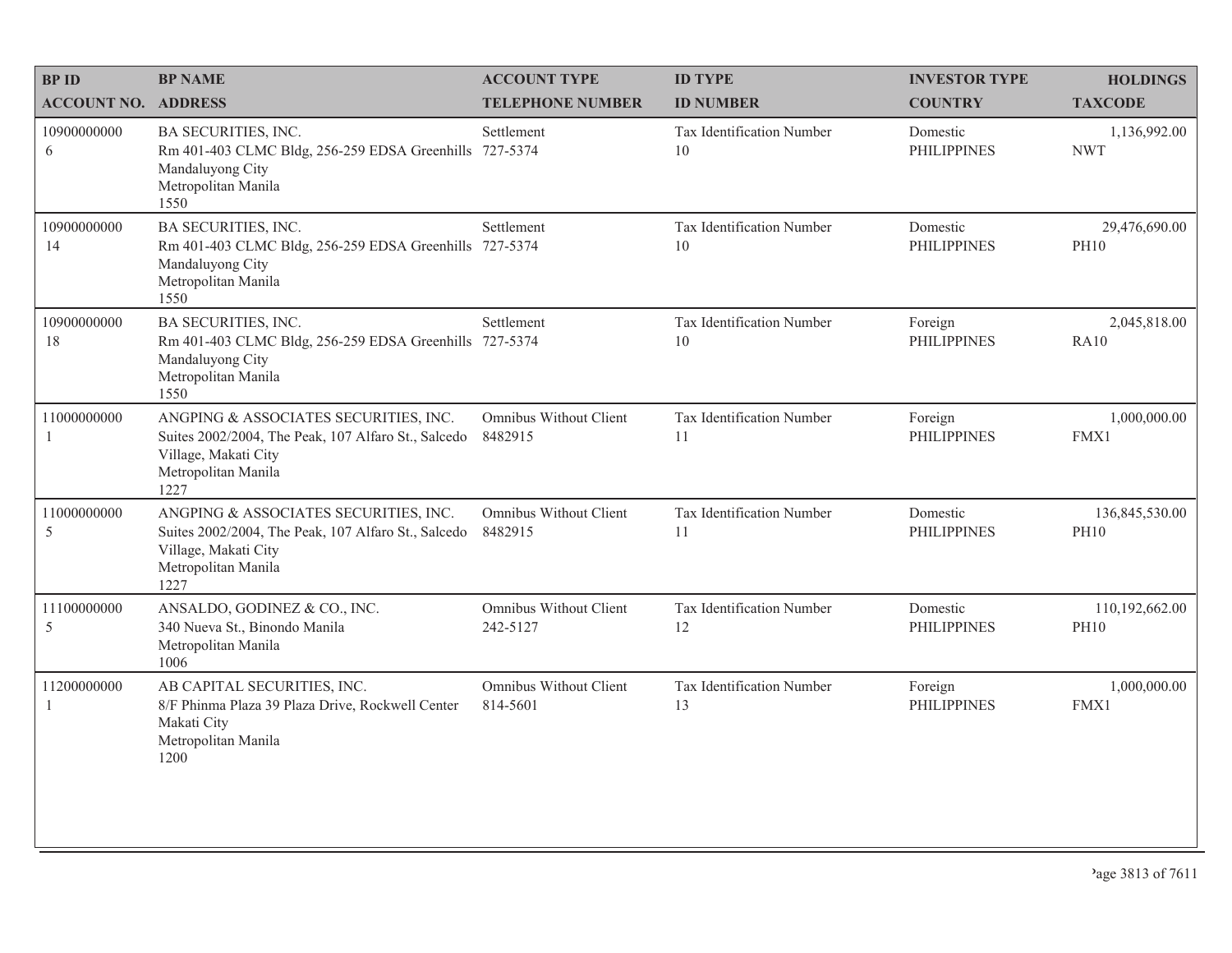| <b>BPID</b>                   | <b>BP NAME</b>                                                                                                                                           | <b>ACCOUNT TYPE</b>                | <b>ID TYPE</b>                  | <b>INVESTOR TYPE</b>           | <b>HOLDINGS</b>               |
|-------------------------------|----------------------------------------------------------------------------------------------------------------------------------------------------------|------------------------------------|---------------------------------|--------------------------------|-------------------------------|
| <b>ACCOUNT NO. ADDRESS</b>    |                                                                                                                                                          | <b>TELEPHONE NUMBER</b>            | <b>ID NUMBER</b>                | <b>COUNTRY</b>                 | <b>TAXCODE</b>                |
| 11200000000<br>5              | AB CAPITAL SECURITIES, INC.<br>8/F Phinma Plaza 39 Plaza Drive, Rockwell Center<br>Makati City<br>Metropolitan Manila<br>1200                            | Omnibus Without Client<br>814-5601 | Tax Identification Number<br>13 | Domestic<br><b>PHILIPPINES</b> | 152,110,000.00<br><b>PH10</b> |
| 11200000000<br>6              | AB CAPITAL SECURITIES, INC.<br>8/F Phinma Plaza 39 Plaza Drive, Rockwell Center<br>Makati City<br>Metropolitan Manila<br>1200                            | Settlement<br>814-5601             | Tax Identification Number<br>13 | Domestic<br><b>PHILIPPINES</b> | 78,935,409.00<br><b>NWT</b>   |
| 11200000000<br>14             | AB CAPITAL SECURITIES, INC.<br>8/F Phinma Plaza 39 Plaza Drive, Rockwell Center<br>Makati City<br>Metropolitan Manila<br>1200                            | Settlement<br>814-5601             | Tax Identification Number<br>13 | Domestic<br><b>PHILIPPINES</b> | 10,625,000.00<br><b>PH10</b>  |
| 11300000000<br>5              | SARANGANI SECURITIES, INC.<br>UNIT 2 D1 VERNIDA I CONDOMINIUM 120<br>AMORSOLO ST., LEGASPI VILLAGE, MAKATI<br><b>CITY</b><br>Metropolitan Manila<br>1229 | Omnibus Without Client<br>817-5806 | Tax Identification Number<br>14 | Domestic<br><b>PHILIPPINES</b> | 2,000,000.00<br><b>PH10</b>   |
| 11500000000<br>1              | SB EQUITIES, INC.<br>18/F, Security Bank Centre 6776 Ayala Avenue,<br>Makati City<br>Metropolitan Manila<br>1226                                         | Omnibus Without Client<br>8911037  | Tax Identification Number<br>15 | Foreign<br><b>PHILIPPINES</b>  | 360,746,959.00<br>FMX1        |
| 11500000000<br>$\overline{2}$ | SB EQUITIES, INC.<br>18/F, Security Bank Centre 6776 Ayala Avenue,<br>Makati City<br>Metropolitan Manila<br>1226                                         | Settlement<br>8911037              | Tax Identification Number<br>15 | Foreign<br><b>PHILIPPINES</b>  | 60,000,000.00<br>FMX1         |
| 11500000000<br>5              | SB EQUITIES, INC.<br>18/F, Security Bank Centre 6776 Ayala Avenue,<br>Makati City<br>Metropolitan Manila<br>1226                                         | Omnibus Without Client<br>8911037  | Tax Identification Number<br>15 | Domestic<br><b>PHILIPPINES</b> | 228,088,059.00<br><b>PH10</b> |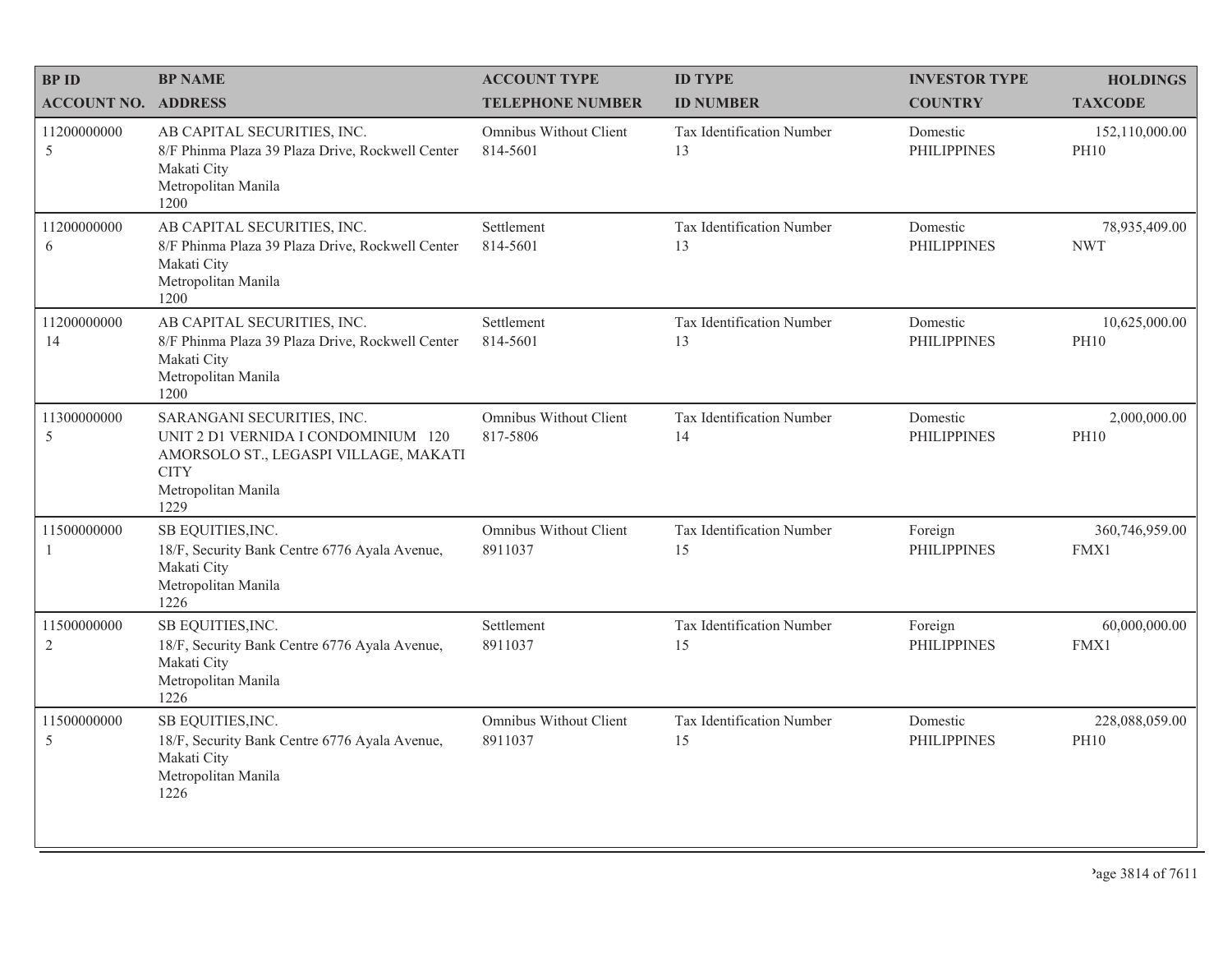| <b>BP ID</b>               | <b>BP NAME</b>                                                                                                                                     | <b>ACCOUNT TYPE</b>                          | <b>ID TYPE</b>                  | <b>INVESTOR TYPE</b>           | <b>HOLDINGS</b>                 |
|----------------------------|----------------------------------------------------------------------------------------------------------------------------------------------------|----------------------------------------------|---------------------------------|--------------------------------|---------------------------------|
| <b>ACCOUNT NO. ADDRESS</b> |                                                                                                                                                    | <b>TELEPHONE NUMBER</b>                      | <b>ID NUMBER</b>                | <b>COUNTRY</b>                 | <b>TAXCODE</b>                  |
| 11600000000                | ASIA PACIFIC CAPITAL EQUITIES & SECURITII Omnibus Without Client<br>CORP.                                                                          |                                              | Tax Identification Number       | Domestic                       | 30,123,970.00                   |
| 5                          | 24/F Galleria Corporate Center EDSA corner Ortigas 6345621 to 26<br>Avenue, Pasig City<br>Metropolitan Manila<br>1605                              |                                              | 16                              | <b>PHILIPPINES</b>             | <b>PH10</b>                     |
| 11800000000<br>5           | ASIASEC EQUITIES, INC.<br>8/F Chatham House<br>116 Valero cor. V.A. Rufino Sts<br>Salcedo Village, Makati City 1227<br>Metropolitan Manila<br>1227 | Omnibus Without Client<br>8937981            | Tax Identification Number<br>18 | Domestic<br><b>PHILIPPINES</b> | 3,462,086,220.00<br><b>PH10</b> |
| 11900000000<br>5           | ASTRA SECURITIES CORPORATION<br>Units 1204-1205 Ayala Tower One Ayala Ave. cor.<br>Paseo de Roxas Makati City<br>Metropolitan Manila<br>1200       | <b>Omnibus Without Client</b><br>848-6421/27 | Tax Identification Number<br>19 | Domestic<br><b>PHILIPPINES</b> | 420,232,400.00<br><b>PH10</b>   |
| 12000000000<br>5           | ATC SECURITIES, INC.<br>Unit 6f, 6th Floor 8101 Pearl Plaza, Pearl Drive Ortiga 687-1768<br>Center, Pasig City<br>Metropolitan Manila<br>12        | Omnibus Without Client                       | Tax Identification Number<br>20 | Domestic<br><b>PHILIPPINES</b> | 2,810.00<br><b>PH10</b>         |
| 12100000003                | MACQUARIE CAPITAL SECURITIES (PHILIPPIN Client<br>INC.                                                                                             |                                              | Tax Identification Number       | Foreign                        | 2,706,319.00                    |
| -1                         | 22F 6750 AYALA AVENUE BUILDING AYALA 857-0838<br>AVENUE MAKATI CITY<br>Metropolitan Manila<br>1226                                                 |                                              | 515                             | <b>PHILIPPINES</b>             | <b>RA02</b>                     |
| 12200000000<br>5           | BELSON SECURITIES, INC.<br>4th Floor Belson House 271 Edsa, Mandaluyong City 724-7586loc21<br>Metropolitan Manila<br>1554                          | <b>Omnibus Without Client</b>                | Tax Identification Number<br>22 | Domestic<br><b>PHILIPPINES</b> | 269,272,296.00<br><b>PH10</b>   |
| 12200000000<br>7           | BELSON SECURITIES, INC.<br>4th Floor Belson House 271 Edsa, Mandaluyong City 724-7586loc21<br>Metropolitan Manila<br>1554                          | Own                                          | Tax Identification Number<br>22 | Domestic<br><b>PHILIPPINES</b> | 328,437.00<br><b>NWT</b>        |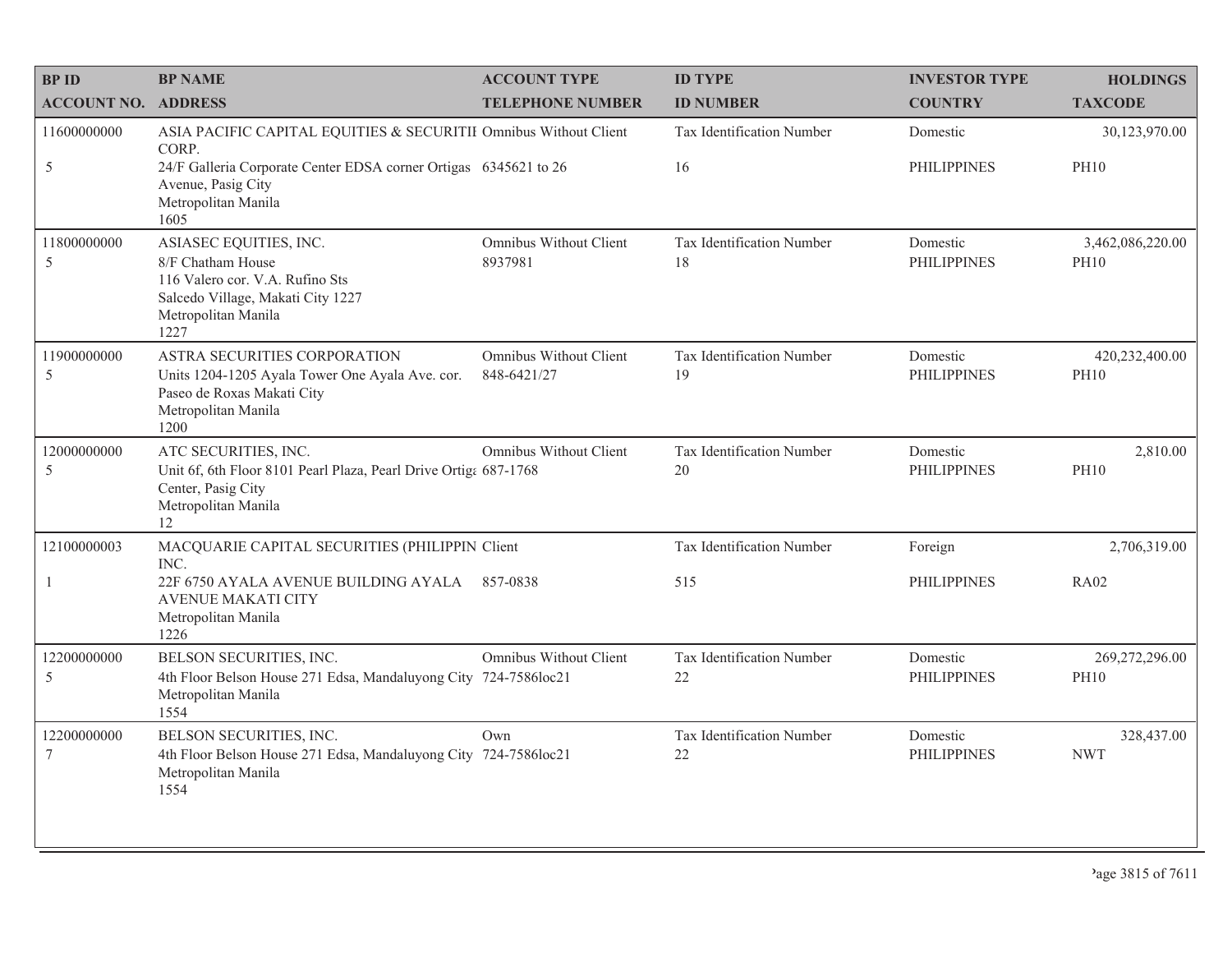| <b>BPID</b>                  | <b>BP NAME</b>                                                                                                                                 | <b>ACCOUNT TYPE</b>                | <b>ID TYPE</b>                  | <b>INVESTOR TYPE</b>           | <b>HOLDINGS</b>                 |
|------------------------------|------------------------------------------------------------------------------------------------------------------------------------------------|------------------------------------|---------------------------------|--------------------------------|---------------------------------|
| <b>ACCOUNT NO. ADDRESS</b>   |                                                                                                                                                | <b>TELEPHONE NUMBER</b>            | <b>ID NUMBER</b>                | <b>COUNTRY</b>                 | <b>TAXCODE</b>                  |
| 12300000000<br>$\mathfrak s$ | BENJAMIN CO CA & CO., INC.<br>Rm. 301 Downtown Ctr Bldg., 516 Quintin Paredes St 6345186<br>Binondo, Manila<br>Metropolitan Manila<br>1006     | Omnibus Without Client             | Tax Identification Number<br>23 | Domestic<br><b>PHILIPPINES</b> | 4,746,352.00<br><b>PH10</b>     |
| 12300000000<br>$\tau$        | BENJAMIN CO CA & CO., INC.<br>Rm. 301 Downtown Ctr Bldg., 516 Quintin Paredes St 6345186<br>Binondo, Manila<br>Metropolitan Manila<br>1006     | Own                                | Tax Identification Number<br>23 | Domestic<br><b>PHILIPPINES</b> | 18,889.00<br><b>NWT</b>         |
| 12400000000<br>5             | <b>B. H. CHUA SECURITIES CORPORATION</b><br>872 G. Araneta Avenue, Quezon City<br>Metropolitan Manila<br>1135                                  | Omnibus Without Client<br>412-3444 | Tax Identification Number<br>24 | Domestic<br><b>PHILIPPINES</b> | 136,133,000.00<br><b>PH10</b>   |
| 12400000000<br>$\tau$        | B. H. CHUA SECURITIES CORPORATION<br>872 G. Araneta Avenue, Quezon City<br>Metropolitan Manila<br>1135                                         | Own<br>412-3444                    | Tax Identification Number<br>24 | Domestic<br><b>PHILIPPINES</b> | 2,800.00<br><b>NWT</b>          |
| 12500000000<br>5             | <b>JAKA SECURITIES CORP.</b><br>Unit 814, Ayala Tower I Ayala Ave., Makati City<br>Metropolitan Manila<br>1226                                 | Omnibus Without Client<br>8487123  | Tax Identification Number<br>25 | Domestic<br><b>PHILIPPINES</b> | 43,540,000.00<br><b>PH10</b>    |
| 12500000000<br>6             | <b>JAKA SECURITIES CORP.</b><br>Unit 814, Ayala Tower I Ayala Ave., Makati City<br>Metropolitan Manila<br>1226                                 | Settlement<br>8487123              | Tax Identification Number<br>25 | Domestic<br><b>PHILIPPINES</b> | 5,490,000.00<br><b>NWT</b>      |
| 12600000000<br>$\mathbf{1}$  | BPI SECURITIES CORPORATION<br>8/F BPI Head Office Bldg., Ayala Ave., cor. Paseo de<br>Roxas Makati City<br>Metropolitan Manila<br>1226         | Omnibus Without Client<br>8196535  | Tax Identification Number<br>26 | Foreign<br><b>PHILIPPINES</b>  | 21,560,000.00<br>FMX1           |
| 12600000000<br>5             | BPI SECURITIES CORPORATION<br>8/F BPI Head Office Bldg., Ayala Ave., cor. Paseo de 8196535<br>Roxas Makati City<br>Metropolitan Manila<br>1226 | Omnibus Without Client             | Tax Identification Number<br>26 | Domestic<br><b>PHILIPPINES</b> | 280, 285, 241.00<br><b>PH10</b> |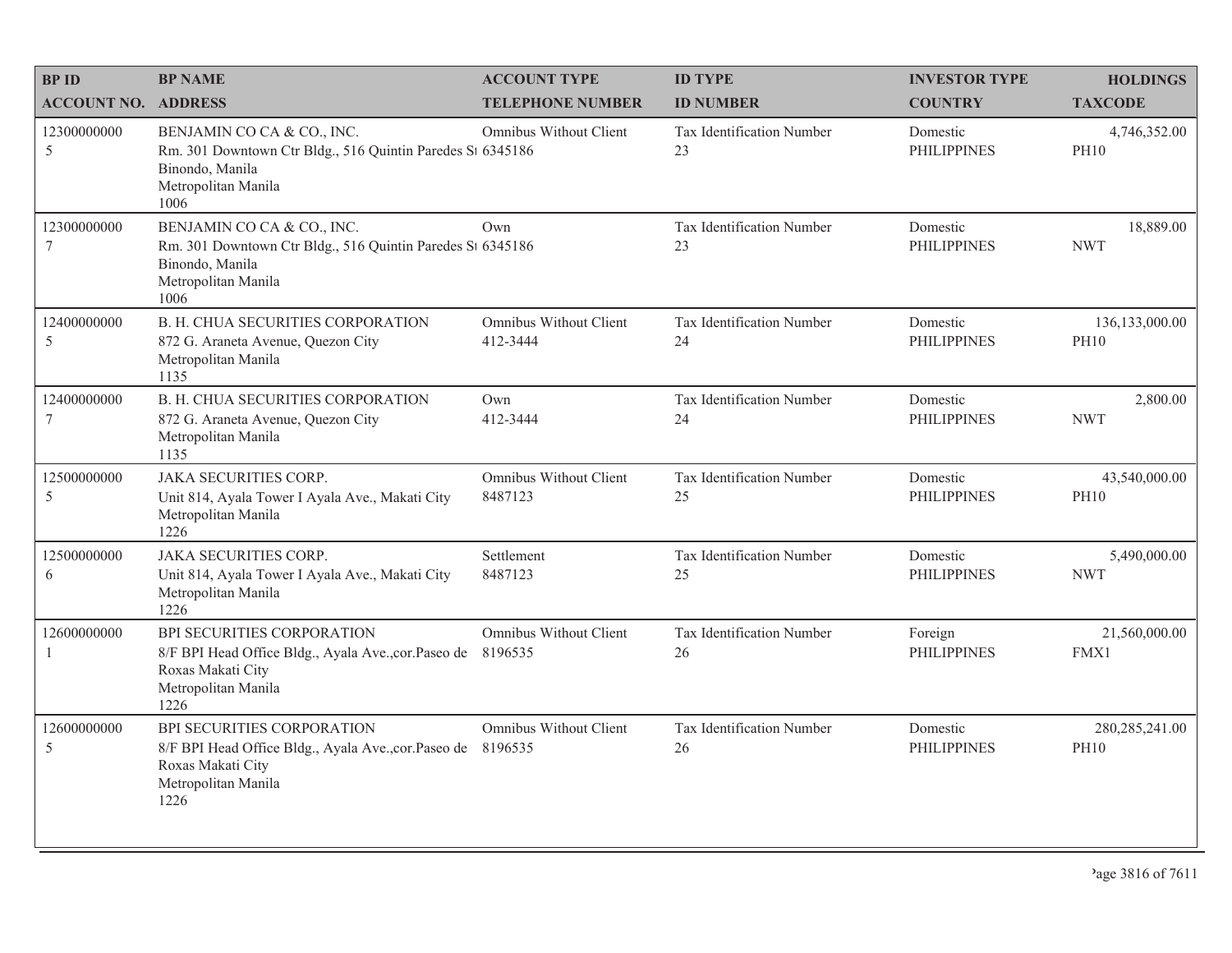| <b>BPID</b>                | <b>BP NAME</b>                                                                                                                                             | <b>ACCOUNT TYPE</b>                       | <b>ID TYPE</b>                         | <b>INVESTOR TYPE</b>           | <b>HOLDINGS</b>               |
|----------------------------|------------------------------------------------------------------------------------------------------------------------------------------------------------|-------------------------------------------|----------------------------------------|--------------------------------|-------------------------------|
| <b>ACCOUNT NO. ADDRESS</b> |                                                                                                                                                            | <b>TELEPHONE NUMBER</b>                   | <b>ID NUMBER</b>                       | <b>COUNTRY</b>                 | <b>TAXCODE</b>                |
| 12800000000<br>5           | CAMPOS, LANUZA & COMPANY, INC.<br>Unit 2003B East Tower, PSE Center Exchange Road, 634-6881/87<br>Ortigas Center Pasig City<br>Metropolitan Manila<br>1605 | Omnibus Without Client                    | <b>Tax Identification Number</b><br>27 | Domestic<br><b>PHILIPPINES</b> | 31,780,378.00<br><b>PH10</b>  |
| 12800000000<br>7           | CAMPOS, LANUZA & COMPANY, INC.<br>Unit 2003B East Tower, PSE Center Exchange Road, 634-6881/87<br>Ortigas Center Pasig City<br>Metropolitan Manila<br>1605 | Own                                       | Tax Identification Number<br>27        | Domestic<br><b>PHILIPPINES</b> | 1,000,000.00<br><b>NWT</b>    |
| 12900000000<br>5           | SINCERE SECURITIES CORPORATION<br>1203-A East Tower, PSE Centre, Exchange Road,<br>Ortigas Center, Pasig City<br>Metropolitan Manila<br>$\theta$           | <b>Omnibus Without Client</b><br>638-3549 | Tax Identification Number<br>28        | Domestic<br><b>PHILIPPINES</b> | 8,000,000.00<br><b>PH10</b>   |
| 13100000000<br>5           | PCIB SECURITIES, INC.<br>8/F PCIB Tower 2, Dela Costa St., Makati City<br>Metropolitan Manila<br>1002                                                      | Omnibus Without Client<br>8912028         | Tax Identification Number<br>30        | Domestic<br><b>PHILIPPINES</b> | 33,245,150.00<br><b>PH10</b>  |
| 13100000000<br>6           | PCIB SECURITIES, INC.<br>8/F PCIB Tower 2, Dela Costa St., Makati City<br>Metropolitan Manila<br>1002                                                      | Settlement<br>8912028                     | Tax Identification Number<br>30        | Domestic<br><b>PHILIPPINES</b> | 1,720,000.00<br><b>NWT</b>    |
| 13300000000<br>5           | CITISECURITIES, INC.<br>Rm. 2701-B Tektite Tower Center Exchange Rd, Pasi; 635-5735<br>City<br>Metropolitan Manila<br>1600                                 | Omnibus Without Client                    | Tax Identification Number<br>31        | Domestic<br><b>PHILIPPINES</b> | 18,222,599.00<br><b>PH10</b>  |
| 13300000000<br>7           | CITISECURITIES, INC.<br>Rm. 2701-B Tektite Tower Center Exchange Rd, Pasi; 635-5735<br>City<br>Metropolitan Manila<br>1600                                 | Own                                       | Tax Identification Number<br>31        | Domestic<br><b>PHILIPPINES</b> | 11,501,954.00<br><b>NWT</b>   |
| 13600000000<br>5           | TRITON SECURITIES CORP.<br>26/F LKG Tower, 6801 Ayala Avenue Makati City<br>Metropolitan Manila<br>$\theta$                                                | Omnibus Without Client<br>5238311         | Tax Identification Number<br>34        | Domestic<br><b>PHILIPPINES</b> | 128,054,999.00<br><b>PH10</b> |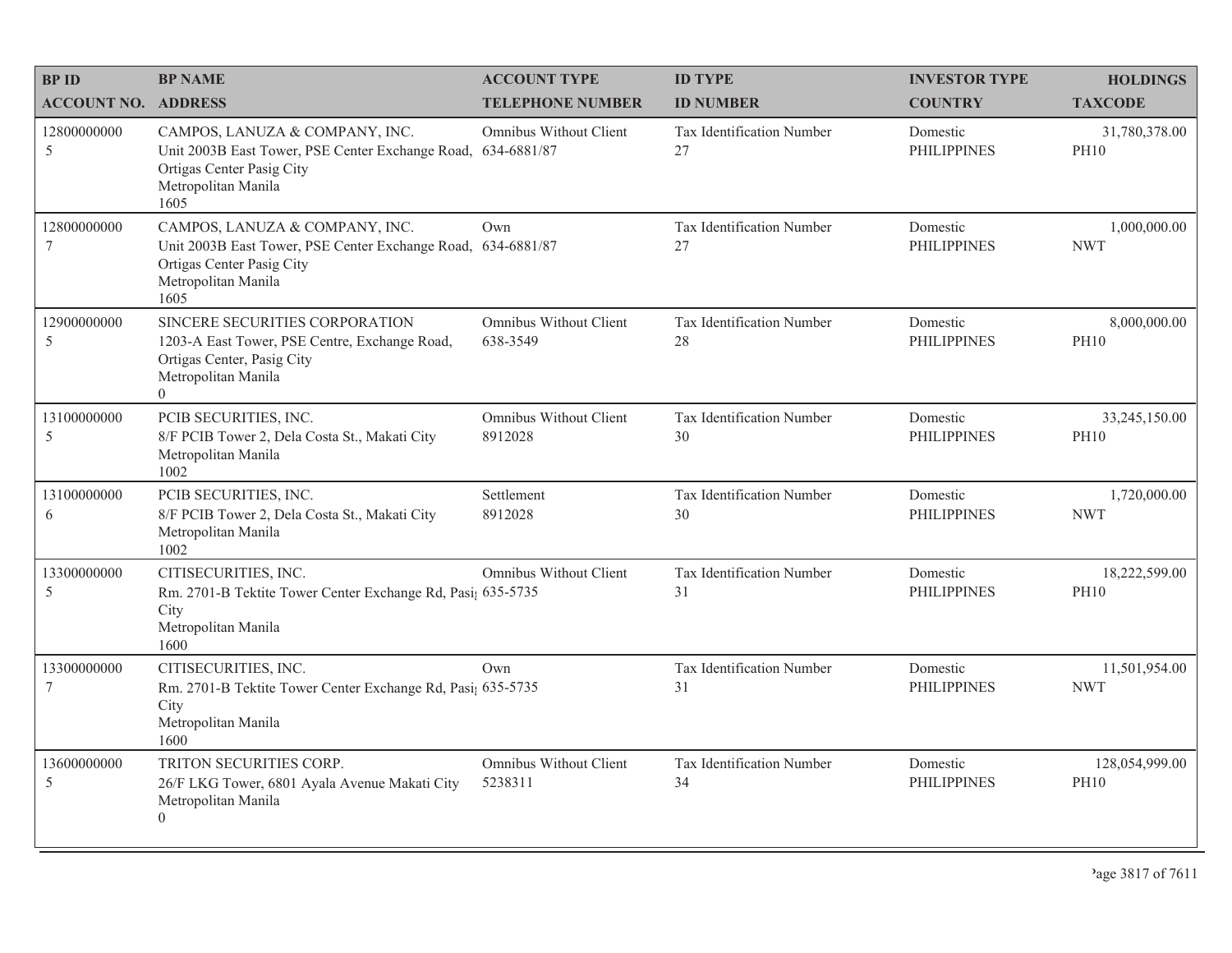| <b>BPID</b>                  | <b>BP NAME</b>                                                                                                                                                | <b>ACCOUNT TYPE</b>                   | <b>ID TYPE</b>                  | <b>INVESTOR TYPE</b>           | <b>HOLDINGS</b>               |
|------------------------------|---------------------------------------------------------------------------------------------------------------------------------------------------------------|---------------------------------------|---------------------------------|--------------------------------|-------------------------------|
| <b>ACCOUNT NO. ADDRESS</b>   |                                                                                                                                                               | <b>TELEPHONE NUMBER</b>               | <b>ID NUMBER</b>                | <b>COUNTRY</b>                 | <b>TAXCODE</b>                |
| 14000000000<br>$\mathbf{1}$  | IGC SECURITIES INC.<br>Suite 1006, Tower I & Exchange Plaza Ayala Triangle 816-39-86<br>Ayala Avenue Makati City<br>Metropolitan Manila<br>1200               | <b>Omnibus Without Client</b>         | Tax Identification Number<br>38 | Foreign<br><b>PHILIPPINES</b>  | 500,000.00<br>FMX1            |
| 14000000000<br>5             | <b>IGC SECURITIES INC.</b><br>Suite 1006, Tower I & Exchange Plaza Ayala Triangle 816-39-86<br>Ayala Avenue Makati City<br>Metropolitan Manila<br>1200        | Omnibus Without Client                | Tax Identification Number<br>38 | Domestic<br><b>PHILIPPINES</b> | 115,484,663.00<br><b>PH10</b> |
| 14000000000<br>7             | <b>IGC SECURITIES INC.</b><br>Suite 1006, Tower I & Exchange Plaza Ayala Triangle 816-39-86<br>Ayala Avenue Makati City<br>Metropolitan Manila<br>1200        | Own                                   | Tax Identification Number<br>38 | Domestic<br><b>PHILIPPINES</b> | 85,445,215.00<br><b>NWT</b>   |
| 14100000000<br>$\mathfrak s$ | <b>CUALOPING SECURITIES CORPORATION</b><br>Suite 1801 Tytana Centre Condominium Plaza Lorenz 241-0262<br>Ruiz, Binondo, Manila<br>Metropolitan Manila<br>1006 | <b>Omnibus Without Client</b>         | Tax Identification Number<br>39 | Domestic<br><b>PHILIPPINES</b> | 35,404,775.00<br><b>PH10</b>  |
| 14200000000                  | DBP-DAIWA CAPITAL MARKETS PHILPPINES, Settlement<br>INC.                                                                                                      |                                       | Tax Identification Number       | Domestic                       | 12,868,750.00                 |
| 14                           | 18/F Citibank Tower 8741 Paseo de Roxas Makati Cit 813-73-44<br>Metropolitan Manila<br>1200                                                                   |                                       | 40                              | <b>PHILIPPINES</b>             | <b>PH10</b>                   |
| 14300000000<br>5             | DAVID GO SECURITIES CORP.<br>Rm. 309 Federation Center Bldg. Muelle de Binondo, 242-2379<br>Binondo, Manila<br>Metropolitan Manila<br>1006                    | <b>Omnibus Without Client</b>         | Tax Identification Number<br>41 | Domestic<br><b>PHILIPPINES</b> | 681,525,388.00<br><b>PH10</b> |
| 14500000000<br>5             | DIVERSIFIED SECURITIES, INC.<br>5/F PDCP Bank Centre, Herrera cor. Alfaro Sts.,<br>Salcedo Village, Makati City<br>Metropolitan Manila<br>1600                | Omnibus Without Client<br>634-6630/31 | Tax Identification Number<br>43 | Domestic<br><b>PHILIPPINES</b> | 3,954,250.00<br><b>PH10</b>   |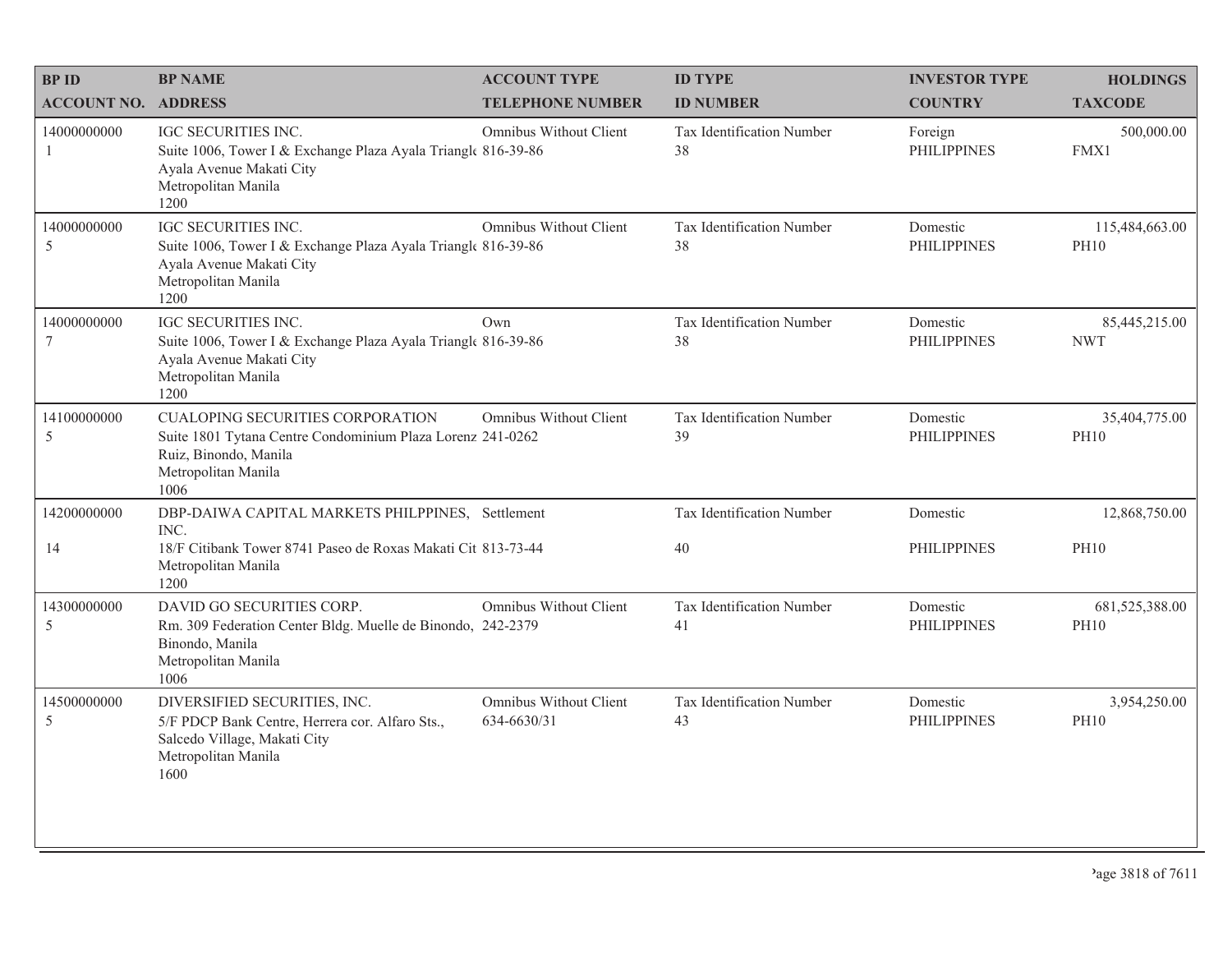| <b>BPID</b>                | <b>BP NAME</b>                                                                                                                                          | <b>ACCOUNT TYPE</b>                       | <b>ID TYPE</b>                  | <b>INVESTOR TYPE</b>           | <b>HOLDINGS</b>              |
|----------------------------|---------------------------------------------------------------------------------------------------------------------------------------------------------|-------------------------------------------|---------------------------------|--------------------------------|------------------------------|
| <b>ACCOUNT NO. ADDRESS</b> |                                                                                                                                                         | <b>TELEPHONE NUMBER</b>                   | <b>ID NUMBER</b>                | <b>COUNTRY</b>                 | <b>TAXCODE</b>               |
| 14500000000<br>6           | DIVERSIFIED SECURITIES, INC.<br>5/F PDCP Bank Centre, Herrera cor. Alfaro Sts.,<br>Salcedo Village, Makati City<br>Metropolitan Manila<br>1600          | Settlement<br>634-6630/31                 | Tax Identification Number<br>43 | Domestic<br><b>PHILIPPINES</b> | 6,896,925.00<br><b>NWT</b>   |
| 14700000000                | E. CHUA CHIACO SECURITIES, INC.<br>113 Renta St., Binondo, Manila<br>Metropolitan Manila<br>1006                                                        | Omnibus Without Client<br>242-5145        | Tax Identification Number<br>45 | Foreign<br><b>PHILIPPINES</b>  | 4,000,000.00<br>FMX1         |
| 14700000000<br>5           | E. CHUA CHIACO SECURITIES, INC.<br>113 Renta St., Binondo, Manila<br>Metropolitan Manila<br>1006                                                        | <b>Omnibus Without Client</b><br>242-5145 | Tax Identification Number<br>45 | Domestic<br><b>PHILIPPINES</b> | 95,901,583.00<br><b>PH10</b> |
| 14700000000<br>7           | E. CHUA CHIACO SECURITIES, INC.<br>113 Renta St., Binondo, Manila<br>Metropolitan Manila<br>1006                                                        | Own<br>242-5145                           | Tax Identification Number<br>45 | Domestic<br><b>PHILIPPINES</b> | 4,272.00<br><b>NWT</b>       |
| 14700000000<br>18          | E. CHUA CHIACO SECURITIES, INC.<br>113 Renta St., Binondo, Manila<br>Metropolitan Manila<br>1006                                                        | Settlement<br>242-5145                    | Tax Identification Number<br>45 | Foreign<br><b>PHILIPPINES</b>  | 5,005,000.00<br>RA10         |
| 14800000000<br>5           | EQUITABLE SECURIITES (PHILS.) INC.<br>3/F Cacho-Gonzalez Bldg, Aguirre cor. Trasierra St,<br>Legaspi Village Makati City<br>Metropolitan Manila<br>1229 | Omnibus Without Client<br>810-4801/04     | Tax Identification Number<br>46 | Domestic<br><b>PHILIPPINES</b> | 2,044,756.00<br><b>PH10</b>  |
| 14900000000<br>5           | EAST WEST CAPITAL CORPORATION<br>2/F U-Bix Building 1331 Angono St., Makati City<br>Metropolitan Manila<br>1208                                         | Omnibus Without Client<br>891-98901       | Tax Identification Number<br>47 | Domestic<br><b>PHILIPPINES</b> | 192,434.00<br><b>PH10</b>    |
| 15000000000                | EASTERN SECURITIES DEVELOPMENT<br><b>CORPORATION</b>                                                                                                    | Omnibus Without Client                    | Tax Identification Number       | Domestic                       | 155,165,863.00               |
| 5                          | 1701 Tytana Ctr. Bldg, Binondo, Manila<br>Metropolitan Manila<br>1006                                                                                   | 242-4006/11                               | 48                              | <b>PHILIPPINES</b>             | <b>PH10</b>                  |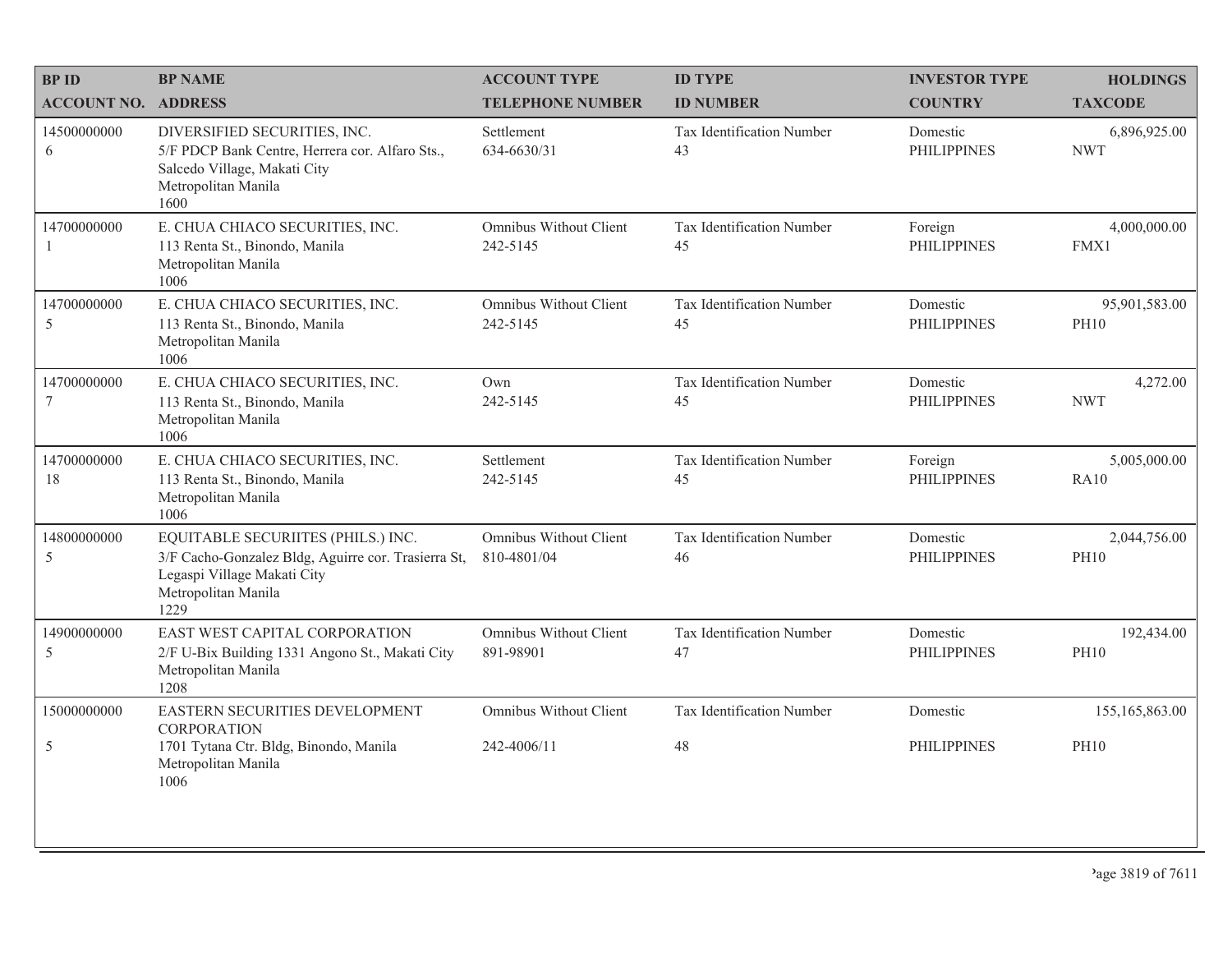| <b>BPID</b>                    | <b>BP NAME</b>                                                                                                                                                                                                 | <b>ACCOUNT TYPE</b>                        | <b>ID TYPE</b>                         | <b>INVESTOR TYPE</b>           | <b>HOLDINGS</b>               |
|--------------------------------|----------------------------------------------------------------------------------------------------------------------------------------------------------------------------------------------------------------|--------------------------------------------|----------------------------------------|--------------------------------|-------------------------------|
| <b>ACCOUNT NO. ADDRESS</b>     |                                                                                                                                                                                                                | <b>TELEPHONE NUMBER</b>                    | <b>ID NUMBER</b>                       | <b>COUNTRY</b>                 | <b>TAXCODE</b>                |
| 15300000000<br>$\overline{1}$  | EQUITIWORLD SECURITIES, INC.<br>807-809 Philippine Stock Exchange Ayala Tower 1,<br>Ayala Avenue Makati City<br>Metropolitan Manila<br>1226                                                                    | Omnibus Without Client<br>848-5401/09      | <b>Tax Identification Number</b><br>51 | Foreign<br><b>PHILIPPINES</b>  | 540,000.00<br>FMX1            |
| 15300000000<br>5               | EQUITIWORLD SECURITIES, INC.<br>807-809 Philippine Stock Exchange Ayala Tower 1,<br>Ayala Avenue Makati City<br>Metropolitan Manila<br>1226                                                                    | Omnibus Without Client<br>848-5401/09      | Tax Identification Number<br>51        | Domestic<br><b>PHILIPPINES</b> | 66,499,990.00<br><b>PH10</b>  |
| 15300000000<br>7               | EQUITIWORLD SECURITIES, INC.<br>807-809 Philippine Stock Exchange Ayala Tower 1,<br>Ayala Avenue Makati City<br>Metropolitan Manila<br>1226                                                                    | Own<br>848-5401/09                         | Tax Identification Number<br>51        | Domestic<br><b>PHILIPPINES</b> | 9,890,000.00<br><b>NWT</b>    |
| 15400000000<br>5               | EVERGREEN STOCK BROKERAGE & SEC., INC. Omnibus Without Client<br>Suite 606 - 607, 6th Floor, Tower One Phil. Stock<br>Exchange Plaza, Ayala Triangle, Ayala Ave. Makati<br>City<br>Metropolitan Manila<br>1200 | 891-9451                                   | Tax Identification Number<br>52        | Domestic<br><b>PHILIPPINES</b> | 247,022,466.00<br><b>PH10</b> |
| 15400000000<br>$7\phantom{.0}$ | EVERGREEN STOCK BROKERAGE & SEC., INC. Own<br>Suite 606 - 607, 6th Floor, Tower One Phil. Stock<br>Exchange Plaza, Ayala Triangle, Ayala Ave. Makati<br>City<br>Metropolitan Manila<br>1200                    | 891-9451                                   | Tax Identification Number<br>52        | Domestic<br><b>PHILIPPINES</b> | 96,947.00<br><b>NWT</b>       |
| 15700000000<br>5               | FIRST ORIENT SECURITIES, INC.<br>Unit 1201 Ayala Triangle Tower One Ayala Avenue,<br>Makati City<br>Metropolitan Manila<br>1226                                                                                | Omnibus Without Client<br>891-9240/45      | Tax Identification Number<br>55        | Domestic<br><b>PHILIPPINES</b> | 3,077,500.00<br><b>PH10</b>   |
| 16100000000<br>5               | FRANCISCO ORTIGAS SECURITIES, INC.<br>10/F Ortigas Bldg. Ortigas Ave, Pasig City<br>Metropolitan Manila<br>1600                                                                                                | <b>Omnibus Without Client</b><br>631-26-74 | Tax Identification Number<br>59        | Domestic<br><b>PHILIPPINES</b> | 15,068,698.00<br><b>PH10</b>  |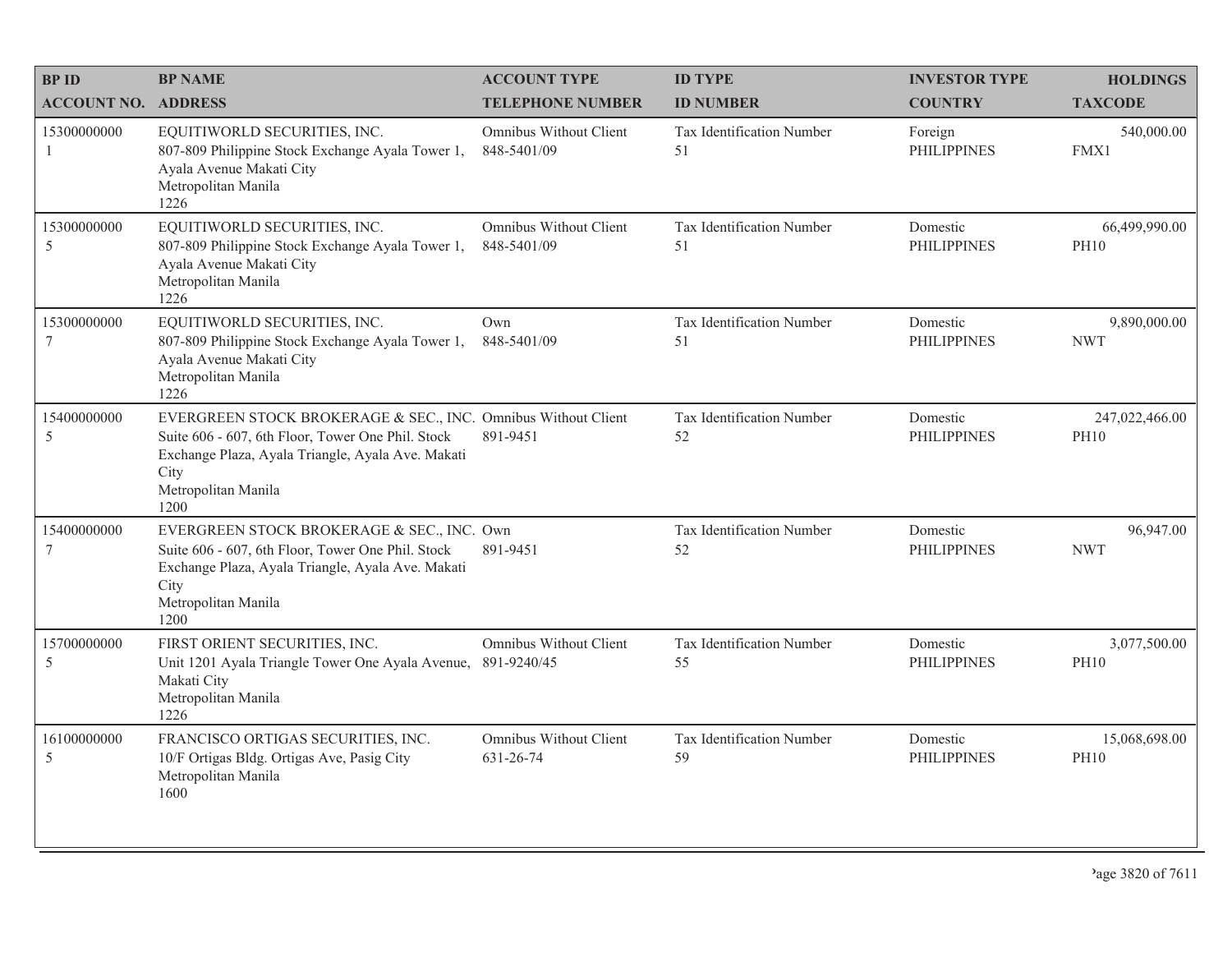| <b>BPID</b>                  | <b>BP NAME</b>                                                                                                                                           | <b>ACCOUNT TYPE</b>                       | <b>ID TYPE</b>                  | <b>INVESTOR TYPE</b>           | <b>HOLDINGS</b>               |
|------------------------------|----------------------------------------------------------------------------------------------------------------------------------------------------------|-------------------------------------------|---------------------------------|--------------------------------|-------------------------------|
| <b>ACCOUNT NO. ADDRESS</b>   |                                                                                                                                                          | <b>TELEPHONE NUMBER</b>                   | <b>ID NUMBER</b>                | <b>COUNTRY</b>                 | <b>TAXCODE</b>                |
| 16100000000<br>18            | FRANCISCO ORTIGAS SECURITIES, INC.<br>10/F Ortigas Bldg. Ortigas Ave, Pasig City<br>Metropolitan Manila<br>1600                                          | Settlement<br>631-26-74                   | Tax Identification Number<br>59 | Foreign<br><b>PHILIPPINES</b>  | 1,000,000.00<br>RA10          |
| 16200000000<br>-1            | F. YAP SECURITIES, INC.<br>Unit 2301 PSE Center (East Tower) Exchange Rd.,<br>Ortigas Center Pasig City<br>Metropolitan Manila<br>1603                   | Omnibus Without Client<br>635-4126        | Tax Identification Number<br>60 | Foreign<br><b>PHILIPPINES</b>  | 45,536,727.00<br>FMX1         |
| 16200000000<br>$\mathfrak s$ | F. YAP SECURITIES, INC.<br>Unit 2301 PSE Center (East Tower) Exchange Rd.,<br>Ortigas Center Pasig City<br>Metropolitan Manila<br>1603                   | <b>Omnibus Without Client</b><br>635-4126 | Tax Identification Number<br>60 | Domestic<br><b>PHILIPPINES</b> | 440,417,484.00<br><b>PH10</b> |
| 16200000000<br>18            | F. YAP SECURITIES, INC.<br>Unit 2301 PSE Center (East Tower) Exchange Rd.,<br>Ortigas Center Pasig City<br>Metropolitan Manila<br>1603                   | Settlement<br>635-4126                    | Tax Identification Number<br>60 | Foreign<br><b>PHILIPPINES</b>  | 233,999,467.00<br><b>RA10</b> |
| 16700000000<br>5             | AURORA SECURITIES, INC.<br>UNIT 2405A WEST TOWER PHILIPPINE STOCK 633-5892<br>EXCHANGE CENTRE ORTIGAS, PASIG CITY<br>Metropolitan Manila<br>1605         | Omnibus Without Client                    | Tax Identification Number<br>64 | Domestic<br><b>PHILIPPINES</b> | 35,600,000.00<br><b>PH10</b>  |
| 16800000000<br>5             | GLOBALINKS SECURITIES & STOCKS, INC.<br>#706 Ayala Tower One Ayala Avenue Cor. Paseo de 759-4136<br>Roxas St. Makati City<br>Metropolitan Manila<br>1226 | <b>Omnibus Without Client</b>             | Tax Identification Number<br>65 | Domestic<br><b>PHILIPPINES</b> | 120,003,572.00<br><b>PH10</b> |
| 16800000000<br>6             | GLOBALINKS SECURITIES & STOCKS, INC.<br>#706 Ayala Tower One Ayala Avenue Cor. Paseo de 759-4136<br>Roxas St. Makati City<br>Metropolitan Manila<br>1226 | Settlement                                | Tax Identification Number<br>65 | Domestic<br><b>PHILIPPINES</b> | 200,000.00<br><b>NWT</b>      |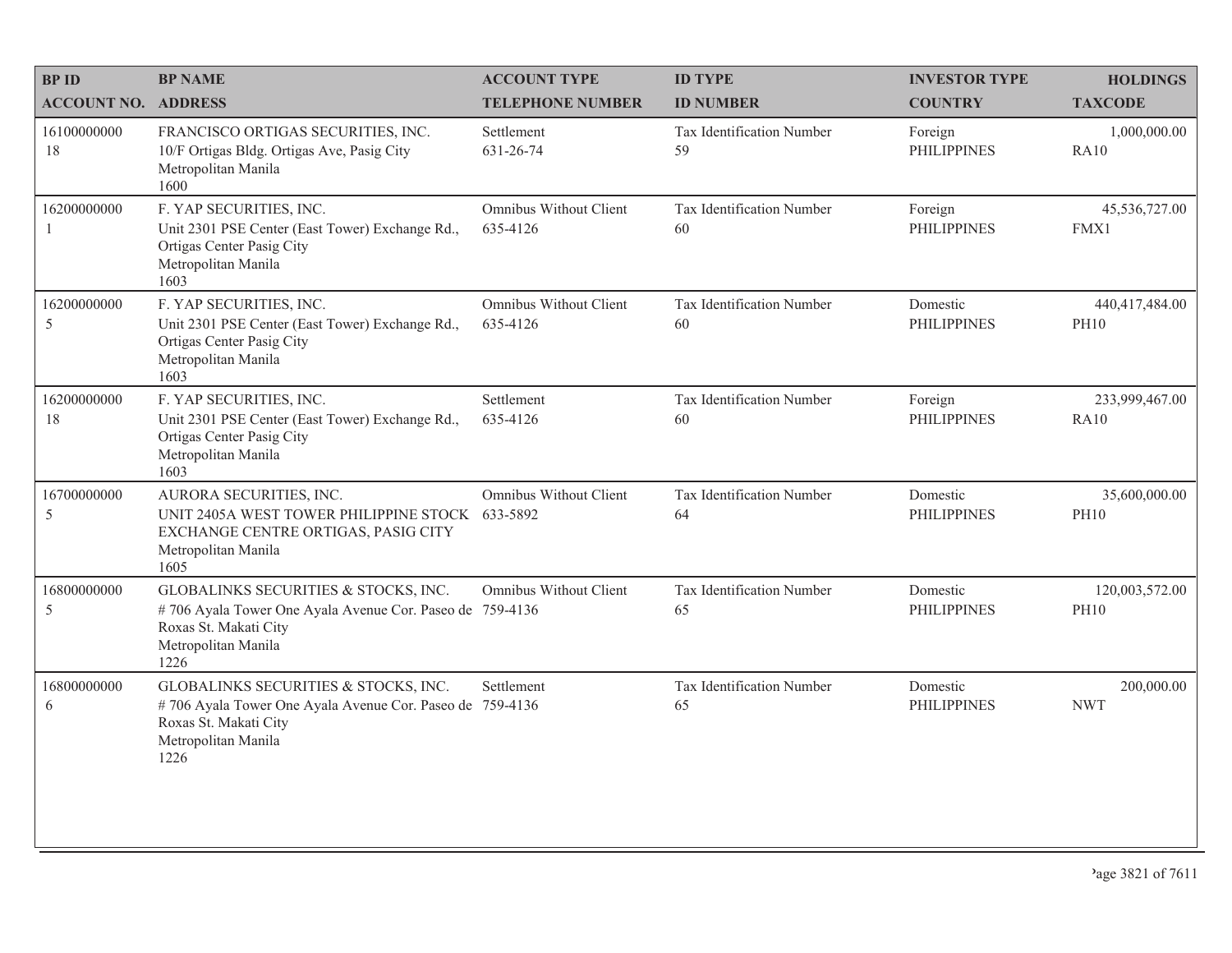| <b>BPID</b>                | <b>BP NAME</b>                                                                                                                                            | <b>ACCOUNT TYPE</b>                | <b>ID TYPE</b>                  | <b>INVESTOR TYPE</b>           | <b>HOLDINGS</b>               |
|----------------------------|-----------------------------------------------------------------------------------------------------------------------------------------------------------|------------------------------------|---------------------------------|--------------------------------|-------------------------------|
| <b>ACCOUNT NO. ADDRESS</b> |                                                                                                                                                           | <b>TELEPHONE NUMBER</b>            | <b>ID NUMBER</b>                | <b>COUNTRY</b>                 | <b>TAXCODE</b>                |
| 16800000000<br>7           | GLOBALINKS SECURITIES & STOCKS, INC.<br>#706 Ayala Tower One Ayala Avenue Cor. Paseo de 759-4136<br>Roxas St. Makati City<br>Metropolitan Manila<br>1226  | Own                                | Tax Identification Number<br>65 | Domestic<br><b>PHILIPPINES</b> | 1,000,547.00<br><b>NWT</b>    |
| 16900000000<br>5           | JSG SECURITIES, INC.<br>4th Floor, A&T Building, 244 Escolta Street, Binondo 2429414<br>Manila<br>Metropolitan Manila<br>1006                             | Omnibus Without Client             | Tax Identification Number<br>66 | Domestic<br><b>PHILIPPINES</b> | 32,558,172.00<br><b>PH10</b>  |
| 17000000000<br>5           | GOLDSTAR SECURITIES, INC.<br>2201-B East Tower, PSE Centre Exchange Rd, Ortiga 633-7485/86<br>Center Pasig City<br>Metropolitan Manila<br>1600            | Omnibus Without Client             | Tax Identification Number<br>67 | Domestic<br><b>PHILIPPINES</b> | 114,298,605.00<br><b>PH10</b> |
| 17000000000<br>14          | GOLDSTAR SECURITIES, INC.<br>2201-B East Tower, PSE Centre Exchange Rd, Ortiga 633-7485/86<br>Center Pasig City<br>Metropolitan Manila<br>1600            | Settlement                         | Tax Identification Number<br>67 | Domestic<br><b>PHILIPPINES</b> | 22,991,000.00<br><b>PH10</b>  |
| 17200000000<br>5           | GUILD SECURITIES, INC.<br>Unit 1215 Tower One & Exchange Plaza Ayala Ave., 8919232<br>Makati City<br>Metropolitan Manila<br>1226                          | Omnibus Without Client             | Tax Identification Number<br>69 | Domestic<br><b>PHILIPPINES</b> | 92,166,761.00<br><b>PH10</b>  |
| 17400000000<br>5           | HDI SECURITIES, INC.<br>UNIT 2305-B 23/F ORIENT SQUARE BLDG., F.<br>ORTIGAS, JR. ROAD, ORTIGAS CENTRE, PASIG<br>CITY, 1605<br>Metropolitan Manila<br>1605 | Omnibus Without Client<br>891-9598 | Tax Identification Number<br>71 | Domestic<br><b>PHILIPPINES</b> | 70,622,077.00<br><b>PH10</b>  |
| 17400000000<br>18          | HDI SECURITIES, INC.<br>UNIT 2305-B 23/F ORIENT SQUARE BLDG., F.<br>ORTIGAS, JR. ROAD, ORTIGAS CENTRE, PASIG<br>CITY, 1605<br>Metropolitan Manila<br>1605 | Settlement<br>891-9598             | Tax Identification Number<br>71 | Foreign<br><b>PHILIPPINES</b>  | 8,000,000.00<br><b>RA10</b>   |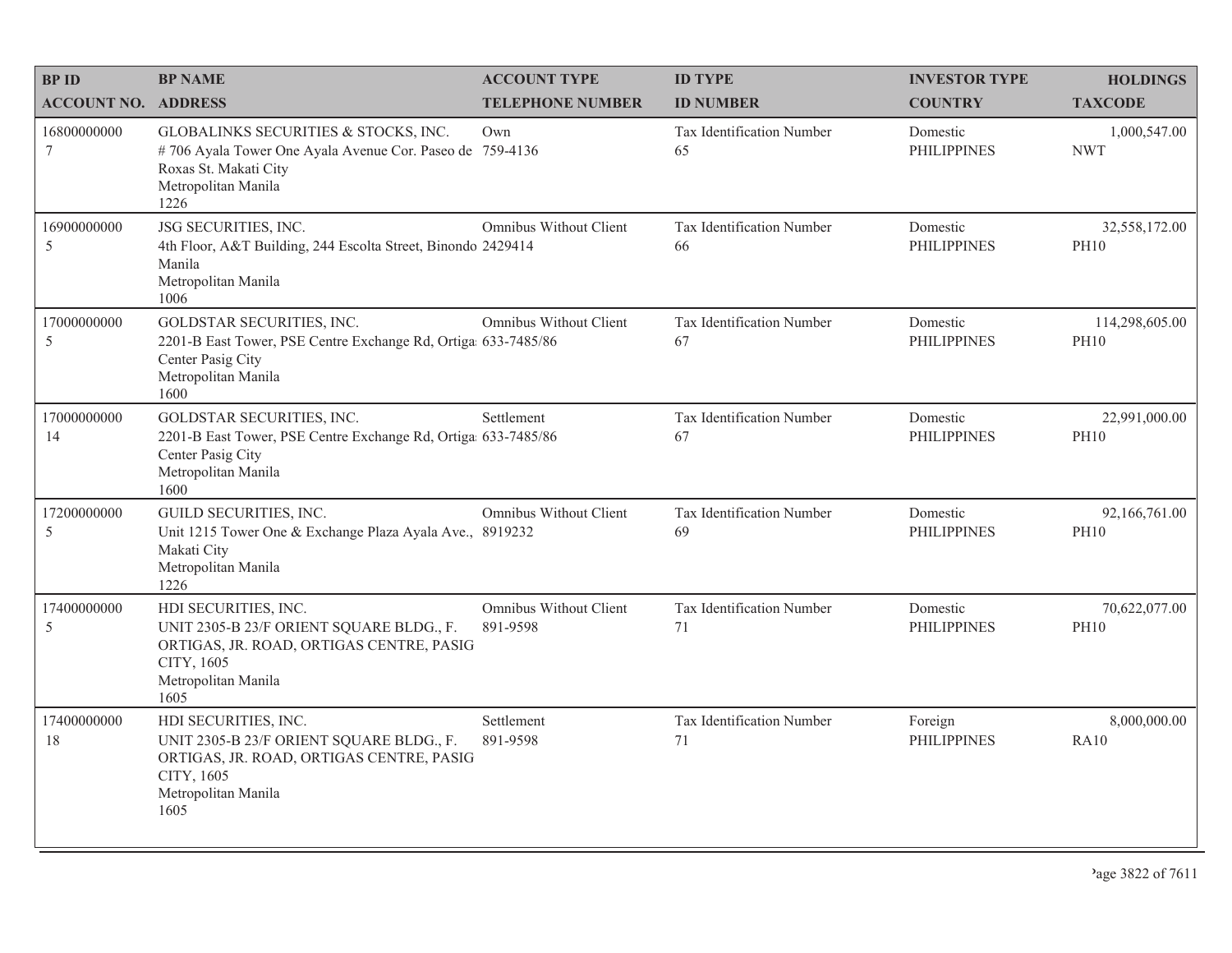| <b>BPID</b>                    | <b>BP NAME</b>                                                                                                                                                    | <b>ACCOUNT TYPE</b>                       | <b>ID TYPE</b>                         | <b>INVESTOR TYPE</b>           | <b>HOLDINGS</b>               |
|--------------------------------|-------------------------------------------------------------------------------------------------------------------------------------------------------------------|-------------------------------------------|----------------------------------------|--------------------------------|-------------------------------|
| <b>ACCOUNT NO. ADDRESS</b>     |                                                                                                                                                                   | <b>TELEPHONE NUMBER</b>                   | <b>ID NUMBER</b>                       | <b>COUNTRY</b>                 | <b>TAXCODE</b>                |
| 17500000000<br>5               | H. E. BENNETT SECURITIES, INC.<br>Rm. 1704 World Trade Exchange Bldg., 215 Juan Lur 242-5733<br>St., Binondo, Manila<br>Metropolitan Manila<br>1006               | Omnibus Without Client                    | <b>Tax Identification Number</b><br>72 | Domestic<br><b>PHILIPPINES</b> | 3,151,885.00<br><b>PH10</b>   |
| 17500000000<br>$7\phantom{.0}$ | H. E. BENNETT SECURITIES, INC.<br>Rm. 1704 World Trade Exchange Bldg., 215 Juan Lur 242-5733<br>St., Binondo, Manila<br>Metropolitan Manila<br>1006               | Own                                       | Tax Identification Number<br>72        | Domestic<br><b>PHILIPPINES</b> | 6,938.00<br><b>NWT</b>        |
| 17800000000<br>$\overline{7}$  | HK SECURITIES, INC.<br>Suite 102 Columbia Tower, Ortigas Ave.,<br>Mandaluyong City<br>Metropolitan Manila<br>1600                                                 | Own<br>6336991 to 96                      | Tax Identification Number<br>75        | Domestic<br><b>PHILIPPINES</b> | 4,470.00<br><b>NWT</b>        |
| 17900000000<br>5               | I. ACKERMAN & CO., INC.<br>Suite 705, Tower I Bldg. PSE Plaza, Ayala Triangle<br>Ayala Ave., Makati City<br>Metropolitan Manila<br>1226                           | <b>Omnibus Without Client</b><br>891-9071 | Tax Identification Number<br>76        | Domestic<br><b>PHILIPPINES</b> | 8,375,851.00<br><b>PH10</b>   |
| 18000000000<br>-5              | I. B. GIMENEZ SECURITIES, INC.<br>NO. 42 3/F NEW ROSARIO ORTIGAS ARCADE,<br>ROSARIO ORTIGAS EXTENSION, PASIG CITY<br>Metropolitan Manila<br>1600                  | Omnibus Without Client<br>634-2344/48     | Tax Identification Number<br>77        | Domestic<br><b>PHILIPPINES</b> | 262,153,443.00<br><b>PH10</b> |
| 18100000000<br>5               | INVESTORS SECURITIES, INC,<br>Unit 604-605 Tower One & Exchange Plaza Ayala<br>Triangle, Ayala Ave. cor Paseo de Roxas Makati City<br>Metropolitan Manila<br>1200 | Omnibus Without Client<br>8431210         | Tax Identification Number<br>78        | Domestic<br><b>PHILIPPINES</b> | 35,702,462.00<br><b>PH10</b>  |
| 18200000000<br>$\overline{5}$  | IMPERIAL, DE GUZMAN, ABALOS & CO., INC.<br>Ground Floor, EDSA Central Square Shaw Boulevard 6332686<br>Mandaluyong City<br>Metropolitan Manila<br>1552            | <b>Omnibus Without Client</b>             | Tax Identification Number<br>79        | Domestic<br><b>PHILIPPINES</b> | 14,163,535.00<br><b>PH10</b>  |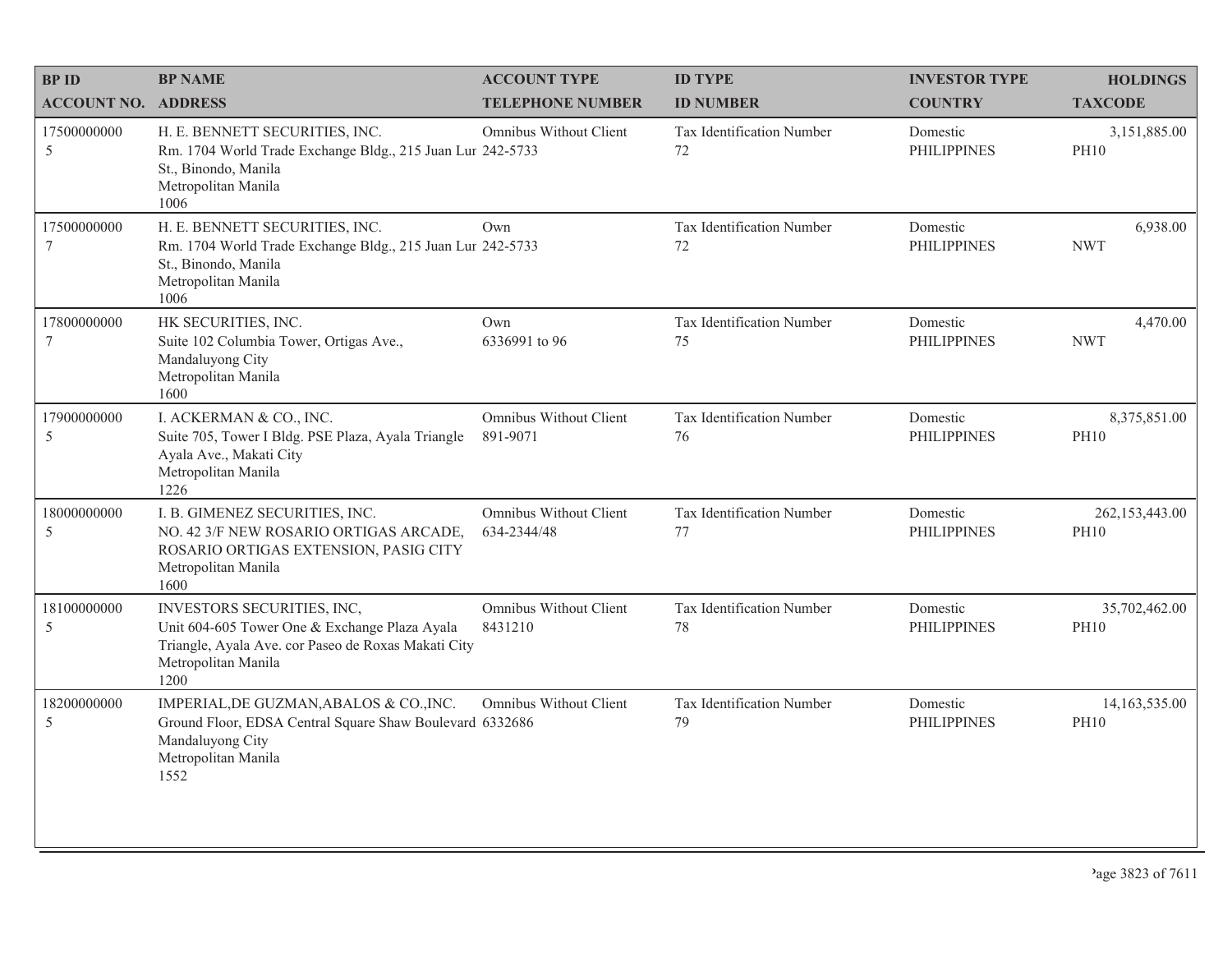| <b>BPID</b>                  | <b>BP NAME</b>                                                                                                                                     | <b>ACCOUNT TYPE</b>                      | <b>ID TYPE</b>                  | <b>INVESTOR TYPE</b>           | <b>HOLDINGS</b>              |
|------------------------------|----------------------------------------------------------------------------------------------------------------------------------------------------|------------------------------------------|---------------------------------|--------------------------------|------------------------------|
| <b>ACCOUNT NO. ADDRESS</b>   |                                                                                                                                                    | <b>TELEPHONE NUMBER</b>                  | <b>ID NUMBER</b>                | <b>COUNTRY</b>                 | <b>TAXCODE</b>               |
| 18300000000<br>$\mathbf{1}$  | INTRA-INVEST SECURITIES, INC.<br>11/F ACT Tower, 135 Sen. Gil Puyat Ave., Salcedo<br>Vill., Makati City<br>Metropolitan Manila<br>1200             | Omnibus Without Client<br>8106934        | Tax Identification Number<br>80 | Foreign<br><b>PHILIPPINES</b>  | 200,000.00<br>FMX1           |
| 18300000000<br>$\mathfrak s$ | INTRA-INVEST SECURITIES, INC.<br>11/F ACT Tower, 135 Sen. Gil Puyat Ave., Salcedo<br>Vill., Makati City<br>Metropolitan Manila<br>1200             | <b>Omnibus Without Client</b><br>8106934 | Tax Identification Number<br>80 | Domestic<br><b>PHILIPPINES</b> | 11,103,436.00<br><b>PH10</b> |
| 18700000000<br>$\mathfrak s$ | ASIAN CAPITAL EQUITIES, INC.<br>6/F Tower 1 & Exchange Plaza Ayala Ave., cor Paseo 8485126<br>de Roxas, Makati City<br>Metropolitan Manila<br>1226 | <b>Omnibus Without Client</b>            | Tax Identification Number<br>84 | Domestic<br><b>PHILIPPINES</b> | 1,052,448.00<br><b>PH10</b>  |
| 18800000000<br>5             | J.M. BARCELON & CO., INC.<br>#5 PENNSYLVANNIA STREET, BRGY. MARIAN/ 661-8396<br>NEW MANILA, QUEZON CITY<br>Metropolitan Manila<br>1100             | Omnibus Without Client                   | Tax Identification Number<br>85 | Domestic<br><b>PHILIPPINES</b> | 2,022,000.00<br><b>PH10</b>  |
| 18800000000<br>6             | J.M. BARCELON & CO., INC.<br>#5 PENNSYLVANNIA STREET, BRGY. MARIAN/ 661-8396<br>NEW MANILA, QUEZON CITY<br>Metropolitan Manila<br>1100             | Settlement                               | Tax Identification Number<br>85 | Domestic<br><b>PHILIPPINES</b> | 150,000.00<br><b>NWT</b>     |
| 19200000000<br>6             | STRATEGIC EQUITIES CORP.<br>Unit 610-611 PSE Plaza, Tower I, Ayala Triangle,<br>Ayala Ave., Makati City<br>Metropolitan Manila<br>1226             | Settlement<br>759-4055                   | Tax Identification Number<br>89 | Domestic<br><b>PHILIPPINES</b> | 28,724,100.00<br><b>NWT</b>  |
| 19200000000<br>14            | STRATEGIC EQUITIES CORP.<br>Unit 610-611 PSE Plaza, Tower I, Ayala Triangle,<br>Ayala Ave., Makati City<br>Metropolitan Manila<br>1226             | Settlement<br>759-4055                   | Tax Identification Number<br>89 | Domestic<br><b>PHILIPPINES</b> | 2,537,858.00<br><b>PH10</b>  |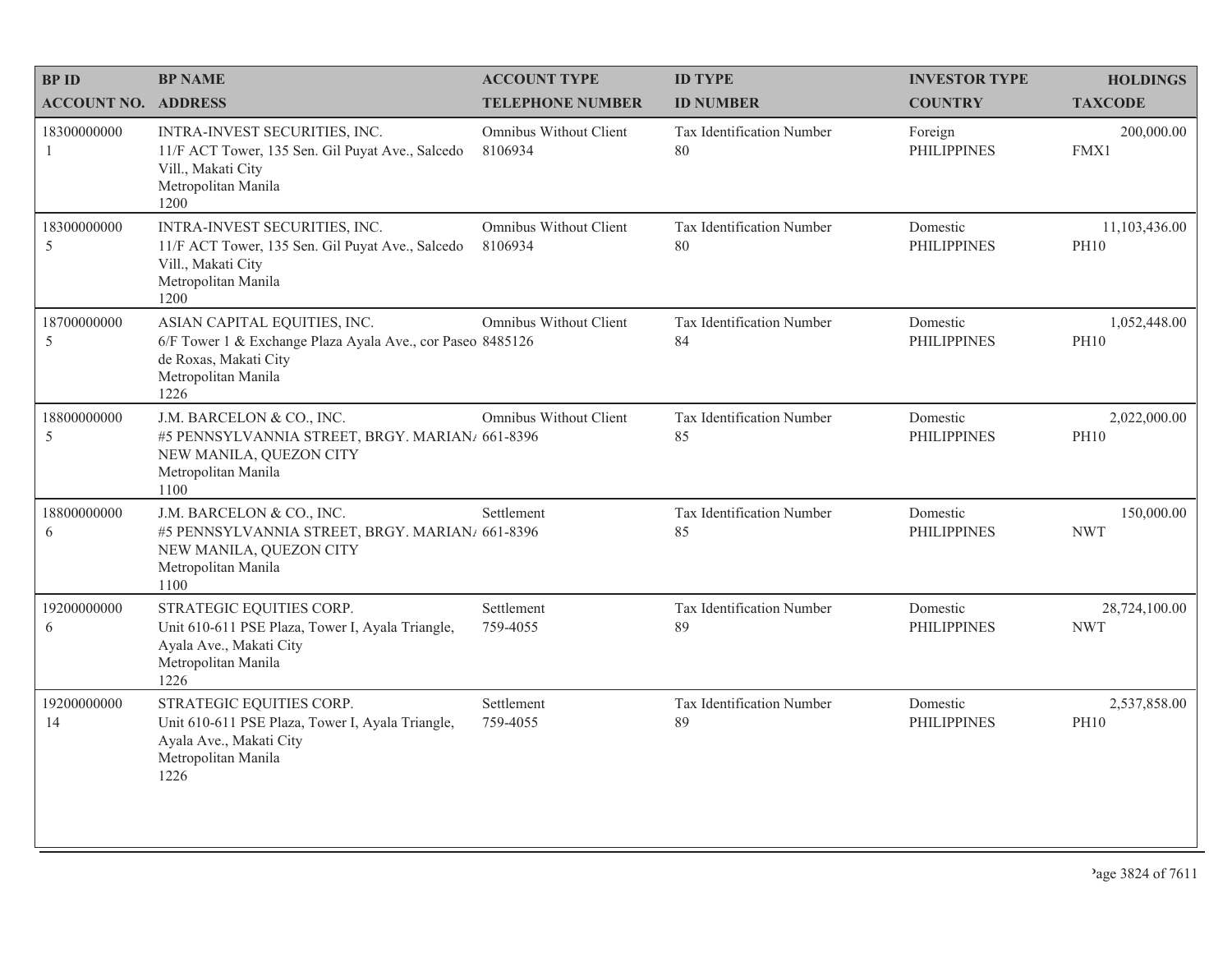| <b>BPID</b>                | <b>BP NAME</b>                                                                                                                              | <b>ACCOUNT TYPE</b>                         | <b>ID TYPE</b>                  | <b>INVESTOR TYPE</b>           | <b>HOLDINGS</b>               |
|----------------------------|---------------------------------------------------------------------------------------------------------------------------------------------|---------------------------------------------|---------------------------------|--------------------------------|-------------------------------|
| <b>ACCOUNT NO. ADDRESS</b> |                                                                                                                                             | <b>TELEPHONE NUMBER</b>                     | <b>ID NUMBER</b>                | <b>COUNTRY</b>                 | <b>TAXCODE</b>                |
| 19300000000<br>5           | LARRGO SECURITIES CO., INC.<br>Rm. 202 2/F Rufino Building, Ayala Avenue, Makati 8101353<br>City<br>Metropolitan Manila<br>1226             | Omnibus Without Client                      | Tax Identification Number<br>90 | Domestic<br><b>PHILIPPINES</b> | 26,500,000.00<br><b>PH10</b>  |
| 19700000000<br>.5          | LOPEZ, LOCSIN, LEDESMA & CO., INC.<br>405 URBAN BUILDING, SEN. GIL. PUYAT AVEN 8127482<br><b>MAKATI CITY</b><br>Metropolitan Manila<br>1226 | Omnibus Without Client                      | Tax Identification Number<br>94 | Domestic<br><b>PHILIPPINES</b> | 2,903,804.00<br><b>PH10</b>   |
| 19800000000<br>5           | LUCKY SECURITIES, INC.<br>Unit 1402-B PSE Center Exchange Road, Ortigas<br>Center Pasig City<br>Metropolitan Manila<br>1600                 | <b>Omnibus Without Client</b><br>6346747/60 | Tax Identification Number<br>95 | Domestic<br><b>PHILIPPINES</b> | 31,125,001.00<br><b>NWT</b>   |
| 19800000000<br>6           | LUCKY SECURITIES, INC.<br>Unit 1402-B PSE Center Exchange Road, Ortigas<br>Center Pasig City<br>Metropolitan Manila<br>1600                 | Settlement<br>6346747/60                    | Tax Identification Number<br>95 | Domestic<br><b>PHILIPPINES</b> | 28,925.00<br><b>NWT</b>       |
| 19800000000<br>7           | LUCKY SECURITIES, INC.<br>Unit 1402-B PSE Center Exchange Road, Ortigas<br>Center Pasig City<br>Metropolitan Manila<br>1600                 | Own<br>6346747/60                           | Tax Identification Number<br>95 | Domestic<br><b>PHILIPPINES</b> | 50,762.00<br><b>NWT</b>       |
| 19900000000<br>5           | LUYS SECURITIES COMPANY, INC.<br>28/F LKG Tower 6801 Ayala Ave. Makati City<br>Metropolitan Manila<br>1200                                  | <b>Omnibus Without Client</b><br>5231040    | Tax Identification Number<br>96 | Domestic<br><b>PHILIPPINES</b> | 183,265,717.00<br><b>PH10</b> |
| 19900000000<br>7           | LUYS SECURITIES COMPANY, INC.<br>28/F LKG Tower 6801 Ayala Ave. Makati City<br>Metropolitan Manila<br>1200                                  | Own<br>5231040                              | Tax Identification Number<br>96 | Domestic<br><b>PHILIPPINES</b> | 73,030,000.00<br><b>NWT</b>   |
| 20000000000<br>5           | MANDARIN SECURITIES CORPORATION<br>28/F LKG Tower 6801 Ayala Ave. Makati City<br>Metropolitan Manila<br>1200                                | Omnibus Without Client<br>523-8311/16       | Tax Identification Number<br>97 | Domestic<br><b>PHILIPPINES</b> | 208,030,296.00<br><b>PH10</b> |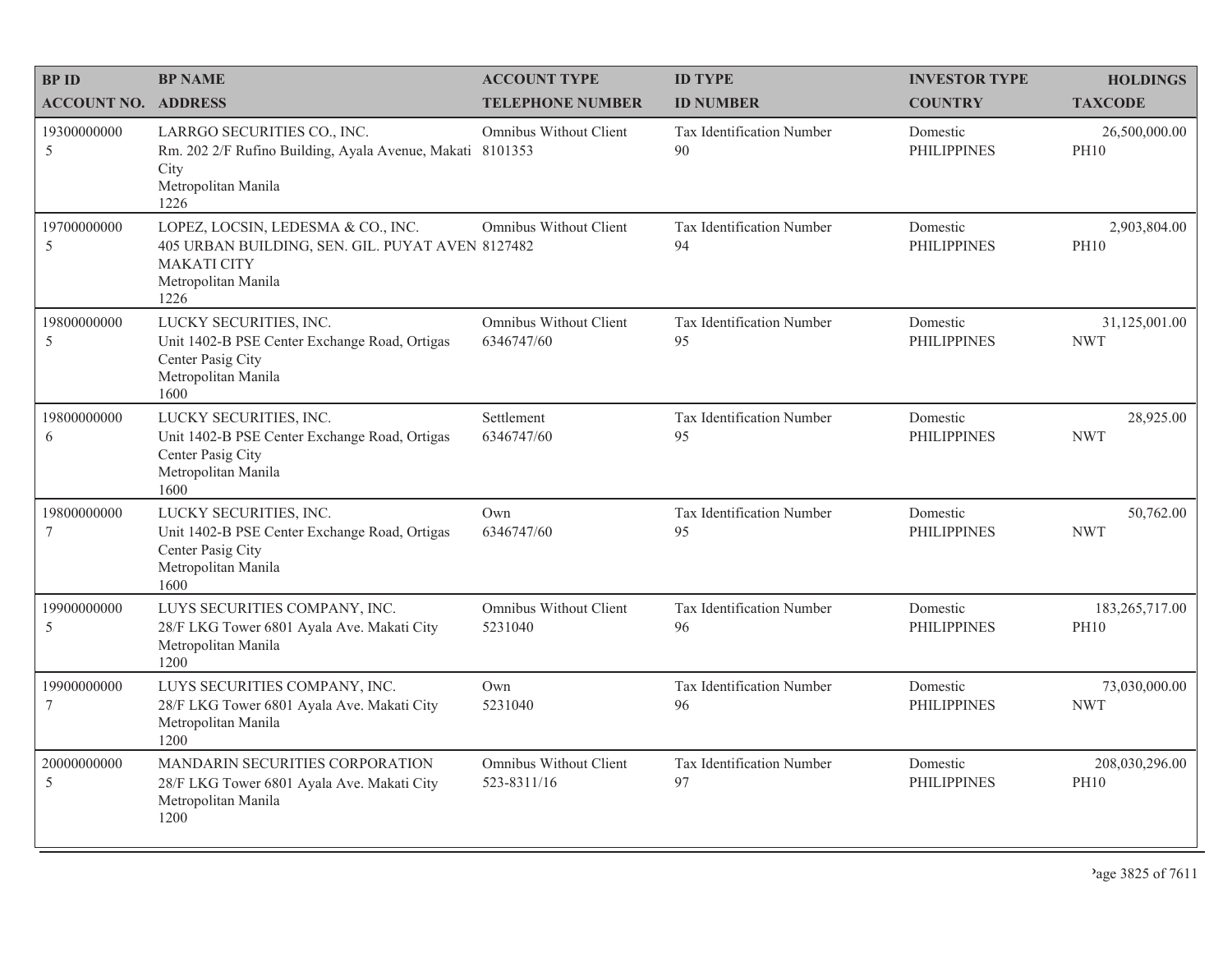| <b>BPID</b>                   | <b>BP NAME</b>                                                                                                                                       | <b>ACCOUNT TYPE</b>                | <b>ID TYPE</b>                   | <b>INVESTOR TYPE</b>           | <b>HOLDINGS</b>               |
|-------------------------------|------------------------------------------------------------------------------------------------------------------------------------------------------|------------------------------------|----------------------------------|--------------------------------|-------------------------------|
| <b>ACCOUNT NO. ADDRESS</b>    |                                                                                                                                                      | <b>TELEPHONE NUMBER</b>            | <b>ID NUMBER</b>                 | <b>COUNTRY</b>                 | <b>TAXCODE</b>                |
| 20200000000<br>5              | <b>MARINO OLONDRIZ Y CIA</b><br>#20 Arguilla St. San Lorenzo Village, Makati City<br>Metropolitan Manila<br>$\Omega$                                 | Omnibus Without Client<br>2415280  | Tax Identification Number<br>99  | Domestic<br><b>PHILIPPINES</b> | 796,833.00<br><b>PH10</b>     |
| 20300000000<br>$\overline{1}$ | COL Financial Group, Inc.<br>2401-B EAST TOWER, PSE CENTRE EXCHANGE 635-5735<br>ROAD, ORTIGAS CENTER PASIG CITY<br>Metropolitan Manila<br>1605       | Omnibus Without Client             | Tax Identification Number<br>100 | Foreign<br><b>PHILIPPINES</b>  | 55,180,075.00<br>FMX1         |
| 20300000000<br>5              | COL Financial Group, Inc.<br>2401-B EAST TOWER, PSE CENTRE EXCHANGE 635-5735<br>ROAD, ORTIGAS CENTER PASIG CITY<br>Metropolitan Manila<br>1605       | Omnibus Without Client             | Tax Identification Number<br>100 | Domestic<br><b>PHILIPPINES</b> | 659,481,161.00<br><b>PH10</b> |
| 20400000000<br>14             | DA MARKET SECURITIES, INC.<br>Unit 2402-B West Tower, PSE Center Exchange Roac 637-42-42<br>Ortigas Center Pasig City<br>Metropolitan Manila<br>1600 | Settlement                         | Tax Identification Number<br>101 | Domestic<br><b>PHILIPPINES</b> | 13,445,200.00<br><b>PH10</b>  |
| 20500000000<br>5              | MERCANTILE SECURITIES CORP.<br>3RD FLOOR GOODWILL BUILDING<br><b>393 SE. GIL PUYAT AVENUE</b><br><b>MAKATI CITY</b><br>Metropolitan Manila<br>1226   | Omnibus Without Client<br>898-2984 | Tax Identification Number<br>102 | Domestic<br><b>PHILIPPINES</b> | 60,095,921.00<br><b>PH10</b>  |
| 20600000000<br>5              | MERIDIAN SECURITIES, INC.<br>Suite 2702B&C Tektite Tower I Ortigas Centre, Pasig 634-6931/36<br>City<br>Metropolitan Manila<br>1600                  | Omnibus Without Client             | Tax Identification Number<br>103 | Domestic<br><b>PHILIPPINES</b> | 41,179,121.00<br><b>PH10</b>  |
| 20800000000<br>5              | MDR SECURITIES, INC.<br>Unit 1806, 8/F Medical Plaza Ortigas Bldg., Pasig Cit 891-9225<br>Metropolitan Manila<br>1226                                | Omnibus Without Client             | Tax Identification Number<br>105 | Domestic<br><b>PHILIPPINES</b> | 520,978,477.00<br><b>PH10</b> |
| 20900000000<br>$\overline{4}$ | DEUTSCHE REGIS PARTNERS, INC.<br>23/F Tower I, Ayala Triangle, Makati City<br>Metropolitan Manila<br>1226                                            | Settlement<br>894-6620             | Tax Identification Number<br>106 | Foreign<br><b>PHILIPPINES</b>  | 502,774.00<br><b>RA02</b>     |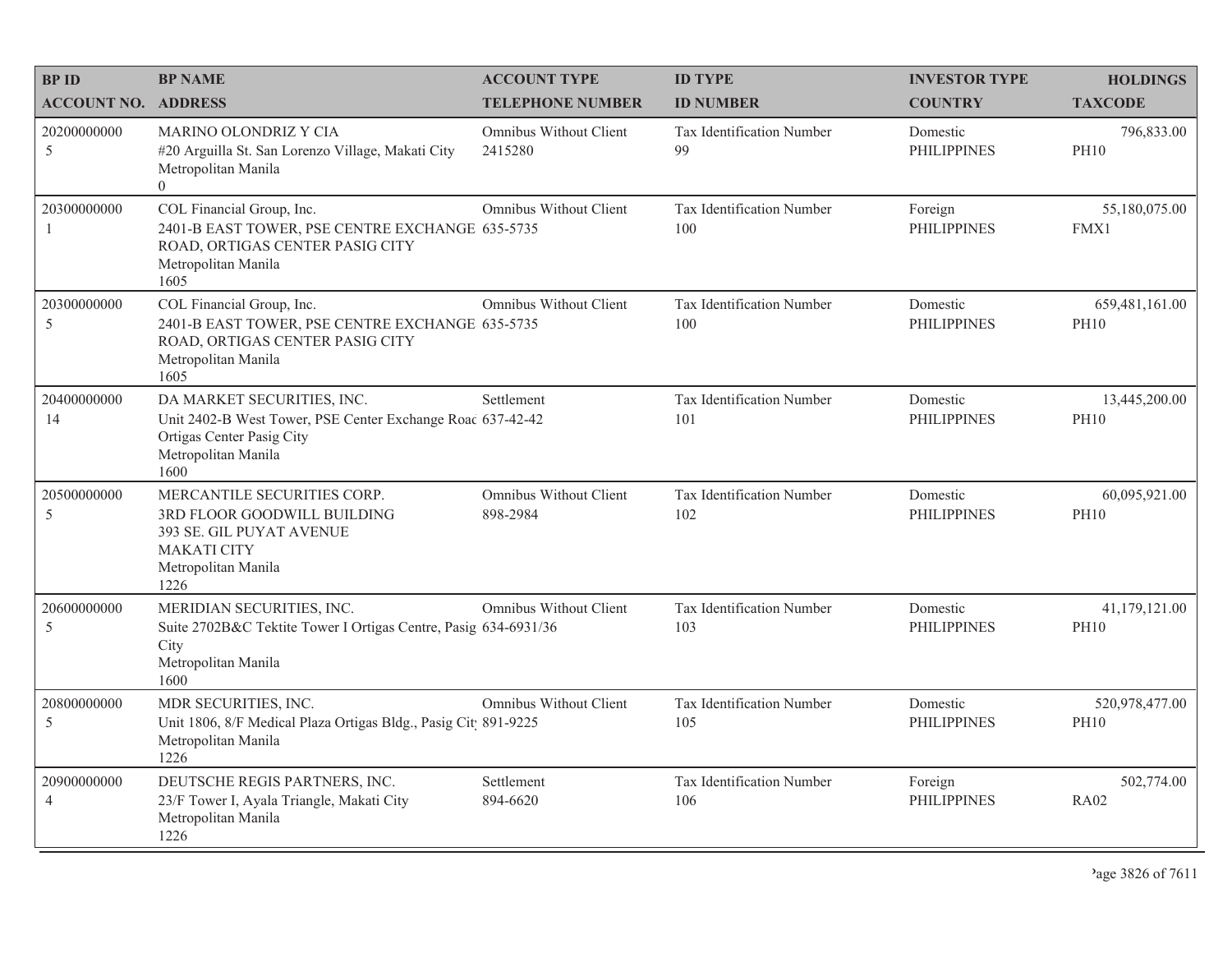| <b>BPID</b>                  | <b>BP NAME</b>                                                                                                                                                              | <b>ACCOUNT TYPE</b>                          | <b>ID TYPE</b>                   | <b>INVESTOR TYPE</b>           | <b>HOLDINGS</b>              |
|------------------------------|-----------------------------------------------------------------------------------------------------------------------------------------------------------------------------|----------------------------------------------|----------------------------------|--------------------------------|------------------------------|
| <b>ACCOUNT NO. ADDRESS</b>   |                                                                                                                                                                             | <b>TELEPHONE NUMBER</b>                      | <b>ID NUMBER</b>                 | <b>COUNTRY</b>                 | <b>TAXCODE</b>               |
| 20900000001<br>1             | DEUTSCHE REGIS PARTNERS, INC.<br>23/F Tower I, Ayala Triangle, Makati City<br>Metropolitan Manila<br>1226                                                                   | Client<br>894-6620                           | Tax Identification Number<br>381 | Domestic<br><b>PHILIPPINES</b> | 3,106,600.00<br><b>NWT</b>   |
| 20900000008<br>-1            | DEUTSCHE REGIS PARTNERS, INC.<br>23/F Tower I, Ayala Triangle, Makati City<br>Metropolitan Manila<br>1226                                                                   | Client<br>894-6620                           | Tax Identification Number<br>486 | Foreign<br><b>PHILIPPINES</b>  | 51,800,000.00<br>FMX1        |
| 21000000000<br>5             | MOUNT PEAK SECURITIES, INC.<br>#748 C.K. Bldg., Juan Luna St., Binondo, Manila<br>Metropolitan Manila<br>1006                                                               | Omnibus Without Client<br>241-8043           | Tax Identification Number<br>107 | Domestic<br><b>PHILIPPINES</b> | 5,413,550.00<br><b>PH10</b>  |
| 21100000000<br>$\mathfrak s$ | NEW WORLD SECURITIES CO., INC.<br>Rm. 202 Fil-Am Resources Bldg. 231 Juan Luna St.<br>Binondo, Manila<br>Metropolitan Manila<br>1006                                        | Omnibus Without Client<br>2421767            | Tax Identification Number<br>108 | Domestic<br><b>PHILIPPINES</b> | 71,401,000.00<br><b>PH10</b> |
| 21300000000<br>5             | NIEVES SECURITIES, INC.<br>UNIT 106, G/F TYTANA PLAZA V. TYTANA COR 4777888<br>INSULAR STS. PLAZA LORENZO RUIZ, BINONE<br><b>MANILA CITY</b><br>Metropolitan Manila<br>1006 | Omnibus Without Client                       | Tax Identification Number<br>110 | Domestic<br><b>PHILIPPINES</b> | 91,688,759.00<br><b>PH10</b> |
| 21500000000<br>$\mathfrak s$ | OPTIMUM SECURITIES CORPORATION<br>No. 11 E. O. Bldg., United St. cor. 2nd St. Bo.<br>Kapitolyo, Pasig City<br>Metropolitan Manila<br>1650                                   | <b>Omnibus Without Client</b><br>631-7831/36 | Tax Identification Number<br>112 | Domestic<br><b>PHILIPPINES</b> | 20,358,860.00<br><b>PH10</b> |
| 21700000000                  | RCBC SECURITIES, INC.<br>Unit 1008 Tower I & Exchange Plaza Ayala Avenue, 8485183<br>Makati City<br>Metropolitan Manila<br>1200                                             | Omnibus Without Client                       | Tax Identification Number<br>113 | Foreign<br><b>PHILIPPINES</b>  | 9,000,000.00<br>FMX1         |
| 21700000000<br>$\mathfrak s$ | RCBC SECURITIES, INC.<br>Unit 1008 Tower I & Exchange Plaza Ayala Avenue, 8485183<br>Makati City<br>Metropolitan Manila<br>1200                                             | Omnibus Without Client                       | Tax Identification Number<br>113 | Domestic<br><b>PHILIPPINES</b> | 16,341,240.00<br><b>PH10</b> |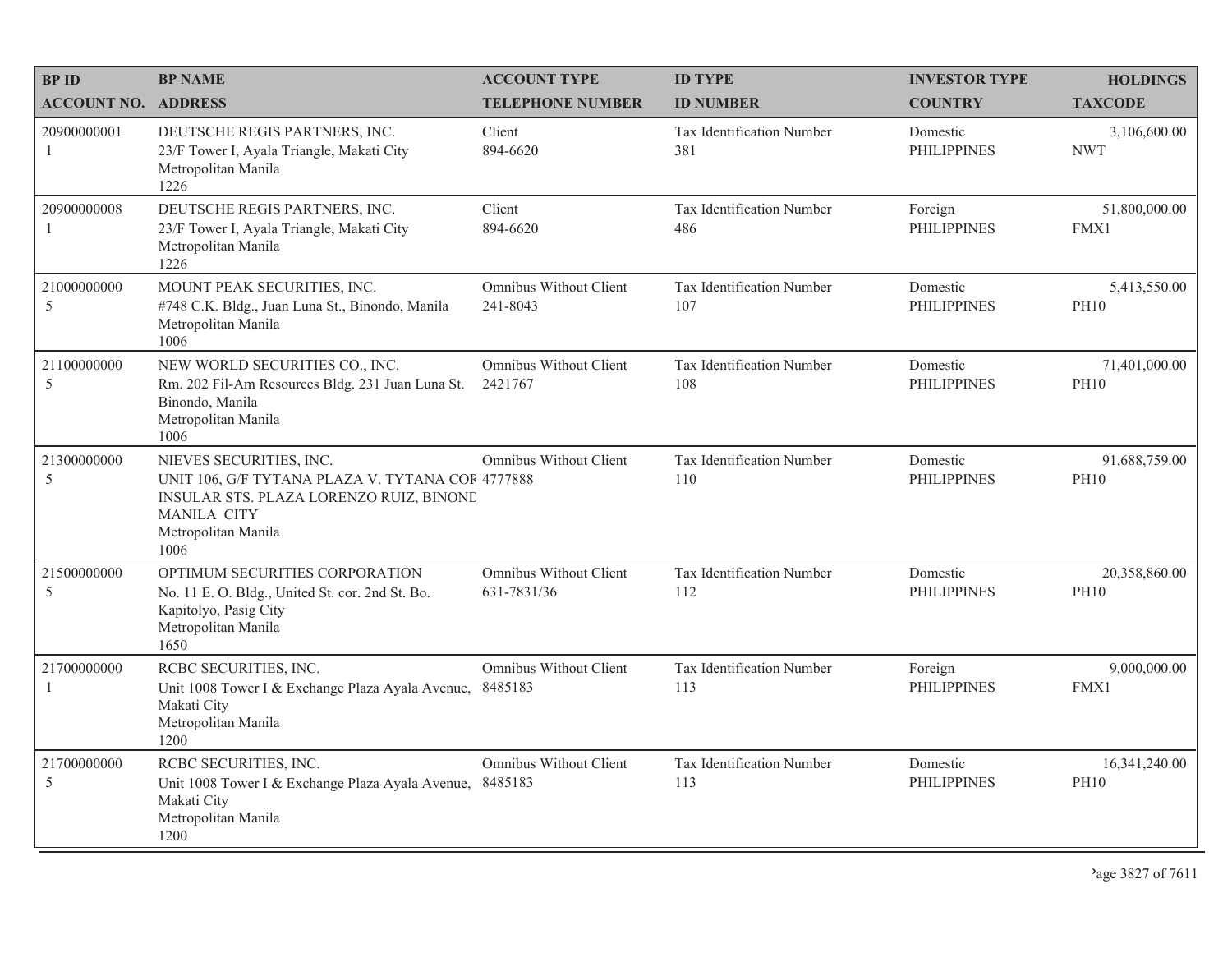| <b>BPID</b>                   | <b>BP NAME</b>                                                                                                                                      | <b>ACCOUNT TYPE</b>                | <b>ID TYPE</b>                   | <b>INVESTOR TYPE</b>           | <b>HOLDINGS</b>               |
|-------------------------------|-----------------------------------------------------------------------------------------------------------------------------------------------------|------------------------------------|----------------------------------|--------------------------------|-------------------------------|
| <b>ACCOUNT NO. ADDRESS</b>    |                                                                                                                                                     | <b>TELEPHONE NUMBER</b>            | <b>ID NUMBER</b>                 | <b>COUNTRY</b>                 | <b>TAXCODE</b>                |
| 21700000000<br>6              | RCBC SECURITIES, INC.<br>Unit 1008 Tower I & Exchange Plaza Ayala Avenue,<br>Makati City<br>Metropolitan Manila<br>1200                             | Settlement<br>8485183              | Tax Identification Number<br>113 | Domestic<br><b>PHILIPPINES</b> | 11,317,600.00<br><b>NWT</b>   |
| 21800000000<br>5              | PAN ASIA SECURITIES CORP.<br>910 Tower One & Exchange Plaza Ayala Avenue,<br>Makati City<br>Metropolitan Manila<br>1200                             | Omnibus Without Client<br>8919173  | Tax Identification Number<br>114 | Domestic<br><b>PHILIPPINES</b> | 10,572,170.00<br><b>PH10</b>  |
| 21900000000<br>5              | PAPA SECURITIES CORPORATION<br>6/F, S & L Building Dela Rosa cor. Esteban Sts.<br>Legaspi Village, Makati City<br>Metropolitan Manila<br>1200       | Omnibus Without Client<br>817-8433 | Tax Identification Number<br>115 | Domestic<br><b>PHILIPPINES</b> | 137,876,463.00<br><b>PH10</b> |
| 21900000000<br>6              | PAPA SECURITIES CORPORATION<br>6/F, S & L Building Dela Rosa cor. Esteban Sts.<br>Legaspi Village, Makati City<br>Metropolitan Manila<br>1200       | Settlement<br>817-8433             | Tax Identification Number<br>115 | Domestic<br><b>PHILIPPINES</b> | 1,312,500.00<br><b>NWT</b>    |
| 21900000000<br>18             | PAPA SECURITIES CORPORATION<br>6/F, S & L Building Dela Rosa cor. Esteban Sts.<br>Legaspi Village, Makati City<br>Metropolitan Manila<br>1200       | Settlement<br>817-8433             | Tax Identification Number<br>115 | Foreign<br><b>PHILIPPINES</b>  | 11,972,912.00<br><b>RA10</b>  |
| 22000000000<br>$\overline{2}$ | MAYBANK ATR KIM ENG SECURITIES, INC.<br>17/F Tower One & Exchange Plaza, Ayala Triangle,<br>Ayala Avenue Makati City<br>Metropolitan Manila<br>1226 | Settlement<br>849-8855             | Tax Identification Number<br>116 | Foreign<br><b>PHILIPPINES</b>  | 45,696,600.00<br>FMX1         |
| 22000000000<br>$\overline{4}$ | MAYBANK ATR KIM ENG SECURITIES, INC.<br>17/F Tower One & Exchange Plaza, Ayala Triangle,<br>Ayala Avenue Makati City<br>Metropolitan Manila<br>1226 | Settlement<br>849-8855             | Tax Identification Number<br>116 | Foreign<br><b>PHILIPPINES</b>  | 773.00<br><b>RA02</b>         |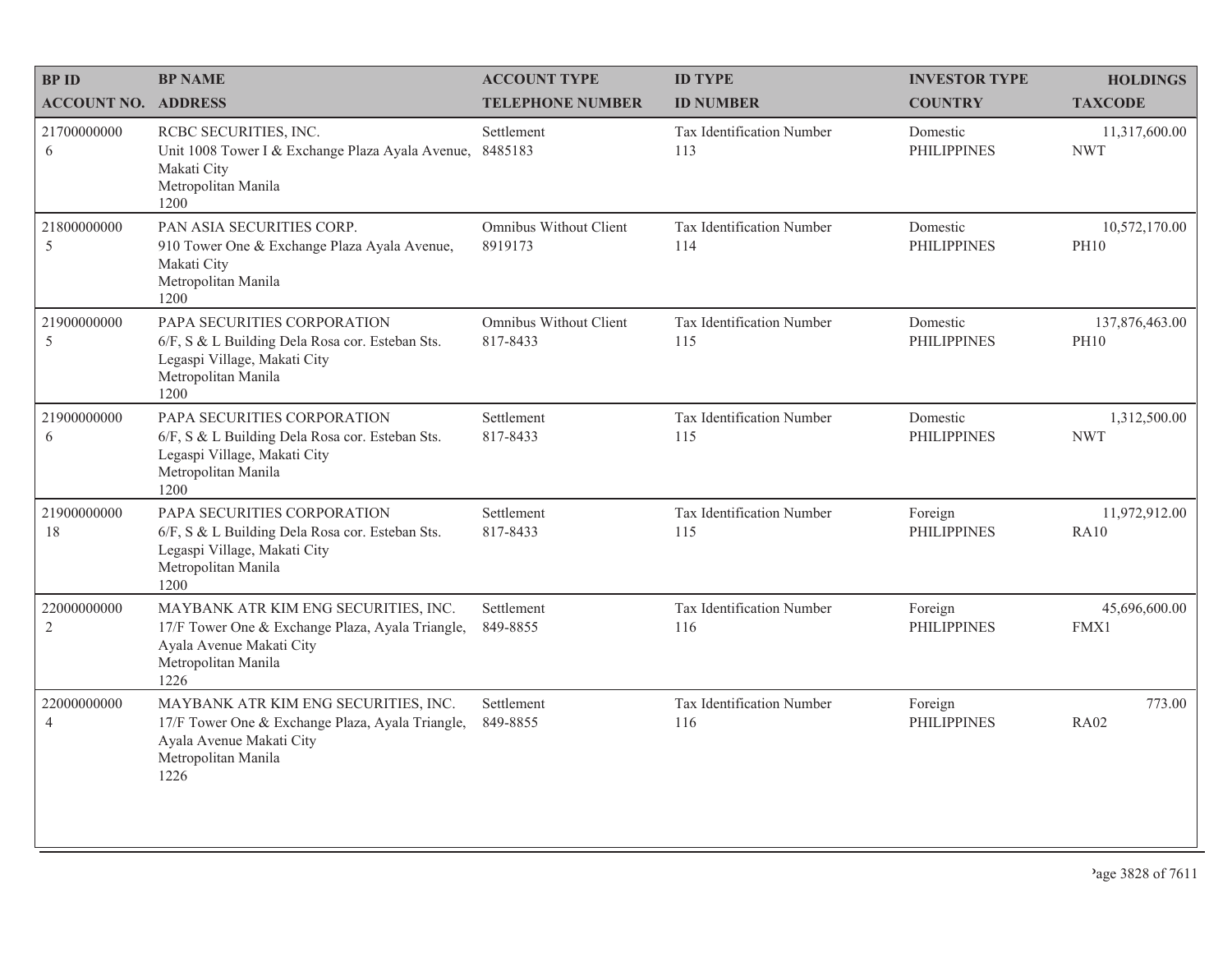| <b>BP ID</b>                   | <b>BP NAME</b>                                                                                                                                                             | <b>ACCOUNT TYPE</b>                       | <b>ID TYPE</b>                          | <b>INVESTOR TYPE</b>           | <b>HOLDINGS</b>                 |
|--------------------------------|----------------------------------------------------------------------------------------------------------------------------------------------------------------------------|-------------------------------------------|-----------------------------------------|--------------------------------|---------------------------------|
| <b>ACCOUNT NO. ADDRESS</b>     |                                                                                                                                                                            | <b>TELEPHONE NUMBER</b>                   | <b>ID NUMBER</b>                        | <b>COUNTRY</b>                 | <b>TAXCODE</b>                  |
| 22000000000<br>6               | MAYBANK ATR KIM ENG SECURITIES, INC.<br>17/F Tower One & Exchange Plaza, Ayala Triangle,<br>Ayala Avenue Makati City<br>Metropolitan Manila<br>1226                        | Settlement<br>849-8855                    | <b>Tax Identification Number</b><br>116 | Domestic<br><b>PHILIPPINES</b> | 139,820,685.00<br><b>NWT</b>    |
| 22000000000<br>14              | MAYBANK ATR KIM ENG SECURITIES, INC.<br>17/F Tower One & Exchange Plaza, Ayala Triangle,<br>Ayala Avenue Makati City<br>Metropolitan Manila<br>1226                        | Settlement<br>849-8855                    | Tax Identification Number<br>116        | Domestic<br><b>PHILIPPINES</b> | 148,579,212.00<br><b>PH10</b>   |
| 22400000000<br>5               | PNB SECURITIES, INC.<br>3/F PNB Financial Center Roxas Blvd., Pasay City<br>Metropolitan Manila<br>1300                                                                    | <b>Omnibus Without Client</b><br>526-3466 | Tax Identification Number<br>120        | Domestic<br><b>PHILIPPINES</b> | 184, 107, 800.00<br><b>PH10</b> |
| 22500000000<br>5               | PREMIUM SECURITIES, INC.<br>Unit 1415, Tower 1 & Exchange Plaza Ayala Avenue 848-5915/17<br>cor. Paseo de Roxas Makati City<br>Metropolitan Manila<br>1259                 | Omnibus Without Client                    | Tax Identification Number<br>121        | Domestic<br><b>PHILIPPINES</b> | 39,017,500.00<br><b>PH10</b>    |
| 22800000000<br>5               | PRYCE SECURITIES, INC.<br>15/F PRYCE CENTER BUILDING, 1179 CHINO R( 816-2426/27<br><b>AVENUE</b><br>BAGTIKAN, MAKATI CITY<br>Metropolitan Manila<br>1226                   | Omnibus Without Client                    | Tax Identification Number<br>124        | Domestic<br><b>PHILIPPINES</b> | 731,572.00<br><b>PH10</b>       |
| 22900000000<br>5               | SALISBURY BKT SECURITIES CORPORATION<br>Unit 207 Cityland Condominium 10 - Tower 2 6817<br>H.V. De La Costa St. cor. Ayala Ave. Makati City<br>Metropolitan Manila<br>1200 | Omnibus Without Client<br>892-88-34       | Tax Identification Number<br>125        | Domestic<br><b>PHILIPPINES</b> | 21,100,000.00<br><b>PH10</b>    |
| 22900000000<br>$7\overline{ }$ | SALISBURY BKT SECURITIES CORPORATION<br>Unit 207 Cityland Condominium 10 - Tower 2 6817<br>H.V. De La Costa St. cor. Ayala Ave. Makati City<br>Metropolitan Manila<br>1200 | Own<br>892-88-34                          | Tax Identification Number<br>125        | Domestic<br><b>PHILIPPINES</b> | 79,700.00<br><b>NWT</b>         |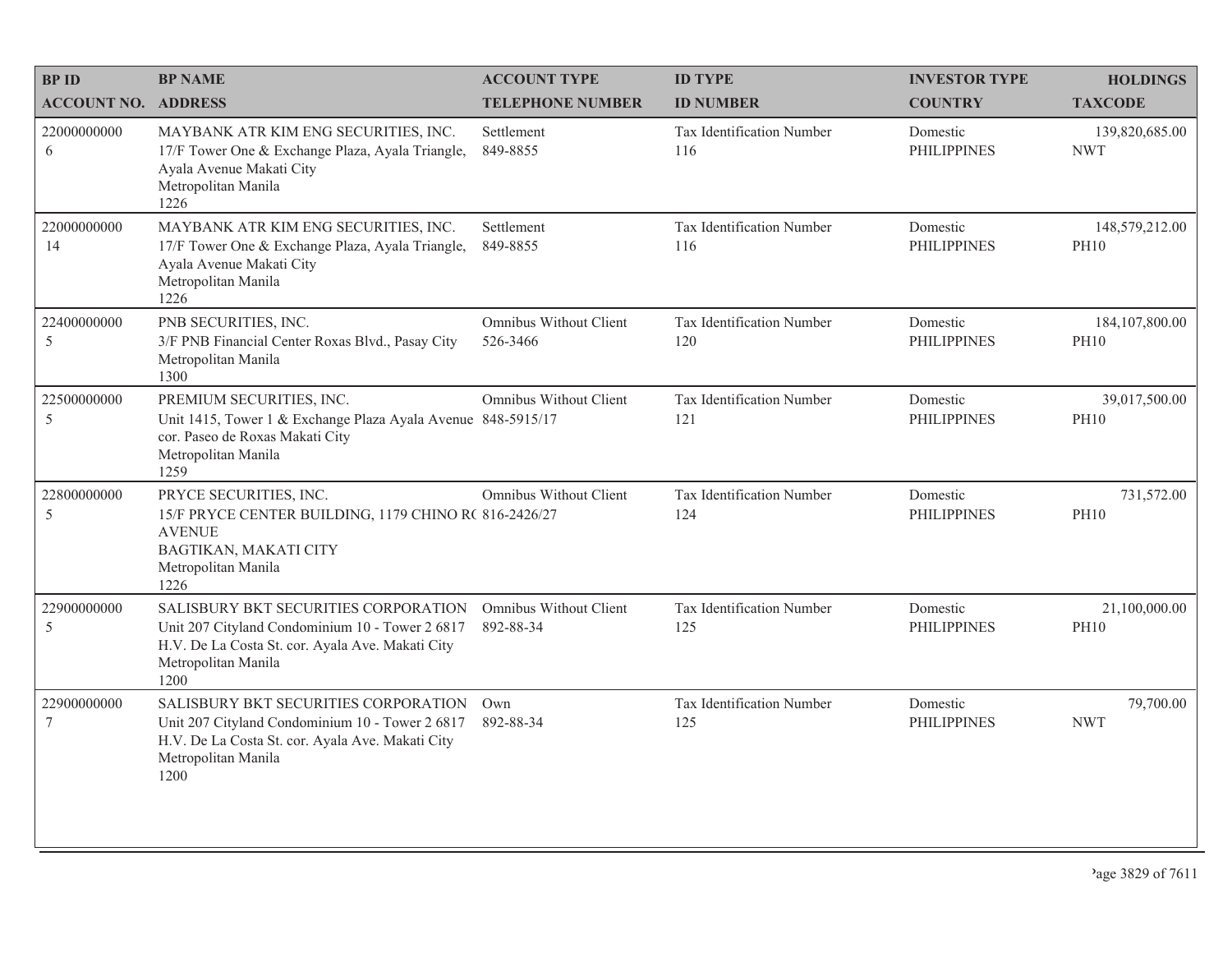| <b>BPID</b>                 | <b>BP NAME</b>                                                                                                                                                                          | <b>ACCOUNT TYPE</b>                      | <b>ID TYPE</b>                          | <b>INVESTOR TYPE</b>           | <b>HOLDINGS</b>                 |
|-----------------------------|-----------------------------------------------------------------------------------------------------------------------------------------------------------------------------------------|------------------------------------------|-----------------------------------------|--------------------------------|---------------------------------|
| <b>ACCOUNT NO. ADDRESS</b>  |                                                                                                                                                                                         | <b>TELEPHONE NUMBER</b>                  | <b>ID NUMBER</b>                        | <b>COUNTRY</b>                 | <b>TAXCODE</b>                  |
| 22900000000<br>18           | <b>SALISBURY BKT SECURITIES CORPORATION</b><br>Unit 207 Cityland Condominium 10 - Tower 2 6817<br>H.V. De La Costa St. cor. Ayala Ave. Makati City<br>Metropolitan Manila<br>1200       | Settlement<br>892-88-34                  | <b>Tax Identification Number</b><br>125 | Foreign<br><b>PHILIPPINES</b>  | 1,500,000.00<br><b>RA10</b>     |
| 23000000000<br>$\mathbf{1}$ | <b>QUALITY INVESTMENTS &amp; SECURITIES</b><br><b>CORPORATION</b><br>Suite 1602 Tytana Plaza Oriente St, Binondo Manila 241-0547<br>Metropolitan Manila<br>1006                         | Omnibus Without Client                   | Tax Identification Number<br>126        | Foreign<br><b>PHILIPPINES</b>  | 459,856,250.00<br>FMX1          |
| 23000000000<br>5            | <b>QUALITY INVESTMENTS &amp; SECURITIES</b><br><b>CORPORATION</b><br>Suite 1602 Tytana Plaza Oriente St, Binondo Manila 241-0547<br>Metropolitan Manila<br>1006                         | Omnibus Without Client                   | Tax Identification Number<br>126        | Domestic<br><b>PHILIPPINES</b> | 4,485,223,108.00<br><b>PH10</b> |
| 23000000000<br>6            | <b>QUALITY INVESTMENTS &amp; SECURITIES</b><br><b>CORPORATION</b><br>Suite 1602 Tytana Plaza Oriente St, Binondo Manila<br>Metropolitan Manila<br>1006                                  | Settlement<br>241-0547                   | Tax Identification Number<br>126        | Domestic<br><b>PHILIPPINES</b> | 20,000,000.00<br><b>NWT</b>     |
| 23100000000<br>5            | R & L INVESTMENTS, INC.<br>675 Lee St., Mandaluyong City<br>Metropolitan Manila<br>1501                                                                                                 | Omnibus Without Client<br>7247210/705207 | Tax Identification Number<br>127        | Domestic<br><b>PHILIPPINES</b> | 94,207,875.00<br><b>PH10</b>    |
| 23300000000<br>5            | R. COYIUTO SECURITIES, INC.<br>5/F Corinthian Plaza, Paseo de Roxas, Legaspi Village 811-3064<br>Makati City<br>Metropolitan Manila<br>$\Omega$                                         | <b>Omnibus Without Client</b>            | Tax Identification Number<br>129        | Domestic<br><b>PHILIPPINES</b> | 261,596,187.00<br><b>PH10</b>   |
| 23500000000<br>5            | REGINA CAPITAL DEVELOPMENT CORPORATI Omnibus Without Client<br>Unit 806 Tower 1 & Exchange Plaza Ayala Triangle, 848-5482/84<br>Ayala Avenue Makati City<br>Metropolitan Manila<br>1226 |                                          | Tax Identification Number<br>131        | Domestic<br><b>PHILIPPINES</b> | 128,561,290.00<br><b>PH10</b>   |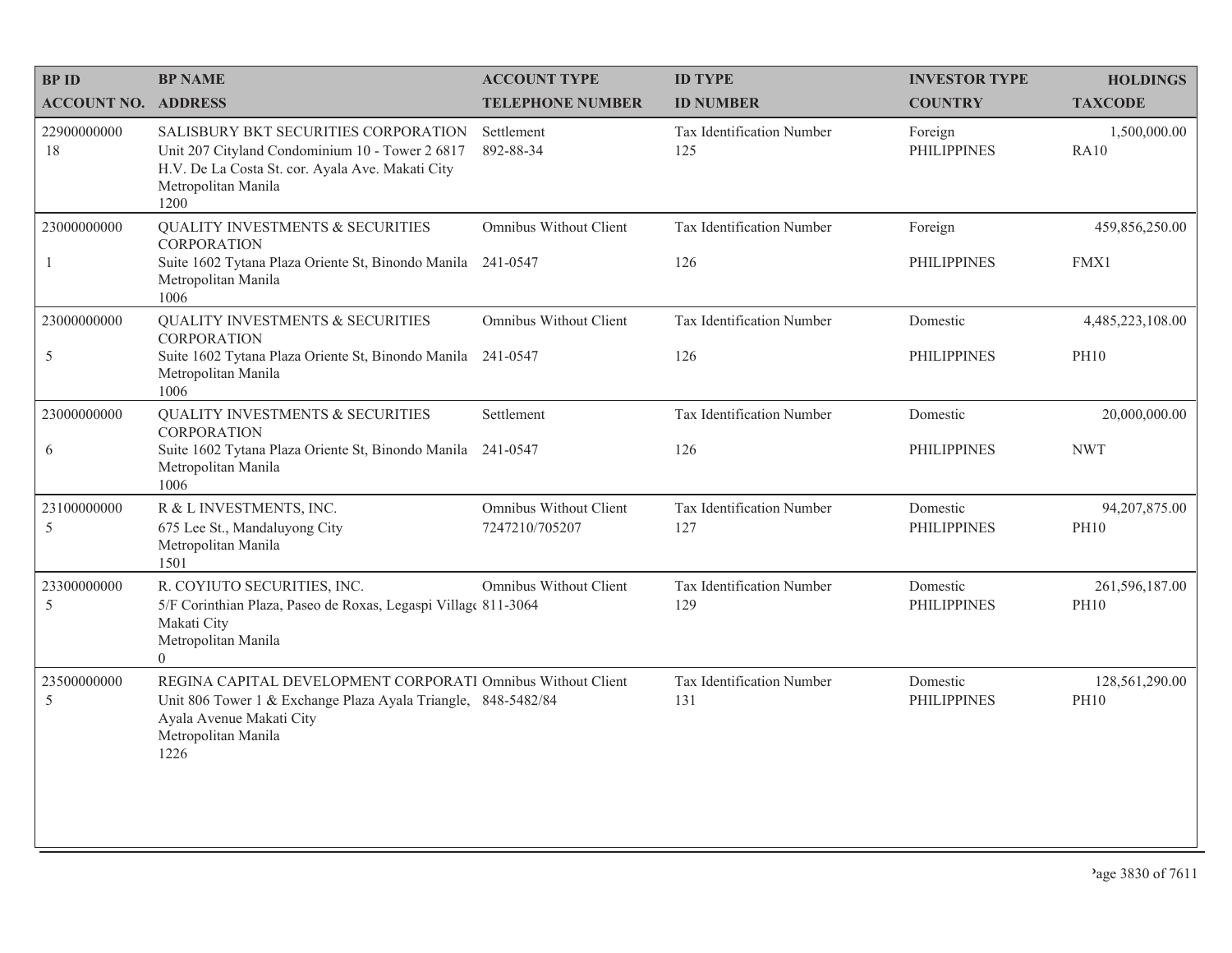| <b>BPID</b>                | <b>BP NAME</b>                                                                                                                                                                             | <b>ACCOUNT TYPE</b>                | <b>ID TYPE</b>                   | <b>INVESTOR TYPE</b>           | <b>HOLDINGS</b>              |
|----------------------------|--------------------------------------------------------------------------------------------------------------------------------------------------------------------------------------------|------------------------------------|----------------------------------|--------------------------------|------------------------------|
| <b>ACCOUNT NO. ADDRESS</b> |                                                                                                                                                                                            | <b>TELEPHONE NUMBER</b>            | <b>ID NUMBER</b>                 | <b>COUNTRY</b>                 | <b>TAXCODE</b>               |
| 23500000000<br>6           | REGINA CAPITAL DEVELOPMENT CORPORATI Settlement<br>Unit 806 Tower 1 & Exchange Plaza Ayala Triangle, 848-5482/84<br>Ayala Avenue Makati City<br>Metropolitan Manila<br>1226                |                                    | Tax Identification Number<br>131 | Domestic<br><b>PHILIPPINES</b> | 6,000,000.00<br><b>NWT</b>   |
| 23600000000<br>5           | R. NUBLA SECURITIES, INC.<br>Room 604, Fil-Am Resources Bldg., 231 Juan Luna S 242-1596<br>Binondo, Manila<br>Metropolitan Manila<br>1006                                                  | Omnibus Without Client             | Tax Identification Number<br>132 | Domestic<br><b>PHILIPPINES</b> | 14,439,982.00<br><b>PH10</b> |
| 23700000000<br>5           | AAA SOUTHEAST EQUITIES, INCORPORATED Omnibus Without Client<br>Ground Floor, Fortune Life Building #162 Legaspi St. 816-2918<br>Legaspi Village Makati City<br>Metropolitan Manila<br>1229 |                                    | Tax Identification Number<br>133 | Domestic<br><b>PHILIPPINES</b> | 35,503,887.00<br><b>PH10</b> |
| 23800000000<br>5           | R. S. LIM & CO., INC.<br>1509 Galvani Street San Isidro, Makati City<br>Metropolitan Manila<br>1234                                                                                        | Omnibus Without Client<br>8919670  | Tax Identification Number<br>134 | Domestic<br><b>PHILIPPINES</b> | 33,000,811.00<br><b>PH10</b> |
| 23900000000<br>5           | RTG & COMPANY, INC.<br>Unit 602 Tower 1 & Exchange Plaza Ayala Triangle,<br>Makati City<br>Metropolitan Manila<br>1200                                                                     | Omnibus Without Client<br>8919482  | Tax Identification Number<br>135 | Domestic<br><b>PHILIPPINES</b> | 980,825.00<br><b>PH10</b>    |
| 24000000000<br>-1          | S.J. ROXAS & CO., INC.<br>Unit 612 Tower One, & Exchange Plaza, Ayala<br>Triangle, Ayala Avenue, Makati City<br>Metropolitan Manila<br>$\overline{0}$                                      | Omnibus Without Client<br>848-5065 | Tax Identification Number<br>136 | Foreign<br><b>PHILIPPINES</b>  | 2,000,000.00<br>FMX1         |
| 24000000000<br>5           | S.J. ROXAS & CO., INC.<br>Unit 612 Tower One, & Exchange Plaza, Ayala<br>Triangle, Ayala Avenue, Makati City<br>Metropolitan Manila<br>$\Omega$                                            | Omnibus Without Client<br>848-5065 | Tax Identification Number<br>136 | Domestic<br><b>PHILIPPINES</b> | 67,002,249.00<br><b>PH10</b> |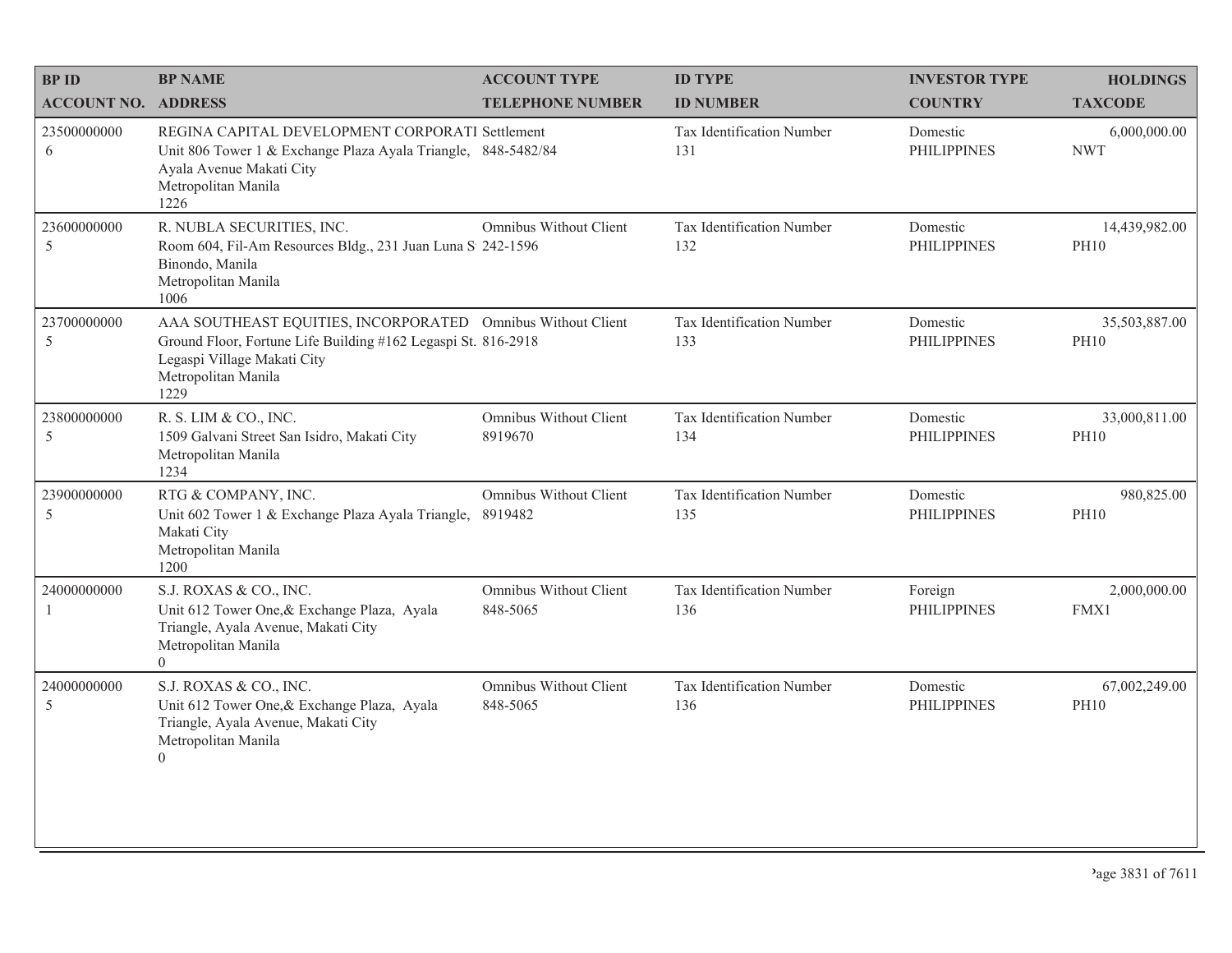| <b>BP NAME</b>                                                                                                                                    | <b>ACCOUNT TYPE</b>                     | <b>ID TYPE</b>                                           | <b>INVESTOR TYPE</b>           | <b>HOLDINGS</b>              |
|---------------------------------------------------------------------------------------------------------------------------------------------------|-----------------------------------------|----------------------------------------------------------|--------------------------------|------------------------------|
|                                                                                                                                                   | <b>TELEPHONE NUMBER</b>                 | <b>ID NUMBER</b>                                         | <b>COUNTRY</b>                 | <b>TAXCODE</b>               |
| S.J. ROXAS & CO., INC.<br>Unit 612 Tower One, Ayala Triangle, Ayala Avenue,<br>Makati City<br>Metropolitan Manila<br>$\theta$                     | Client<br>8485065 TO 69                 | Tax Identification Number<br>546                         | Domestic<br><b>PHILIPPINES</b> | 842,697.00<br><b>NWT</b>     |
| SECURITIES SPECIALISTS, INC.<br>Unit 903 National Life Insurance Building,<br>6762 Ayala Avenue, Makati City<br>Metropolitan Manila<br>1000       | Omnibus Without Client<br>523-5595      | Tax Identification Number<br>138                         | Domestic<br><b>PHILIPPINES</b> | 3,000,556.00<br><b>PH10</b>  |
| FIDELITY SECURITIES, INC.<br>2103-B PSE Centre, Exchange Road, Ortigas, Pasig<br>City<br>Metropolitan Manila<br>1600                              | Omnibus Without Client<br>6345038       | Tax Identification Number<br>139                         | Domestic<br><b>PHILIPPINES</b> | 11,162,500.00<br><b>PH10</b> |
| SUMMIT SECURITIES, INC.<br>Unit 2102 B/C PSE Center Tektite Tower East<br>Exchange Road, Ortigas Center Pasig City<br>Metropolitan Manila<br>1600 | Omnibus Without Client<br>6311032 to 37 | Tax Identification Number<br>141                         | Domestic<br><b>PHILIPPINES</b> | 27,908,600.00<br><b>PH10</b> |
| STANDARD SECURITIES CORPORATION<br>#34 Jefferson St., GHW, San Juan Metro Manila<br>Metropolitan Manila<br>00 <sup>°</sup>                        | Omnibus Without Client<br>8486149       | Tax Identification Number<br>142                         | Domestic<br><b>PHILIPPINES</b> | 46,799,853.00<br><b>PH10</b> |
| STANDARD SECURITIES CORPORATION<br>#34 Jefferson St., GHW, San Juan Metro Manila<br>Metropolitan Manila<br>00 <sup>°</sup>                        | Own<br>8486149                          | Tax Identification Number<br>142                         | Domestic<br><b>PHILIPPINES</b> | 5,000,000.00<br><b>NWT</b>   |
| TANSENGCO & CO., INC.<br>Luna St., Binondo, Manila<br>Metropolitan Manila<br>1006                                                                 | <b>Omnibus Without Client</b>           | Tax Identification Number<br>146                         | Domestic<br><b>PHILIPPINES</b> | 53,572,736.00<br><b>PH10</b> |
|                                                                                                                                                   | <b>ACCOUNT NO. ADDRESS</b>              | U-2308 World Trade Exchange Condominium 215 Ju: 241-7155 |                                |                              |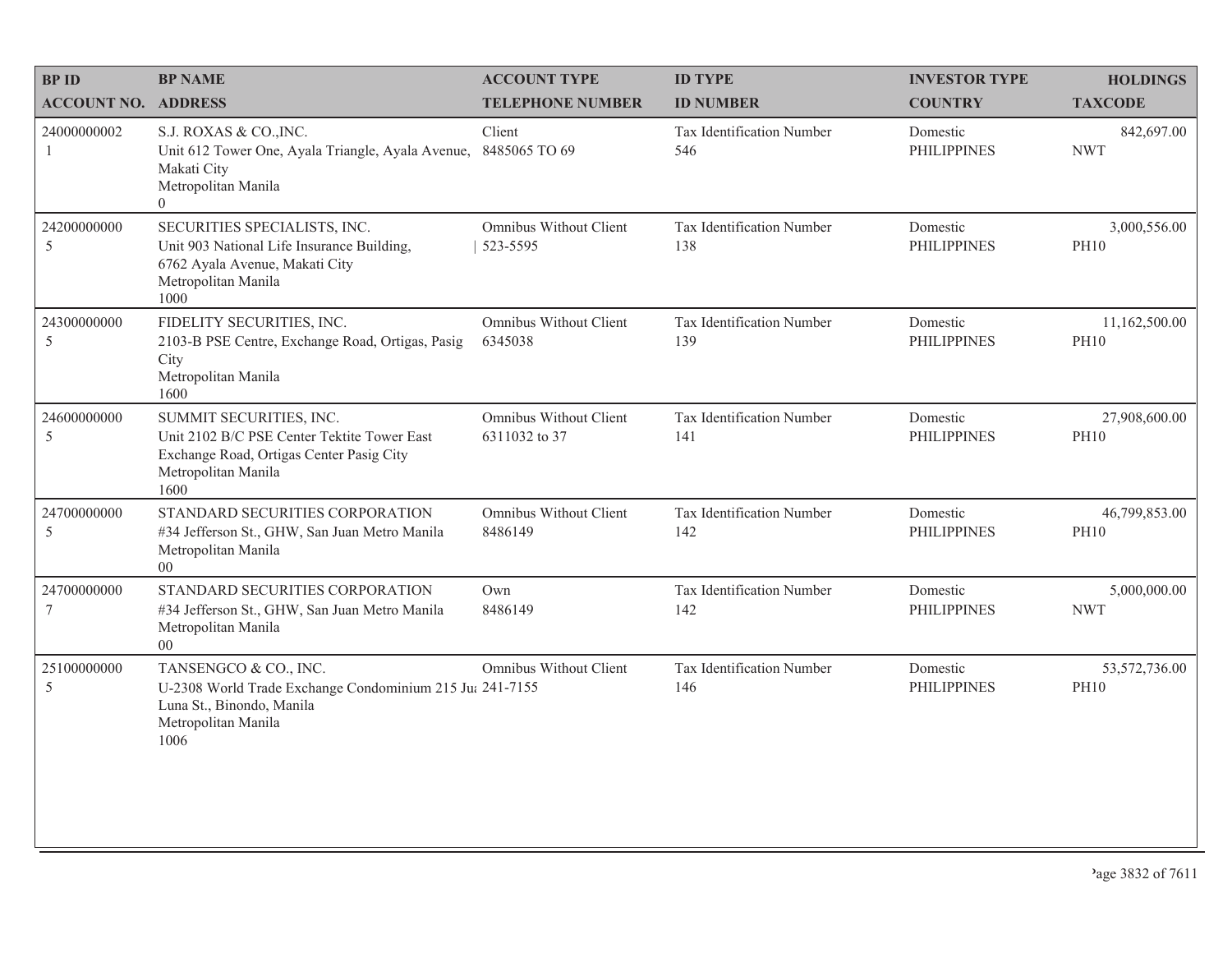| <b>BP ID</b>                   | <b>BP NAME</b>                                                                                                                        | <b>ACCOUNT TYPE</b>           | <b>ID TYPE</b>                   | <b>INVESTOR TYPE</b>           | <b>HOLDINGS</b>          |
|--------------------------------|---------------------------------------------------------------------------------------------------------------------------------------|-------------------------------|----------------------------------|--------------------------------|--------------------------|
| <b>ACCOUNT NO. ADDRESS</b>     |                                                                                                                                       | <b>TELEPHONE NUMBER</b>       | <b>ID NUMBER</b>                 | <b>COUNTRY</b>                 | <b>TAXCODE</b>           |
| 25200000000                    | THE FIRST RESOURCES MANAGEMENT &<br><b>SECURITIES CORP.</b>                                                                           | <b>Omnibus Without Client</b> | Tax Identification Number        | Domestic                       | 86,581,282.00            |
| 5                              | Rms. 801-802, PSE Tower 1 Ayala Ave., cor. Paseo d 8486311 to 18<br>Roxas, Ayala Triangle, Makati City<br>Metropolitan Manila<br>1200 |                               | 147                              | <b>PHILIPPINES</b>             | <b>PH10</b>              |
| 25200000000                    | THE FIRST RESOURCES MANAGEMENT &<br>SECURITIES CORP.                                                                                  | Settlement                    | Tax Identification Number        | Domestic                       | 330, 375, 000.00         |
| 6                              | Rms. 801-802, PSE Tower 1 Ayala Ave., cor. Paseo d 8486311 to 18<br>Roxas, Ayala Triangle, Makati City<br>Metropolitan Manila<br>1200 |                               | 147                              | <b>PHILIPPINES</b>             | <b>NWT</b>               |
| 25200000000                    | THE FIRST RESOURCES MANAGEMENT &<br>SECURITIES CORP.                                                                                  | Settlement                    | Tax Identification Number        | Foreign                        | 10,650,000.00            |
| 18                             | Rms. 801-802, PSE Tower 1 Ayala Ave., cor. Paseo d 8486311 to 18<br>Roxas, Ayala Triangle, Makati City<br>Metropolitan Manila<br>1200 |                               | 147                              | <b>PHILIPPINES</b>             | <b>RA10</b>              |
| 25200000000                    | THE FIRST RESOURCES MANAGEMENT $\&$<br>SECURITIES CORP.                                                                               | Settlement                    | Tax Identification Number        | Foreign                        | 28,775,000.00            |
| 24                             | Rms. 801-802, PSE Tower 1 Ayala Ave., cor. Paseo d 8486311 to 18<br>Roxas, Ayala Triangle, Makati City<br>Metropolitan Manila<br>1200 |                               | 147                              | <b>PHILIPPINES</b>             | <b>FTXN</b>              |
| 25300000000                    | TOWER SECURITIES, INC.                                                                                                                | Omnibus Without Client        | Tax Identification Number        | Domestic                       | 278,240,596.00           |
| 5                              | 1802-C Tektite Tower I Exchange Road, Ortigas Cent 6354448<br>Pasig City<br>Metropolitan Manila<br>1600                               |                               | 148                              | <b>PHILIPPINES</b>             | <b>PH10</b>              |
| 25300000000<br>$7\phantom{.0}$ | TOWER SECURITIES, INC.<br>1802-C Tektite Tower I Exchange Road, Ortigas Cent 6354448<br>Pasig City<br>Metropolitan Manila<br>1600     | Own                           | Tax Identification Number<br>148 | Domestic<br><b>PHILIPPINES</b> | 843,750.00<br><b>NWT</b> |
|                                |                                                                                                                                       |                               |                                  |                                |                          |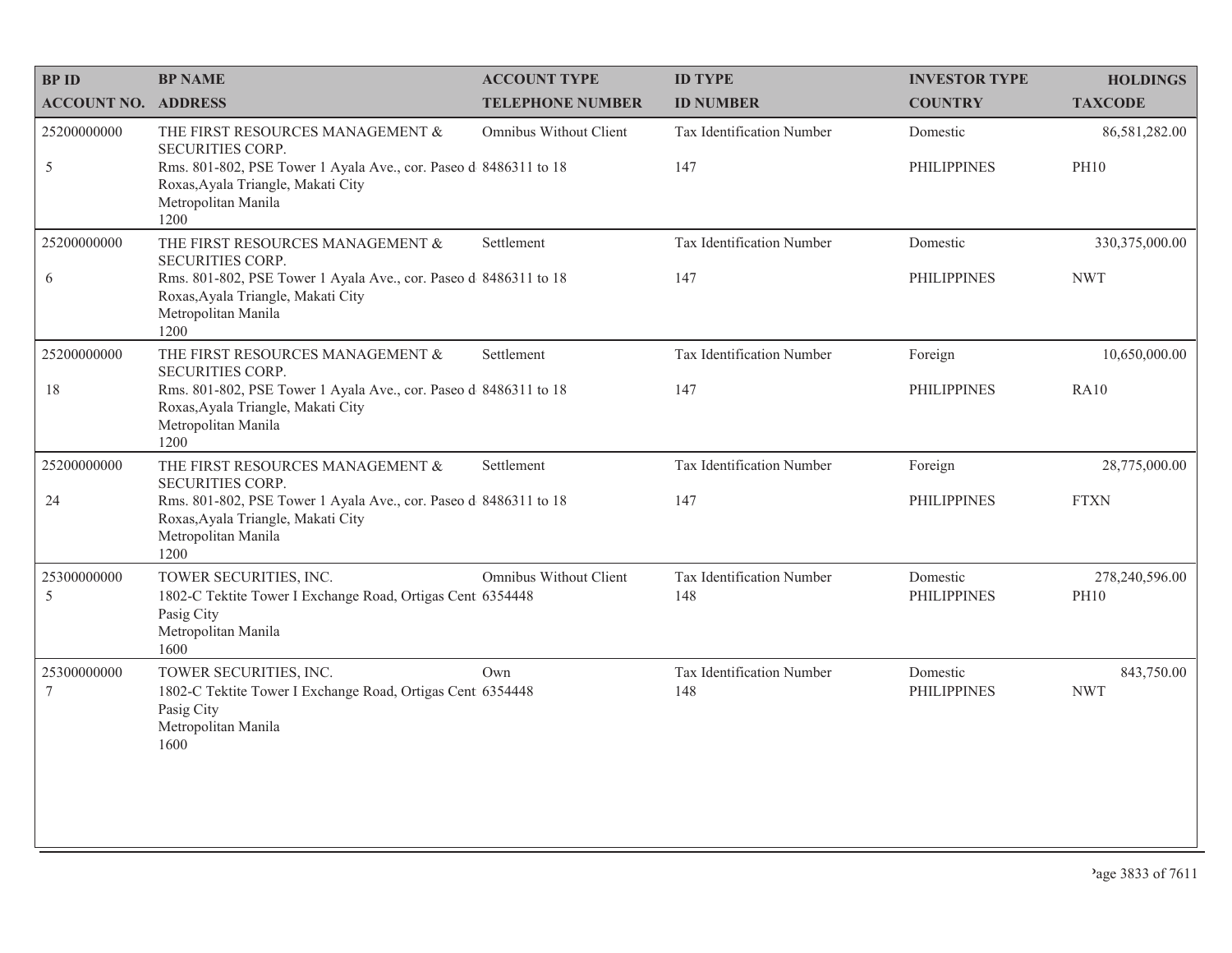| <b>BPID</b>                   | <b>BP NAME</b>                                                                                                                                              | <b>ACCOUNT TYPE</b>                | <b>ID TYPE</b>                          | <b>INVESTOR TYPE</b>           | <b>HOLDINGS</b>               |
|-------------------------------|-------------------------------------------------------------------------------------------------------------------------------------------------------------|------------------------------------|-----------------------------------------|--------------------------------|-------------------------------|
| <b>ACCOUNT NO. ADDRESS</b>    |                                                                                                                                                             | <b>TELEPHONE NUMBER</b>            | <b>ID NUMBER</b>                        | <b>COUNTRY</b>                 | <b>TAXCODE</b>                |
| 25400000000<br>5              | TRANS-ASIA SECURITIES, INC.<br>Rm. 601-S, State Centre 333 Juan Luna St., Binondo, 242-28-23<br>Manila<br>Metropolitan Manila<br>1006                       | Omnibus Without Client             | <b>Tax Identification Number</b><br>149 | Domestic<br><b>PHILIPPINES</b> | 25,000.00<br><b>PH10</b>      |
| 25600000000<br>5              | TRENDLINE SECURITIES CORPORATION<br>Rm. 503 Tytana Plaza Lorenzo Ruiz St., Binondo,<br>Manila<br>Metropolitan Manila<br>1006                                | Omnibus Without Client<br>241-0387 | Tax Identification Number<br>151        | Domestic<br><b>PHILIPPINES</b> | 599,664.00<br><b>PH10</b>     |
| 25700000000<br>5              | TRI-STATE SECURITIES, INC.<br>Unit 1007, 10/F Ayala Triangle Tower I, Ayala<br>Avenue, Makati City<br>Metropolitan Manila<br>1226                           | Omnibus Without Client<br>8485042  | Tax Identification Number<br>152        | Domestic<br><b>PHILIPPINES</b> | 4,289,473.00<br><b>PH10</b>   |
| 25700000000<br>6              | TRI-STATE SECURITIES, INC.<br>Unit 1007, 10/F Ayala Triangle Tower I, Ayala<br>Avenue, Makati City<br>Metropolitan Manila<br>1226                           | Settlement<br>8485042              | Tax Identification Number<br>152        | Domestic<br><b>PHILIPPINES</b> | 436,500.00<br><b>NWT</b>      |
| 25900000000<br>5              | UCPB SECURITIES, INC.<br>Suite 1612, 16/F Ayala Tower I Exchange Plaza, Ayal 8485678<br>Ave. cor. Paseo de Roxas Makati City<br>Metropolitan Manila<br>1226 | Omnibus Without Client             | Tax Identification Number<br>154        | Domestic<br><b>PHILIPPINES</b> | 234,620,039.00<br><b>PH10</b> |
| 25900000000<br>6              | UCPB SECURITIES, INC.<br>Suite 1612, 16/F Ayala Tower I Exchange Plaza, Ayal 8485678<br>Ave. cor. Paseo de Roxas Makati City<br>Metropolitan Manila<br>1226 | Settlement                         | Tax Identification Number<br>154        | Domestic<br><b>PHILIPPINES</b> | 20,000.00<br><b>NWT</b>       |
| 26100000004<br>$\overline{1}$ | E.SECURITIES, INC. ITF VARIOUS CLIENTS<br>11/F Exportbank Plaza Chino Roces cor Sen. Gil J.<br>Puyat Ave, Makati City<br>Metropolitan Manila<br>1251        | Client                             | Tax Identification Number<br>560        | Domestic<br><b>PHILIPPINES</b> | 176,400.00<br><b>PH10</b>     |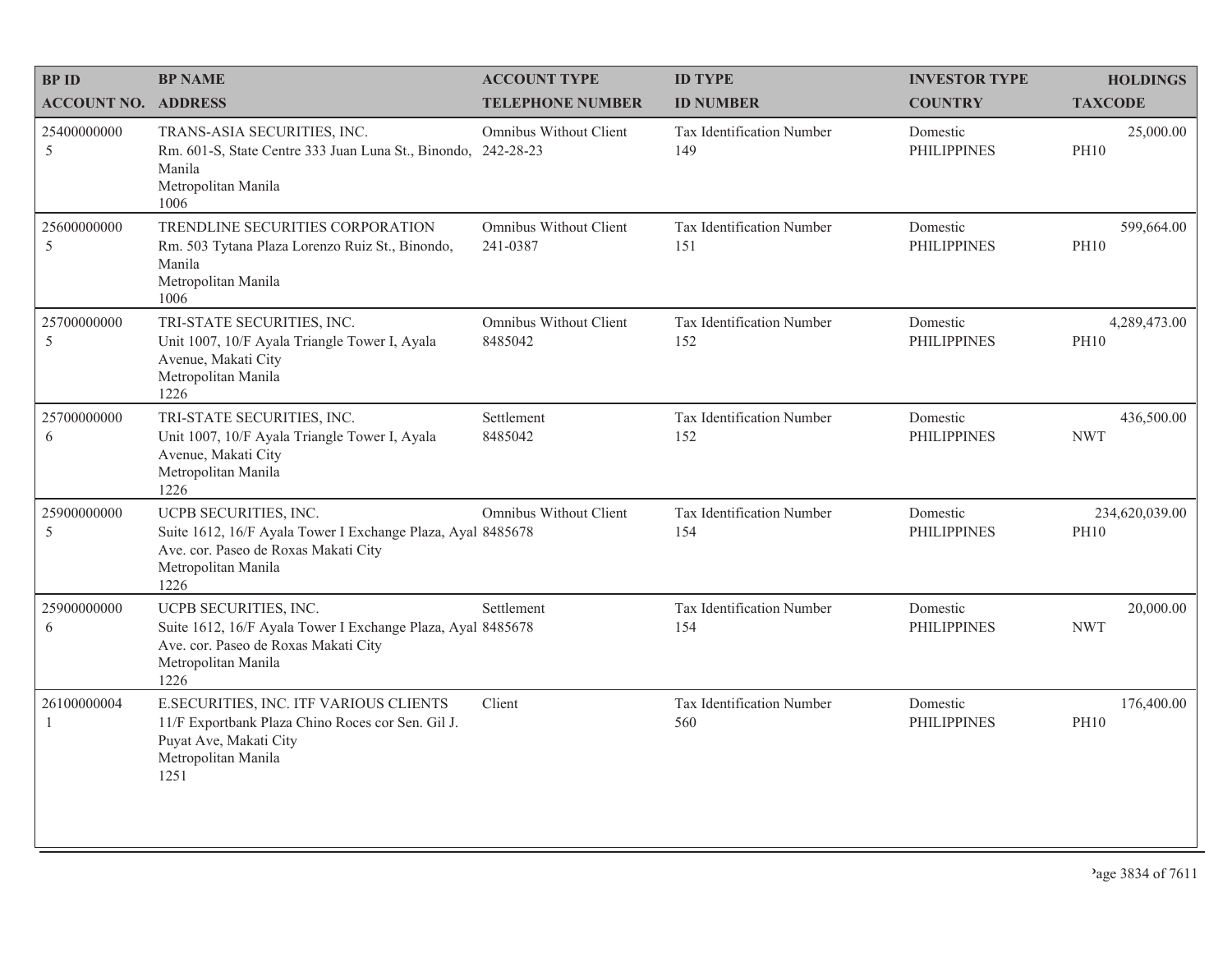| <b>BPID</b>                   | <b>BP NAME</b>                                                                                                                                                                               | <b>ACCOUNT TYPE</b>     | <b>ID TYPE</b>                                  | <b>INVESTOR TYPE</b>           | <b>HOLDINGS</b>               |
|-------------------------------|----------------------------------------------------------------------------------------------------------------------------------------------------------------------------------------------|-------------------------|-------------------------------------------------|--------------------------------|-------------------------------|
| <b>ACCOUNT NO. ADDRESS</b>    |                                                                                                                                                                                              | <b>TELEPHONE NUMBER</b> | <b>ID NUMBER</b>                                | <b>COUNTRY</b>                 | <b>TAXCODE</b>                |
| 26300000000<br>$\overline{2}$ | VENTURE SECURITIES, INC.<br>Unit 811 Tower One & Exchange Plaza Ayala Triangl 8486505<br>Ayala Ave. cor. Paseo de Roxas Makati City<br>Metropolitan Manila<br>1226                           | Settlement              | Tax Identification Number<br>158                | Foreign<br><b>PHILIPPINES</b>  | 300,000.00<br>FMX1            |
| 26300000000<br>6              | VENTURE SECURITIES, INC.<br>Unit 811 Tower One & Exchange Plaza Ayala Triangl 8486505<br>Ayala Ave. cor. Paseo de Roxas Makati City<br>Metropolitan Manila<br>1226                           | Settlement              | Tax Identification Number<br>158                | Domestic<br><b>PHILIPPINES</b> | 710,262.00<br><b>NWT</b>      |
| 26300000005<br>$\mathbf{1}$   | VENTURE SECURITIES, INC.<br>7/F PHILS. FIRST BLDG., 6764 AYALA AVE.,<br><b>MAKATI CITY</b><br>Metropolitan Manila<br>STMT-D                                                                  | Client<br>864-0471      | Certificate Of Incorporation<br>000-810-760-000 | Domestic<br><b>PHILIPPINES</b> | 10,172,500.00<br><b>NWT</b>   |
| 26300000012<br>1              | VENTURE SECURITIES, INC.<br>8/F iACADEMY BLDG. 6764 AYALA AVE.,<br><b>MAKATI CITY</b><br>Metropolitan Manila<br>1226                                                                         | Client<br>848-6505      | Certificate Of Incorporation<br>26300000012     | Domestic<br><b>PHILIPPINES</b> | 100,000,000.00<br><b>NWT</b>  |
| 26600000000<br>5              | VICSAL SECURITIES & STOCK BROKERAGE, IN Omnibus Without Client<br>658 C. Palanca St., Quiapo, Manila<br>Metropolitan Manila<br>1001                                                          | 7349771                 | Tax Identification Number<br>161                | Domestic<br><b>PHILIPPINES</b> | 846,482,648.00<br><b>PH10</b> |
| 26700000000<br>$\overline{2}$ | FIRST METRO SECURITIES BROKERAGE CORP. Settlement<br>Unit 1515, 15/F Ayala Tower One Ayala Triangle,<br>Ayala Ave. cor Paseo de Roxas Makati City<br>Metropolitan Manila<br>1226             | 759-4133/34             | Tax Identification Number<br>162                | Foreign<br><b>PHILIPPINES</b>  | 500,000.00<br>FMX1            |
| 26700000000<br>5              | FIRST METRO SECURITIES BROKERAGE CORP. Omnibus Without Client<br>Unit 1515, 15/F Ayala Tower One Ayala Triangle,<br>Ayala Ave. cor Paseo de Roxas Makati City<br>Metropolitan Manila<br>1226 | 759-4133/34             | Tax Identification Number<br>162                | Domestic<br><b>PHILIPPINES</b> | 63,735,120.00<br><b>PH10</b>  |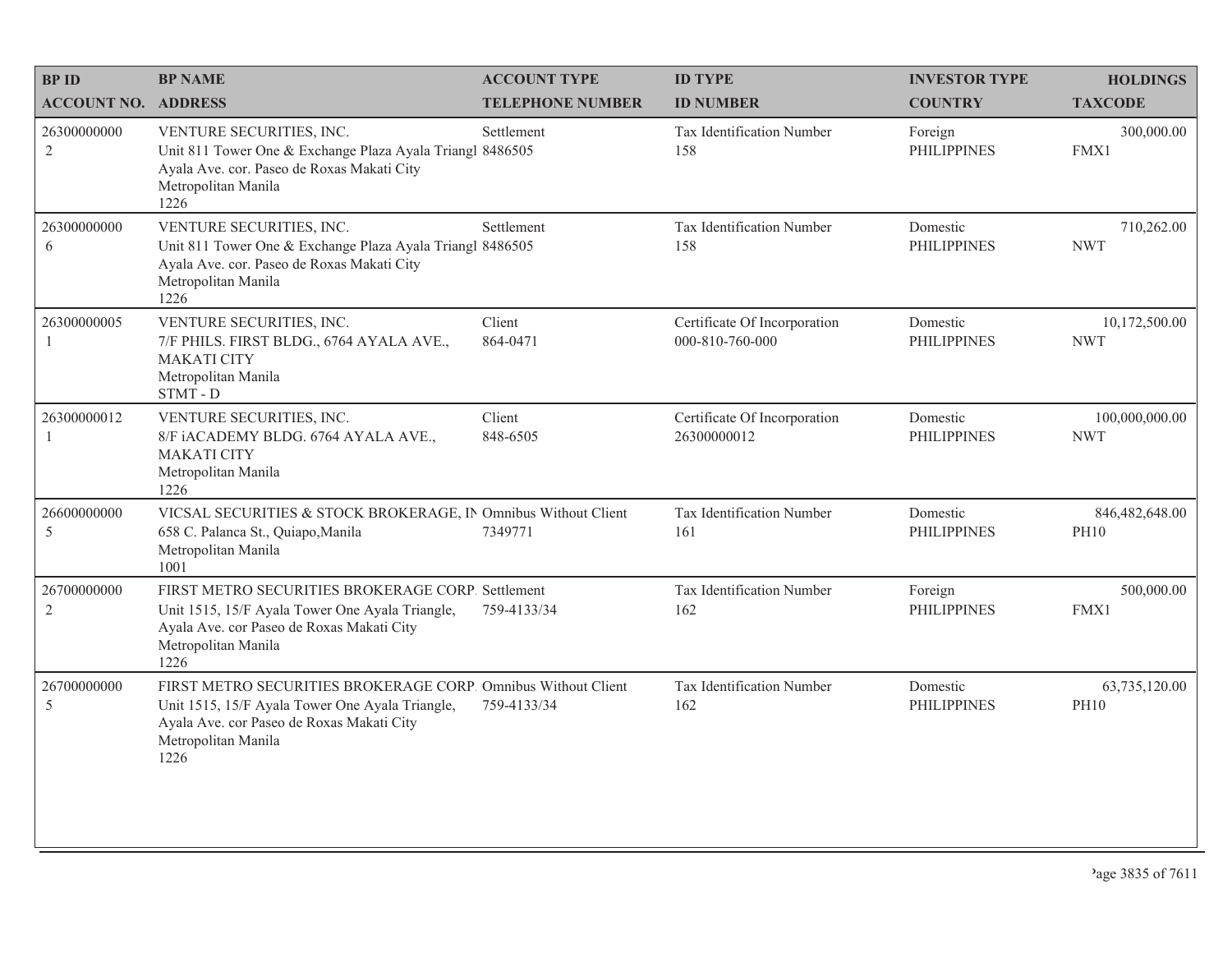| <b>BP ID</b>                   | <b>BP NAME</b>                                                                                                                                                                   | <b>ACCOUNT TYPE</b>                | <b>ID TYPE</b>                                  | <b>INVESTOR TYPE</b>           | <b>HOLDINGS</b>               |
|--------------------------------|----------------------------------------------------------------------------------------------------------------------------------------------------------------------------------|------------------------------------|-------------------------------------------------|--------------------------------|-------------------------------|
| <b>ACCOUNT NO. ADDRESS</b>     |                                                                                                                                                                                  | <b>TELEPHONE NUMBER</b>            | <b>ID NUMBER</b>                                | <b>COUNTRY</b>                 | <b>TAXCODE</b>                |
| 26700000000<br>6               | FIRST METRO SECURITIES BROKERAGE CORP. Settlement<br>Unit 1515, 15/F Ayala Tower One Ayala Triangle,<br>Ayala Ave. cor Paseo de Roxas Makati City<br>Metropolitan Manila<br>1226 | 759-4133/34                        | Tax Identification Number<br>162                | Domestic<br><b>PHILIPPINES</b> | 201,316,600.00<br><b>NWT</b>  |
| 26700000005<br>$\overline{1}$  | NORTHWEST INSURANCE AND SURETY CO., II Client<br>18/F PS BANK CENTER, 777 PASEO DE ROXAS, 859-0600<br>COR. SEDENO ST., MAKATI CITY<br>Metropolitan Manila<br>1226                |                                    | Commercial Registration Number<br>01-2004-00095 | Domestic<br><b>PHILIPPINES</b> | 33,000,000.00<br><b>NWT</b>   |
| 26900000000<br>5               | WEALTH SECURITIES, INC.<br>2103 PSE Centre, Exchange Road Ortigas Centre, Pas 634-5038<br>City<br>Metropolitan Manila<br>1600                                                    | <b>Omnibus Without Client</b>      | Tax Identification Number<br>164                | Domestic<br><b>PHILIPPINES</b> | 414,858,061.00<br><b>PH10</b> |
| 26900000000<br>$7\phantom{.0}$ | WEALTH SECURITIES, INC.<br>2103 PSE Centre, Exchange Road Ortigas Centre, Pas 634-5038<br>City<br>Metropolitan Manila<br>1600                                                    | Own                                | Tax Identification Number<br>164                | Domestic<br><b>PHILIPPINES</b> | 85,085.00<br><b>NWT</b>       |
| 26900000002<br>-1              | WEALTH SECURITIES, INC.<br>2103 PSE Centre, Exchange Road Ortigas Centre, Pas 689-8080<br>City<br>Metropolitan Manila<br>1600                                                    | Client                             | Tax Identification Number<br>320                | Domestic<br><b>PHILIPPINES</b> | 223,107,500.00<br><b>NWT</b>  |
| 27000000000<br>5               | WESTLINK GLOBAL EQUITIES, INC.<br>6/F Philippine Stock Exchange Plaza Ayala Avenue,<br>Makati City<br>Metropolitan Manila<br>1200                                                | Omnibus Without Client<br>848-6231 | Tax Identification Number<br>165                | Domestic<br><b>PHILIPPINES</b> | 15,512,804.00<br><b>PH10</b>  |
| 27200000000<br>$\overline{1}$  | BERNAD SECURITIES, INC.<br>3/F 1033 M.H. del Pilar St. Ermita, Manila<br>Metropolitan Manila<br>1000                                                                             | Omnibus Without Client<br>5245186  | Tax Identification Number<br>167                | Foreign<br><b>PHILIPPINES</b>  | 6,000,000.00<br>FMX1          |
| 27200000000<br>5               | BERNAD SECURITIES, INC.<br>3/F 1033 M.H. del Pilar St. Ermita, Manila<br>Metropolitan Manila<br>1000                                                                             | Omnibus Without Client<br>5245186  | Tax Identification Number<br>167                | Domestic<br><b>PHILIPPINES</b> | 23,538,261.00<br><b>PH10</b>  |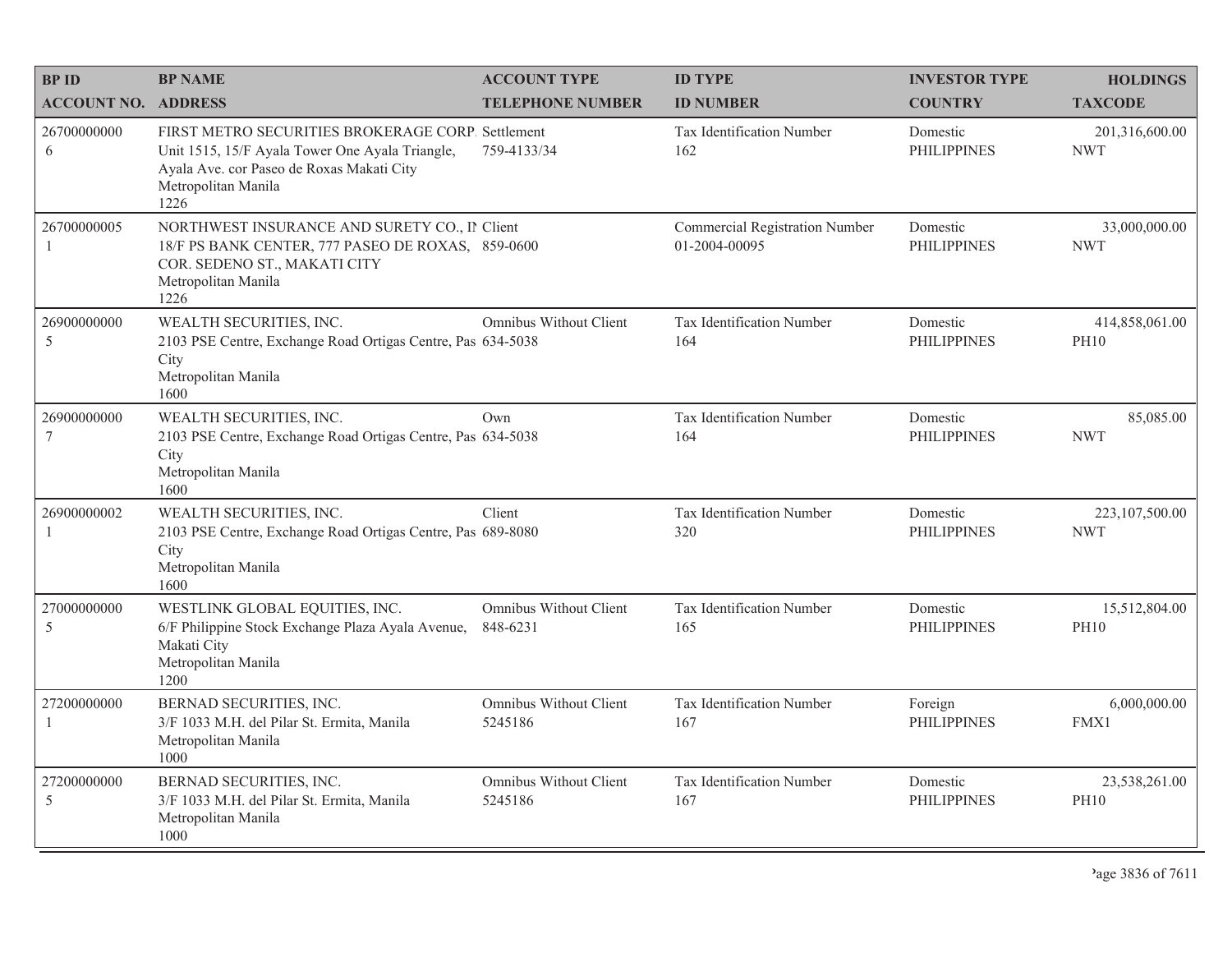| <b>BPID</b>                   | <b>BP NAME</b>                                                                                                                                                 | <b>ACCOUNT TYPE</b>                 | <b>ID TYPE</b>                   | <b>INVESTOR TYPE</b>           | <b>HOLDINGS</b>                 |
|-------------------------------|----------------------------------------------------------------------------------------------------------------------------------------------------------------|-------------------------------------|----------------------------------|--------------------------------|---------------------------------|
| <b>ACCOUNT NO. ADDRESS</b>    |                                                                                                                                                                | <b>TELEPHONE NUMBER</b>             | <b>ID NUMBER</b>                 | <b>COUNTRY</b>                 | <b>TAXCODE</b>                  |
| 27200000000<br>6              | BERNAD SECURITIES, INC.<br>3/F 1033 M.H. del Pilar St. Ermita, Manila<br>Metropolitan Manila<br>1000                                                           | Settlement<br>5245186               | Tax Identification Number<br>167 | Domestic<br><b>PHILIPPINES</b> | 700,000.00<br><b>NWT</b>        |
| 27300000000<br>$\mathfrak s$  | WONG SECURITIES CORPORATION<br>1402-B A. Mabini St., cor. Sta. Monica St., Ermita,<br>Manila<br>Metropolitan Manila<br>1000                                    | Omnibus Without Client<br>5217794   | Tax Identification Number<br>168 | Domestic<br><b>PHILIPPINES</b> | 8,000,000.00<br><b>PH10</b>     |
| 27500000000<br>$\mathfrak s$  | YAO & ZIALCITA, INC.<br>Yao & Zialcita, Inc., 5G Vernida I Condominium, 120 5274019 to 21<br>Amorsolo St., Legaspi Village, Makati City<br>Metropolitan Manila | Omnibus Without Client              | Tax Identification Number<br>170 | Domestic<br><b>PHILIPPINES</b> | 55,523,090.00<br><b>PH10</b>    |
| 27500000000<br>7              | YAO & ZIALCITA, INC.<br>Yao & Zialcita, Inc., 5G Vernida I Condominium, 120 5274019 to 21<br>Amorsolo St., Legaspi Village, Makati City<br>Metropolitan Manila | Own                                 | Tax Identification Number<br>170 | Domestic<br><b>PHILIPPINES</b> | 11,812,500.00<br><b>NWT</b>     |
| 27800000000<br>-1             | YU & COMPANY, INC.<br>Unit E 1606-B Tektite Tower 1 Exhange Road, Ortiga 634-6248<br>Center Pasig City<br>Metropolitan Manila<br>1600                          | <b>Omnibus Without Client</b>       | Tax Identification Number<br>173 | Foreign<br><b>PHILIPPINES</b>  | 5,000,000.00<br>FMX1            |
| 27800000000<br>5              | YU & COMPANY, INC.<br>Unit E 1606-B Tektite Tower 1 Exhange Road, Ortiga 634-6248<br>Center Pasig City<br>Metropolitan Manila<br>1600                          | Omnibus Without Client              | Tax Identification Number<br>173 | Domestic<br><b>PHILIPPINES</b> | 216,775,104.00<br><b>PH10</b>   |
| 27800000000<br>$\overline{7}$ | YU & COMPANY, INC.<br>Unit E 1606-B Tektite Tower 1 Exhange Road, Ortiga 634-6248<br>Center Pasig City<br>Metropolitan Manila<br>1600                          | Own                                 | Tax Identification Number<br>173 | Domestic<br><b>PHILIPPINES</b> | 1,000,000.00<br><b>NWT</b>      |
| 27900000000<br>5              | <b>BDO SECURITIES CORPORATION</b><br>27/F Tower I & Exchange Plaza Ayala Ave., Makati<br>City<br>Metropolitan Manila<br>1226                                   | Omnibus Without Client<br>759-41-44 | Tax Identification Number<br>174 | Domestic<br><b>PHILIPPINES</b> | 1,131,839,350.00<br><b>PH10</b> |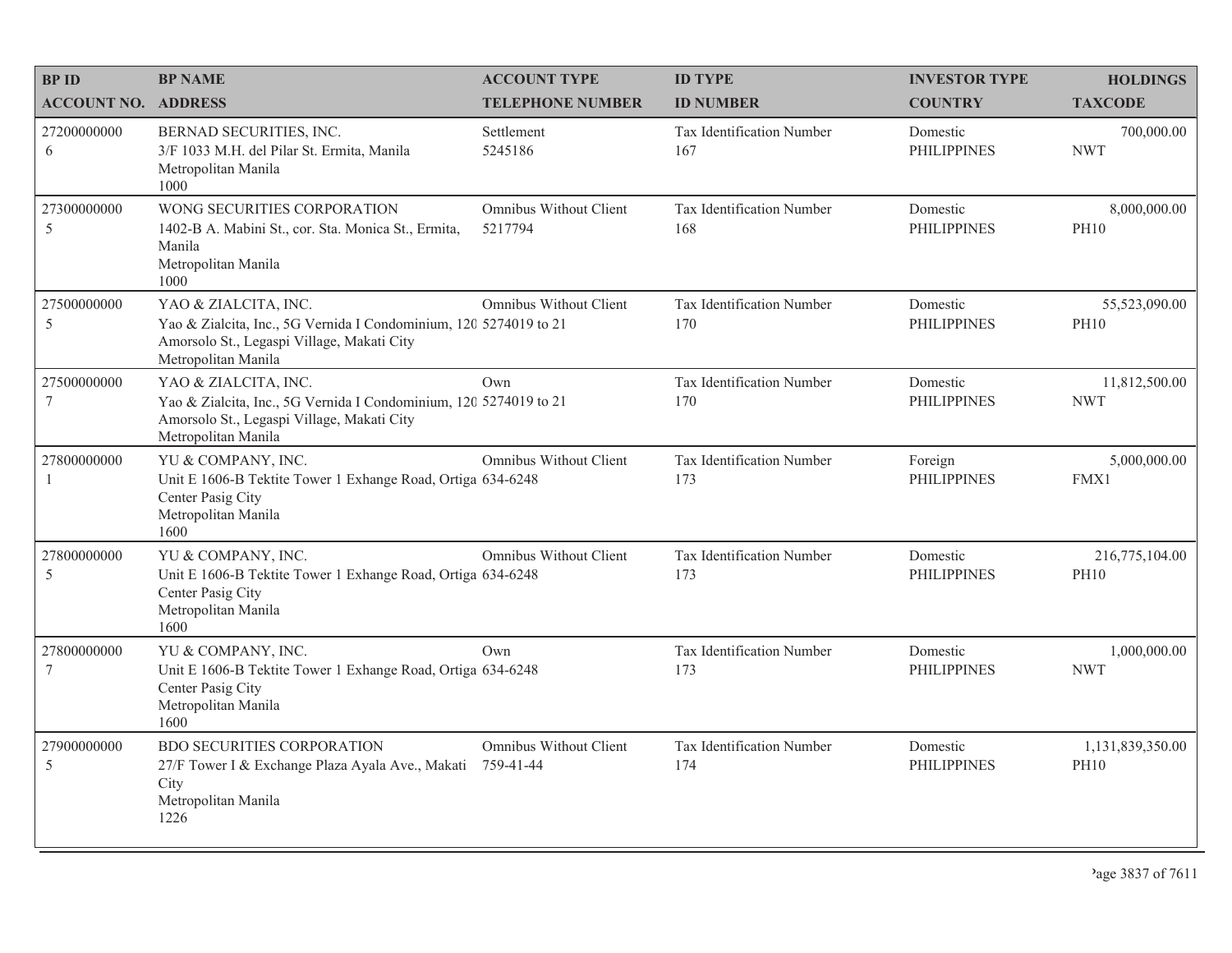| <b>BP NAME</b>                                                                                                                          | <b>ACCOUNT TYPE</b>                            | <b>ID TYPE</b>                                                                                                                                                                                                                                                                                                      | <b>INVESTOR TYPE</b>           | <b>HOLDINGS</b>                 |
|-----------------------------------------------------------------------------------------------------------------------------------------|------------------------------------------------|---------------------------------------------------------------------------------------------------------------------------------------------------------------------------------------------------------------------------------------------------------------------------------------------------------------------|--------------------------------|---------------------------------|
|                                                                                                                                         | <b>TELEPHONE NUMBER</b>                        | <b>ID NUMBER</b>                                                                                                                                                                                                                                                                                                    | <b>COUNTRY</b>                 | <b>TAXCODE</b>                  |
| PCCI SECURITIES BROKERS CORP.<br>3/F PCCI Corporate Centre 118 Alfaro St, Salcedo<br>Village Makati City<br>Metropolitan Manila<br>1227 | Settlement<br>893-3920                         | Tax Identification Number<br>177                                                                                                                                                                                                                                                                                    | Domestic<br><b>PHILIPPINES</b> | 94,650,000.00<br><b>NWT</b>     |
| EAGLE EQUITIES, INC.<br>179 Kaimito St. Valle Verde II, Pasig City<br>Metropolitan Manila<br>1600                                       | <b>Omnibus Without Client</b><br>6363637 to 39 | Tax Identification Number<br>178                                                                                                                                                                                                                                                                                    | Domestic<br><b>PHILIPPINES</b> | 270,176,537.00<br><b>PH10</b>   |
| 4-B Vernida I Condominium, 120 Amorsolo St.,<br>Legaspi Village, Makati City<br>Metropolitan Manila<br>1229                             | 8132839                                        | Tax Identification Number<br>179                                                                                                                                                                                                                                                                                    | Domestic<br><b>PHILIPPINES</b> | 12,083,740.00<br><b>PH10</b>    |
| SOLAR SECURITIES, INC.<br>Exchange Road, Ortigas Complex, Pasig City<br>Metropolitan Manila<br>1605                                     | Omnibus Without Client                         | Tax Identification Number<br>180                                                                                                                                                                                                                                                                                    | Domestic<br><b>PHILIPPINES</b> | 126, 187, 398.00<br><b>PH10</b> |
| G.D. TAN & COMPANY, INC.<br>Ortigas Center, Pasig City<br>Metropolitan Manila<br>1600                                                   | <b>Omnibus Without Client</b>                  | Tax Identification Number<br>181                                                                                                                                                                                                                                                                                    | Foreign<br><b>PHILIPPINES</b>  | 1,690,000.00<br>FMX1            |
| G.D. TAN & COMPANY, INC.<br>Ortigas Center, Pasig City<br>Metropolitan Manila<br>1600                                                   | <b>Omnibus Without Client</b>                  | Tax Identification Number<br>181                                                                                                                                                                                                                                                                                    | Domestic<br><b>PHILIPPINES</b> | 49,581,867.00<br><b>PH10</b>    |
| G.D. TAN & COMPANY, INC.<br>Ortigas Center, Pasig City<br>Metropolitan Manila<br>1600                                                   | Settlement                                     | Tax Identification Number<br>181                                                                                                                                                                                                                                                                                    | Domestic<br><b>PHILIPPINES</b> | 6,177,730.00<br><b>NWT</b>      |
|                                                                                                                                         | <b>ACCOUNT NO. ADDRESS</b>                     | GOLDEN TOWER SECURITIES & HOLDINGS, IN Omnibus Without Client<br>Unit 3002-A East Tower, Phil. Stock Exchange Centre 6366301<br>Unit 2203-A East Tower, PSE Center Exchange Road, 6339989<br>Unit 2203-A East Tower, PSE Center Exchange Road. 6339989<br>Unit 2203-A East Tower, PSE Center Exchange Road, 6339989 |                                |                                 |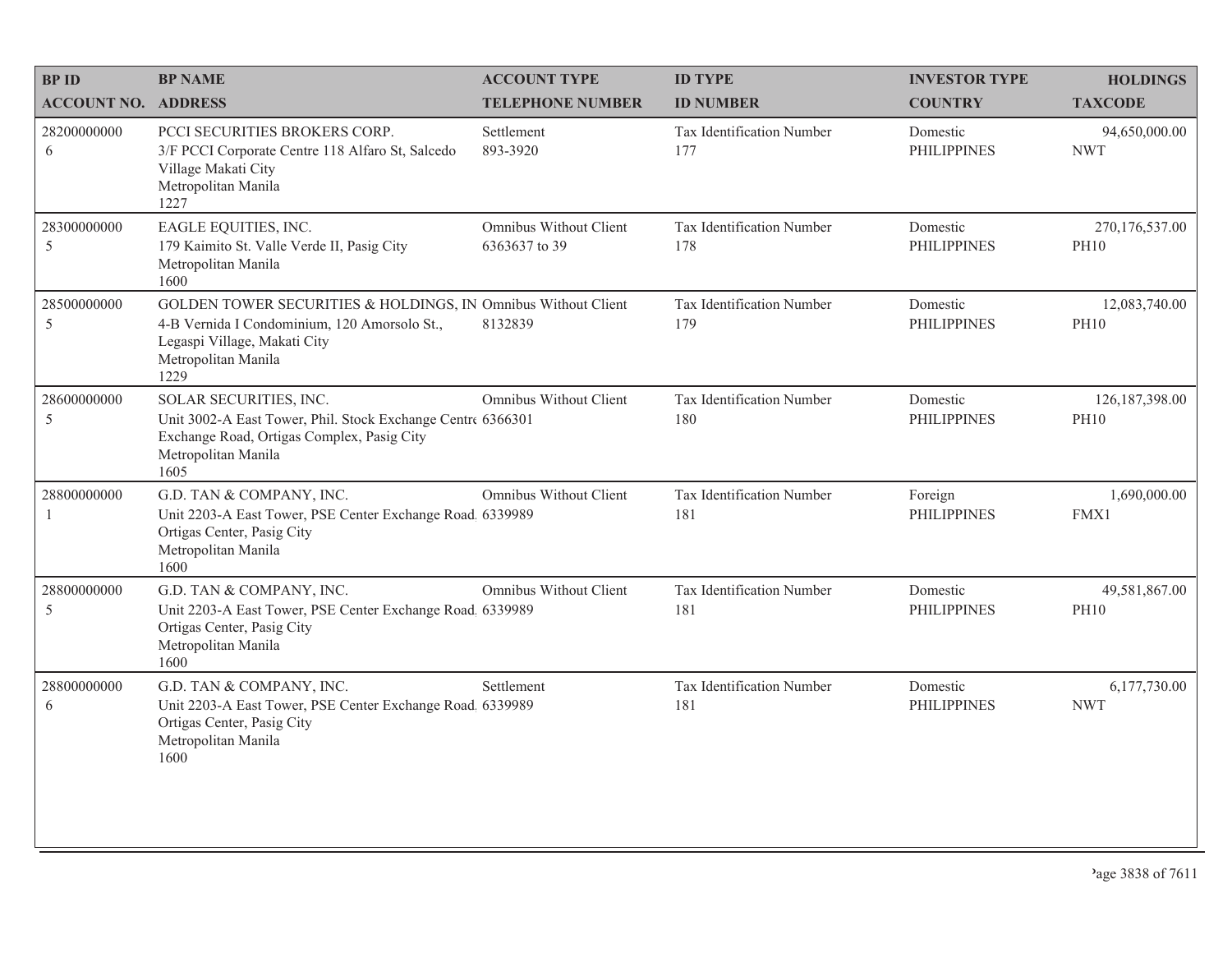| <b>BPID</b>                   | <b>BP NAME</b>                                                                                                                                               | <b>ACCOUNT TYPE</b>                      | <b>ID TYPE</b>                   | <b>INVESTOR TYPE</b>           | <b>HOLDINGS</b>               |
|-------------------------------|--------------------------------------------------------------------------------------------------------------------------------------------------------------|------------------------------------------|----------------------------------|--------------------------------|-------------------------------|
| <b>ACCOUNT NO. ADDRESS</b>    |                                                                                                                                                              | <b>TELEPHONE NUMBER</b>                  | <b>ID NUMBER</b>                 | <b>COUNTRY</b>                 | <b>TAXCODE</b>                |
| 28800000000<br>$\tau$         | G.D. TAN & COMPANY, INC.<br>Unit 2203-A East Tower, PSE Center Exchange Road. 6339989<br>Ortigas Center, Pasig City<br>Metropolitan Manila<br>1600           | Own                                      | Tax Identification Number<br>181 | Domestic<br><b>PHILIPPINES</b> | 10,791.00<br><b>NWT</b>       |
| 32300000000<br>$\overline{4}$ | CLSA PHILIPPINES, INC.<br>Trafalgar Plaza, Unit 17-D, 105 H.V. dela Costa St.,<br>Salcedo Vill., Makati City<br>Metropolitan Manila<br>1227                  | Settlement<br>848-3699                   | Tax Identification Number<br>183 | Foreign<br><b>PHILIPPINES</b>  | 14,400.00<br><b>RA02</b>      |
| 32300000003<br>$\mathbf{1}$   | PERLA COMPAÑA DE SEGUROS INC.<br>Trafalgar Plaza, Unit 17-D, 105 H.V. dela Costa St.,<br>Salcedo Vill., Makati City<br>Metropolitan Manila<br>1227           | Client<br>886-5637                       | Tax Identification Number<br>424 | Domestic<br><b>PHILIPPINES</b> | 7,290,000.00<br><b>NWT</b>    |
| 32800000000<br>5              | DW CAPITAL INC.<br>UNIT 1610-1611 TOWER ONE & EXCHANGE<br>PLAZA, AYALA TRIANGLE, AYALA AVENUE,<br><b>MAKATI CITY 1226</b><br>Metropolitan Manila<br>$\theta$ | <b>Omnibus Without Client</b><br>8369633 | Tax Identification Number<br>184 | Domestic<br><b>PHILIPPINES</b> | 66,152,000.00<br><b>PH10</b>  |
| 32800000000<br>18             | DW CAPITAL INC.<br>UNIT 1610-1611 TOWER ONE & EXCHANGE<br>PLAZA, AYALA TRIANGLE, AYALA AVENUE,<br><b>MAKATI CITY 1226</b><br>Metropolitan Manila<br>$\Omega$ | Settlement<br>8369633                    | Tax Identification Number<br>184 | Foreign<br><b>PHILIPPINES</b>  | 5,000,000.00<br><b>RA10</b>   |
| 33800000000<br>8              | PHILIPPINE EQUITY PARTNERS, INC.<br>Unit 19C Citibank Tower Citibank Plaza 8741 Paseo (8145788)<br>Roxas Makati City<br>Metropolitan Manila<br>1226          | Settlement                               | Tax Identification Number<br>186 | Domestic<br><b>PHILIPPINES</b> | 119,890.00<br><b>NWT</b>      |
| 34500000000<br>5              | UNICAPITAL SECURITIES INC.<br>4F Majalco Bldg Benavidez cor Trasierra Sts Legaspi 750-2030<br>Vill., Makati City<br>Metropolitan Manila<br>1200              | <b>Omnibus Without Client</b>            | Tax Identification Number<br>187 | Domestic<br><b>PHILIPPINES</b> | 360,539,250.00<br><b>PH10</b> |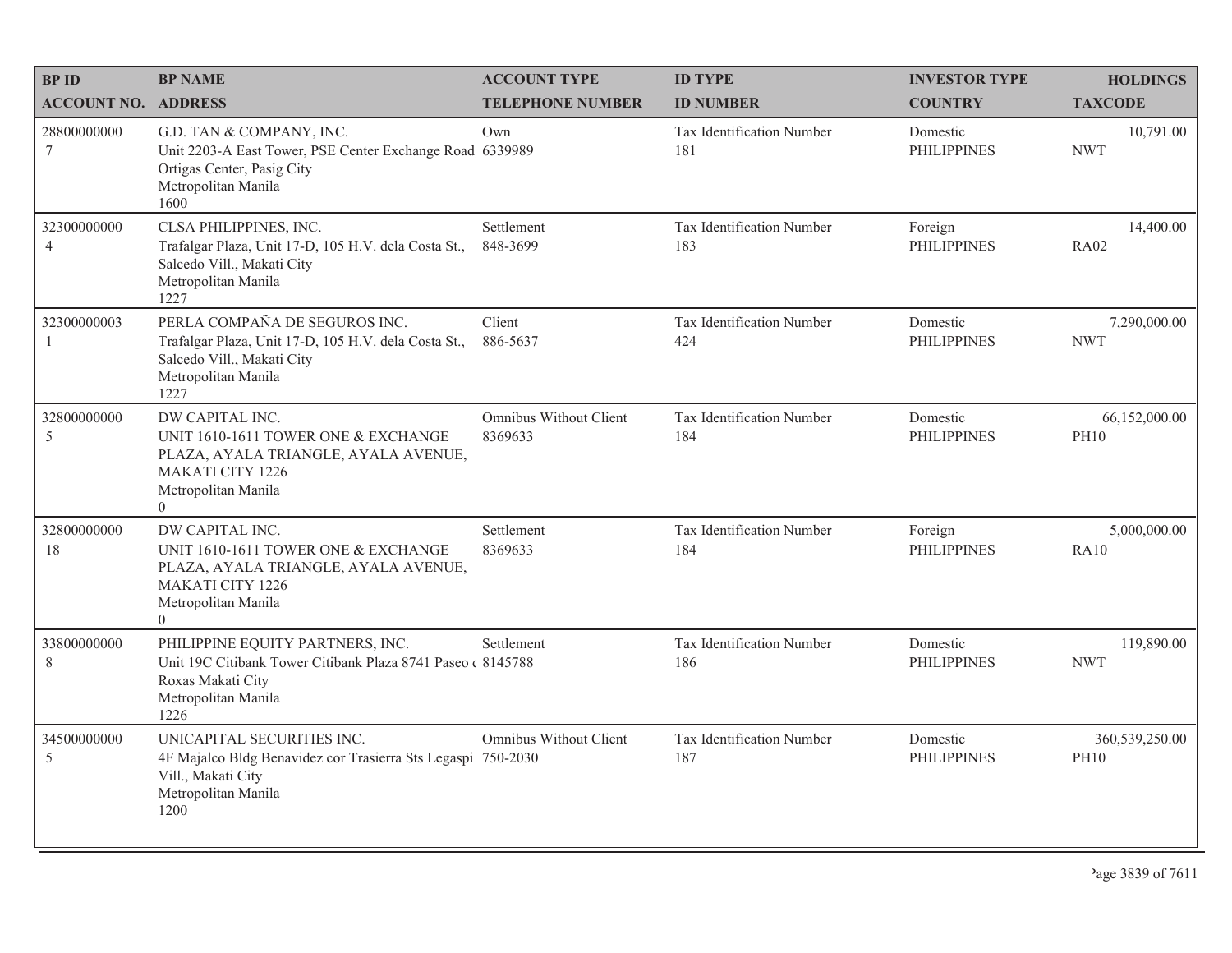| <b>BP ID</b>                  | <b>BP NAME</b>                                                                                                                                                  | <b>ACCOUNT TYPE</b>           | <b>ID TYPE</b>                                  | <b>INVESTOR TYPE</b>           | <b>HOLDINGS</b>                |
|-------------------------------|-----------------------------------------------------------------------------------------------------------------------------------------------------------------|-------------------------------|-------------------------------------------------|--------------------------------|--------------------------------|
| <b>ACCOUNT NO. ADDRESS</b>    |                                                                                                                                                                 | <b>TELEPHONE NUMBER</b>       | <b>ID NUMBER</b>                                | <b>COUNTRY</b>                 | <b>TAXCODE</b>                 |
| 36800000000<br>5              | SunSecurities, Inc.<br>2703 27th Floor One Corporate Center, J. Vargas Cor. 477-6001<br>Meralco Ave., Ortigas Center, Pasig City<br>Metropolitan Manila<br>1605 | Omnibus Without Client        | <b>Tax Identification Number</b><br>007-258-688 | Domestic<br><b>PHILIPPINES</b> | 57,490,000.00<br><b>PH10</b>   |
| 38800000000<br>5              | ARMSTRONG SECURITIES, INC.<br>Unit 2205-A, 22/F PSE Centre Exchange Road, Ortiga 6346337 to 39<br>Centre, Pasig City<br>Metropolitan Manila<br>1600             | Omnibus Without Client        | Tax Identification Number<br>191                | Domestic<br><b>PHILIPPINES</b> | 36, 341, 840.00<br><b>PH10</b> |
| 38900000000                   | KING'S POWER SECURITIES, INC.<br>RM 1602 FEDERAL TOWER DASMARINAS ST.,<br><b>BINONDO, MANILA</b><br>Metropolitan Manila<br>$\theta$                             | Omnibus Without Client        | Tax Identification Number<br>192                | Foreign<br><b>PHILIPPINES</b>  | 2,000,000.00<br>FMX1           |
| 38900000000<br>5              | KING'S POWER SECURITIES, INC.<br>RM 1602 FEDERAL TOWER DASMARINAS ST.,<br><b>BINONDO, MANILA</b><br>Metropolitan Manila<br>$\Omega$                             | <b>Omnibus Without Client</b> | Tax Identification Number<br>192                | Domestic<br><b>PHILIPPINES</b> | 10,550,000.00<br><b>PH10</b>   |
| 52800000000<br>5              | STAR ALLIANCE SECURITIES CORP.<br>1201 ONE GLOBAL PLACE, 5TH AVE. COR. 25TH 478-0107<br>ST., BONIFACIO GLOBAL CITY, TAGUIG CITY<br>Metropolitan Manila<br>1634  | <b>Omnibus Without Client</b> | Tax Identification Number<br>008-323-446-000    | Domestic<br><b>PHILIPPINES</b> | 490,000.00<br><b>PH10</b>      |
| B1620002489                   | PHILIPPINE FIRE & MARINE INSURANCE<br>CORPORATION, INC.                                                                                                         | Client                        | Tax Identification Number                       | Domestic                       | 2,500.00                       |
| 1                             | 5TH FLR. LEPANTO BLDG., 8747 PASEO DE<br>ROXAS, MAKATI CITY<br>Metropolitan Manila<br>1226                                                                      | 892-2981                      | 565***                                          | <b>PHILIPPINES</b>             | <b>PH10</b>                    |
| CITI1000000<br>$\overline{1}$ | CITIBANK N.A.<br>11/F Citibank Tower Villar corner Valero Sts. Makati 8947841<br>City, MM<br>Metropolitan Manila<br>1200                                        | Own                           | Tax Identification Number<br>946                | Foreign<br><b>PHILIPPINES</b>  | 660,302,000.00<br>FMX1         |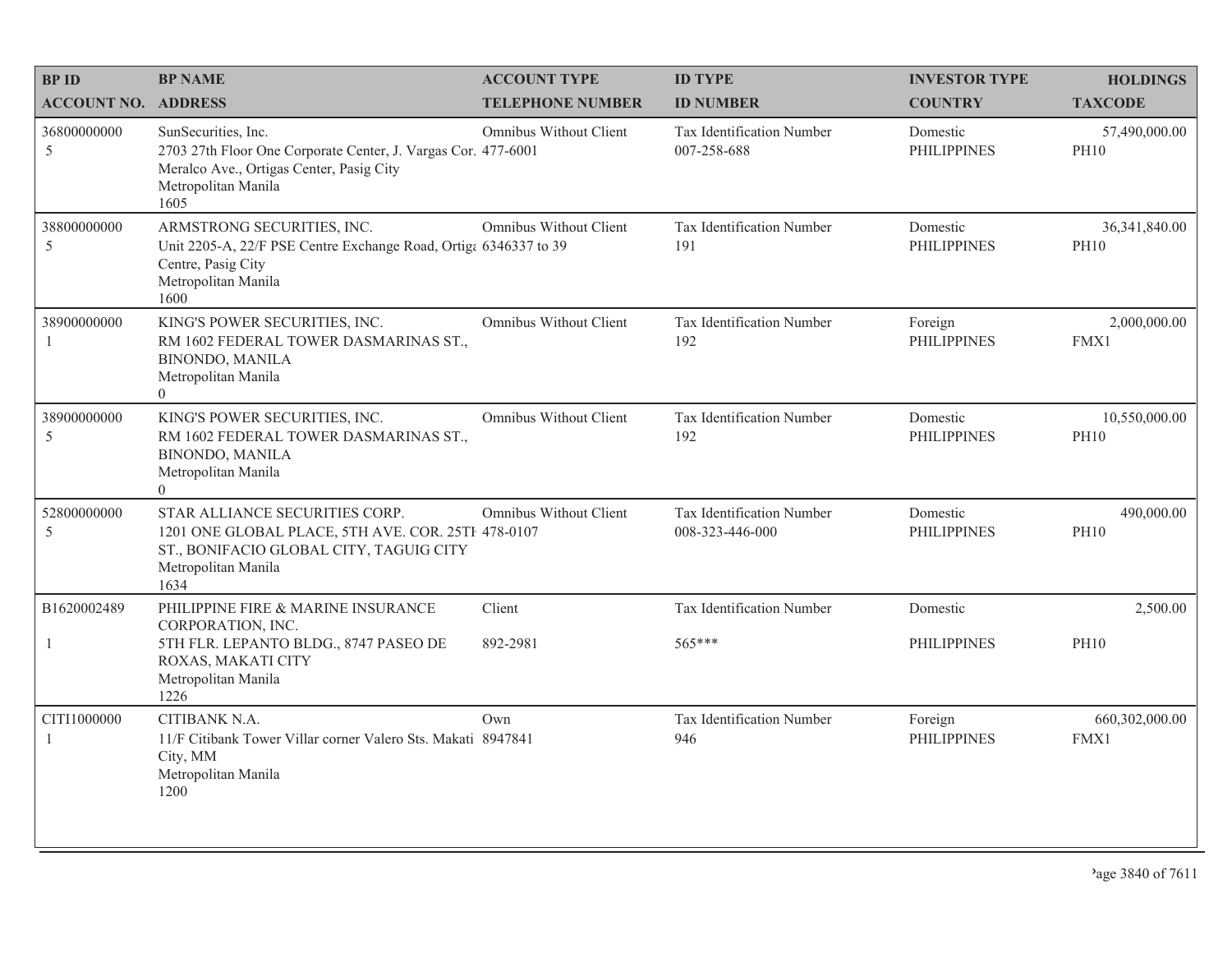| <b>BPID</b>                | <b>BP NAME</b>                                                                                                                                                        | <b>ACCOUNT TYPE</b>     | <b>ID TYPE</b>                    | <b>INVESTOR TYPE</b>           | <b>HOLDINGS</b>             |
|----------------------------|-----------------------------------------------------------------------------------------------------------------------------------------------------------------------|-------------------------|-----------------------------------|--------------------------------|-----------------------------|
| <b>ACCOUNT NO. ADDRESS</b> |                                                                                                                                                                       | <b>TELEPHONE NUMBER</b> | <b>ID NUMBER</b>                  | <b>COUNTRY</b>                 | <b>TAXCODE</b>              |
| DEUB1000000                | DEUTSCHE BANK MANILA-CLIENTS A/C<br>26/F Ayala Tower One Ayala Triangle, Makati City<br>Metropolitan Manila<br>1226                                                   | Own<br>8946970          | Tax Identification Number<br>948  | Foreign<br><b>PHILIPPINES</b>  | 412,300,000.00<br>FMX1      |
| DEUB2000000<br>1           | DEUTSCHE BANK MANILA-CLIENTS A/C<br>26/F ayala Tower One, Ayala Triangle, Makati City<br>Metropolitan Manila<br>1226                                                  | Own<br>894-6970         | Tax Identification Number<br>949  | Domestic<br><b>PHILIPPINES</b> | 10,000,000.00<br><b>NWT</b> |
| DEUB2000003                | DEUTSCHE BANK MANILA-CLIENTS A/C<br>26/F ayala Tower One, Ayala Triangle, Makati City<br>Metropolitan Manila<br>1226                                                  | Client<br>894-6970      | Tax Identification Number<br>1088 | Domestic<br><b>PHILIPPINES</b> | 1,250,000.00<br><b>NWT</b>  |
| DEUB2000005                | DEUTSCHE BANK MANILA-CLIENTS A/C<br>26/F ayala Tower One, Ayala Triangle, Makati City<br>Metropolitan Manila<br>1226                                                  | Client<br>894-6970      | Tax Identification Number<br>1087 | Domestic<br><b>PHILIPPINES</b> | 54,550,000.00<br><b>NWT</b> |
| HSBC1000000                | THE HONGKONG AND SHANGHAI BANKING<br>CORP. LTD. - CLIENTS' ACCT.                                                                                                      | Own                     | Tax Identification Number         | Foreign                        | 528,423,830.00              |
| $\mathbf{1}$               | HSBC Securities Services 12th Floor, The Enterprise 8145200<br>Center, Tower I 6766 Ayala Avenue corner Paseo de<br>Roxas Makati City<br>Metropolitan Manila<br>1200  |                         | 951                               | <b>PHILIPPINES</b>             | FMX1                        |
| HSBC3000000                | THE HONGKONG & SHANGHAI BANKING COR Own<br>LTD. - OWN ACCOUNT                                                                                                         |                         | Tax Identification Number         | Foreign                        | 3,569,001.00                |
| $\mathbf{1}$               | HSBC Securities Services 12th Floor, The Enterprise 636-7370<br>Center, Tower I 6766 Ayala Avenue corner Paseo de<br>Roxas Makati City<br>Metropolitan Manila<br>1200 |                         | 953                               | <b>PHILIPPINES</b>             | <b>RA02</b>                 |
| PABC1000000                | AB CAPITAL & INVESTMENT CORP. - TRUST & Own<br><b>INVESTMENT DIV.</b>                                                                                                 |                         | Tax Identification Number         | Domestic                       | 3,271,868.00                |
| $\mathbf{1}$               | G/F, Asianbank Centre Bldg., Sen. Gil Puyat Extensio 8930373<br>cor. Tordesillas St., Salcedo Village Makati City<br>Metropolitan Manila<br>$\boldsymbol{0}$          |                         | 899                               | <b>PHILIPPINES</b>             | <b>NWT</b>                  |